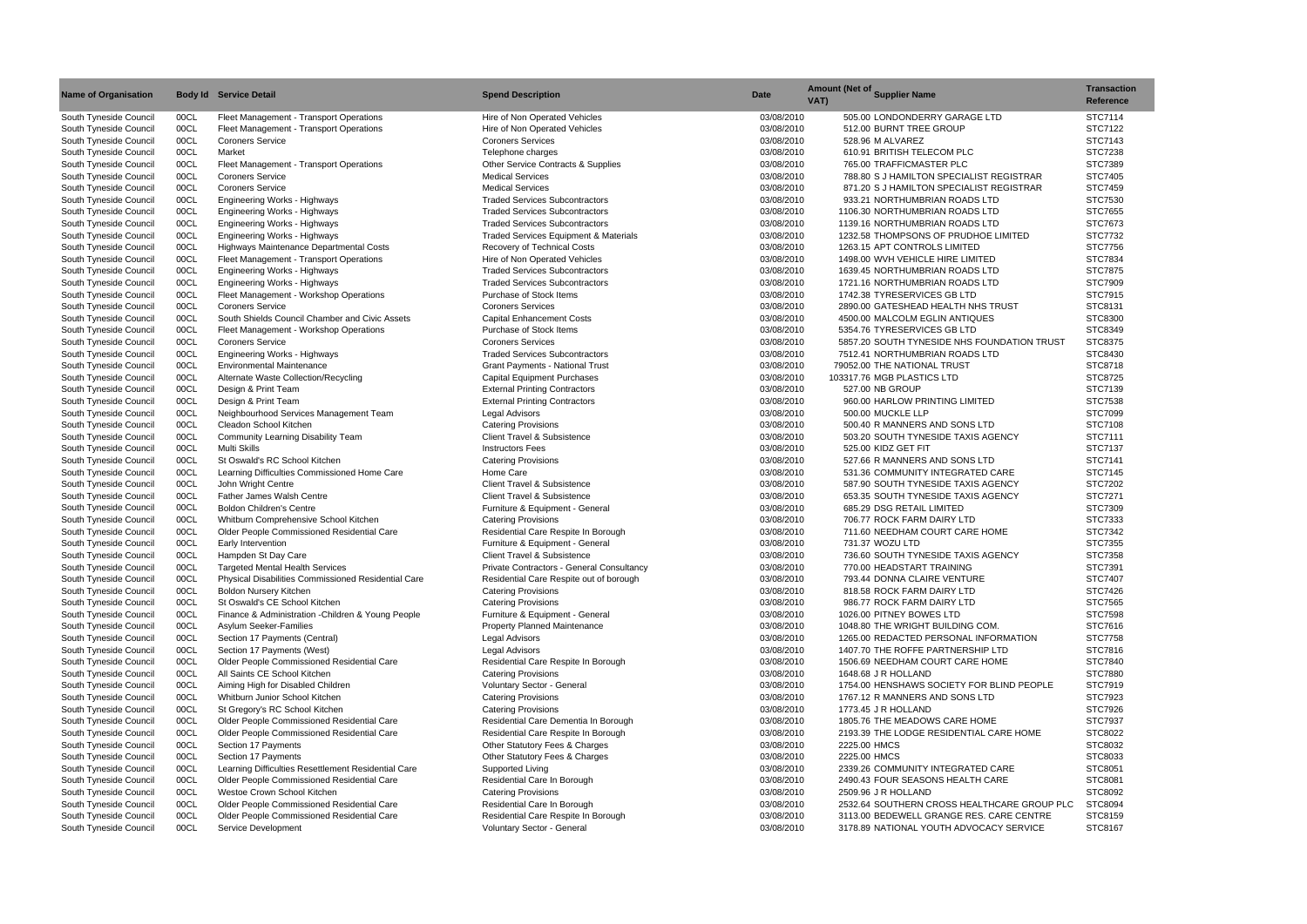| South Tyneside Council | 00CL | PE & Sports Project                                    | <b>Instructors Pay</b>                       | 03/08/2010 | 4860.00 SAFC FOUNDATION                                   | STC8323            |
|------------------------|------|--------------------------------------------------------|----------------------------------------------|------------|-----------------------------------------------------------|--------------------|
| South Tyneside Council | 00CL | Older People Commissioned Residential Care             | Residential Care out of borough              | 03/08/2010 | 5097.43 DERWENT CARE HOME                                 | STC8335            |
| South Tyneside Council | 00CL | South Tyneside 14-19 Partnership                       | Grant Payments - Term Funded Accruals        | 03/08/2010 | 5333.00 NORTHERN LEARNING TRUST                           | STC8348            |
| South Tyneside Council | 00CL | Secondary Non Delegated                                | <b>Early Retirement Payments</b>             | 03/08/2010 | 5474.61 CAPITA BUSINESS SERVICES LIMITED                  | STC8359            |
| South Tyneside Council | 00CL | Children with Disability Team                          | <b>Client Travel &amp; Subsistence</b>       | 03/08/2010 | 6420.00 C D PASSENGER SERVICES                            | STC8387            |
| South Tyneside Council | 00CL | Children with Disability Team                          | <b>Client Travel &amp; Subsistence</b>       | 03/08/2010 | 6969.00 C D PASSENGER SERVICES                            | STC8406            |
| South Tyneside Council | 00CL | Learning Difficulties Resettlement Residential Care    | Supported Living                             | 03/08/2010 | 7179.62 COMMUNITY INTEGRATED CARE                         | STC8415            |
| South Tyneside Council | 00CL | Learning Difficulties Resettlement Residential Care    | Supported Living                             | 03/08/2010 | 7549.81 COMMUNITY INTEGRATED CARE                         | STC8433            |
| South Tyneside Council | 00CL | Learning Difficulties Resettlement Residential Care    | Supported Living                             | 03/08/2010 | 8839.50 COMMUNITY INTEGRATED CARE                         | STC8478            |
| South Tyneside Council | 00CL | $14 - 19$                                              | <b>Grant Payments - Term Funded Accruals</b> | 03/08/2010 | 9000.00 NORTHERN EDUCATION                                | STC8482            |
|                        | 00CL | Children with Disability Team                          | Client Travel & Subsistence                  | 03/08/2010 | 9412.00 C D PASSENGER SERVICES                            | STC8492            |
| South Tyneside Council |      |                                                        |                                              |            |                                                           |                    |
| South Tyneside Council | 00CL | Learning Difficulties Commissioned Residential Care    | Residential Care In Borough                  | 03/08/2010 | 10031.82 AUTISM NORTH - CEDARS END                        | <b>STC8499</b>     |
| South Tyneside Council | 00CL | <b>Supporting Financial Inclusion</b>                  | Grant Payments - Citizen Advice Bureau       | 03/08/2010 | 12000.00 SOUTH TYNESIDE CITIZENS ADVICE BUREAU            | STC8535            |
| South Tyneside Council | 00CL | Supporting Financial Inclusion                         | <b>Grant Payments - Voluntary Sector</b>     | 03/08/2010 | 12000.00 SOUTH TYNESIDE CREDIT UNION                      | STC8536            |
| South Tyneside Council | 00CL | Learning Difficulties Commissioned Day Care            | Day Care                                     | 03/08/2010 | 22512.32 CHESSHIRE HOPE LTD                               | STC8619            |
| South Tyneside Council | 00CL | Learning Difficulties Resettlement Residential Care    | Supported Living                             | 03/08/2010 | 25072.61 COMMUNITY INTEGRATED CARE                        | STC8634            |
| South Tyneside Council | 00CL | <b>Bisley Drive Short Breaks</b>                       | Residential Care Respite In Borough          | 03/08/2010 | 29942.36 REAL LIFE OPTIONS                                | STC8648            |
| South Tyneside Council | 00CL | Supporting People Into Work (Headway)                  | <b>Grant Payments - General</b>              | 03/08/2010 | -12362.52 GROUNDWORK SOUTH TYNESIDE AND NEWCAS STC6988    |                    |
| South Tyneside Council | 00CL | Supporting People Into Work (Headway)                  | <b>Grant Payments - General</b>              | 03/08/2010 | -1050.81 GROUNDWORK SOUTH TYNESIDE AND NEWCAS STC7051     |                    |
| South Tyneside Council | 00CL | Libraries Admin                                        | Library & Other Books Maps etc.              | 03/08/2010 | 568.34 ASKEWS LIBRARY SERVICES LTD                        | STC7178            |
| South Tyneside Council | 00CL | <b>Cookson Festival</b>                                | Furniture & Equipment - General              | 03/08/2010 | 642.00 ACTION ADVERTISING                                 | STC7263            |
| South Tyneside Council | 00CL | Temple Park Centre Bar                                 | Resaleable Items                             | 03/08/2010 | 671.76 WAVERLEY TBS                                       | <b>STC7297</b>     |
| South Tyneside Council | 00CL | Mouth of the Tyne Festival                             | Furniture & Equipment - General              | 03/08/2010 | 672.00 ALAN FAIRBAIRN                                     | STC7298            |
| South Tyneside Council | 00CL | <b>Local Nature Reserves</b>                           | <b>Linked Open Spaces</b>                    | 03/08/2010 | 750.00 ECO-ENTERPRISES LIMITED                            | STC7376            |
| South Tyneside Council | 00CL | Foreshore Sea Change Project                           | Capital Advisors & Consultants Fees          | 03/08/2010 | 750.00 SCOTT WILSON                                       | <b>STC7379</b>     |
| South Tyneside Council | 00CL | Strategic and Regulatory Administration                | Postage charges                              | 03/08/2010 | 755.00 NEOPOST FINANCE LIMITED                            | STC7383            |
| South Tyneside Council | 00CL | <b>Accommodation Moves</b>                             | <b>Capital Sundry Costs</b>                  | 03/08/2010 | 780.00 HARKERS REMOVERS AND STORERS LTD                   | STC7400            |
|                        |      |                                                        |                                              |            |                                                           | STC7414            |
| South Tyneside Council | 00CL | <b>Sports Extended Activities</b>                      | Other Service Contracts & Supplies           | 03/08/2010 | 800.00 HEBBURN CC                                         |                    |
| South Tyneside Council | 00CL | Temple Park Centre Vending                             | Vending Machine Stock                        | 03/08/2010 | 838.90 GLAXO SMITH KLINE CONSUMER HEALTHCARE              | STC7444            |
| South Tyneside Council | 00CL | <b>Economic Regeneration Balance Sheet</b>             | Debtors - Cycle Salary Deduction Scheme      | 03/08/2010 | 859.70 EDINBURGH BICYCLE CO-OPERATIVE LTD                 | STC7453            |
| South Tyneside Council | 00CL | <b>Coulthard Park Cleadon</b>                          | <b>Property Reactive/General Repairs</b>     | 03/08/2010 | 900.00 DYNO ROD (RUNITERM LTD)                            | STC7478            |
| South Tyneside Council | 00CL | <b>Hebburn Baths</b>                                   | Resaleable Items                             | 03/08/2010 | 923.23 SWIMRITE SUPPLIES LTD                              | STC7525            |
| South Tyneside Council | 00CL | Perth Green House                                      | <b>Property Reactive/General Repairs</b>     | 03/08/2010 | 960.00 MILBURN SERVICES LTD                               | STC7540            |
| South Tyneside Council | 00CL | <b>Admin-Leisure Facilities</b>                        | Non-Staff Advertising                        | 03/08/2010 | 1085.00 YELL LIMITED                                      | STC7630            |
| South Tyneside Council | 00CL | Pest Control costs                                     | Printing & Stationery Consumables            | 03/08/2010 | 1110.44 KILLGERM CHEMICALS LTD                            | STC7657            |
| South Tyneside Council | 00CL | Foreshore Sea Change Project                           | Capital Advisors & Consultants Fees          | 03/08/2010 | 1250.00 SCOTT WILSON                                      | <b>STC7747</b>     |
| South Tyneside Council | 00CL | <b>Temple Park Centre</b>                              | Furniture & Equipment - General              | 03/08/2010 | 1355.00 CONTINENTAL SPORTS LTD                            | STC7792            |
| South Tyneside Council | 00CL | Temple Park Centre Vending                             | Vending Machine Stock                        | 03/08/2010 | 1390.60 G & J CAMPBELL                                    | STC7812            |
| South Tyneside Council | 00CL | Foreshore Sea Change Project                           | Capital Advisors & Consultants Fees          | 03/08/2010 | 1450.00 SCOTT WILSON                                      | STC7824            |
| South Tyneside Council | 00CL | <b>Economic Regeneration Balance Sheet</b>             | <b>Expenditure for Reallocation</b>          | 03/08/2010 | 1768.89 BRITISH TELECOM PLC                               | STC7925            |
| South Tyneside Council | 00CL | South Tyneside Get Active                              | <b>Printing &amp; Stationery Consumables</b> | 03/08/2010 | 2000.00 JOHNSTON PUBLISHING (NORTH)                       | <b>STC7987</b>     |
| South Tyneside Council | 00CL | Foreshore Sea Change Project                           | Capital Advisors & Consultants Fees          | 03/08/2010 | 2000.00 SCOTT WILSON                                      | STC7989            |
| South Tyneside Council | 00CL | Legionnaires Water Management                          | <b>Capital Enhancement Costs</b>             | 03/08/2010 | 2340.00 RENTOKIL PEST CONTROL UK                          | STC8055            |
| South Tyneside Council | 00CL | <b>Economic Regeneration Balance Sheet</b>             | <b>Expenditure for Reallocation</b>          | 03/08/2010 | 2495.33 SOUTH TYNESIDE HOMES                              | STC8083            |
| South Tyneside Council | 00CL | <b>Cookson Festival</b>                                | Furniture & Equipment - General              | 03/08/2010 | 2554.80 ELLIOTT GROUP LIMITED                             | STC8098            |
|                        |      |                                                        |                                              |            |                                                           |                    |
| South Tyneside Council | 00CL | <b>Boldon Cemetery</b>                                 | Property Planned Maintenance                 | 03/08/2010 | 2928.00 J T ROOFING & BUILDING MAINTENANCE LTD            | STC8137<br>STC8448 |
| South Tyneside Council | 00CL | <b>Local Procurement</b>                               | Other Service Contracts & Supplies           | 03/08/2010 | 7800.00 BIZVISION LTD                                     |                    |
| South Tyneside Council | 00CL | <b>Economic Regeneration Balance Sheet</b>             | <b>Expenditure for Reallocation</b>          | 03/08/2010 | 9925.44 VIRGIN MEDIA PAYMENTS LTD                         | STC8497            |
| South Tyneside Council | 00CL | Local Enterprise Grant Initiative Management Fee       | Other Service Contracts & Supplies           | 03/08/2010 | 10810.80 DEPARTMENT FOR WORK AND PENSIONS                 | STC8520            |
| South Tyneside Council | 00CL | Supporting People Into Work (Headway)                  | <b>Grant Payments - General</b>              | 03/08/2010 | 21476.67 GROUNDWORK SOUTH TYNESIDE AND NEWCAS STC8610     |                    |
| South Tyneside Council | 00CL | Supporting People Into Work (Headway)                  | <b>Grant Payments - General</b>              | 03/08/2010 | 87050.25 DEPARTMENT FOR WORK AND PENSIONS                 | STC8720            |
| South Tyneside Council | 00CL | Homelessness                                           | Furniture & Equipment - General              | 03/08/2010 | 1160.00 TSUK INTERIORS LTD                                | STC7684            |
| South Tyneside Council | 00CL | Housing - Leasholder Management                        | Legal Advisors                               | 03/08/2010 | 1237.50 NICOLA MUIR (HARDWICKE BUILDING)                  | STC7736            |
| South Tyneside Council | 00CL | Borough Wide Special Repairs                           | HRA Planned Maintenance - TV Systems         | 03/08/2010 | 2262.18 H N STOREY LTD                                    | <b>STC8040</b>     |
| South Tyneside Council | 00CL | Sheltered Accommodation General                        | Telephone charges                            | 03/08/2010 | 6484.71 BRITISH TELECOM PLC                               | STC8388            |
| South Tyneside Council | 00CL | Arms Length Management Organisation (ALMO) Development | Miscellaneous Budgets Pending Reallocation   | 03/08/2010 | 7625.00 R W THOBURN                                       | STC8437            |
| South Tyneside Council | 00CL | <b>Rents Rates Taxes</b>                               | <b>Furniture Housing Tenancy</b>             | 03/08/2010 | 14790.72 NEWCASTLE CITY COUNCIL                           | STC8553            |
| South Tyneside Council | 00CL | South Tyneside Council Balance Sheet General           | South Tyneside Homes Invoice Holding Account | 03/08/2010 | 15178.18 SOUTH TYNESIDE HOMES                             | STC8555            |
| South Tyneside Council | 00CL | <b>Contributions and Pensions Administration</b>       | Subscriptions                                |            | 03/08/2010 REDACTED - C(REDACTED - COMMERCIALLY SENSITIVE | STP28              |
| South Tyneside Council | 00CL | <b>Contributions and Pensions Administration</b>       | Subscriptions                                | 03/08/2010 | 3268.52 HBS FRC CLIENT ACCOUNT                            | STP <sub>24</sub>  |
| South Tyneside Council | 00CL | <b>Staff Disability Equipment</b>                      | Furniture & Equipment - General              | 04/08/2010 | 552.00 BACK CARE SOLUTIONS LTD                            | STC7158            |
| South Tyneside Council | 00CL | Fleet Management - Transport Operations                | Hire of Plant                                | 04/08/2010 | 595.30 TRANS LINC LTD                                     | STC7212            |
| South Tyneside Council |      |                                                        | Hire of Non Operated Vehicles                | 04/08/2010 | 739.94 TRANS LINC LTD                                     | STC7364            |
|                        | 00CL | Fleet Management - Transport Operations                |                                              |            |                                                           |                    |
| South Tyneside Council | 00CL | Fleet Management - Transport Operations                | Hire of Non Operated Vehicles                | 04/08/2010 | 739.94 TRANS LINC LTD                                     | STC7365            |

|                                  | STC8323        |
|----------------------------------|----------------|
|                                  | STC8335        |
| JST                              | STC8348        |
| ES LIMITED                       | STC8359        |
| S                                | STC8387        |
| S                                | STC8406        |
| CARE                             | STC8415        |
| CARE                             | STC8433        |
| CARE                             | STC8478        |
|                                  | STC8482        |
| S                                | STC8492        |
| END                              | STC8499        |
| S ADVICE BUREAU                  | STC8535        |
| <b>UNION</b>                     | STC8536        |
|                                  | STC8619        |
| CARE                             | STC8634        |
|                                  | STC8648        |
| <b>NESIDE AND NEWCAS STC6988</b> |                |
| <b>NESIDE AND NEWCAS STC7051</b> |                |
| ES LTD                           | <b>STC7178</b> |
|                                  |                |
|                                  | STC7263        |
|                                  | <b>STC7297</b> |
|                                  | STC7298        |
| D                                | STC7376        |
|                                  | <b>STC7379</b> |
| D                                | STC7383        |
| STORERS LTD                      | STC7400        |
|                                  | STC7414        |
| UMER HEALTHCARE                  | <b>STC7444</b> |
| <b>DPERATIVE LTD</b>             | STC7453        |
| J)                               | STC7478        |
|                                  | STC7525        |
|                                  | STC7540        |
|                                  | STC7630        |
| $\mathbf{C}$                     | <b>STC7657</b> |
|                                  | <b>STC7747</b> |
| D                                | STC7792        |
|                                  | STC7812        |
|                                  | <b>STC7824</b> |
|                                  | <b>STC7925</b> |
| IORTH)                           | <b>STC7987</b> |
|                                  | STC7989        |
| UK                               | STC8055        |
|                                  | STC8083        |
|                                  | STC8098        |
| <b><i>ANNTENANCE LTD</i></b>     | STC8137        |
|                                  | STC8448        |
|                                  |                |
| LTD                              | STC8497        |
| AND PENSIONS                     | STC8520        |
| <b>NESIDE AND NEWCAS STC8610</b> |                |
| <b>AND PENSIONS</b>              | STC8720        |
|                                  | STC7684        |
| <b>BUILDING)</b>                 | STC7736        |
|                                  | STC8040        |
|                                  | STC8388        |
|                                  | STC8437        |
| L                                | STC8553        |
|                                  | STC8555        |
| LY SENSITIVE                     | STP28          |
| ŗ                                | STP24          |
| D                                | STC7158        |
|                                  | STC7212        |
|                                  | STC7364        |
|                                  | STC7365        |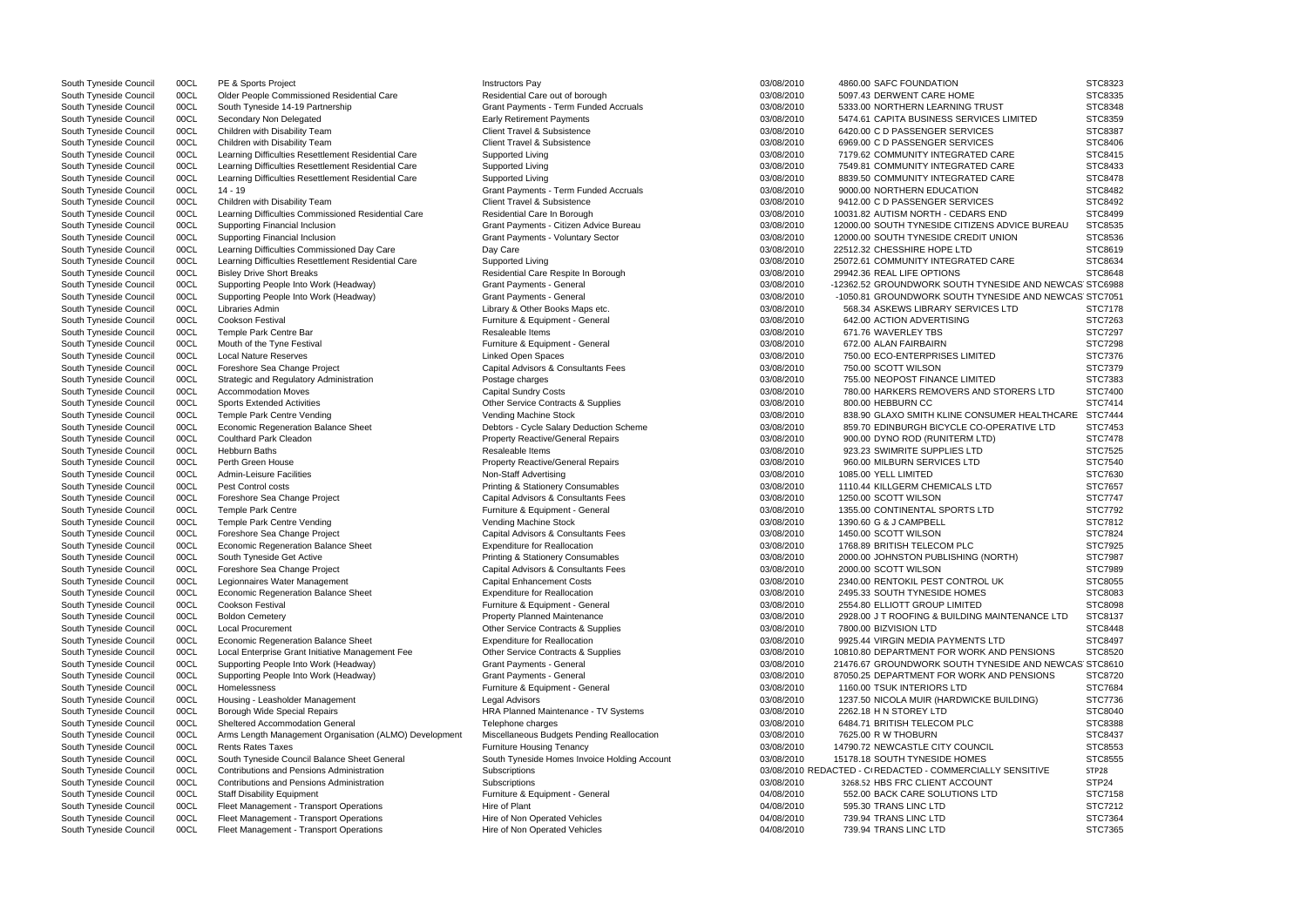|                           | STC7372            |
|---------------------------|--------------------|
|                           | STC7436            |
|                           | STC7660            |
|                           | <b>STC7818</b>     |
| TD.                       | STC8227            |
|                           | STC8239            |
|                           | STC8401            |
|                           | STC8512            |
|                           | STC8550            |
|                           | STC8575            |
|                           | STC8644            |
|                           | STC8670            |
|                           | STC7406            |
|                           | STC7699            |
|                           | STC7085            |
|                           | STC7088            |
| D                         | STC7089            |
|                           | STC7100            |
|                           | STC7135            |
| TD                        | STC7142            |
|                           | STC7171            |
|                           | STC7183            |
|                           | STC7192            |
|                           | STC7250            |
|                           | STC7307            |
|                           | STC7409            |
| S LIMITED                 | STC7410            |
|                           | STC7424            |
|                           | <b>STC7458</b>     |
|                           | <b>STC7594</b>     |
|                           | STC7674            |
|                           | STC7682            |
| S LIMITED                 | STC7686            |
| ΈD                        | STC7839            |
|                           | <b>STC7899</b>     |
|                           | STC8018            |
| <b>JECT LTD</b>           | STC8061<br>STC8082 |
|                           | STC8107            |
|                           | STC8126            |
|                           |                    |
|                           | STC8163            |
|                           | STC8164            |
|                           | STC8202            |
|                           | STC8238            |
|                           | STC8444            |
|                           | STC8484            |
|                           | STC8581            |
|                           | STC8646            |
|                           | STC8682<br>STC8685 |
|                           |                    |
| TRUCTURE SERVICES STC7186 |                    |
|                           | STC7196            |
|                           | STC7228            |
|                           | <b>STC7229</b>     |
|                           | STC7349            |
|                           | STC7661            |
| <b>VIDUAL SUPPORT</b>     | STC8115            |
|                           | STC8385            |
| L                         | STC7597            |
|                           | STC7133            |
|                           | STC7211            |
|                           | STC7375            |
|                           | STC7517            |
| TD                        | STC7521            |

| South Tyneside Council | 00CL | Fleet Management - Transport Operations        | Hire of Non Operated Vehicles                                                  | 04/08/2010 | 747.00 TRANS LINC LTD                                 | STC7372        |
|------------------------|------|------------------------------------------------|--------------------------------------------------------------------------------|------------|-------------------------------------------------------|----------------|
| South Tyneside Council | 00CL | Fleet Management - Transport Operations        | Hire of Non Council Vehicles                                                   | 04/08/2010 | 825.00 TRANS LINC LTD                                 | STC7436        |
| South Tyneside Council | 00CL | Middlefield's Depot                            | Security of Assets/Alarms Mainten                                              | 04/08/2010 | 1114.44 ADT FIRE & SECURITY PLC                       | STC7660        |
| South Tyneside Council | 00CL | Fleet Management - Workshop Operations         | Purchase of Stock Items                                                        | 04/08/2010 | 1420.00 FLEET FACTORS                                 | STC7818        |
| South Tyneside Council | 00CL | <b>Member Services</b>                         | Telephone charges                                                              | 04/08/2010 | 3768.94 VODAFONE CORPORATE LTD                        | STC8227        |
| South Tyneside Council | 00CL | Middlefield's Depot                            | Security of Assets/Alarms Mainten                                              | 04/08/2010 | 3850.00 ADT FIRE & SECURITY PLC                       | STC8239        |
| South Tyneside Council | 00CL | Middlefield's Depot                            | Security of Assets/Alarms Mainten                                              | 04/08/2010 | 6770.34 ADT FIRE & SECURITY PLC                       | STC8401        |
| South Tyneside Council | 00CL | Fleet Management - Transport Operations        | Other Service Contracts & Supplies                                             | 04/08/2010 | 10495.08 TRAFFICMASTER PLC                            | STC8512        |
| South Tyneside Council | 00CL | Area Based Grant Youth Diversionary Activities | Grant Payments Community Area Forum 1 Bolden Cleadon & Whitb                   | 04/08/2010 | 14625.00 KNW LIMITED                                  | STC8550        |
| South Tyneside Council | 00CL | Fleet Management - Workshop Operations         | Purchase of Stock Items                                                        | 04/08/2010 | 17031.77 FLEET FACTORS                                | STC8575        |
| South Tyneside Council | 00CL | Off-Street Car Parking Administration          | Private Contractors - Car Park Income                                          | 04/08/2010 | 28627.80 APCOA PARKING (UK) LTD                       | STC8644        |
| South Tyneside Council | 00CL | Fleet Management - Workshop Operations         | Purchase of Stock Items                                                        | 04/08/2010 | 39071.50 FLEET FACTORS                                | STC8670        |
| South Tyneside Council | 00CL | Design & Print Team                            | <b>External Printing Contractors</b>                                           | 04/08/2010 | 789.00 FIELD PRINT                                    | STC7406        |
| South Tyneside Council | 00CL | Design & Print Team                            | <b>External Printing Contractors</b>                                           | 04/08/2010 | 1184.00 FIELD PRINT                                   | <b>STC7699</b> |
| South Tyneside Council | 00CL | <b>Community Equipment Service</b>             | Purchase of Stock Items                                                        | 04/08/2010 | 500.00 1ST PUBLISHING LTD                             | STC7085        |
|                        | 00CL | <b>Thurston Activity Centre</b>                | <b>External Trainers Services</b>                                              | 04/08/2010 | 500.00 DAVE HOWARTH                                   | <b>STC7088</b> |
| South Tyneside Council |      |                                                |                                                                                |            |                                                       |                |
| South Tyneside Council | 00CL | <b>Community Equipment Service</b>             | Purchase of Stock Items                                                        | 04/08/2010 | 500.00 DAYS HEALTHCARE UK LTD                         | <b>STC7089</b> |
| South Tyneside Council | 00CL | Intermediate Care & Rehabilitation Team        | Postage charges                                                                | 04/08/2010 | 500.00 NEOPOST                                        | STC7100        |
| South Tyneside Council | 00CL | Intermediate Care & Rehabilitation Team        | Furniture & Equipment - General                                                | 04/08/2010 | 522.88 ONLINE ERGONOMICS LTD                          | STC7135        |
| South Tyneside Council | 00CL | Connexions Children & Young People             | <b>Printing &amp; Stationery Consumables</b>                                   | 04/08/2010 | 528.00 PROMOTION PRODUCTS LTD                         | STC7142        |
| South Tyneside Council | 00CL | Brinkburn Comprehensive School Kitchen         | <b>Catering Provisions</b>                                                     | 04/08/2010 | 565.02 A G BARR PLC                                   | STC7171        |
| South Tyneside Council | 00CL | Epinay School Kitchen                          | <b>Catering Provisions</b>                                                     | 04/08/2010 | 573.92 DANISH BACON CO PLC                            | STC7183        |
| South Tyneside Council | 00CL | Making Good Progress/Supply Teachers           | Delegated Schools Budget - Grant Funding                                       | 04/08/2010 | 580.00 SUPPLY DESK                                    | STC7192        |
| South Tyneside Council | 00CL | Special Educational Needs Transport            | <b>School Travel Contracts</b>                                                 | 04/08/2010 | 625.60 BRIDGEWAY TAXIS                                | STC7250        |
| South Tyneside Council | 00CL | Hebburn Comprehensive School Kitchen           | <b>Property Reactive/General Repairs</b>                                       | 04/08/2010 | 682.16 RING READY 2007 LTD                            | STC7307        |
| South Tyneside Council | 00CL | Special Educational Needs Transport            | <b>School Travel Contracts</b>                                                 | 04/08/2010 | 793.60 BRIDGEWAY TAXIS                                | STC7409        |
| South Tyneside Council | 00CL | <b>Commissioned Fostering</b>                  | Voluntary Sector - Boarded Out Children                                        | 04/08/2010 | 795.16 FOSTER CARE ASSOCIATES LIMITED                 | STC7410        |
| South Tyneside Council | 00CL | Home to College Transport                      | <b>School Travel Contracts</b>                                                 | 04/08/2010 | 816.00 BRIDGEWAY TAXIS                                | <b>STC7424</b> |
| South Tyneside Council | 00CL | Home to College Transport                      | <b>School Travel Contracts</b>                                                 | 04/08/2010 | 870.40 BRIDGEWAY TAXIS                                | STC7458        |
| South Tyneside Council | 00CL | Community Learning Disabilities Team           | <b>Client Travel &amp; Subsistence</b>                                         | 04/08/2010 | 1020.00 C.J. CONTRACT HIRE                            | STC7594        |
| South Tyneside Council | 00CL | Home to College Transport                      | <b>School Travel Contracts</b>                                                 | 04/08/2010 | 1142.40 BRIDGEWAY TAXIS                               | STC7674        |
| South Tyneside Council | 00CL | Special Educational Needs Transport            | <b>School Travel Contracts</b>                                                 | 04/08/2010 | 1156.00 BRIDGEWAY TAXIS                               | STC7682        |
| South Tyneside Council | 00CL | <b>Commissioned Fostering</b>                  | Voluntary Sector - Boarded Out Children                                        | 04/08/2010 | 1162.64 FOSTER CARE ASSOCIATES LIMITED                | STC7686        |
| South Tyneside Council | 00CL | Assistive Technologies                         | Furniture & Equipment - General                                                | 04/08/2010 | 1500.00 TUNSTALL TELECOM LIMITED                      | STC7839        |
| South Tyneside Council | 00CL | Special Educational Needs Transport            | <b>School Travel Contracts</b>                                                 | 04/08/2010 | 1700.00 C.J. CONTRACT HIRE                            | <b>STC7899</b> |
| South Tyneside Council | 00CL | Special Educational Needs Transport            | <b>School Travel Contracts</b>                                                 | 04/08/2010 | 2176.00 C.J. CONTRACT HIRE                            | STC8018        |
| South Tyneside Council | 00CL | Home to College Transport                      | <b>School Travel Contracts</b>                                                 | 04/08/2010 | 2379.00 BRIDGEWAY TAXIS                               | STC8061        |
|                        | 00CL | Policy                                         |                                                                                | 04/08/2010 | 2495.00 FISCHER EDUCATION PROJECT LTD                 | STC8082        |
| South Tyneside Council |      |                                                | <b>Printing &amp; Stationery Consumables</b><br><b>School Travel Contracts</b> |            |                                                       | STC8107        |
| South Tyneside Council | 00CL | Special Educational Needs Transport            |                                                                                | 04/08/2010 | 2635.00 C.J. CONTRACT HIRE                            |                |
| South Tyneside Council | 00CL | Children with Disability Team                  | <b>Client Travel &amp; Subsistence</b>                                         | 04/08/2010 | 2854.40 BRIDGEWAY TAXIS                               | STC8126        |
| South Tyneside Council | 00CL | <b>Commissioned Fostering</b>                  | Voluntary Sector - Boarded Out Children                                        | 04/08/2010 | 3144.95 FOSTERING SOLUTIONS                           | STC8163        |
| South Tyneside Council | 00CL | <b>Commissioned Fostering</b>                  | Voluntary Sector - Boarded Out Children                                        | 04/08/2010 | 3144.95 FOSTERING SOLUTIONS                           | STC8164        |
| South Tyneside Council | 00CL | <b>Commissioned Fostering</b>                  | Voluntary Sector - Boarded Out Children                                        | 04/08/2010 | 3554.77 FOSTERING SOLUTIONS                           | STC8202        |
| South Tyneside Council | 00CL | Special Educational Needs Transport            | <b>School Travel Contracts</b>                                                 | 04/08/2010 | 3845.40 C.J. CONTRACT HIRE                            | STC8238        |
| South Tyneside Council | 00CL | The Matrix                                     | Payments to Health Bodies - General                                            | 04/08/2010 | 7701.00 NECA (SERVICES) LTD                           | STC8444        |
| South Tyneside Council | 00CL | <b>Community Equipment Service</b>             | Purchase of Stock Items                                                        | 04/08/2010 | 9030.00 MOUNTWAY LTD                                  | STC8484        |
| South Tyneside Council | 00CL | Out of Area Placements                         | Voluntary Sector - Boarded Out Children                                        | 04/08/2010 | 18060.00 ACTIVE ARK                                   | STC8581        |
| South Tyneside Council | 00CL | Provision of Milk                              | <b>School Milk</b>                                                             | 04/08/2010 | 28991.99 ROCK FARM DAIRY LTD                          | STC8646        |
| South Tyneside Council | 00CL | Children with Disability Team                  | Agency Staff - Non-Teachers                                                    | 04/08/2010 | 45246.06 COMENSURA LTD                                | STC8682        |
| South Tyneside Council | 00CL | Children with Disability Team                  | Agency Staff - Non-Teachers                                                    | 04/08/2010 | 48148.89 COMENSURA LTD                                | STC8685        |
| South Tyneside Council | 00CL | Hebburn Riverside                              | <b>Property Reactive/General Repairs</b>                                       | 04/08/2010 | 577.00 BALFOUR BEATTY INFRASTRUCTURE SERVICES STC7186 |                |
| South Tyneside Council | 00CL | South Shields Town Hall                        | <b>Property Planned Maintenance</b>                                            | 04/08/2010 | 581.04 PROGRESS GROUP                                 | STC7196        |
| South Tyneside Council | 00CL | South Shields Town Hall                        | <b>Property Reactive/General Repairs</b>                                       | 04/08/2010 | 600.00 P & N ASSOCIATES LTD.                          | <b>STC7228</b> |
| South Tyneside Council | 00CL | Laygate                                        | Schools Maintenance Non-Buyback                                                | 04/08/2010 | 600.00 P & N ASSOCIATES LTD.                          | <b>STC7229</b> |
| South Tyneside Council | 00CL | Libraries Admin                                | Postage charges                                                                | 04/08/2010 | 719.25 ROYAL MAIL                                     | STC7349        |
| South Tyneside Council | 00CL | Unit 15 Cookson House                          | <b>Property Planned Maintenance</b>                                            | 04/08/2010 | 1117.28 RING READY 2007 LTD                           | STC7661        |
| South Tyneside Council | 00CL | Homelessness - General Fund                    | Bed & Breakfast Accommodation                                                  | 04/08/2010 | 2738.24 PLACES FOR PEOPLE INDIVIDUAL SUPPORT          | STC8115        |
| South Tyneside Council | 00CL | Warm Zone South Tyneside                       | <b>Capital Sundry Costs</b>                                                    | 04/08/2010 | 6271.03 WARM ZONE                                     | STC8385        |
| South Tyneside Council | 00CL | <b>Rents Rates Taxes</b>                       | <b>Furniture Housing Tenancy</b>                                               | 04/08/2010 | 1023.76 NEWCASTLE CITY COUNCIL                        | STC7597        |
| South Tyneside Council | 00CL | Human Resources                                | <b>Corporate Staff Training</b>                                                | 05/08/2010 | 520.80 EXECUTIVE 21 LIMITED                           | STC7133        |
|                        |      |                                                |                                                                                |            |                                                       | STC7211        |
| South Tyneside Council | 00CL | Fleet Management - Transport Operations        | Hire of Non Operated Vehicles                                                  | 05/08/2010 | 595.00 TRANS LINC LTD                                 |                |
| South Tyneside Council | 00CL | <b>Citizenship Ceremonies</b>                  | <b>Printing &amp; Stationery Consumables</b>                                   | 05/08/2010 | 750.00 BILL UPSALL TROPHIES                           | STC7375        |
| South Tyneside Council | 00CL | Fleet Management - Transport Operations        | Hire of Plant                                                                  | 05/08/2010 | 912.00 GEORGE VARDY HAULAGE                           | STC7517        |
| South Tyneside Council | 00CL | Engineering Works - Highways                   | <b>Traded Services Subcontractors</b>                                          | 05/08/2010 | 917.96 NORTHUMBRIAN ROADS LTD                         | STC7521        |

| Hire of Non Operated Vehicles                                                   |
|---------------------------------------------------------------------------------|
| Hire of Non Council Vehicles                                                    |
| Security of Assets/Alarms Mainten                                               |
| Purchase of Stock Items                                                         |
| Telephone charges                                                               |
| Security of Assets/Alarms Mainten                                               |
| Security of Assets/Alarms Mainten                                               |
| Other Service Contracts & Supplies                                              |
| Grant Payments Community Area Forum 1 Bolden Cleadon & W                        |
| Purchase of Stock Items                                                         |
| Private Contractors - Car Park Income                                           |
| <b>Purchase of Stock Items</b>                                                  |
| <b>External Printing Contractors</b>                                            |
| <b>External Printing Contractors</b>                                            |
| <b>Purchase of Stock Items</b>                                                  |
| <b>External Trainers Services</b>                                               |
| Purchase of Stock Items                                                         |
| Postage charges                                                                 |
| Furniture & Equipment - General<br><b>Printing &amp; Stationery Consumables</b> |
| <b>Catering Provisions</b>                                                      |
| <b>Catering Provisions</b>                                                      |
| Delegated Schools Budget - Grant Funding                                        |
| <b>School Travel Contracts</b>                                                  |
| <b>Property Reactive/General Repairs</b>                                        |
| <b>School Travel Contracts</b>                                                  |
| Voluntary Sector - Boarded Out Children                                         |
| <b>School Travel Contracts</b>                                                  |
| <b>School Travel Contracts</b>                                                  |
| <b>Client Travel &amp; Subsistence</b>                                          |
| <b>School Travel Contracts</b>                                                  |
| <b>School Travel Contracts</b>                                                  |
| Voluntary Sector - Boarded Out Children                                         |
| Furniture & Equipment - General                                                 |
| <b>School Travel Contracts</b>                                                  |
| <b>School Travel Contracts</b>                                                  |
| <b>School Travel Contracts</b>                                                  |
| Printing & Stationery Consumables                                               |
| <b>School Travel Contracts</b>                                                  |
| Client Travel & Subsistence                                                     |
| Voluntary Sector - Boarded Out Children                                         |
| Voluntary Sector - Boarded Out Children                                         |
| Voluntary Sector - Boarded Out Children                                         |
| <b>School Travel Contracts</b>                                                  |
| Payments to Health Bodies - General                                             |
| Purchase of Stock Items                                                         |
| Voluntary Sector - Boarded Out Children                                         |
| <b>School Milk</b>                                                              |
| Agency Staff - Non-Teachers                                                     |
| Agency Staff - Non-Teachers<br><b>Property Reactive/General Repairs</b>         |
| <b>Property Planned Maintenance</b>                                             |
| <b>Property Reactive/General Repairs</b>                                        |
| Schools Maintenance Non-Buyback                                                 |
| Postage charges                                                                 |
| <b>Property Planned Maintenance</b>                                             |
| Bed & Breakfast Accommodation                                                   |
| <b>Capital Sundry Costs</b>                                                     |
| <b>Furniture Housing Tenancy</b>                                                |
| <b>Corporate Staff Training</b>                                                 |
| Hire of Non Operated Vehicles                                                   |
| <b>Printing &amp; Stationery Consumables</b>                                    |
| Hire of Plant                                                                   |
| <b>Traded Services Subcontractors</b>                                           |
|                                                                                 |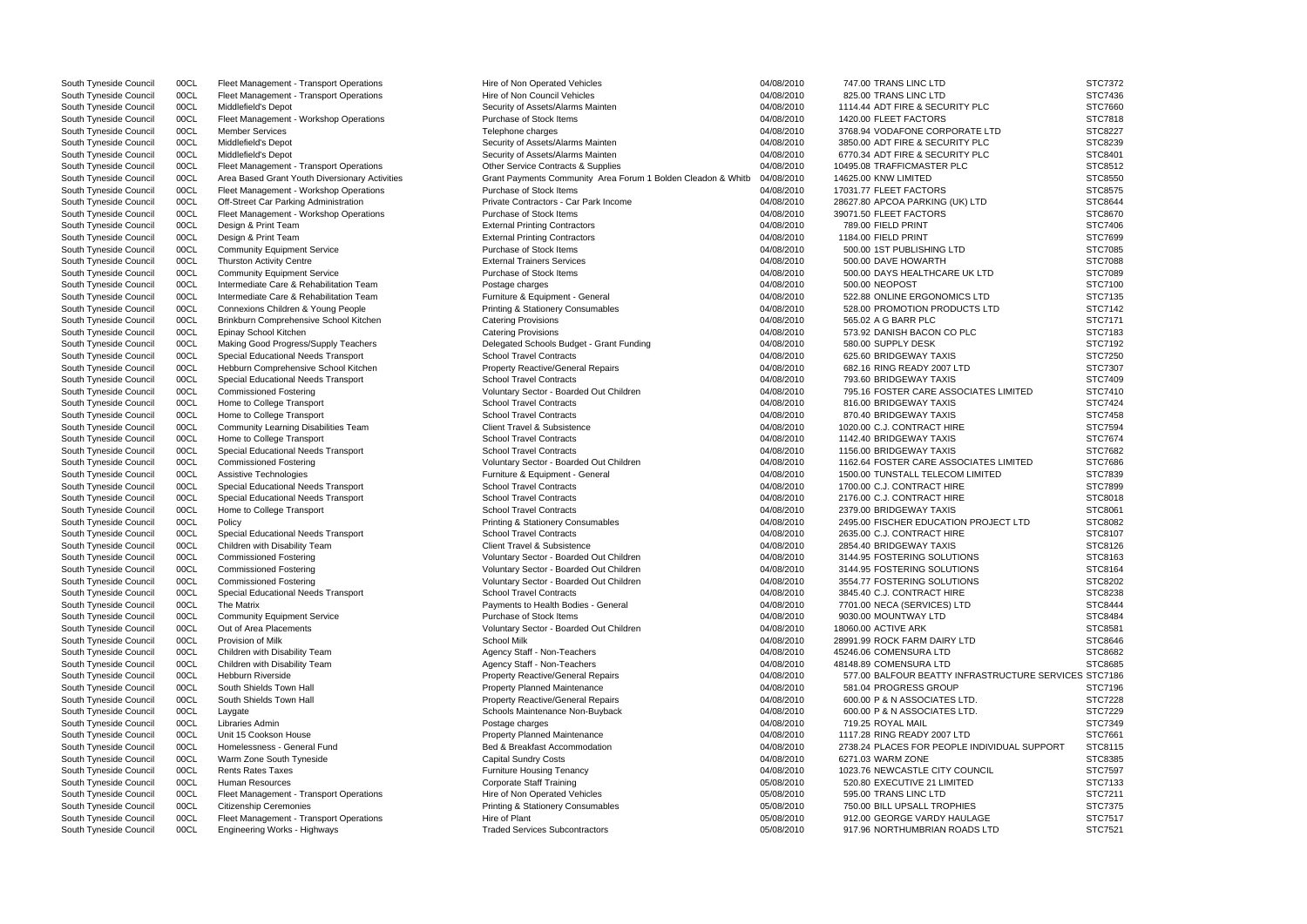South Tyneside Council 00CL Cleaning Contract Overheads **Property Reactive/General Repairs** 05/08/2010 1706.15 ANKEF LIMITED STC7904 South Tyneside Council 00CL Engineering Works - Highways Traded Services Subcontractors 05/08/2010 4558.60 NORTHUMBRIAN ROADS LTD STC8309 South Tyneside Council 00CL Scheme under £10k Miscellaneous Capital Enhancement Costs 05/08/2010 5397.01 NORTHUMBRIAN ROADS LTD STC8355 South Tyneside Council 00CL Scheme under £10k Miscellaneous Capital Enhancement Costs 05/08/2010 10342.63 NORTHUMBRIAN ROADS LTD STC8608 South Tyneside Council 00CL Engineering Works - Highways Traded Services Subcontractors 05/08/2010 21743.00 NORTHUMBRIAN ROADS LT South Tyneside Council 00CL Road Safety Improvements to A184 Capital Construction Costs 05/08/2010 23305.57 COLAS LTD South Tyneside Council 00CL Scheme under £10k Miscellaneous Capital Enhancement Costs 05/08/2010 30805.54 NORTHUMBRIAN ROADS LTD STC86764 NORTHUMBRIAN ROADS LTD STC86764 NORTHUMBRIAN ROADS LTD STC8674 NORTHUMBRIAN ROADS LT South Tyneside Council 00CL Street Lighting Administration **Connect Connect Connect Connect Connect Connect Connect ROADS SOUTH** South Tyneside Council 00CL Marketing Team 
Recording the Marketing Team 
Recording the Marketing Team and the Marketing Team and the Marketing Team and the Marketing Team and the Marketing Team and the Marketing Team and South Tyneside Council 00CL Key Stage 3 Strategy Central Co-ordination Private Contractor - General Consultancy 05/08/2010 600.00 GATESHEAD MBC South Tyneside Council 00CL Supporting People Main Grant Accommodation Costs 05/08/2010 617.10 ENTERPRISE 5 HOUSING A South Tyneside Council 00CL Commissioned Fostering COM COUNTARY Sector - Boarded Out Children 05/08/2010 702.00 SWIIS FOSTER CARE LTD South Tyneside Council 00CL Commissioned Fostering Commissioned Fostering Voluntary Sector - Boarded Out Children 05/08/2010 820.00 SWIIS FOSTER CARE LTD South Tyneside Council 00CL Commissioned Fostering Commissioned Fostering Voluntary Sector - Boarded Out Children 05/08/2010 901.00 SWIIS FOSTER CARE LTD South Tyneside Council 00CL Commissioned Fostering COM COUNTARY Sector - Boarded Out Children 05/08/2010 901.00 SWIIS FOSTER CARE LTD South Tyneside Council 00CL Commissioned Fostering COM COUNTARY Sector - Boarded Out Children 05/08/2010 901.00 SWIIS FOSTER CARE LTD South Tyneside Council 00CL Commissioned Fostering Commissioned Fostering Voluntary Sector - Boarded Out Children 05/08/2010 911.00 SWIIS FOSTER CARE LTD South Tyneside Council 00CL Commissioned Fostering COM COUNTARY Sector - Boarded Out Children 05/08/2010 911.00 SWIIS FOSTER CARE LTD South Tyneside Council 00CL Commissioned Fostering Commissioned Fostering Voluntary Sector - Boarded Out Children 05/08/2010 911.00 SWIIS FOSTER CARE LTD South Tyneside Council 00CL Commissioned Fostering Commissioned Fostering Commissioned Commissioned Fostering Commissioned Fostering Voluntary Sector - Boarded Out Children 05/08/2010 911.00 SWIIS FOSTER CARE LTD South Tyneside Council 00CL Supporting People Main Grant Accommodation Costs 6 and Accommodation Costs 6 and 5008/2010 982.76 DURHAM AGED MINEWORK South Tyneside Council COOL Star Centre Shared Costs 2000 1000.00 Postage charges 2000 1000.00 NEOPOST LTD STC7576 STC7576 South Tyneside Council 00CL Further Education Adult Learner Responsive Grant Payments - Term Funded Accruals 05/08/2010 1048.00 NORTHUMBRIAN TRUST DA South Tyneside Council 00CL Commissioned Fostering Commissioned Fostering Commissioned Fostering Voluntary Sector - Boarded Out Children 05/08/2010 1091.00 SWIIS FOSTER CARE LTD South Tyneside Council 00CL Commissioned Fos South Tyneside Council 00CL Commissioned Fostering Commissioned Fostering Commissioned Commissioned Fostering Commissioned Fostering Voluntary Sector - Boarded Out Children 05/08/2010 1091.00 SWIIS FOSTER CARE LTD South Tyneside Council 00CL Commissioned Fostering COM COUNTARY Sector - Boarded Out Children 05/08/2010 1091.00 SWIIS FOSTER CARE LTD South Tyneside Council 00CL Mental Health Commissioned Residential Care Residential Care Respite In Borough 05/08/2010 1179.60 MARINA REST HOME South Tyneside Council 00CL Commissioned Fostering values of the Voluntary Sector - Boarded Out Children 05/08/2010 1230.00 SWIIS FOSTER CARE LTD South Tyneside Council 00CL Commissioned Fostering Commissioned Fostering Voluntary Sector - Boarded Out Children 05/08/2010 1369.00 SWIIS FOSTER CARE LTD South Tyneside Council 00CL School Improvement Targeted Unit Funding Private Contractor - General Consultancy 05/08/2010 1500.00 J MARSHALL South Tyneside Council 00CL Physical Disabilities Commissioned Residential Care Residential Care Respite out of borough 05/08/2010 1586.88 NORTHEAST DISABILITIES South Tyneside Council 00CL Support People Main Grant 2000 1020 1825.00 PLACES FOR PEOPLE INDIVIDUAL SUPPORT SUPPORT STCR7942010 1825.00 PLACES FOR PEOPLE INDIVIDUAL SUPPORT STCR7942010 South Tyneside Council 00CL Community Equipment Service Purchase of Stock Items 05/08/2010 1950.00 CARE-ABILITY South Tyneside Council 00CL School Improvement Partners example and Private Contractors - General Consultancy 05/08/2010 2000.00 J MARSHALL South Tyneside Council 00CL Ashely Primary School General Computer Equipment and Hardware 05/08/2010 2190.00 KBR IT & NETWORKING SOLUTION South Tyneside Council 00CL Supporting People Main Grant Accommodation Costs 65000 05/08/2010 2217.77 HOME HOUSING ASSOCIATION LTD STC80300 2217.77 HOME HOUSING ASSOCIATION LTD STC8030300 2217.77 HOME HOUSING ASSOCIATION D South Tyneside Council 00CL Ashley Primary General Computer Computer Equipment and Hardware 05/08/2010 2501.82 KBR IT & NETWORKING SO South Tyneside Council 00CL Supporting People Main Grant Accommodation Costs 05/08/2010 2726.54 ANCHOR TRUST STC81 South Tyneside Council 00CL Children with Disability Team Printing & Stationery Consumables 05/08/2010 3327.00 NEDL STC8177 South Tyneside Council 00CL Mental Health Commissioned Residential Care **Residential Care Residential Care** Residential Care out of borough 05/08/2010 3758.86 BROADREACH HOUSE South Tyneside Council 00CL Supporting People Main Grant Accommodation Costs 6 05/08/2010 4392.23 WILLIAM SUTTON HOUSING South Tyneside Council 00CL National Literacy 8 Numeracy **Private Contractors - General Consultancy** 05/08/2010 4500.00 NORTH TYNESIDE COUNCI South Tyneside Council 00CL Supporting People Main Grant Accommodation Costs 05/08/2010 6010.56 MENTAL HEALTH MATTERS South Tyneside Council 00CL Local Safeguarding Children Board Private Contractors - General Consultancy 05/08/2010 7400.00 CREST South Tyneside Council 00CL Ashley Primary School School Schools Learning Equipment 05/08/2010 7655.40 BROOMLEY GRANGE South Tyneside Council 00CL Supporting People Main Grant Block Gross Floating Supp 05/08/2010 9047.83 DEPAUL UK STC8486 South Tyneside Council 00CL Supporting People Main Grant Costs Block Gross Accommodation Costs 6 05/08/2010 9399.00 ENTERPRISE 5 HOUSING A South Tyneside Council 00CL Supporting People Main Grant Channel Block Gross Floating Supp 05/08/2010 11165.70 SOUTH TYNESIDE CHURCH South Tyneside Council 00CL Supporting People Main Grant Council Block Gross Floating Supp 05/08/2010 15226.60 NEW LEAF SUPPORTING IN South Tyneside Council 00CL Supporting People Main Grant Cast Block Gross Accommodation Costs 05/08/2010 15897.27 CARR-GOMM SOCIETY South Tyneside Council 00CL Supporting People Main Grant Costs Block Gross Accommodation Costs 605/08/2010 19231.55 NORCARE LIMITED South Tyneside Council 00CL Jarrow Cross CE School 19231.55 NORCARE LIMITED Devolved Formu oocl Jarrow Cross CE School **Devolved Formula Capital Council 21397.00 MATRIX IT COMPUTERS LT** South Tyneside Council 00CL Supporting People Main Grant Costs Block Gross Accommodation Costs 05/08/2010 24350.97 BYKER BRIDGE HOUSING South Tyneside Council 00CL Adoption **Foster Carers Other Fees & Expenses** 65/08/2010 26533.00 FAMILY FUTURES CONSORTIUM STC8638.00 FAMILY FUTURES CONSORTIUM STC8638.00 FAMILY FUTURES CONSORTIUM STC8638.00 FAMILY FUTURES C South Tyneside Council 00CL Supporting People Main Grant Accommodation Costs 65/08/2010 39668.96 MENCAP STC8672010 STC8672010 STC8672010 STC8672010 STC8672010 STC8672010 STC8672010 STC8672010 STC8672010 STC8672010 STC86720 South Tyneside Council 00CL Supporting People Main Grant Block Gross Floating Supp 05/08/2010 41418.00 STONHAM South Tyneside Council 00CL Supporting People Main Grant Common Block Gross Accommodation Costs 05/08/2010 49037.03 NEW LEAF SUPPORTING IN South Tyneside Council 00CL 9-10 Charlotte Terrace **Property Reactive/General Repairs** 05/08/2010 884.00 CURTI LIFTS South Tyneside Council 00CL Display Energy Certificates Capital Advisors & Consultants Fees 05/08/2010 4110.00 SEMCO (NORTH EAST) LTD South Tyneside Council 00CL Chuter Ede Children's Centre Capital Enhancement Costs 05/08/2010 5998.96 MCCARRICK CONSTRUCTION COMPANY LTD STC837898.96 MCCARRICK CONSTRUCTION COMPANY LTD STC837898.96 MCCARRICK CONSTRUCTION C South Tyneside Council 00CL Radio Frequency Identification Library System Cleadon Park Capital Enhancement Costs 05/08/2010 59846.69 THE DISIGN CONCEPT South Tyneside Council 00CL Fleet Management - Transport Operations Hire of Non Operated Vehicles 06/08/2010 -1000.00 PHOENIX VEHICLE HIRE T/ South Tyneside Council 00CL Fleet Management - Transport Operations Hire of Non Operated Vehicles 06/08/2010 -1000.00 PHOENIX VEHICLE HIRE T/ South Tyneside Council 00CL Fleet Management - Transport Operations Hire of Non Operated Vehicles 06/08/2010 -1000.00 PHOENIX VEHICLE HIRE T/A WCR VEHICLE HIRE STC7055

| TD                                                       | STC8309                    |
|----------------------------------------------------------|----------------------------|
| TD                                                       | STC8355                    |
| TD                                                       | STC8508                    |
| TD                                                       | STC8612                    |
|                                                          | STC8622                    |
| TD                                                       | STC8654                    |
| <b>TYNESIDE LTD</b>                                      | <b>STC8747</b>             |
|                                                          | STC7294                    |
|                                                          | <b>STC7227</b>             |
| <b><i>ASSOCIATION</i></b>                                | <b>STC7245</b>             |
|                                                          | STC7325                    |
|                                                          | STC7430                    |
|                                                          | STC7484                    |
|                                                          | STC7485<br>STC7486         |
|                                                          | STC7501                    |
|                                                          | STC7502                    |
|                                                          | STC7503                    |
|                                                          | STC7504                    |
| KERS HOMES ASSOCI/ STC7548                               |                            |
|                                                          | <b>STC7576</b>             |
| AY NURSERIES LTD                                         | STC7614                    |
|                                                          | STC7632                    |
|                                                          | STC7633                    |
|                                                          | STC7634                    |
|                                                          | <b>STC7696</b>             |
|                                                          | <b>STC7727</b>             |
|                                                          | STC7798                    |
|                                                          | STC7837                    |
| <b>RESOURCE CENTRE</b>                                   | STC7855                    |
| <b>VIDUAL SUPPORT</b>                                    | STC7942                    |
|                                                          | STC7974                    |
|                                                          | <b>STC7986</b>             |
| <b>ILUTIONS LTD</b>                                      | STC8021                    |
| <b>TION LTD</b>                                          | STC8030                    |
| <b>ILUTIONS LTD</b>                                      | STC8090                    |
|                                                          | STC8114                    |
|                                                          | STC8177                    |
|                                                          | STC8226                    |
| <b>G ASSOCIATION</b>                                     | STC8291                    |
| IL                                                       | STC8301                    |
| S                                                        | STC8380                    |
|                                                          | STC8426                    |
|                                                          | STC8440                    |
|                                                          | STC8486                    |
| <b>\SSOCIATION</b>                                       | STC8491                    |
| HES KEY PROJECT                                          | STC8524                    |
| NDEPENDENCE                                              | STC8556                    |
|                                                          | STC8561                    |
|                                                          | STC8592                    |
| D.                                                       | STC8608                    |
| <b>ASSOCIATION LTD</b>                                   | STC8627                    |
| RTIUM                                                    | STC8638                    |
|                                                          | STC8672                    |
|                                                          | STC8676                    |
| NDEPENDENCE                                              | STC8686                    |
|                                                          | STC7465                    |
| ້                                                        | STC8274                    |
| ON COMPANY LTD                                           | STC8378                    |
|                                                          | STC8703                    |
| A WCR VEHICLE HIRE STC7053<br>A WCR VEHICLE HIRE STC7054 |                            |
|                                                          | A MCD VEHICLE HIDE STO7055 |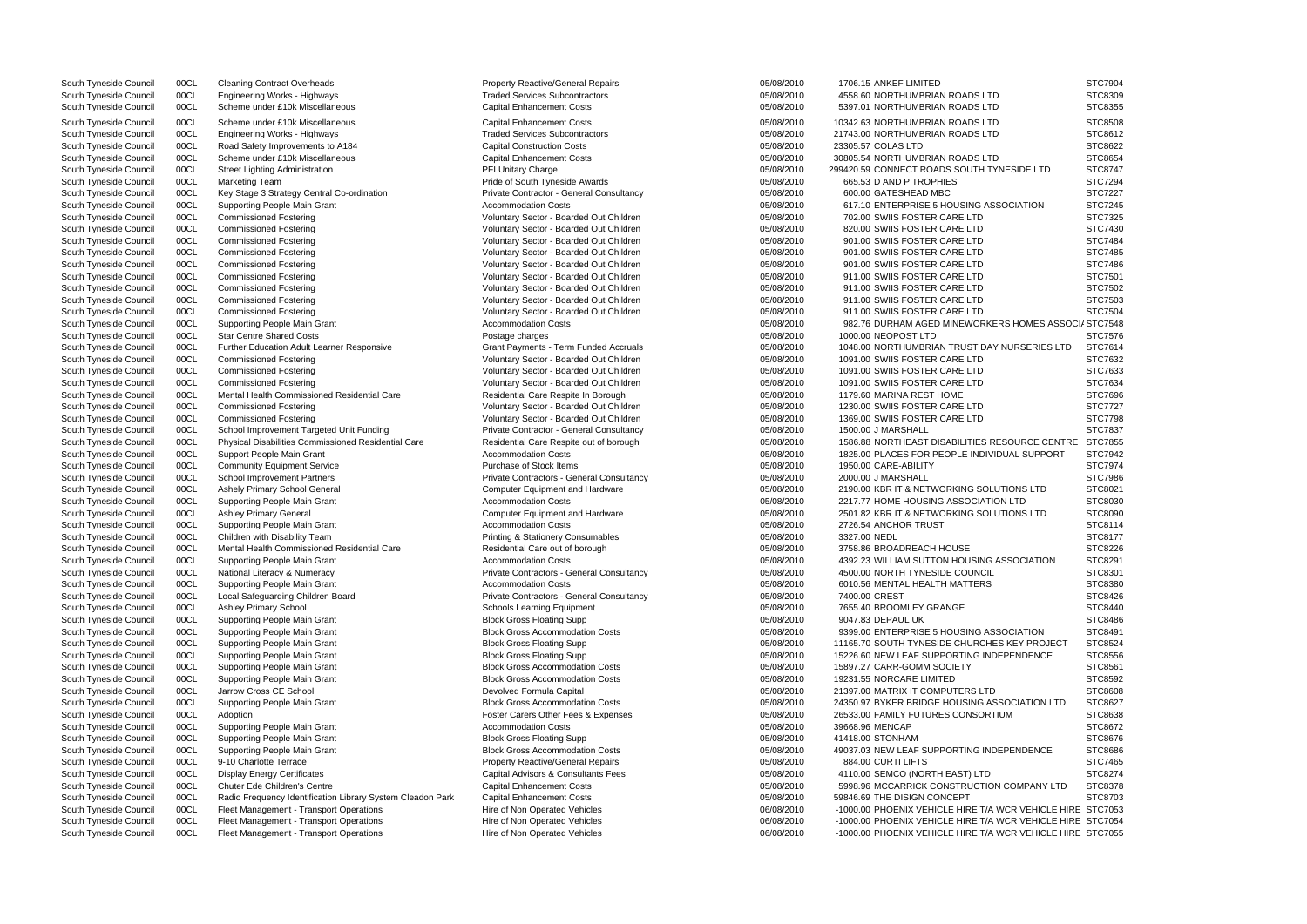South Tyneside Council 00CL Fleet Management - Transport Operations Hire of Non Operated Vehicles 06/08/2010 -550.00 PHOENIX VEHICLE HIRE T/ South Tyneside Council 00CL Fleet Management - Transport Operations Hire of Non Operated Vehicles 06/08/2010 550.00 PHOENIX VEHICLE HIRE T/ South Tyneside Council 00CL Fleet Management - Transport Operations Hire of Non Operated Vehicles 66/08/2010 550.00 PHOENIX VEHICLE HIRE T/A State SCLUTIONS LT COUNCE AND STATE STATE STATE STATE STATE STATE STATE STATE STA South Tyneside Council 00CL Staff Disability Equipment **Furniture & Equipment - General** 06/08/2010 607.00 BACK CARE SOLUTIONS LT South Tyneside Council 00CL Local Safety Schemes Capital Enhancement Costs 06/08/2010 615.00 ACADEMY GEOMATICS LTD STC7240 South Tyneside Council 00CL Fleet Management - Transport Operations Hire of Non Operated Vehicles 06/08/2010 1000.00 PHOENIX VEHICLE HIRE T/ South Tyneside Council 00CL Fleet Management - Transport Operations Hire of Non Operated Vehicles 06/08/2010 1000.00 PHOENIX VEHICLE HIRE T/ South Tyneside Council 00CL Fleet Management - Transport Operations Hire of Non Operated Vehicles 06/08/2010 1000.00 PHOENIX VEHICLE HIRE T/A South Tyneside Council 00CL Area Based Grant Youth Diversionary Activities Grant Payments Community Area Forum 1 Boldon Cleadon & Whitbu 06/08/2010 1060.00 J N E MARKETING LIMITED South Tyneside Council 00CL Fleet Management - Transport Operations Hire of Plant Chart Council and Device of Plant 06/08/2010 1080.00 GEORGE VARDY HAULAGE South Tyneside Council 00CL Fleet Management - Transport Operations Vehicle Running Costs 06/08/2010 1482.51 BRETT FUELS South Tyneside Council 00CL Area Based Grant Youth Diversionary Activities Grant Payment Community Area Forum 2-East Shields 06/08/2010 1500.00 NORTHUMBRIA POLICE AU South Tyneside Council 00CL Fleet Management - Transport Operations Hire of Non Council Vehicles 06/08/2010 1680.00 GEORGE VARDY HAULAGE South Tyneside Council 00CL Fleet Management - Transport Operations Vehicle Running Costs 66/08/2010 2868.19 BRETT FUELS South Tyneside Council 00CL Neighbourhood Crime & Justice Coordination Cher Service Contracts & Supplies 06/08/2010 4511.00 VICTIM SUPPORT South Tyneside Council 00CL Admin Support examples Printing & Stationery Consumables 06/08/2010 5000.00 NEOPOST LIMITED South Tyneside Council COOCL Traffic Management (Casts And Recovery of Costs - General 1990) 86/08/2010 7500.00 NEXUS STC8428 STC8428 South Tyneside Council COOCL Traffic Management Controlled Management Recovery of Costs - General Costs - Controlled Management STC8429 STC8429 STC8429 South Tyneside Council 00CL Fleet Management - Transport Operations Vehicle Running Costs 06/08/2010 20286.00 PETROPLUS REFINING TEE South Tyneside Council COOCL Thurston Activity Centre External Trainers Activity Centre External Trainers Services Comments of the COOS COO DUNCAN SHAW STC7090 South Tyneside Council 00CL Fostering examples Printing & Stationery Consumables 06/08/2010 573.00 AYMAC CONSULTING South Tyneside Council 00CL Community Equipment Service Purchase of Stock Items 06/08/2010 600.00 DENBIGHSHIRE COUNTY COUNCIL STC7226 South Tyneside Council COOCL Training - Adults STC7300 Staff & Members Training Companies of the Content of the STC7300 STC7300 STC7300 STC7300 South Tyneside Council 00CL Small Abatement Works Capital Construction Costs 06/08/2010 700.00 PYEROY LIMITED STC7318 South Tyneside Council 00CL Whitburn Children's Centre Client Activities Client Activities Centre Client Activities 06/08/2010 700.00 TOURMASTER TRAVEL LIMITED STC7319 South Tyneside Council 00CL Small Abatement Works Capital Construction Costs 06/08/2010 1000.00 PYEROY LIMITED STC7585 South Tyneside Council COOCL All Saints CE School Kitchen Catering Provisions Catering Provisions Content Content Content Content Content Content Content Content Content Content Content Content Content Content Content Cont South Tyneside Council 00CL Central Home Care Team Postage charges 06/08/2010 1608.00 POST OFFICE LTD STC7865 South Tyneside Council 00CL Learning Difficulties Commissioned Day Care Day Care Day Care Day Care 06/08/2010 1644.84 FLEXIBLE SUPPORT OPTION South Tyneside Council 00CL Community Equipment Service **Purchase of Stock Items** 06/08/2010 1800.00 YORKSHIRE CARE EQUIPE South Tyneside Council 00CL St Gregory's RC School Kitchen Catering Provisions Catering Provisions 06/08/2010 1836.29 J R HOLLAND South Tyneside Council 00CL Temple Park Junior School Kitchen Catering Provisions Catering Provisions 06/08/2010 2012.09 HOPWELLS LTD. South Tyneside Council 00CL Monkton Infants School Kitchen Catering Provisions Catering Provisions 06/08/2010 2013.95 HOPWELLS LTD. South Tyneside Council 00CL Temple Park Junior School Kitchen Catering Provisions Catering Provisions 06/08/2010 2166.80 J R HOLLAND South Tyneside Council 00CL Boldon Nursery School Kitchen Catering Provisions Catering Provisions 06/08/2010 2171.46 J R HOLLAND South Tyneside Council 00CL Community Equipment Service Purchase of Stock Items 06/08/2010 2549.00 CARE-ABILITY South Tyneside Council 00CL Community Equipment Service Purchase of Stock Items 06/08/2010 2677.00 YORKSHIRE CARE EQUIPE South Tyneside Council 00CL Perth Green House Subscriptions Subscriptions Communications of the COUNCITY COMMISSION State COUNCITY COMMISSION STEED AND TYPE OF STEED STEED STEED STEED STEED STEED SUBSCRIPTION STEED STEED S South Tyneside Council 00CL Learning Difficulties Commissioned Day Care Day Care Day Care Day Care 06/08/2010 4721.32 FLEXIBLE SUPPORT OPTIO South Tyneside Council 00CL Bedeburn Primary General **Travel Travel Travel Contract Contract Contract Contract Contract Contract Contract Contract Contract Control STC8327** South Tyneside Council 00CL Learning Difficulties Commissioned Day Care Day Care Day Care Day Care 06/08/2010 5450.72 FLEXIBLE SUPPORT OPTIO South Tyneside Council 00CL Learning Difficulties Commissioned Day Care Day Care Day Care 06/08/2010 6699.60 FLEXIBLE SUPPORT OPTIO South Tyneside Council 00CL Bisley Drive Short Breaks **Residential Care Respite In Borough** 06/08/2010 24493.15 REAL LIFE OPTIONS South Tyneside Council 00CL St Anne's example and the Steed of Residential Care In Borough 06/08/2010 170283.00 ST ANNES COMMUNITY SE South Tyneside Council 00CL Economic Regeneration Balance Sheet Debtors - Cycle Salary Deduction Scheme 06/08/2010 597.64 KB CYCLES South Tyneside Council 00CL Economic Regeneration Balance Sheet Debtors - Cycle Salary Deduction Scheme 06/08/2010 851.06 EDINBURGH BICYCLE CO-O South Tyneside Council 00CL Building Surveying Staff & Members Training 06/08/2010 995.00 LABC STC7568 South Tyneside Council 00CL Libraries Admin 2000 2010 Printing & Stationery Consumables 06/08/2010 1133.60 SPECTRUM PLASTICS South Tyneside Council 00CL Cookson Festival **Furniture & Equipment - General** 06/08/2010 1467.00 ACTION ADVERTISING South Tyneside Council 00CL Factory Units **Property Reactive/General Repairs** 06/08/2010 1590.00 WINDOOR SERVICES South Tyneside Council 00CL Boldon Business Park Phase 1 Catering Provisions 06/08/2010 1819.76 HOPWELLS LTD. STC7941 South Tyneside Council 00CL South Shields Town Hall **Property Reactive/General Repairs** 06/08/2010 2345.00 HAWKESWORTH APPLIANC South Tyneside Council 00CL Sports Extended Activities Chronic Contracts & Supplies Contracts & Supplies 06/08/2010 3180.00 RUGBY FOOTBALL DEVELC South Tyneside Council 00CL Warm Zone South Tyneside Capital Enhancement non Council Property Capital Enhancement non Council Property 06/08/2010 15252.48 KNW LIMITED South Tyneside Council 00CL Monastery Court Lift Replacement Cost Capital Enhancement Costs 66/08/2010 34961.20 KONE PLC 34961.20 KONE PLC Stuth Tyneside Council 00CL Fleet Management - Workshop Operations Purchase of Stoc South Tyneside Council 00CL Fleet Management - Workshop Operations Purchase of Stock Items 10/08/2010 562.46 CHEVRON AUTOHIRE STERN AUTOHIRE STERN AUTOHIRE STERN AUTOHIRE STERN AUTOHIRE STERN AUTOHIRE STERN AUTOHIRE STERN South Tyneside Council 00CL Local Safety Schemes Capital Construction Costs 10/08/2010 585.00 PEARSONS STC7198 South Tyneside Council 00CL South Shields Council Chamber Kitchen Capital Enhancement Costs 10/08/2010 628.46 RING READY 2007 LTD South Tyneside Council 00CL Fleet Management - Transport Operations Hire of Plant Hire of Plant 10/08/2010 650.00 GEORGE VARDY HAULAGE South Tyneside Council 00CL Trow Lea Car Park **Residential Care Dementia In Borough** 10/08/2010 701.70 HEBBURN COURT NURSING South Tyneside Council 00CL Fleet Management - Transport Operations Hire of Plant Hire of Plant 10/08/2010 900.00 GEORGE VARDY HAULAGE South Tyneside Council 00CL Fleet Management - Transport Operations Hire of Plant 10/08/2010 10/08/2010 1000.00 GEORGE VARDY HAULAGE South Tyneside Council 00CL Legal Services Legal Advisors 10/08/2010 1200.00 DAVID ROWLANDS STC7711

South Tyneside Council 00CL Fleet Management - Transport Operations Hire of Non Operated Vehicles 06/08/2010 -800.00 PHOENIX VEHICLE HIRE T/

| A WCR VEHICLE HIRE STC7068   |                    |
|------------------------------|--------------------|
| A WCR VEHICLE HIRE STC7078   |                    |
| A WCR VEHICLE HIRE STC7155   |                    |
| A WCR VEHICLE HIRE STC7156   |                    |
| ГD                           | STC7235            |
| C                            | STC7240            |
| A WCR VEHICLE HIRE STC7577   |                    |
| A WCR VEHICLE HIRE STC7578   |                    |
| A WCR VEHICLE HIRE STC7579   |                    |
| $\vdots$                     | STC7620<br>STC7629 |
|                              | <b>STC7829</b>     |
| <b>THORITY</b>               | STC7838            |
|                              | STC7893            |
|                              | STC8128            |
|                              | STC8304            |
|                              | STC8328            |
|                              | STC8428            |
|                              | STC8429            |
| <b>ESSIDE LIMITED</b>        | STC8598            |
|                              | STC7090            |
|                              | STC7182            |
| :OUNCIL                      | STC7226            |
|                              | STC7300            |
|                              | STC7318            |
| <b>IITED</b>                 | STC7319            |
|                              | STC7585            |
|                              | <b>STC7858</b>     |
|                              | STC7865            |
| INS UK (DOMICILIARY) STC7878 |                    |
| <b>MENT</b>                  | STC7935            |
|                              | STC7946            |
|                              | STC7991            |
|                              | STC7992<br>STC8014 |
|                              | STC8016            |
|                              | STC8096            |
| MENT                         | STC8113            |
| ЭN                           | STC8138            |
| INS UK (DOMICILIARY) STC8314 |                    |
|                              | STC8327            |
| INS UK (DOMICILIARY) STC8358 |                    |
| INS UK (DOMICILIARY) STC8398 |                    |
|                              | STC8630            |
| <b>RVICES</b>                | STC8734            |
|                              | STC7216            |
| OPERATIVE LTD                | STC7448            |
|                              | STC7568            |
|                              | STC7668            |
|                              | STC7828<br>STC7857 |
|                              | STC7941            |
| CE TESTING LTD               | STC8057            |
| <b>PMENT LIMITED</b>         | STC8169            |
|                              | STC8557            |
|                              | STC8665            |
|                              | STC7168            |
|                              | STC7198            |
|                              | STC7252            |
|                              | STC7268            |
| G HOME                       | STC7323            |
|                              | STC7480            |
| $\vdots$                     | STC7571            |
|                              | <b>CTC7711</b>     |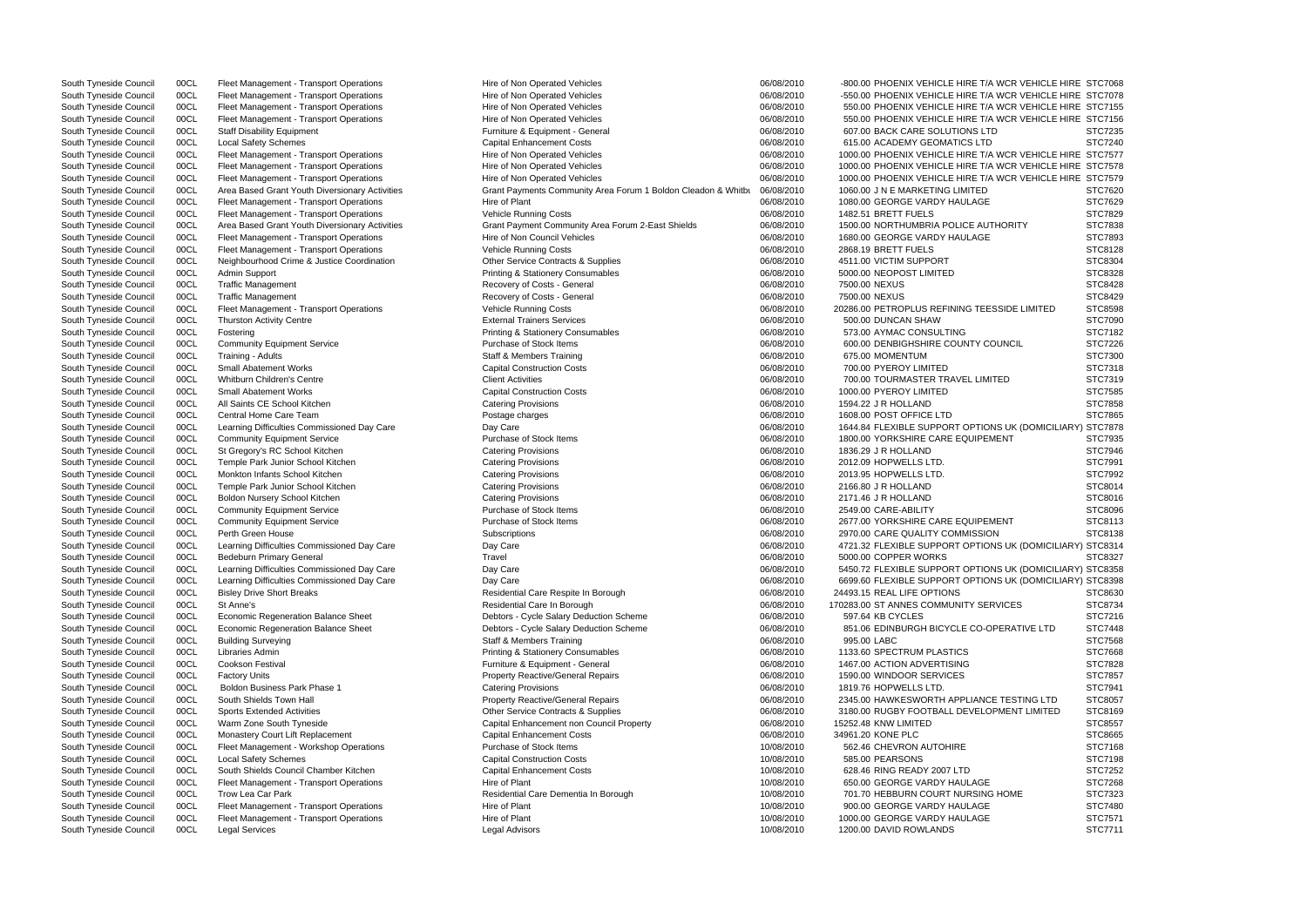| South Tyneside Council | 00CL | <b>Engineering Works - Highways</b>                 | <b>Traded Services Subcontractors</b>            | 10/08/2010 | 1268.10 THOMPSONS OF PRUDHOE LIMITED                      | STC7760        |
|------------------------|------|-----------------------------------------------------|--------------------------------------------------|------------|-----------------------------------------------------------|----------------|
| South Tyneside Council | 00CL | Fleet Management - Transport Operations             | Hire of Non Council Vehicles                     | 10/08/2010 | 1680.00 GEORGE VARDY HAULAGE                              | STC7894        |
| South Tyneside Council | 00CL | Grounds Maintenance                                 | Non Routine Contracted Grounds Maintenance       | 10/08/2010 | 2411.00 WEED CONTROL PLUS LIMITED                         | STC8068        |
| South Tyneside Council | 00CL | <b>Engineering Works - Highways</b>                 | <b>Traded Services Equipment &amp; Materials</b> | 10/08/2010 | 4623.79 MARSHALLS MONO LTD                                | STC8312        |
| South Tyneside Council | 00CL | Management                                          | <b>ICT Partnership Recharge</b>                  | 10/08/2010 | 12000.00 GATESHEAD MBC                                    | STC8534        |
| South Tyneside Council | 00CL | <b>Coroners Service</b>                             | Rents Paid - General                             | 10/08/2010 | 16839.64 TERENCE CARNEY                                   | STC8571        |
| South Tyneside Council | 00CL | <b>Bramble Court Extra Care</b>                     | Client Contributions - Fairer Charging           | 10/08/2010 | -1084.16 CARE UK HOMECARE                                 | STC7048        |
| South Tyneside Council | 00CL | Adult & Community Learning Group Central Costs      | Grant Payments - Term Funded Accruals            | 10/08/2010 | 500.00 BRITISH QUALITY FOUNDATION                         | <b>STC7087</b> |
| South Tyneside Council | 00CL | <b>Work Step Payments</b>                           | Other Service Contracts & Supplies               | 10/08/2010 | 500.00 HARLOW PRINTING LIMITED                            | STC7091        |
| South Tyneside Council | 00CL | Children's Standards Unit                           | Other Service Contracts & Supplies               | 10/08/2010 | 500.00 ROYAL MAIL                                         | STC7103        |
| South Tyneside Council | 00CL | <b>Mortimer Community College</b>                   | Furniture & Equipment - General                  | 10/08/2010 | 538.50 FURNITURE @ WORK LTD                               | STC7147        |
| South Tyneside Council | 00CL | John Wright Centre                                  | <b>Client Travel &amp; Subsistence</b>           | 10/08/2010 | 587.90 SOUTH TYNESIDE TAXIS AGENCY                        | STC7203        |
| South Tyneside Council | 00CL | Learning Difficulties Commissioned Day Care         | Day Care                                         | 10/08/2010 | 598.24 MENCAP                                             | STC7218        |
| South Tyneside Council | 00CL | Older People Commissioned Residential Care          | Residential Care Respite In Borough              | 10/08/2010 | 610.44 NEEDHAM COURT CARE HOME                            | STC7237        |
| South Tyneside Council | 00CL | Leaving Care Service                                | <b>Client Travel &amp; Subsistence</b>           | 10/08/2010 | 618.45 IMPACT HOUSING ASSOCIATION LTD                     | <b>STC7247</b> |
| South Tyneside Council | 00CL | <b>Father James Walsh Centre</b>                    | <b>Client Travel &amp; Subsistence</b>           | 10/08/2010 | 623.04 SOUTH TYNESIDE TAXIS AGENCY                        | <b>STC7249</b> |
| South Tyneside Council | 00CL | <b>Father James Walsh Centre</b>                    | <b>Client Travel &amp; Subsistence</b>           | 10/08/2010 | 653.35 SOUTH TYNESIDE TAXIS AGENCY                        | <b>STC7272</b> |
| South Tyneside Council | 00CL | <b>Older People Commissioned Nursing Care</b>       | Nursing Care out of borough                      | 10/08/2010 | 671.29 DONWELL HOUSE NURSING HOME                         | STC7296        |
| South Tyneside Council | 00CL |                                                     | Grant Payments - Term Funded Accruals            | 10/08/2010 | 675.00 THE CHILDCARE PEOPLE                               | STC7302        |
|                        |      | Adult & Community Learning Group Central Costs      |                                                  |            | 702.00 SWIIS FOSTER CARE LTD                              |                |
| South Tyneside Council | 00CL | <b>Commissioned Fostering</b>                       | Voluntary Sector - Boarded Out Children          | 10/08/2010 |                                                           | STC7326        |
| South Tyneside Council | 00CL | Supporting People Main Grant                        | <b>Accommodation Costs</b>                       | 10/08/2010 | 710.60 ENTERPRISE 5 HOUSING ASSOCIATION                   | STC7340        |
| South Tyneside Council | 00CL | <b>Children's Direct Payments</b>                   | <b>Direct Payments</b>                           | 10/08/2010 | 717.61 C D PASSENGER SERVICES                             | STC7348        |
| South Tyneside Council | 00CL | Hampden St Day Care                                 | <b>Client Travel &amp; Subsistence</b>           | 10/08/2010 | 736.60 SOUTH TYNESIDE TAXIS AGENCY                        | STC7359        |
| South Tyneside Council | 00CL | Learning Difficulties Resettlement Residential Care | Supported Living                                 | 10/08/2010 | 738.24 UNITED RESPONSE                                    | STC7363        |
| South Tyneside Council | 00CL | <b>Further Education Adult Learner Responsive</b>   | Grant Payments - Term Funded Accruals            | 10/08/2010 | 762.25 THE CHILDCARE PEOPLE                               | STC7387        |
| South Tyneside Council | 00CL | <b>Commissioned Fostering</b>                       | Voluntary Sector - Boarded Out Children          | 10/08/2010 | 820.00 SWIIS FOSTER CARE LTD                              | STC7431        |
| South Tyneside Council | 00CL | Family Learning Impact                              | <b>Grant Payments - Term Funded Accruals</b>     | 10/08/2010 | 825.60 E ACHIEVE                                          | STC7437        |
| South Tyneside Council | 00CL | Family Literacy & Numeracy                          | Grant Payments - Term Funded Accruals            | 10/08/2010 | 862.50 THE CHILDCARE PEOPLE                               | STC7454        |
| South Tyneside Council | 00CL | <b>First Steps Community Development</b>            | Grant Payments - Term Funded Accruals            | 10/08/2010 | 897.45 E ACHIEVE                                          | STC7472        |
| South Tyneside Council | 00CL | <b>Commissioned Fostering</b>                       | Voluntary Sector - Boarded Out Children          | 10/08/2010 | 901.00 SWIIS FOSTER CARE LTD                              | <b>STC7487</b> |
| South Tyneside Council | 00CL | <b>Commissioned Fostering</b>                       | Voluntary Sector - Boarded Out Children          | 10/08/2010 | 901.00 SWIIS FOSTER CARE LTD                              | STC7488        |
| South Tyneside Council | 00CL | <b>Commissioned Fostering</b>                       | Voluntary Sector - Boarded Out Children          | 10/08/2010 | 901.00 SWIIS FOSTER CARE LTD                              | STC7489        |
| South Tyneside Council | 00CL | <b>Commissioned Fostering</b>                       | Voluntary Sector - Boarded Out Children          | 10/08/2010 | 911.00 SWIIS FOSTER CARE LTD                              | STC7505        |
| South Tyneside Council | 00CL | <b>Commissioned Fostering</b>                       | Voluntary Sector - Boarded Out Children          | 10/08/2010 | 911.00 SWIIS FOSTER CARE LTD                              | STC7506        |
| South Tyneside Council | 00CL | <b>Commissioned Fostering</b>                       | Voluntary Sector - Boarded Out Children          | 10/08/2010 | 911.00 SWIIS FOSTER CARE LTD                              | STC7507        |
| South Tyneside Council | 00CL | Further Education Adult Learner Responsive          | Grant Payments - Term Funded Accruals            | 10/08/2010 | 920.10 TRAINING IN CHILDCARE                              | STC7523        |
| South Tyneside Council | 00CL | Skills for Jobs                                     | Grant Payments - Term Funded Accruals            | 10/08/2010 | 960.00 LEAMSIDE SERVICES LTD                              | STC7539        |
| South Tyneside Council | 00CL | Graduate Leader Fund                                | <b>Grant Payments - General</b>                  | 10/08/2010 | 1000.00 JUST LEARNING LIMITED                             | STC7573        |
| South Tyneside Council | 00CL | Early Years Childcare Development Partnership       | Postage charges                                  | 10/08/2010 | 1000.00 NEOPOST LIMITED                                   | STC7575        |
| South Tyneside Council | 00CL | <b>Mortimer Community College</b>                   | Agency Staff - Teachers                          | 10/08/2010 | 1040.00 SPORTSCONNECT                                     | STC7606        |
| South Tyneside Council | 00CL | Learning Difficulties Resettlement Residential Care | Supported Living                                 | 10/08/2010 | 1074.72 MENCAP                                            | STC7625        |
| South Tyneside Council | 00CL | <b>Commissioned Fostering</b>                       | Voluntary Sector - Boarded Out Children          | 10/08/2010 | 1091.00 SWIIS FOSTER CARE LTD                             | STC7635        |
| South Tyneside Council | 00CL | <b>Commissioned Fostering</b>                       | Voluntary Sector - Boarded Out Children          | 10/08/2010 | 1091.00 SWIIS FOSTER CARE LTD                             | STC7636        |
| South Tyneside Council | 00CL | <b>Commissioned Fostering</b>                       | Voluntary Sector - Boarded Out Children          | 10/08/2010 | 1091.00 SWIIS FOSTER CARE LTD                             | STC7637        |
| South Tyneside Council | 00CL | Learning Difficulties Commissioned Day Care         | Day Care                                         | 10/08/2010 | 1169.28 UNITED RESPONSE                                   | STC7687        |
| South Tyneside Council | 00CL | <b>Commissioned Fostering</b>                       | Voluntary Sector - Boarded Out Children          | 10/08/2010 | 1230.00 SWIIS FOSTER CARE LTD                             | STC7728        |
| South Tyneside Council | 00CL | Ridgeway School Kitchen                             | <b>Catering Provisions</b>                       | 10/08/2010 | 1249.82 DANISH BACON CO PLC                               | STC7745        |
| South Tyneside Council | 00CL | Mortimer Community College                          | <b>Health and Safety</b>                         | 10/08/2010 | 1274.00 EDUCATION & TECHNICAL CONSULTANCY                 | STC7761        |
| South Tyneside Council | 00CL | <b>Children's Direct Payments</b>                   | <b>Direct Payments</b>                           | 10/08/2010 | 1296.00 CARERS ASSOC.IN SOUTH TYNESIDE                    | STC7765        |
| South Tyneside Council |      | Personal Community Development Learning             |                                                  | 10/08/2010 | 1317.50 APNA GHAR                                         |                |
|                        | 00CL |                                                     | Grant Payments - Term Funded Accruals            |            |                                                           | <b>STC7775</b> |
| South Tyneside Council | 00CL | <b>Commissioned Fostering</b>                       | Voluntary Sector - Boarded Out Children          | 10/08/2010 | 1369.00 SWIIS FOSTER CARE LTD                             | STC7799        |
| South Tyneside Council | 00CL | Early Years Panel                                   | <b>Grant Payments - General</b>                  | 10/08/2010 | 1488.00 JARROW DAY NURSERY                                | STC7831        |
| South Tyneside Council | 00CL | Graduate Leader Fund                                | Grant Payments - General                         | 10/08/2010 | 1500.00 ASHFIELD NURSERY & EARLY LEARNING CENTRISTC7835   |                |
| South Tyneside Council | 00CL | Supporting People Main Grant                        | <b>Accommodation Costs</b>                       | 10/08/2010 | 1518.40 PLACES FOR PEOPLE INDIVIDUAL SUPPORT              | STC7842        |
| South Tyneside Council | 00CL | Learning Difficulties Commissioned Day Care         | Day Care                                         | 10/08/2010 | 1553.46 FLEXIBLE SUPPORT OPTIONS UK (DOMICILIARY) STC7849 |                |
| South Tyneside Council | 00CL | Learning Difficulties Resettlement Residential Care | Supported Living                                 | 10/08/2010 | 1604.08 MENCAP                                            | STC7863        |
| South Tyneside Council | 00CL | Supporting People Main Grant                        | <b>Accommodation Costs</b>                       | 10/08/2010 | 1614.23 HOME HOUSING ASSOCIATION LTD                      | STC7868        |
| South Tyneside Council | 00CL | Wilfred's St Day Care                               | Client Travel & Subsistence                      | 10/08/2010 | 1636.80 SOUTH TYNESIDE TAXIS AGENCY                       | STC7874        |
| South Tyneside Council | 00CL | Supporting People Main Grant                        | <b>Accommodation Costs</b>                       | 10/08/2010 | 1650.35 DURHAM AGED MINEWORKERS HOMES ASSOCI/ STC7882     |                |
| South Tyneside Council | 00CL | Hadrian School Kitchen                              | <b>Catering Provisions</b>                       | 10/08/2010 | 1661.22 DANISH BACON CO PLC                               | STC7884        |
| South Tyneside Council | 00CL | Older People Commissioned Home Care                 | Home Support                                     | 10/08/2010 | 1744.16 CARE UK HOMECARE                                  | STC7916        |
| South Tyneside Council | 00CL | Supporting People Main Grant                        | <b>Block Gross Accommodation Costs</b>           | 10/08/2010 | 1804.26 MENCAP                                            | STC7936        |
| South Tyneside Council | 00CL | Learning Difficulties Commissioned Day Care         | Day Care                                         | 10/08/2010 | 1827.60 FLEXIBLE SUPPORT OPTIONS UK (DOMICILIARY) STC7943 |                |
| South Tyneside Council | 00CL | Further Education 16-18 Apprenticeships             | Grant Payments - Term Funded Accruals            | 10/08/2010 | 1950.00 EPINAY BUSINESS AND ENTERPRISE SCHOOL             | STC7975        |

| E LIMITED                           | 51 U 77 160    |
|-------------------------------------|----------------|
|                                     | STC7894        |
| <b>IITED</b>                        | STC8068        |
|                                     | STC8312        |
|                                     | STC8534        |
|                                     |                |
|                                     | STC8571        |
|                                     | <b>STC7048</b> |
| <b>TION</b>                         | <b>STC7087</b> |
| D                                   | STC7091        |
|                                     | STC7103        |
|                                     |                |
|                                     | STC7147        |
| <b>GENCY</b>                        | STC7203        |
|                                     | STC7218        |
| OME                                 | <b>STC7237</b> |
| ATION LTD                           | STC7247        |
|                                     |                |
| <b>GENCY</b>                        | STC7249        |
| <b>GENCY</b>                        | <b>STC7272</b> |
| <b>G HOME</b>                       | <b>STC7296</b> |
|                                     | STC7302        |
|                                     |                |
|                                     | STC7326        |
| <b>SSOCIATION</b>                   | STC7340        |
| S                                   | STC7348        |
| <b>GENCY</b>                        | STC7359        |
|                                     | STC7363        |
|                                     |                |
|                                     | STC7387        |
|                                     | STC7431        |
|                                     | STC7437        |
|                                     | STC7454        |
|                                     | <b>STC7472</b> |
|                                     |                |
|                                     | <b>STC7487</b> |
|                                     | STC7488        |
|                                     | STC7489        |
|                                     | STC7505        |
|                                     |                |
|                                     | <b>STC7506</b> |
|                                     | STC7507        |
|                                     | STC7523        |
|                                     | STC7539        |
|                                     | STC7573        |
|                                     |                |
|                                     | <b>STC7575</b> |
|                                     | STC7606        |
|                                     | STC7625        |
|                                     | STC7635        |
|                                     |                |
|                                     | STC7636        |
|                                     | STC7637        |
|                                     | STC7687        |
|                                     | STC7728        |
|                                     | <b>STC7745</b> |
|                                     |                |
| CONSULTANCY                         | STC7761        |
| <b>TYNESIDE</b>                     | <b>STC7765</b> |
|                                     | STC7775        |
|                                     | STC7799        |
|                                     |                |
|                                     | STC7831        |
| <b>RLY LEARNING CENTRI STC7835</b>  |                |
| <b>VIDUAL SUPPORT</b>               | STC7842        |
| <b>INS UK (DOMICILIARY) STC7849</b> |                |
|                                     |                |
|                                     | STC7863        |
| <b>FION LTD</b>                     | <b>STC7868</b> |
| <b>GENCY</b>                        | STC7874        |
| KERS HOMES ASSOCI/ STC7882          |                |
|                                     | STC7884        |
|                                     |                |
|                                     | STC7916        |
|                                     | STC7936        |
| <b>INS UK (DOMICILIARY) STC7943</b> |                |
| ITERPRISE SCHOOL STC7975            |                |
|                                     |                |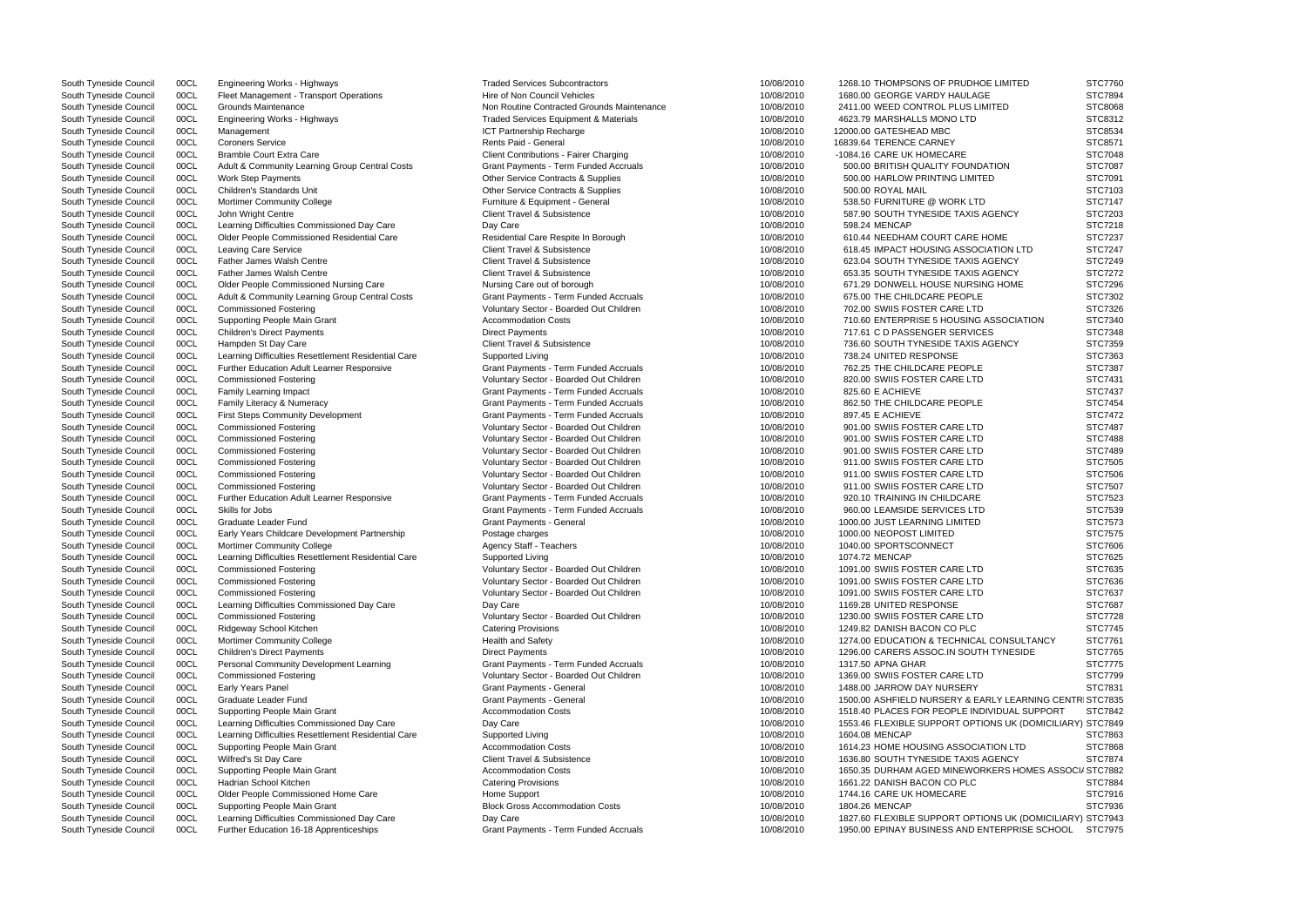| LC                                     | <b>STC7995</b>     |
|----------------------------------------|--------------------|
|                                        |                    |
|                                        | STC8002            |
|                                        |                    |
|                                        | STC8003            |
|                                        | STC8004            |
|                                        |                    |
|                                        | STC8005            |
| <b>ACTION VOLUNTEERS STC8006</b>       |                    |
|                                        |                    |
|                                        | STC8035            |
|                                        |                    |
|                                        | STC8053            |
|                                        | STC8058            |
|                                        |                    |
| <b>IITED</b>                           | STC8078            |
|                                        | STC8086            |
|                                        |                    |
|                                        | STC8087            |
|                                        | STC8132            |
|                                        |                    |
|                                        | STC8134            |
|                                        | STC8140            |
|                                        |                    |
|                                        | STC8142            |
|                                        |                    |
| GARTEN                                 | STC8148            |
|                                        | STC8149            |
|                                        |                    |
|                                        | STC8152            |
|                                        | STC8157            |
|                                        |                    |
|                                        | STC8162            |
| <b>ARE</b>                             | STC8174            |
|                                        |                    |
|                                        | STC8175            |
|                                        |                    |
| ЭN                                     | STC8191            |
|                                        | STC8219            |
|                                        |                    |
| ïΝ                                     | STC8224            |
| RLY LEARNING CENTRI STC8256            |                    |
|                                        |                    |
| C                                      | STC8258            |
|                                        | STC8277            |
| ïΝ                                     |                    |
| <b>GASSOCIATION</b>                    | STC8302            |
|                                        |                    |
| 3                                      | STC8303            |
|                                        | STC8317            |
|                                        |                    |
| <b>6 &amp; CONSULTANCY LTI STC8330</b> |                    |
|                                        | STC8352            |
|                                        |                    |
| YNESIDE SIGHT SERV STC8356             |                    |
|                                        | STC8362            |
|                                        |                    |
|                                        | STC8371            |
|                                        |                    |
|                                        | STC8382            |
|                                        | STC8383            |
|                                        |                    |
|                                        | STC8384            |
| INS UK (DOMICILIARY) STC8409           |                    |
|                                        |                    |
|                                        | STC8450            |
|                                        | STC8457            |
|                                        |                    |
|                                        | <b>STC8475</b>     |
| 3                                      | STC8490            |
|                                        |                    |
|                                        | STC8504            |
| NSIONS                                 | STC8518            |
|                                        |                    |
|                                        | STC8525            |
|                                        | STC8538            |
|                                        |                    |
|                                        |                    |
|                                        |                    |
|                                        | STC8540            |
|                                        | STC8547            |
|                                        |                    |
| ;                                      | STC8562            |
|                                        | STC8564            |
|                                        |                    |
|                                        | STC8565            |
|                                        | STC8567            |
|                                        |                    |
| RLY LEARNING CENTRI STC8574            |                    |
|                                        |                    |
|                                        | STC8586            |
|                                        | STC8590            |
|                                        |                    |
| LLEGE                                  | STC8601            |
|                                        | STC8613            |
|                                        |                    |
|                                        | STC8616            |
|                                        | STC8636            |
|                                        |                    |
|                                        | STC8657<br>STC8662 |

| South Tyneside Council                 |                                                                                                                                                                                                                                                                                                                                                                                                                                                                                                                                                                                                                                                                                                                                                                                                                                                                                                                                                                                                                                                                                                                                                                                                                                                                                                                                                                                        |                                                                                                                                                                                                                                                                                                                                                                                                                                                                                                                                                                                                                                                                                                                                                                                                                                                                                                                                                                                                                                                                                                                                                                                                                                                                                                                                                                                                                                                                                                                                                                                           |                                                                                                                                                                                                                                                                                                                                                                                                                                                                                                                                                                                                                                                                                                                                                                                                                                                                                                                                                                                                                                                                                                                                                                                                                                                                          |                                                                                                                                                                                                                                                                                                                                                                                                                                                                                                        | STC7995                                                                                                                                                                                                                                                                                                                                                                                                                                                                                                                                                                                                                                                                                                                                                                                                                                                                                                                                                                                                                                                                                                                                                                                                                                                                                                                                                                                                           |
|----------------------------------------|----------------------------------------------------------------------------------------------------------------------------------------------------------------------------------------------------------------------------------------------------------------------------------------------------------------------------------------------------------------------------------------------------------------------------------------------------------------------------------------------------------------------------------------------------------------------------------------------------------------------------------------------------------------------------------------------------------------------------------------------------------------------------------------------------------------------------------------------------------------------------------------------------------------------------------------------------------------------------------------------------------------------------------------------------------------------------------------------------------------------------------------------------------------------------------------------------------------------------------------------------------------------------------------------------------------------------------------------------------------------------------------|-------------------------------------------------------------------------------------------------------------------------------------------------------------------------------------------------------------------------------------------------------------------------------------------------------------------------------------------------------------------------------------------------------------------------------------------------------------------------------------------------------------------------------------------------------------------------------------------------------------------------------------------------------------------------------------------------------------------------------------------------------------------------------------------------------------------------------------------------------------------------------------------------------------------------------------------------------------------------------------------------------------------------------------------------------------------------------------------------------------------------------------------------------------------------------------------------------------------------------------------------------------------------------------------------------------------------------------------------------------------------------------------------------------------------------------------------------------------------------------------------------------------------------------------------------------------------------------------|--------------------------------------------------------------------------------------------------------------------------------------------------------------------------------------------------------------------------------------------------------------------------------------------------------------------------------------------------------------------------------------------------------------------------------------------------------------------------------------------------------------------------------------------------------------------------------------------------------------------------------------------------------------------------------------------------------------------------------------------------------------------------------------------------------------------------------------------------------------------------------------------------------------------------------------------------------------------------------------------------------------------------------------------------------------------------------------------------------------------------------------------------------------------------------------------------------------------------------------------------------------------------|--------------------------------------------------------------------------------------------------------------------------------------------------------------------------------------------------------------------------------------------------------------------------------------------------------------------------------------------------------------------------------------------------------------------------------------------------------------------------------------------------------|-------------------------------------------------------------------------------------------------------------------------------------------------------------------------------------------------------------------------------------------------------------------------------------------------------------------------------------------------------------------------------------------------------------------------------------------------------------------------------------------------------------------------------------------------------------------------------------------------------------------------------------------------------------------------------------------------------------------------------------------------------------------------------------------------------------------------------------------------------------------------------------------------------------------------------------------------------------------------------------------------------------------------------------------------------------------------------------------------------------------------------------------------------------------------------------------------------------------------------------------------------------------------------------------------------------------------------------------------------------------------------------------------------------------|
| 00CL<br>South Tyneside Council         | Physical Disabilities Home Care (ex Independent Living Fund)                                                                                                                                                                                                                                                                                                                                                                                                                                                                                                                                                                                                                                                                                                                                                                                                                                                                                                                                                                                                                                                                                                                                                                                                                                                                                                                           | Home Care                                                                                                                                                                                                                                                                                                                                                                                                                                                                                                                                                                                                                                                                                                                                                                                                                                                                                                                                                                                                                                                                                                                                                                                                                                                                                                                                                                                                                                                                                                                                                                                 | 10/08/2010                                                                                                                                                                                                                                                                                                                                                                                                                                                                                                                                                                                                                                                                                                                                                                                                                                                                                                                                                                                                                                                                                                                                                                                                                                                               | 2091.66 KAY CARE SERVICES LTD                                                                                                                                                                                                                                                                                                                                                                                                                                                                          | STC8002                                                                                                                                                                                                                                                                                                                                                                                                                                                                                                                                                                                                                                                                                                                                                                                                                                                                                                                                                                                                                                                                                                                                                                                                                                                                                                                                                                                                           |
| South Tyneside Council                 | Albert Elliott School Kitchen                                                                                                                                                                                                                                                                                                                                                                                                                                                                                                                                                                                                                                                                                                                                                                                                                                                                                                                                                                                                                                                                                                                                                                                                                                                                                                                                                          | <b>Catering Provisions</b>                                                                                                                                                                                                                                                                                                                                                                                                                                                                                                                                                                                                                                                                                                                                                                                                                                                                                                                                                                                                                                                                                                                                                                                                                                                                                                                                                                                                                                                                                                                                                                | 10/08/2010                                                                                                                                                                                                                                                                                                                                                                                                                                                                                                                                                                                                                                                                                                                                                                                                                                                                                                                                                                                                                                                                                                                                                                                                                                                               | 2098.64 DANISH BACON CO PLC                                                                                                                                                                                                                                                                                                                                                                                                                                                                            | STC8003                                                                                                                                                                                                                                                                                                                                                                                                                                                                                                                                                                                                                                                                                                                                                                                                                                                                                                                                                                                                                                                                                                                                                                                                                                                                                                                                                                                                           |
| 00CL<br>South Tyneside Council         | Further Education Adult Learner Responsive                                                                                                                                                                                                                                                                                                                                                                                                                                                                                                                                                                                                                                                                                                                                                                                                                                                                                                                                                                                                                                                                                                                                                                                                                                                                                                                                             | Grant Payments - Term Funded Accruals                                                                                                                                                                                                                                                                                                                                                                                                                                                                                                                                                                                                                                                                                                                                                                                                                                                                                                                                                                                                                                                                                                                                                                                                                                                                                                                                                                                                                                                                                                                                                     | 10/08/2010                                                                                                                                                                                                                                                                                                                                                                                                                                                                                                                                                                                                                                                                                                                                                                                                                                                                                                                                                                                                                                                                                                                                                                                                                                                               | 2099.25 TRAINING IN CHILDCARE                                                                                                                                                                                                                                                                                                                                                                                                                                                                          | STC8004                                                                                                                                                                                                                                                                                                                                                                                                                                                                                                                                                                                                                                                                                                                                                                                                                                                                                                                                                                                                                                                                                                                                                                                                                                                                                                                                                                                                           |
| 00CL<br>South Tyneside Council         | <b>E2E New Project</b>                                                                                                                                                                                                                                                                                                                                                                                                                                                                                                                                                                                                                                                                                                                                                                                                                                                                                                                                                                                                                                                                                                                                                                                                                                                                                                                                                                 | Grant Payments - Term Funded Accruals                                                                                                                                                                                                                                                                                                                                                                                                                                                                                                                                                                                                                                                                                                                                                                                                                                                                                                                                                                                                                                                                                                                                                                                                                                                                                                                                                                                                                                                                                                                                                     | 10/08/2010                                                                                                                                                                                                                                                                                                                                                                                                                                                                                                                                                                                                                                                                                                                                                                                                                                                                                                                                                                                                                                                                                                                                                                                                                                                               | 2100.00 PP TRAINING LTD                                                                                                                                                                                                                                                                                                                                                                                                                                                                                | STC8005                                                                                                                                                                                                                                                                                                                                                                                                                                                                                                                                                                                                                                                                                                                                                                                                                                                                                                                                                                                                                                                                                                                                                                                                                                                                                                                                                                                                           |
| 00CL<br>South Tyneside Council         | Mortimer Community College                                                                                                                                                                                                                                                                                                                                                                                                                                                                                                                                                                                                                                                                                                                                                                                                                                                                                                                                                                                                                                                                                                                                                                                                                                                                                                                                                             | <b>Schools Learning Equipment</b>                                                                                                                                                                                                                                                                                                                                                                                                                                                                                                                                                                                                                                                                                                                                                                                                                                                                                                                                                                                                                                                                                                                                                                                                                                                                                                                                                                                                                                                                                                                                                         | 10/08/2010                                                                                                                                                                                                                                                                                                                                                                                                                                                                                                                                                                                                                                                                                                                                                                                                                                                                                                                                                                                                                                                                                                                                                                                                                                                               | 2100.00 SOUTH TYNESIDE YOUTH ACTION VOLUNTEERS STC8006                                                                                                                                                                                                                                                                                                                                                                                                                                                 |                                                                                                                                                                                                                                                                                                                                                                                                                                                                                                                                                                                                                                                                                                                                                                                                                                                                                                                                                                                                                                                                                                                                                                                                                                                                                                                                                                                                                   |
| 00CL<br>South Tyneside Council         | Boldon Nursery School Kitchen                                                                                                                                                                                                                                                                                                                                                                                                                                                                                                                                                                                                                                                                                                                                                                                                                                                                                                                                                                                                                                                                                                                                                                                                                                                                                                                                                          | <b>Catering Provisions</b>                                                                                                                                                                                                                                                                                                                                                                                                                                                                                                                                                                                                                                                                                                                                                                                                                                                                                                                                                                                                                                                                                                                                                                                                                                                                                                                                                                                                                                                                                                                                                                | 10/08/2010                                                                                                                                                                                                                                                                                                                                                                                                                                                                                                                                                                                                                                                                                                                                                                                                                                                                                                                                                                                                                                                                                                                                                                                                                                                               | 2234.27 J R HOLLAND                                                                                                                                                                                                                                                                                                                                                                                                                                                                                    | STC8035                                                                                                                                                                                                                                                                                                                                                                                                                                                                                                                                                                                                                                                                                                                                                                                                                                                                                                                                                                                                                                                                                                                                                                                                                                                                                                                                                                                                           |
| South Tyneside Council                 | Learning Difficulties Resettlement Residential Care                                                                                                                                                                                                                                                                                                                                                                                                                                                                                                                                                                                                                                                                                                                                                                                                                                                                                                                                                                                                                                                                                                                                                                                                                                                                                                                                    |                                                                                                                                                                                                                                                                                                                                                                                                                                                                                                                                                                                                                                                                                                                                                                                                                                                                                                                                                                                                                                                                                                                                                                                                                                                                                                                                                                                                                                                                                                                                                                                           | 10/08/2010                                                                                                                                                                                                                                                                                                                                                                                                                                                                                                                                                                                                                                                                                                                                                                                                                                                                                                                                                                                                                                                                                                                                                                                                                                                               | 2339.40 MENCAP                                                                                                                                                                                                                                                                                                                                                                                                                                                                                         | STC8053                                                                                                                                                                                                                                                                                                                                                                                                                                                                                                                                                                                                                                                                                                                                                                                                                                                                                                                                                                                                                                                                                                                                                                                                                                                                                                                                                                                                           |
|                                        |                                                                                                                                                                                                                                                                                                                                                                                                                                                                                                                                                                                                                                                                                                                                                                                                                                                                                                                                                                                                                                                                                                                                                                                                                                                                                                                                                                                        |                                                                                                                                                                                                                                                                                                                                                                                                                                                                                                                                                                                                                                                                                                                                                                                                                                                                                                                                                                                                                                                                                                                                                                                                                                                                                                                                                                                                                                                                                                                                                                                           |                                                                                                                                                                                                                                                                                                                                                                                                                                                                                                                                                                                                                                                                                                                                                                                                                                                                                                                                                                                                                                                                                                                                                                                                                                                                          | 2362.34 DANISH BACON CO PLC                                                                                                                                                                                                                                                                                                                                                                                                                                                                            | STC8058                                                                                                                                                                                                                                                                                                                                                                                                                                                                                                                                                                                                                                                                                                                                                                                                                                                                                                                                                                                                                                                                                                                                                                                                                                                                                                                                                                                                           |
|                                        | <b>Thurston Activity Centre</b>                                                                                                                                                                                                                                                                                                                                                                                                                                                                                                                                                                                                                                                                                                                                                                                                                                                                                                                                                                                                                                                                                                                                                                                                                                                                                                                                                        |                                                                                                                                                                                                                                                                                                                                                                                                                                                                                                                                                                                                                                                                                                                                                                                                                                                                                                                                                                                                                                                                                                                                                                                                                                                                                                                                                                                                                                                                                                                                                                                           | 10/08/2010                                                                                                                                                                                                                                                                                                                                                                                                                                                                                                                                                                                                                                                                                                                                                                                                                                                                                                                                                                                                                                                                                                                                                                                                                                                               | 2460.00 TOURMASTER TRAVEL LIMITED                                                                                                                                                                                                                                                                                                                                                                                                                                                                      | STC8078                                                                                                                                                                                                                                                                                                                                                                                                                                                                                                                                                                                                                                                                                                                                                                                                                                                                                                                                                                                                                                                                                                                                                                                                                                                                                                                                                                                                           |
|                                        |                                                                                                                                                                                                                                                                                                                                                                                                                                                                                                                                                                                                                                                                                                                                                                                                                                                                                                                                                                                                                                                                                                                                                                                                                                                                                                                                                                                        |                                                                                                                                                                                                                                                                                                                                                                                                                                                                                                                                                                                                                                                                                                                                                                                                                                                                                                                                                                                                                                                                                                                                                                                                                                                                                                                                                                                                                                                                                                                                                                                           |                                                                                                                                                                                                                                                                                                                                                                                                                                                                                                                                                                                                                                                                                                                                                                                                                                                                                                                                                                                                                                                                                                                                                                                                                                                                          |                                                                                                                                                                                                                                                                                                                                                                                                                                                                                                        | STC8086                                                                                                                                                                                                                                                                                                                                                                                                                                                                                                                                                                                                                                                                                                                                                                                                                                                                                                                                                                                                                                                                                                                                                                                                                                                                                                                                                                                                           |
|                                        |                                                                                                                                                                                                                                                                                                                                                                                                                                                                                                                                                                                                                                                                                                                                                                                                                                                                                                                                                                                                                                                                                                                                                                                                                                                                                                                                                                                        |                                                                                                                                                                                                                                                                                                                                                                                                                                                                                                                                                                                                                                                                                                                                                                                                                                                                                                                                                                                                                                                                                                                                                                                                                                                                                                                                                                                                                                                                                                                                                                                           |                                                                                                                                                                                                                                                                                                                                                                                                                                                                                                                                                                                                                                                                                                                                                                                                                                                                                                                                                                                                                                                                                                                                                                                                                                                                          |                                                                                                                                                                                                                                                                                                                                                                                                                                                                                                        | STC8087                                                                                                                                                                                                                                                                                                                                                                                                                                                                                                                                                                                                                                                                                                                                                                                                                                                                                                                                                                                                                                                                                                                                                                                                                                                                                                                                                                                                           |
|                                        |                                                                                                                                                                                                                                                                                                                                                                                                                                                                                                                                                                                                                                                                                                                                                                                                                                                                                                                                                                                                                                                                                                                                                                                                                                                                                                                                                                                        |                                                                                                                                                                                                                                                                                                                                                                                                                                                                                                                                                                                                                                                                                                                                                                                                                                                                                                                                                                                                                                                                                                                                                                                                                                                                                                                                                                                                                                                                                                                                                                                           |                                                                                                                                                                                                                                                                                                                                                                                                                                                                                                                                                                                                                                                                                                                                                                                                                                                                                                                                                                                                                                                                                                                                                                                                                                                                          |                                                                                                                                                                                                                                                                                                                                                                                                                                                                                                        | STC8132                                                                                                                                                                                                                                                                                                                                                                                                                                                                                                                                                                                                                                                                                                                                                                                                                                                                                                                                                                                                                                                                                                                                                                                                                                                                                                                                                                                                           |
|                                        |                                                                                                                                                                                                                                                                                                                                                                                                                                                                                                                                                                                                                                                                                                                                                                                                                                                                                                                                                                                                                                                                                                                                                                                                                                                                                                                                                                                        |                                                                                                                                                                                                                                                                                                                                                                                                                                                                                                                                                                                                                                                                                                                                                                                                                                                                                                                                                                                                                                                                                                                                                                                                                                                                                                                                                                                                                                                                                                                                                                                           |                                                                                                                                                                                                                                                                                                                                                                                                                                                                                                                                                                                                                                                                                                                                                                                                                                                                                                                                                                                                                                                                                                                                                                                                                                                                          |                                                                                                                                                                                                                                                                                                                                                                                                                                                                                                        | STC8134                                                                                                                                                                                                                                                                                                                                                                                                                                                                                                                                                                                                                                                                                                                                                                                                                                                                                                                                                                                                                                                                                                                                                                                                                                                                                                                                                                                                           |
|                                        |                                                                                                                                                                                                                                                                                                                                                                                                                                                                                                                                                                                                                                                                                                                                                                                                                                                                                                                                                                                                                                                                                                                                                                                                                                                                                                                                                                                        |                                                                                                                                                                                                                                                                                                                                                                                                                                                                                                                                                                                                                                                                                                                                                                                                                                                                                                                                                                                                                                                                                                                                                                                                                                                                                                                                                                                                                                                                                                                                                                                           |                                                                                                                                                                                                                                                                                                                                                                                                                                                                                                                                                                                                                                                                                                                                                                                                                                                                                                                                                                                                                                                                                                                                                                                                                                                                          |                                                                                                                                                                                                                                                                                                                                                                                                                                                                                                        | STC8140                                                                                                                                                                                                                                                                                                                                                                                                                                                                                                                                                                                                                                                                                                                                                                                                                                                                                                                                                                                                                                                                                                                                                                                                                                                                                                                                                                                                           |
|                                        |                                                                                                                                                                                                                                                                                                                                                                                                                                                                                                                                                                                                                                                                                                                                                                                                                                                                                                                                                                                                                                                                                                                                                                                                                                                                                                                                                                                        |                                                                                                                                                                                                                                                                                                                                                                                                                                                                                                                                                                                                                                                                                                                                                                                                                                                                                                                                                                                                                                                                                                                                                                                                                                                                                                                                                                                                                                                                                                                                                                                           |                                                                                                                                                                                                                                                                                                                                                                                                                                                                                                                                                                                                                                                                                                                                                                                                                                                                                                                                                                                                                                                                                                                                                                                                                                                                          |                                                                                                                                                                                                                                                                                                                                                                                                                                                                                                        | STC8142                                                                                                                                                                                                                                                                                                                                                                                                                                                                                                                                                                                                                                                                                                                                                                                                                                                                                                                                                                                                                                                                                                                                                                                                                                                                                                                                                                                                           |
|                                        |                                                                                                                                                                                                                                                                                                                                                                                                                                                                                                                                                                                                                                                                                                                                                                                                                                                                                                                                                                                                                                                                                                                                                                                                                                                                                                                                                                                        |                                                                                                                                                                                                                                                                                                                                                                                                                                                                                                                                                                                                                                                                                                                                                                                                                                                                                                                                                                                                                                                                                                                                                                                                                                                                                                                                                                                                                                                                                                                                                                                           |                                                                                                                                                                                                                                                                                                                                                                                                                                                                                                                                                                                                                                                                                                                                                                                                                                                                                                                                                                                                                                                                                                                                                                                                                                                                          |                                                                                                                                                                                                                                                                                                                                                                                                                                                                                                        | STC8148                                                                                                                                                                                                                                                                                                                                                                                                                                                                                                                                                                                                                                                                                                                                                                                                                                                                                                                                                                                                                                                                                                                                                                                                                                                                                                                                                                                                           |
|                                        |                                                                                                                                                                                                                                                                                                                                                                                                                                                                                                                                                                                                                                                                                                                                                                                                                                                                                                                                                                                                                                                                                                                                                                                                                                                                                                                                                                                        |                                                                                                                                                                                                                                                                                                                                                                                                                                                                                                                                                                                                                                                                                                                                                                                                                                                                                                                                                                                                                                                                                                                                                                                                                                                                                                                                                                                                                                                                                                                                                                                           |                                                                                                                                                                                                                                                                                                                                                                                                                                                                                                                                                                                                                                                                                                                                                                                                                                                                                                                                                                                                                                                                                                                                                                                                                                                                          |                                                                                                                                                                                                                                                                                                                                                                                                                                                                                                        | STC8149                                                                                                                                                                                                                                                                                                                                                                                                                                                                                                                                                                                                                                                                                                                                                                                                                                                                                                                                                                                                                                                                                                                                                                                                                                                                                                                                                                                                           |
|                                        |                                                                                                                                                                                                                                                                                                                                                                                                                                                                                                                                                                                                                                                                                                                                                                                                                                                                                                                                                                                                                                                                                                                                                                                                                                                                                                                                                                                        |                                                                                                                                                                                                                                                                                                                                                                                                                                                                                                                                                                                                                                                                                                                                                                                                                                                                                                                                                                                                                                                                                                                                                                                                                                                                                                                                                                                                                                                                                                                                                                                           |                                                                                                                                                                                                                                                                                                                                                                                                                                                                                                                                                                                                                                                                                                                                                                                                                                                                                                                                                                                                                                                                                                                                                                                                                                                                          |                                                                                                                                                                                                                                                                                                                                                                                                                                                                                                        | STC8152                                                                                                                                                                                                                                                                                                                                                                                                                                                                                                                                                                                                                                                                                                                                                                                                                                                                                                                                                                                                                                                                                                                                                                                                                                                                                                                                                                                                           |
|                                        |                                                                                                                                                                                                                                                                                                                                                                                                                                                                                                                                                                                                                                                                                                                                                                                                                                                                                                                                                                                                                                                                                                                                                                                                                                                                                                                                                                                        |                                                                                                                                                                                                                                                                                                                                                                                                                                                                                                                                                                                                                                                                                                                                                                                                                                                                                                                                                                                                                                                                                                                                                                                                                                                                                                                                                                                                                                                                                                                                                                                           |                                                                                                                                                                                                                                                                                                                                                                                                                                                                                                                                                                                                                                                                                                                                                                                                                                                                                                                                                                                                                                                                                                                                                                                                                                                                          |                                                                                                                                                                                                                                                                                                                                                                                                                                                                                                        | STC8157                                                                                                                                                                                                                                                                                                                                                                                                                                                                                                                                                                                                                                                                                                                                                                                                                                                                                                                                                                                                                                                                                                                                                                                                                                                                                                                                                                                                           |
|                                        |                                                                                                                                                                                                                                                                                                                                                                                                                                                                                                                                                                                                                                                                                                                                                                                                                                                                                                                                                                                                                                                                                                                                                                                                                                                                                                                                                                                        |                                                                                                                                                                                                                                                                                                                                                                                                                                                                                                                                                                                                                                                                                                                                                                                                                                                                                                                                                                                                                                                                                                                                                                                                                                                                                                                                                                                                                                                                                                                                                                                           |                                                                                                                                                                                                                                                                                                                                                                                                                                                                                                                                                                                                                                                                                                                                                                                                                                                                                                                                                                                                                                                                                                                                                                                                                                                                          |                                                                                                                                                                                                                                                                                                                                                                                                                                                                                                        | STC8162                                                                                                                                                                                                                                                                                                                                                                                                                                                                                                                                                                                                                                                                                                                                                                                                                                                                                                                                                                                                                                                                                                                                                                                                                                                                                                                                                                                                           |
|                                        |                                                                                                                                                                                                                                                                                                                                                                                                                                                                                                                                                                                                                                                                                                                                                                                                                                                                                                                                                                                                                                                                                                                                                                                                                                                                                                                                                                                        |                                                                                                                                                                                                                                                                                                                                                                                                                                                                                                                                                                                                                                                                                                                                                                                                                                                                                                                                                                                                                                                                                                                                                                                                                                                                                                                                                                                                                                                                                                                                                                                           |                                                                                                                                                                                                                                                                                                                                                                                                                                                                                                                                                                                                                                                                                                                                                                                                                                                                                                                                                                                                                                                                                                                                                                                                                                                                          |                                                                                                                                                                                                                                                                                                                                                                                                                                                                                                        | STC8174                                                                                                                                                                                                                                                                                                                                                                                                                                                                                                                                                                                                                                                                                                                                                                                                                                                                                                                                                                                                                                                                                                                                                                                                                                                                                                                                                                                                           |
|                                        |                                                                                                                                                                                                                                                                                                                                                                                                                                                                                                                                                                                                                                                                                                                                                                                                                                                                                                                                                                                                                                                                                                                                                                                                                                                                                                                                                                                        |                                                                                                                                                                                                                                                                                                                                                                                                                                                                                                                                                                                                                                                                                                                                                                                                                                                                                                                                                                                                                                                                                                                                                                                                                                                                                                                                                                                                                                                                                                                                                                                           |                                                                                                                                                                                                                                                                                                                                                                                                                                                                                                                                                                                                                                                                                                                                                                                                                                                                                                                                                                                                                                                                                                                                                                                                                                                                          |                                                                                                                                                                                                                                                                                                                                                                                                                                                                                                        |                                                                                                                                                                                                                                                                                                                                                                                                                                                                                                                                                                                                                                                                                                                                                                                                                                                                                                                                                                                                                                                                                                                                                                                                                                                                                                                                                                                                                   |
|                                        |                                                                                                                                                                                                                                                                                                                                                                                                                                                                                                                                                                                                                                                                                                                                                                                                                                                                                                                                                                                                                                                                                                                                                                                                                                                                                                                                                                                        |                                                                                                                                                                                                                                                                                                                                                                                                                                                                                                                                                                                                                                                                                                                                                                                                                                                                                                                                                                                                                                                                                                                                                                                                                                                                                                                                                                                                                                                                                                                                                                                           |                                                                                                                                                                                                                                                                                                                                                                                                                                                                                                                                                                                                                                                                                                                                                                                                                                                                                                                                                                                                                                                                                                                                                                                                                                                                          |                                                                                                                                                                                                                                                                                                                                                                                                                                                                                                        | STC8175                                                                                                                                                                                                                                                                                                                                                                                                                                                                                                                                                                                                                                                                                                                                                                                                                                                                                                                                                                                                                                                                                                                                                                                                                                                                                                                                                                                                           |
|                                        |                                                                                                                                                                                                                                                                                                                                                                                                                                                                                                                                                                                                                                                                                                                                                                                                                                                                                                                                                                                                                                                                                                                                                                                                                                                                                                                                                                                        |                                                                                                                                                                                                                                                                                                                                                                                                                                                                                                                                                                                                                                                                                                                                                                                                                                                                                                                                                                                                                                                                                                                                                                                                                                                                                                                                                                                                                                                                                                                                                                                           |                                                                                                                                                                                                                                                                                                                                                                                                                                                                                                                                                                                                                                                                                                                                                                                                                                                                                                                                                                                                                                                                                                                                                                                                                                                                          |                                                                                                                                                                                                                                                                                                                                                                                                                                                                                                        | STC8191                                                                                                                                                                                                                                                                                                                                                                                                                                                                                                                                                                                                                                                                                                                                                                                                                                                                                                                                                                                                                                                                                                                                                                                                                                                                                                                                                                                                           |
|                                        |                                                                                                                                                                                                                                                                                                                                                                                                                                                                                                                                                                                                                                                                                                                                                                                                                                                                                                                                                                                                                                                                                                                                                                                                                                                                                                                                                                                        |                                                                                                                                                                                                                                                                                                                                                                                                                                                                                                                                                                                                                                                                                                                                                                                                                                                                                                                                                                                                                                                                                                                                                                                                                                                                                                                                                                                                                                                                                                                                                                                           |                                                                                                                                                                                                                                                                                                                                                                                                                                                                                                                                                                                                                                                                                                                                                                                                                                                                                                                                                                                                                                                                                                                                                                                                                                                                          |                                                                                                                                                                                                                                                                                                                                                                                                                                                                                                        | STC8219                                                                                                                                                                                                                                                                                                                                                                                                                                                                                                                                                                                                                                                                                                                                                                                                                                                                                                                                                                                                                                                                                                                                                                                                                                                                                                                                                                                                           |
|                                        |                                                                                                                                                                                                                                                                                                                                                                                                                                                                                                                                                                                                                                                                                                                                                                                                                                                                                                                                                                                                                                                                                                                                                                                                                                                                                                                                                                                        |                                                                                                                                                                                                                                                                                                                                                                                                                                                                                                                                                                                                                                                                                                                                                                                                                                                                                                                                                                                                                                                                                                                                                                                                                                                                                                                                                                                                                                                                                                                                                                                           |                                                                                                                                                                                                                                                                                                                                                                                                                                                                                                                                                                                                                                                                                                                                                                                                                                                                                                                                                                                                                                                                                                                                                                                                                                                                          |                                                                                                                                                                                                                                                                                                                                                                                                                                                                                                        | STC8224                                                                                                                                                                                                                                                                                                                                                                                                                                                                                                                                                                                                                                                                                                                                                                                                                                                                                                                                                                                                                                                                                                                                                                                                                                                                                                                                                                                                           |
|                                        |                                                                                                                                                                                                                                                                                                                                                                                                                                                                                                                                                                                                                                                                                                                                                                                                                                                                                                                                                                                                                                                                                                                                                                                                                                                                                                                                                                                        |                                                                                                                                                                                                                                                                                                                                                                                                                                                                                                                                                                                                                                                                                                                                                                                                                                                                                                                                                                                                                                                                                                                                                                                                                                                                                                                                                                                                                                                                                                                                                                                           |                                                                                                                                                                                                                                                                                                                                                                                                                                                                                                                                                                                                                                                                                                                                                                                                                                                                                                                                                                                                                                                                                                                                                                                                                                                                          |                                                                                                                                                                                                                                                                                                                                                                                                                                                                                                        |                                                                                                                                                                                                                                                                                                                                                                                                                                                                                                                                                                                                                                                                                                                                                                                                                                                                                                                                                                                                                                                                                                                                                                                                                                                                                                                                                                                                                   |
|                                        |                                                                                                                                                                                                                                                                                                                                                                                                                                                                                                                                                                                                                                                                                                                                                                                                                                                                                                                                                                                                                                                                                                                                                                                                                                                                                                                                                                                        |                                                                                                                                                                                                                                                                                                                                                                                                                                                                                                                                                                                                                                                                                                                                                                                                                                                                                                                                                                                                                                                                                                                                                                                                                                                                                                                                                                                                                                                                                                                                                                                           |                                                                                                                                                                                                                                                                                                                                                                                                                                                                                                                                                                                                                                                                                                                                                                                                                                                                                                                                                                                                                                                                                                                                                                                                                                                                          |                                                                                                                                                                                                                                                                                                                                                                                                                                                                                                        | STC8258                                                                                                                                                                                                                                                                                                                                                                                                                                                                                                                                                                                                                                                                                                                                                                                                                                                                                                                                                                                                                                                                                                                                                                                                                                                                                                                                                                                                           |
|                                        |                                                                                                                                                                                                                                                                                                                                                                                                                                                                                                                                                                                                                                                                                                                                                                                                                                                                                                                                                                                                                                                                                                                                                                                                                                                                                                                                                                                        |                                                                                                                                                                                                                                                                                                                                                                                                                                                                                                                                                                                                                                                                                                                                                                                                                                                                                                                                                                                                                                                                                                                                                                                                                                                                                                                                                                                                                                                                                                                                                                                           |                                                                                                                                                                                                                                                                                                                                                                                                                                                                                                                                                                                                                                                                                                                                                                                                                                                                                                                                                                                                                                                                                                                                                                                                                                                                          |                                                                                                                                                                                                                                                                                                                                                                                                                                                                                                        | STC8277                                                                                                                                                                                                                                                                                                                                                                                                                                                                                                                                                                                                                                                                                                                                                                                                                                                                                                                                                                                                                                                                                                                                                                                                                                                                                                                                                                                                           |
| South Tyneside Council                 |                                                                                                                                                                                                                                                                                                                                                                                                                                                                                                                                                                                                                                                                                                                                                                                                                                                                                                                                                                                                                                                                                                                                                                                                                                                                                                                                                                                        |                                                                                                                                                                                                                                                                                                                                                                                                                                                                                                                                                                                                                                                                                                                                                                                                                                                                                                                                                                                                                                                                                                                                                                                                                                                                                                                                                                                                                                                                                                                                                                                           |                                                                                                                                                                                                                                                                                                                                                                                                                                                                                                                                                                                                                                                                                                                                                                                                                                                                                                                                                                                                                                                                                                                                                                                                                                                                          |                                                                                                                                                                                                                                                                                                                                                                                                                                                                                                        | STC8302                                                                                                                                                                                                                                                                                                                                                                                                                                                                                                                                                                                                                                                                                                                                                                                                                                                                                                                                                                                                                                                                                                                                                                                                                                                                                                                                                                                                           |
| South Tyneside Council                 | <b>Supporting People Main Grant</b>                                                                                                                                                                                                                                                                                                                                                                                                                                                                                                                                                                                                                                                                                                                                                                                                                                                                                                                                                                                                                                                                                                                                                                                                                                                                                                                                                    | <b>Accommodation Costs</b>                                                                                                                                                                                                                                                                                                                                                                                                                                                                                                                                                                                                                                                                                                                                                                                                                                                                                                                                                                                                                                                                                                                                                                                                                                                                                                                                                                                                                                                                                                                                                                | 10/08/2010                                                                                                                                                                                                                                                                                                                                                                                                                                                                                                                                                                                                                                                                                                                                                                                                                                                                                                                                                                                                                                                                                                                                                                                                                                                               |                                                                                                                                                                                                                                                                                                                                                                                                                                                                                                        | STC8303                                                                                                                                                                                                                                                                                                                                                                                                                                                                                                                                                                                                                                                                                                                                                                                                                                                                                                                                                                                                                                                                                                                                                                                                                                                                                                                                                                                                           |
| South Tyneside Council                 | Graduate Leader Fund                                                                                                                                                                                                                                                                                                                                                                                                                                                                                                                                                                                                                                                                                                                                                                                                                                                                                                                                                                                                                                                                                                                                                                                                                                                                                                                                                                   | <b>Grant Payments - General</b>                                                                                                                                                                                                                                                                                                                                                                                                                                                                                                                                                                                                                                                                                                                                                                                                                                                                                                                                                                                                                                                                                                                                                                                                                                                                                                                                                                                                                                                                                                                                                           | 10/08/2010                                                                                                                                                                                                                                                                                                                                                                                                                                                                                                                                                                                                                                                                                                                                                                                                                                                                                                                                                                                                                                                                                                                                                                                                                                                               | 4750.00 JARROW DAY NURSERY                                                                                                                                                                                                                                                                                                                                                                                                                                                                             | STC8317                                                                                                                                                                                                                                                                                                                                                                                                                                                                                                                                                                                                                                                                                                                                                                                                                                                                                                                                                                                                                                                                                                                                                                                                                                                                                                                                                                                                           |
| South Tyneside Council                 | First Steps Community Development                                                                                                                                                                                                                                                                                                                                                                                                                                                                                                                                                                                                                                                                                                                                                                                                                                                                                                                                                                                                                                                                                                                                                                                                                                                                                                                                                      | <b>Grant Payments - Term Funded Accruals</b>                                                                                                                                                                                                                                                                                                                                                                                                                                                                                                                                                                                                                                                                                                                                                                                                                                                                                                                                                                                                                                                                                                                                                                                                                                                                                                                                                                                                                                                                                                                                              | 10/08/2010                                                                                                                                                                                                                                                                                                                                                                                                                                                                                                                                                                                                                                                                                                                                                                                                                                                                                                                                                                                                                                                                                                                                                                                                                                                               | 5000.00 WILSON ELLIOTT TRAINING & CONSULTANCY LTI STC8330                                                                                                                                                                                                                                                                                                                                                                                                                                              |                                                                                                                                                                                                                                                                                                                                                                                                                                                                                                                                                                                                                                                                                                                                                                                                                                                                                                                                                                                                                                                                                                                                                                                                                                                                                                                                                                                                                   |
| 00CL<br>South Tyneside Council         | Brinkburn Comprehensive School Kitchen                                                                                                                                                                                                                                                                                                                                                                                                                                                                                                                                                                                                                                                                                                                                                                                                                                                                                                                                                                                                                                                                                                                                                                                                                                                                                                                                                 | <b>Catering Provisions</b>                                                                                                                                                                                                                                                                                                                                                                                                                                                                                                                                                                                                                                                                                                                                                                                                                                                                                                                                                                                                                                                                                                                                                                                                                                                                                                                                                                                                                                                                                                                                                                | 10/08/2010                                                                                                                                                                                                                                                                                                                                                                                                                                                                                                                                                                                                                                                                                                                                                                                                                                                                                                                                                                                                                                                                                                                                                                                                                                                               | 5376.64 DANISH BACON CO PLC                                                                                                                                                                                                                                                                                                                                                                                                                                                                            | STC8352                                                                                                                                                                                                                                                                                                                                                                                                                                                                                                                                                                                                                                                                                                                                                                                                                                                                                                                                                                                                                                                                                                                                                                                                                                                                                                                                                                                                           |
| 00CL<br>South Tyneside Council         | <b>Physical Disabilities Grant</b>                                                                                                                                                                                                                                                                                                                                                                                                                                                                                                                                                                                                                                                                                                                                                                                                                                                                                                                                                                                                                                                                                                                                                                                                                                                                                                                                                     | Voluntary Sector - General                                                                                                                                                                                                                                                                                                                                                                                                                                                                                                                                                                                                                                                                                                                                                                                                                                                                                                                                                                                                                                                                                                                                                                                                                                                                                                                                                                                                                                                                                                                                                                | 10/08/2010                                                                                                                                                                                                                                                                                                                                                                                                                                                                                                                                                                                                                                                                                                                                                                                                                                                                                                                                                                                                                                                                                                                                                                                                                                                               | 5442.00 GATESHEAD AND SOUTH TYNESIDE SIGHT SERV STC8356                                                                                                                                                                                                                                                                                                                                                                                                                                                |                                                                                                                                                                                                                                                                                                                                                                                                                                                                                                                                                                                                                                                                                                                                                                                                                                                                                                                                                                                                                                                                                                                                                                                                                                                                                                                                                                                                                   |
| 00CL<br>South Tyneside Council         | Graduate Leader Fund                                                                                                                                                                                                                                                                                                                                                                                                                                                                                                                                                                                                                                                                                                                                                                                                                                                                                                                                                                                                                                                                                                                                                                                                                                                                                                                                                                   | <b>Grant Payments - General</b>                                                                                                                                                                                                                                                                                                                                                                                                                                                                                                                                                                                                                                                                                                                                                                                                                                                                                                                                                                                                                                                                                                                                                                                                                                                                                                                                                                                                                                                                                                                                                           | 10/08/2010                                                                                                                                                                                                                                                                                                                                                                                                                                                                                                                                                                                                                                                                                                                                                                                                                                                                                                                                                                                                                                                                                                                                                                                                                                                               | 5500.00 ABACUS DAY NURSERY                                                                                                                                                                                                                                                                                                                                                                                                                                                                             | STC8362                                                                                                                                                                                                                                                                                                                                                                                                                                                                                                                                                                                                                                                                                                                                                                                                                                                                                                                                                                                                                                                                                                                                                                                                                                                                                                                                                                                                           |
| 00CL<br>South Tyneside Council         | Older People Commissioned Residential Care                                                                                                                                                                                                                                                                                                                                                                                                                                                                                                                                                                                                                                                                                                                                                                                                                                                                                                                                                                                                                                                                                                                                                                                                                                                                                                                                             | Residential Care In Borough                                                                                                                                                                                                                                                                                                                                                                                                                                                                                                                                                                                                                                                                                                                                                                                                                                                                                                                                                                                                                                                                                                                                                                                                                                                                                                                                                                                                                                                                                                                                                               | 10/08/2010                                                                                                                                                                                                                                                                                                                                                                                                                                                                                                                                                                                                                                                                                                                                                                                                                                                                                                                                                                                                                                                                                                                                                                                                                                                               | 5761.28 SEAHAVEN REST HOME                                                                                                                                                                                                                                                                                                                                                                                                                                                                             | STC8371                                                                                                                                                                                                                                                                                                                                                                                                                                                                                                                                                                                                                                                                                                                                                                                                                                                                                                                                                                                                                                                                                                                                                                                                                                                                                                                                                                                                           |
| 00CL<br>South Tyneside Council         | <b>Mortimer Community College</b>                                                                                                                                                                                                                                                                                                                                                                                                                                                                                                                                                                                                                                                                                                                                                                                                                                                                                                                                                                                                                                                                                                                                                                                                                                                                                                                                                      | Schools Learning Equipment                                                                                                                                                                                                                                                                                                                                                                                                                                                                                                                                                                                                                                                                                                                                                                                                                                                                                                                                                                                                                                                                                                                                                                                                                                                                                                                                                                                                                                                                                                                                                                | 10/08/2010                                                                                                                                                                                                                                                                                                                                                                                                                                                                                                                                                                                                                                                                                                                                                                                                                                                                                                                                                                                                                                                                                                                                                                                                                                                               | 6150.00 HARROD UK LIMITED                                                                                                                                                                                                                                                                                                                                                                                                                                                                              | STC8382                                                                                                                                                                                                                                                                                                                                                                                                                                                                                                                                                                                                                                                                                                                                                                                                                                                                                                                                                                                                                                                                                                                                                                                                                                                                                                                                                                                                           |
| South Tyneside Council                 | Education Action Zone Partnership Bedewell                                                                                                                                                                                                                                                                                                                                                                                                                                                                                                                                                                                                                                                                                                                                                                                                                                                                                                                                                                                                                                                                                                                                                                                                                                                                                                                                             |                                                                                                                                                                                                                                                                                                                                                                                                                                                                                                                                                                                                                                                                                                                                                                                                                                                                                                                                                                                                                                                                                                                                                                                                                                                                                                                                                                                                                                                                                                                                                                                           | 10/08/2010                                                                                                                                                                                                                                                                                                                                                                                                                                                                                                                                                                                                                                                                                                                                                                                                                                                                                                                                                                                                                                                                                                                                                                                                                                                               | 6175.80 3P LEARNING LIMITED                                                                                                                                                                                                                                                                                                                                                                                                                                                                            | STC8383                                                                                                                                                                                                                                                                                                                                                                                                                                                                                                                                                                                                                                                                                                                                                                                                                                                                                                                                                                                                                                                                                                                                                                                                                                                                                                                                                                                                           |
|                                        |                                                                                                                                                                                                                                                                                                                                                                                                                                                                                                                                                                                                                                                                                                                                                                                                                                                                                                                                                                                                                                                                                                                                                                                                                                                                                                                                                                                        |                                                                                                                                                                                                                                                                                                                                                                                                                                                                                                                                                                                                                                                                                                                                                                                                                                                                                                                                                                                                                                                                                                                                                                                                                                                                                                                                                                                                                                                                                                                                                                                           | 10/08/2010                                                                                                                                                                                                                                                                                                                                                                                                                                                                                                                                                                                                                                                                                                                                                                                                                                                                                                                                                                                                                                                                                                                                                                                                                                                               | 6217.08 UNITED RESPONSE                                                                                                                                                                                                                                                                                                                                                                                                                                                                                | STC8384                                                                                                                                                                                                                                                                                                                                                                                                                                                                                                                                                                                                                                                                                                                                                                                                                                                                                                                                                                                                                                                                                                                                                                                                                                                                                                                                                                                                           |
| South Tyneside Council                 |                                                                                                                                                                                                                                                                                                                                                                                                                                                                                                                                                                                                                                                                                                                                                                                                                                                                                                                                                                                                                                                                                                                                                                                                                                                                                                                                                                                        |                                                                                                                                                                                                                                                                                                                                                                                                                                                                                                                                                                                                                                                                                                                                                                                                                                                                                                                                                                                                                                                                                                                                                                                                                                                                                                                                                                                                                                                                                                                                                                                           | 10/08/2010                                                                                                                                                                                                                                                                                                                                                                                                                                                                                                                                                                                                                                                                                                                                                                                                                                                                                                                                                                                                                                                                                                                                                                                                                                                               |                                                                                                                                                                                                                                                                                                                                                                                                                                                                                                        |                                                                                                                                                                                                                                                                                                                                                                                                                                                                                                                                                                                                                                                                                                                                                                                                                                                                                                                                                                                                                                                                                                                                                                                                                                                                                                                                                                                                                   |
| 00CL                                   |                                                                                                                                                                                                                                                                                                                                                                                                                                                                                                                                                                                                                                                                                                                                                                                                                                                                                                                                                                                                                                                                                                                                                                                                                                                                                                                                                                                        |                                                                                                                                                                                                                                                                                                                                                                                                                                                                                                                                                                                                                                                                                                                                                                                                                                                                                                                                                                                                                                                                                                                                                                                                                                                                                                                                                                                                                                                                                                                                                                                           | 10/08/2010                                                                                                                                                                                                                                                                                                                                                                                                                                                                                                                                                                                                                                                                                                                                                                                                                                                                                                                                                                                                                                                                                                                                                                                                                                                               |                                                                                                                                                                                                                                                                                                                                                                                                                                                                                                        | STC8450                                                                                                                                                                                                                                                                                                                                                                                                                                                                                                                                                                                                                                                                                                                                                                                                                                                                                                                                                                                                                                                                                                                                                                                                                                                                                                                                                                                                           |
|                                        |                                                                                                                                                                                                                                                                                                                                                                                                                                                                                                                                                                                                                                                                                                                                                                                                                                                                                                                                                                                                                                                                                                                                                                                                                                                                                                                                                                                        |                                                                                                                                                                                                                                                                                                                                                                                                                                                                                                                                                                                                                                                                                                                                                                                                                                                                                                                                                                                                                                                                                                                                                                                                                                                                                                                                                                                                                                                                                                                                                                                           |                                                                                                                                                                                                                                                                                                                                                                                                                                                                                                                                                                                                                                                                                                                                                                                                                                                                                                                                                                                                                                                                                                                                                                                                                                                                          |                                                                                                                                                                                                                                                                                                                                                                                                                                                                                                        | STC8457                                                                                                                                                                                                                                                                                                                                                                                                                                                                                                                                                                                                                                                                                                                                                                                                                                                                                                                                                                                                                                                                                                                                                                                                                                                                                                                                                                                                           |
|                                        |                                                                                                                                                                                                                                                                                                                                                                                                                                                                                                                                                                                                                                                                                                                                                                                                                                                                                                                                                                                                                                                                                                                                                                                                                                                                                                                                                                                        |                                                                                                                                                                                                                                                                                                                                                                                                                                                                                                                                                                                                                                                                                                                                                                                                                                                                                                                                                                                                                                                                                                                                                                                                                                                                                                                                                                                                                                                                                                                                                                                           |                                                                                                                                                                                                                                                                                                                                                                                                                                                                                                                                                                                                                                                                                                                                                                                                                                                                                                                                                                                                                                                                                                                                                                                                                                                                          |                                                                                                                                                                                                                                                                                                                                                                                                                                                                                                        | <b>STC8475</b>                                                                                                                                                                                                                                                                                                                                                                                                                                                                                                                                                                                                                                                                                                                                                                                                                                                                                                                                                                                                                                                                                                                                                                                                                                                                                                                                                                                                    |
|                                        |                                                                                                                                                                                                                                                                                                                                                                                                                                                                                                                                                                                                                                                                                                                                                                                                                                                                                                                                                                                                                                                                                                                                                                                                                                                                                                                                                                                        |                                                                                                                                                                                                                                                                                                                                                                                                                                                                                                                                                                                                                                                                                                                                                                                                                                                                                                                                                                                                                                                                                                                                                                                                                                                                                                                                                                                                                                                                                                                                                                                           |                                                                                                                                                                                                                                                                                                                                                                                                                                                                                                                                                                                                                                                                                                                                                                                                                                                                                                                                                                                                                                                                                                                                                                                                                                                                          |                                                                                                                                                                                                                                                                                                                                                                                                                                                                                                        | STC8490                                                                                                                                                                                                                                                                                                                                                                                                                                                                                                                                                                                                                                                                                                                                                                                                                                                                                                                                                                                                                                                                                                                                                                                                                                                                                                                                                                                                           |
|                                        |                                                                                                                                                                                                                                                                                                                                                                                                                                                                                                                                                                                                                                                                                                                                                                                                                                                                                                                                                                                                                                                                                                                                                                                                                                                                                                                                                                                        |                                                                                                                                                                                                                                                                                                                                                                                                                                                                                                                                                                                                                                                                                                                                                                                                                                                                                                                                                                                                                                                                                                                                                                                                                                                                                                                                                                                                                                                                                                                                                                                           |                                                                                                                                                                                                                                                                                                                                                                                                                                                                                                                                                                                                                                                                                                                                                                                                                                                                                                                                                                                                                                                                                                                                                                                                                                                                          |                                                                                                                                                                                                                                                                                                                                                                                                                                                                                                        | STC8504                                                                                                                                                                                                                                                                                                                                                                                                                                                                                                                                                                                                                                                                                                                                                                                                                                                                                                                                                                                                                                                                                                                                                                                                                                                                                                                                                                                                           |
|                                        |                                                                                                                                                                                                                                                                                                                                                                                                                                                                                                                                                                                                                                                                                                                                                                                                                                                                                                                                                                                                                                                                                                                                                                                                                                                                                                                                                                                        |                                                                                                                                                                                                                                                                                                                                                                                                                                                                                                                                                                                                                                                                                                                                                                                                                                                                                                                                                                                                                                                                                                                                                                                                                                                                                                                                                                                                                                                                                                                                                                                           |                                                                                                                                                                                                                                                                                                                                                                                                                                                                                                                                                                                                                                                                                                                                                                                                                                                                                                                                                                                                                                                                                                                                                                                                                                                                          |                                                                                                                                                                                                                                                                                                                                                                                                                                                                                                        | STC8518                                                                                                                                                                                                                                                                                                                                                                                                                                                                                                                                                                                                                                                                                                                                                                                                                                                                                                                                                                                                                                                                                                                                                                                                                                                                                                                                                                                                           |
|                                        |                                                                                                                                                                                                                                                                                                                                                                                                                                                                                                                                                                                                                                                                                                                                                                                                                                                                                                                                                                                                                                                                                                                                                                                                                                                                                                                                                                                        |                                                                                                                                                                                                                                                                                                                                                                                                                                                                                                                                                                                                                                                                                                                                                                                                                                                                                                                                                                                                                                                                                                                                                                                                                                                                                                                                                                                                                                                                                                                                                                                           |                                                                                                                                                                                                                                                                                                                                                                                                                                                                                                                                                                                                                                                                                                                                                                                                                                                                                                                                                                                                                                                                                                                                                                                                                                                                          |                                                                                                                                                                                                                                                                                                                                                                                                                                                                                                        | STC8525                                                                                                                                                                                                                                                                                                                                                                                                                                                                                                                                                                                                                                                                                                                                                                                                                                                                                                                                                                                                                                                                                                                                                                                                                                                                                                                                                                                                           |
|                                        |                                                                                                                                                                                                                                                                                                                                                                                                                                                                                                                                                                                                                                                                                                                                                                                                                                                                                                                                                                                                                                                                                                                                                                                                                                                                                                                                                                                        |                                                                                                                                                                                                                                                                                                                                                                                                                                                                                                                                                                                                                                                                                                                                                                                                                                                                                                                                                                                                                                                                                                                                                                                                                                                                                                                                                                                                                                                                                                                                                                                           |                                                                                                                                                                                                                                                                                                                                                                                                                                                                                                                                                                                                                                                                                                                                                                                                                                                                                                                                                                                                                                                                                                                                                                                                                                                                          |                                                                                                                                                                                                                                                                                                                                                                                                                                                                                                        | STC8538                                                                                                                                                                                                                                                                                                                                                                                                                                                                                                                                                                                                                                                                                                                                                                                                                                                                                                                                                                                                                                                                                                                                                                                                                                                                                                                                                                                                           |
|                                        |                                                                                                                                                                                                                                                                                                                                                                                                                                                                                                                                                                                                                                                                                                                                                                                                                                                                                                                                                                                                                                                                                                                                                                                                                                                                                                                                                                                        |                                                                                                                                                                                                                                                                                                                                                                                                                                                                                                                                                                                                                                                                                                                                                                                                                                                                                                                                                                                                                                                                                                                                                                                                                                                                                                                                                                                                                                                                                                                                                                                           |                                                                                                                                                                                                                                                                                                                                                                                                                                                                                                                                                                                                                                                                                                                                                                                                                                                                                                                                                                                                                                                                                                                                                                                                                                                                          |                                                                                                                                                                                                                                                                                                                                                                                                                                                                                                        |                                                                                                                                                                                                                                                                                                                                                                                                                                                                                                                                                                                                                                                                                                                                                                                                                                                                                                                                                                                                                                                                                                                                                                                                                                                                                                                                                                                                                   |
|                                        |                                                                                                                                                                                                                                                                                                                                                                                                                                                                                                                                                                                                                                                                                                                                                                                                                                                                                                                                                                                                                                                                                                                                                                                                                                                                                                                                                                                        |                                                                                                                                                                                                                                                                                                                                                                                                                                                                                                                                                                                                                                                                                                                                                                                                                                                                                                                                                                                                                                                                                                                                                                                                                                                                                                                                                                                                                                                                                                                                                                                           |                                                                                                                                                                                                                                                                                                                                                                                                                                                                                                                                                                                                                                                                                                                                                                                                                                                                                                                                                                                                                                                                                                                                                                                                                                                                          |                                                                                                                                                                                                                                                                                                                                                                                                                                                                                                        | <b>STC8540</b>                                                                                                                                                                                                                                                                                                                                                                                                                                                                                                                                                                                                                                                                                                                                                                                                                                                                                                                                                                                                                                                                                                                                                                                                                                                                                                                                                                                                    |
|                                        |                                                                                                                                                                                                                                                                                                                                                                                                                                                                                                                                                                                                                                                                                                                                                                                                                                                                                                                                                                                                                                                                                                                                                                                                                                                                                                                                                                                        |                                                                                                                                                                                                                                                                                                                                                                                                                                                                                                                                                                                                                                                                                                                                                                                                                                                                                                                                                                                                                                                                                                                                                                                                                                                                                                                                                                                                                                                                                                                                                                                           |                                                                                                                                                                                                                                                                                                                                                                                                                                                                                                                                                                                                                                                                                                                                                                                                                                                                                                                                                                                                                                                                                                                                                                                                                                                                          |                                                                                                                                                                                                                                                                                                                                                                                                                                                                                                        | STC8547                                                                                                                                                                                                                                                                                                                                                                                                                                                                                                                                                                                                                                                                                                                                                                                                                                                                                                                                                                                                                                                                                                                                                                                                                                                                                                                                                                                                           |
|                                        |                                                                                                                                                                                                                                                                                                                                                                                                                                                                                                                                                                                                                                                                                                                                                                                                                                                                                                                                                                                                                                                                                                                                                                                                                                                                                                                                                                                        |                                                                                                                                                                                                                                                                                                                                                                                                                                                                                                                                                                                                                                                                                                                                                                                                                                                                                                                                                                                                                                                                                                                                                                                                                                                                                                                                                                                                                                                                                                                                                                                           |                                                                                                                                                                                                                                                                                                                                                                                                                                                                                                                                                                                                                                                                                                                                                                                                                                                                                                                                                                                                                                                                                                                                                                                                                                                                          |                                                                                                                                                                                                                                                                                                                                                                                                                                                                                                        | STC8562                                                                                                                                                                                                                                                                                                                                                                                                                                                                                                                                                                                                                                                                                                                                                                                                                                                                                                                                                                                                                                                                                                                                                                                                                                                                                                                                                                                                           |
|                                        |                                                                                                                                                                                                                                                                                                                                                                                                                                                                                                                                                                                                                                                                                                                                                                                                                                                                                                                                                                                                                                                                                                                                                                                                                                                                                                                                                                                        |                                                                                                                                                                                                                                                                                                                                                                                                                                                                                                                                                                                                                                                                                                                                                                                                                                                                                                                                                                                                                                                                                                                                                                                                                                                                                                                                                                                                                                                                                                                                                                                           |                                                                                                                                                                                                                                                                                                                                                                                                                                                                                                                                                                                                                                                                                                                                                                                                                                                                                                                                                                                                                                                                                                                                                                                                                                                                          |                                                                                                                                                                                                                                                                                                                                                                                                                                                                                                        | STC8564                                                                                                                                                                                                                                                                                                                                                                                                                                                                                                                                                                                                                                                                                                                                                                                                                                                                                                                                                                                                                                                                                                                                                                                                                                                                                                                                                                                                           |
|                                        |                                                                                                                                                                                                                                                                                                                                                                                                                                                                                                                                                                                                                                                                                                                                                                                                                                                                                                                                                                                                                                                                                                                                                                                                                                                                                                                                                                                        |                                                                                                                                                                                                                                                                                                                                                                                                                                                                                                                                                                                                                                                                                                                                                                                                                                                                                                                                                                                                                                                                                                                                                                                                                                                                                                                                                                                                                                                                                                                                                                                           |                                                                                                                                                                                                                                                                                                                                                                                                                                                                                                                                                                                                                                                                                                                                                                                                                                                                                                                                                                                                                                                                                                                                                                                                                                                                          |                                                                                                                                                                                                                                                                                                                                                                                                                                                                                                        | STC8565                                                                                                                                                                                                                                                                                                                                                                                                                                                                                                                                                                                                                                                                                                                                                                                                                                                                                                                                                                                                                                                                                                                                                                                                                                                                                                                                                                                                           |
|                                        |                                                                                                                                                                                                                                                                                                                                                                                                                                                                                                                                                                                                                                                                                                                                                                                                                                                                                                                                                                                                                                                                                                                                                                                                                                                                                                                                                                                        |                                                                                                                                                                                                                                                                                                                                                                                                                                                                                                                                                                                                                                                                                                                                                                                                                                                                                                                                                                                                                                                                                                                                                                                                                                                                                                                                                                                                                                                                                                                                                                                           |                                                                                                                                                                                                                                                                                                                                                                                                                                                                                                                                                                                                                                                                                                                                                                                                                                                                                                                                                                                                                                                                                                                                                                                                                                                                          |                                                                                                                                                                                                                                                                                                                                                                                                                                                                                                        | STC8567                                                                                                                                                                                                                                                                                                                                                                                                                                                                                                                                                                                                                                                                                                                                                                                                                                                                                                                                                                                                                                                                                                                                                                                                                                                                                                                                                                                                           |
|                                        |                                                                                                                                                                                                                                                                                                                                                                                                                                                                                                                                                                                                                                                                                                                                                                                                                                                                                                                                                                                                                                                                                                                                                                                                                                                                                                                                                                                        |                                                                                                                                                                                                                                                                                                                                                                                                                                                                                                                                                                                                                                                                                                                                                                                                                                                                                                                                                                                                                                                                                                                                                                                                                                                                                                                                                                                                                                                                                                                                                                                           |                                                                                                                                                                                                                                                                                                                                                                                                                                                                                                                                                                                                                                                                                                                                                                                                                                                                                                                                                                                                                                                                                                                                                                                                                                                                          |                                                                                                                                                                                                                                                                                                                                                                                                                                                                                                        |                                                                                                                                                                                                                                                                                                                                                                                                                                                                                                                                                                                                                                                                                                                                                                                                                                                                                                                                                                                                                                                                                                                                                                                                                                                                                                                                                                                                                   |
| South Tyneside Council<br>00CL         | Further Education 16-18 Apprenticeships                                                                                                                                                                                                                                                                                                                                                                                                                                                                                                                                                                                                                                                                                                                                                                                                                                                                                                                                                                                                                                                                                                                                                                                                                                                                                                                                                | <b>Grant Payments - Term Funded Accruals</b>                                                                                                                                                                                                                                                                                                                                                                                                                                                                                                                                                                                                                                                                                                                                                                                                                                                                                                                                                                                                                                                                                                                                                                                                                                                                                                                                                                                                                                                                                                                                              | 10/08/2010                                                                                                                                                                                                                                                                                                                                                                                                                                                                                                                                                                                                                                                                                                                                                                                                                                                                                                                                                                                                                                                                                                                                                                                                                                                               | 18402.50 CITY OF SUNDERLAND COLLEGE                                                                                                                                                                                                                                                                                                                                                                                                                                                                    | STC8586                                                                                                                                                                                                                                                                                                                                                                                                                                                                                                                                                                                                                                                                                                                                                                                                                                                                                                                                                                                                                                                                                                                                                                                                                                                                                                                                                                                                           |
| South Tyneside Council                 | Mortimer Community College                                                                                                                                                                                                                                                                                                                                                                                                                                                                                                                                                                                                                                                                                                                                                                                                                                                                                                                                                                                                                                                                                                                                                                                                                                                                                                                                                             | <b>Examination Fees</b>                                                                                                                                                                                                                                                                                                                                                                                                                                                                                                                                                                                                                                                                                                                                                                                                                                                                                                                                                                                                                                                                                                                                                                                                                                                                                                                                                                                                                                                                                                                                                                   | 10/08/2010                                                                                                                                                                                                                                                                                                                                                                                                                                                                                                                                                                                                                                                                                                                                                                                                                                                                                                                                                                                                                                                                                                                                                                                                                                                               | 18982.00 EDEXCEL LIMITED                                                                                                                                                                                                                                                                                                                                                                                                                                                                               | STC8590                                                                                                                                                                                                                                                                                                                                                                                                                                                                                                                                                                                                                                                                                                                                                                                                                                                                                                                                                                                                                                                                                                                                                                                                                                                                                                                                                                                                           |
| South Tyneside Council                 | Learning Difficulties Resettlement Residential Care                                                                                                                                                                                                                                                                                                                                                                                                                                                                                                                                                                                                                                                                                                                                                                                                                                                                                                                                                                                                                                                                                                                                                                                                                                                                                                                                    | Supported Living                                                                                                                                                                                                                                                                                                                                                                                                                                                                                                                                                                                                                                                                                                                                                                                                                                                                                                                                                                                                                                                                                                                                                                                                                                                                                                                                                                                                                                                                                                                                                                          | 10/08/2010                                                                                                                                                                                                                                                                                                                                                                                                                                                                                                                                                                                                                                                                                                                                                                                                                                                                                                                                                                                                                                                                                                                                                                                                                                                               | 20919.99 UNITED RESPONSE                                                                                                                                                                                                                                                                                                                                                                                                                                                                               | STC8601                                                                                                                                                                                                                                                                                                                                                                                                                                                                                                                                                                                                                                                                                                                                                                                                                                                                                                                                                                                                                                                                                                                                                                                                                                                                                                                                                                                                           |
| 00CL<br>South Tyneside Council         | Private, Voluntary & Independent Providers                                                                                                                                                                                                                                                                                                                                                                                                                                                                                                                                                                                                                                                                                                                                                                                                                                                                                                                                                                                                                                                                                                                                                                                                                                                                                                                                             | <b>Capital Grants to Third Parties</b>                                                                                                                                                                                                                                                                                                                                                                                                                                                                                                                                                                                                                                                                                                                                                                                                                                                                                                                                                                                                                                                                                                                                                                                                                                                                                                                                                                                                                                                                                                                                                    | 10/08/2010                                                                                                                                                                                                                                                                                                                                                                                                                                                                                                                                                                                                                                                                                                                                                                                                                                                                                                                                                                                                                                                                                                                                                                                                                                                               | 22000.00 ASHFIELD DAY NURSERY                                                                                                                                                                                                                                                                                                                                                                                                                                                                          | STC8613                                                                                                                                                                                                                                                                                                                                                                                                                                                                                                                                                                                                                                                                                                                                                                                                                                                                                                                                                                                                                                                                                                                                                                                                                                                                                                                                                                                                           |
| 00CL<br>South Tyneside Council         | Learning Difficulties Resettlement Residential Care                                                                                                                                                                                                                                                                                                                                                                                                                                                                                                                                                                                                                                                                                                                                                                                                                                                                                                                                                                                                                                                                                                                                                                                                                                                                                                                                    | Supported Living                                                                                                                                                                                                                                                                                                                                                                                                                                                                                                                                                                                                                                                                                                                                                                                                                                                                                                                                                                                                                                                                                                                                                                                                                                                                                                                                                                                                                                                                                                                                                                          | 10/08/2010                                                                                                                                                                                                                                                                                                                                                                                                                                                                                                                                                                                                                                                                                                                                                                                                                                                                                                                                                                                                                                                                                                                                                                                                                                                               | 22108.75 UNITED RESPONSE                                                                                                                                                                                                                                                                                                                                                                                                                                                                               | STC8616                                                                                                                                                                                                                                                                                                                                                                                                                                                                                                                                                                                                                                                                                                                                                                                                                                                                                                                                                                                                                                                                                                                                                                                                                                                                                                                                                                                                           |
|                                        |                                                                                                                                                                                                                                                                                                                                                                                                                                                                                                                                                                                                                                                                                                                                                                                                                                                                                                                                                                                                                                                                                                                                                                                                                                                                                                                                                                                        |                                                                                                                                                                                                                                                                                                                                                                                                                                                                                                                                                                                                                                                                                                                                                                                                                                                                                                                                                                                                                                                                                                                                                                                                                                                                                                                                                                                                                                                                                                                                                                                           |                                                                                                                                                                                                                                                                                                                                                                                                                                                                                                                                                                                                                                                                                                                                                                                                                                                                                                                                                                                                                                                                                                                                                                                                                                                                          |                                                                                                                                                                                                                                                                                                                                                                                                                                                                                                        |                                                                                                                                                                                                                                                                                                                                                                                                                                                                                                                                                                                                                                                                                                                                                                                                                                                                                                                                                                                                                                                                                                                                                                                                                                                                                                                                                                                                                   |
| 00CL<br>South Tyneside Council         | Learning Difficulties Resettlement Residential Care                                                                                                                                                                                                                                                                                                                                                                                                                                                                                                                                                                                                                                                                                                                                                                                                                                                                                                                                                                                                                                                                                                                                                                                                                                                                                                                                    | Supported Living                                                                                                                                                                                                                                                                                                                                                                                                                                                                                                                                                                                                                                                                                                                                                                                                                                                                                                                                                                                                                                                                                                                                                                                                                                                                                                                                                                                                                                                                                                                                                                          | 10/08/2010                                                                                                                                                                                                                                                                                                                                                                                                                                                                                                                                                                                                                                                                                                                                                                                                                                                                                                                                                                                                                                                                                                                                                                                                                                                               | 25200.04 UNITED RESPONSE                                                                                                                                                                                                                                                                                                                                                                                                                                                                               | STC8636                                                                                                                                                                                                                                                                                                                                                                                                                                                                                                                                                                                                                                                                                                                                                                                                                                                                                                                                                                                                                                                                                                                                                                                                                                                                                                                                                                                                           |
| 00CL<br>South Tyneside Council<br>00CL | Learning Difficulties Resettlement Residential Care                                                                                                                                                                                                                                                                                                                                                                                                                                                                                                                                                                                                                                                                                                                                                                                                                                                                                                                                                                                                                                                                                                                                                                                                                                                                                                                                    | Supported Living<br>Day Care                                                                                                                                                                                                                                                                                                                                                                                                                                                                                                                                                                                                                                                                                                                                                                                                                                                                                                                                                                                                                                                                                                                                                                                                                                                                                                                                                                                                                                                                                                                                                              | 10/08/2010<br>10/08/2010                                                                                                                                                                                                                                                                                                                                                                                                                                                                                                                                                                                                                                                                                                                                                                                                                                                                                                                                                                                                                                                                                                                                                                                                                                                 | 31814.28 UNITED RESPONSE<br>33043.00 UNITED RESPONSE                                                                                                                                                                                                                                                                                                                                                                                                                                                   | STC8657                                                                                                                                                                                                                                                                                                                                                                                                                                                                                                                                                                                                                                                                                                                                                                                                                                                                                                                                                                                                                                                                                                                                                                                                                                                                                                                                                                                                           |
|                                        | 00CL<br>00CL<br>00CL<br>00CL<br>South Tyneside Council<br>South Tyneside Council<br>00CL<br>00CL<br>South Tyneside Council<br>00CL<br>South Tyneside Council<br>00CL<br>South Tyneside Council<br>00CL<br>South Tyneside Council<br>South Tyneside Council<br>00CL<br>00CL<br>South Tyneside Council<br>00CL<br>South Tyneside Council<br>00CL<br>South Tyneside Council<br>00CL<br>South Tyneside Council<br>00CL<br>South Tyneside Council<br>00CL<br>South Tyneside Council<br>00CL<br>South Tyneside Council<br>00CL<br>South Tyneside Council<br>00CL<br>South Tyneside Council<br>00CL<br>South Tyneside Council<br>00CL<br>South Tyneside Council<br>00CL<br>South Tyneside Council<br>00CL<br>South Tyneside Council<br>00CL<br>South Tyneside Council<br>00CL<br>00CL<br>00CL<br>00CL<br>00CL<br>00CL<br>South Tyneside Council<br>00CL<br>South Tyneside Council<br>South Tyneside Council<br>00CL<br>00CL<br>South Tyneside Council<br>00CL<br>South Tyneside Council<br>South Tyneside Council<br>00CL<br>00CL<br>South Tyneside Council<br>00CL<br>South Tyneside Council<br>00CL<br>South Tyneside Council<br>00CL<br>South Tyneside Council<br>00CL<br>South Tyneside Council<br>00CL<br>South Tyneside Council<br>00CL<br>South Tyneside Council<br>00CL<br>South Tyneside Council<br>00CL<br>South Tyneside Council<br>00CL<br>South Tyneside Council<br>00CL<br>00CL | St Matthews RC School Kitchen<br>Marine Park School General<br>Marine Park School General<br><b>Community Equipment Service</b><br><b>Voluntary Sector Funding</b><br>Skills for Jobs<br>Older People Commissioned Nursing Care<br>Graduate Leader Fund<br>Supporting People Main Grant<br>Further Education Employer Responsive-Workplace NVQ<br>St Joseph's RC Comprehensive School Kitchen<br>Learning Difficulties Commissioned Day Care<br>Older People Commissioned Nursing Care<br>Further Education Adult Learner Responsive<br><b>Beech Street Jarrow</b><br>Learning Difficulties Commissioned Day Care<br>Graduate Leader Fund<br>Graduate Leader Fund<br><b>Mortimer Community College</b><br>Private, Voluntary, Independent Providers<br>Supporting People Main Grant<br>Learning Difficulties Commissioned Day Care<br>Learning Difficulties Commissioned Day Care<br>Learning Difficulties Commissioned Residential Care<br>Learning Difficulties Commissioned Residential Care<br>Further Education Adult Learner Responsive<br>Mental Health Grant Additional<br>Learning Difficulties Commissioned Home Care<br><b>Children &amp; Families Balance Sheet</b><br>Wider Family Learning<br>Learning Difficulties Resettlement Residential Care<br>Private, Voluntary & Independent Providers<br><b>Physical Disabilities Home Care</b><br>Mental Health Grant Additional<br>Learning Difficulties Commissioned Residential Care<br>Learning Difficulties Commissioned Residential Care<br><b>Mortimer Community College</b><br>Private, Voluntary, Independent Providers | Supported Living<br><b>Catering Provisions</b><br>Recharges for use of Council Vehicles<br>Devolved Formula Capital<br>Devolved Formula Capital<br>Purchase of Stock Items<br>Voluntary Sector - General<br>Grant Payments - Term Funded Accruals<br>Nursing Care In Borough<br><b>Grant Payments - General</b><br><b>Accommodation Costs</b><br><b>Grant Payments - Term Funded Accruals</b><br><b>Catering Provisions</b><br>Day Care<br>Nursing Care In Borough<br><b>Grant Payments - Term Funded Accruals</b><br>Subscriptions<br>Day Care<br><b>Grant Payments - General</b><br><b>Grant Payments - General</b><br>Schools Learning Equipment<br><b>Capital Grants to Third Parties</b><br><b>Accommodation Costs</b><br>Schools Learning Equipment<br>Day Care<br>Day Care<br>Voluntary Sector - General<br>Voluntary Sector - General<br>Grant Payments - Term Funded Accruals<br>Voluntary Sector - General<br>Home Care<br><b>Creditors Invoice Register</b><br><b>Grant Payments - Term Funded Accruals</b><br>Supported Living<br><b>Capital Grants to Third Parties</b><br>Home Care<br>Voluntary Sector - General<br>Voluntary Sector - General<br>Voluntary Sector - General<br>Furniture & Equipment - General<br><b>Capital Grants to Third Parties</b> | 10/08/2010<br>10/08/2010<br>10/08/2010<br>10/08/2010<br>10/08/2010<br>10/08/2010<br>10/08/2010<br>10/08/2010<br>10/08/2010<br>10/08/2010<br>10/08/2010<br>10/08/2010<br>10/08/2010<br>10/08/2010<br>10/08/2010<br>10/08/2010<br>10/08/2010<br>10/08/2010<br>10/08/2010<br>10/08/2010<br>10/08/2010<br>10/08/2010<br>10/08/2010<br>10/08/2010<br>10/08/2010<br>10/08/2010<br>10/08/2010<br>10/08/2010<br>10/08/2010<br>10/08/2010<br>10/08/2010<br>10/08/2010<br>10/08/2010<br>10/08/2010<br>10/08/2010 | <b>Mortimer Community College</b><br><b>Printing &amp; Stationery Consumables</b><br>10/08/2010<br>2028.96 ROBERT HORNE GROUP PLC<br>2500.00 E NORRIS<br>2500.00 M NORRIS<br>2892.80 HUNTLEIGH HEALTHCARE<br>2912.50 BLISS-ABILITY<br>2975.00 PP TRAINING LTD<br>2991.96 ASHBOURNE PLC<br>3000.00 WESTOE VILLAGE KINDERGARTEN<br>3022.58 ANCHOR TRUST<br>3052.00 TRAINING IN CHILDCARE<br>3107.29 DANISH BACON CO PLC<br>3130.01 UNITED RESPONSE<br>3251.38 FOUR SEASONS HEALTH CARE<br>3271.00 TRAINING IN CHILDCARE<br>3465.00 CARE QUALITY COMMISSION<br>3680.82 UNITED RESPONSE<br>3750.00 JACK & JILL KINDERGARTEN<br>4000.00 ASHFIELD NURSERY & EARLY LEARNING CENTRISTC8256<br>4000.00 TEACHERS 2 PARENTS LTD<br>4200.00 JACK & JILL KINDERGARTEN<br>4501.20 WILLIAM SUTTON HOUSING ASSOCIATION<br>4507.92 MENTAL HEALTH MATTERS<br>7065.12 FLEXIBLE SUPPORT OPTIONS UK (DOMICILIARY) STC8409<br>7863.83 CAMPHILL VILLAGE TRUST<br>8074.56 UNITED RESPONSE<br>8600.00 PP TRAINING LTD<br>9244.00 MENTAL HEALTH MATTERS<br>10208.74 KAY CARE SERVICES LTD<br>10720.96 PRUDENTIAL LIFE AND PENSIONS<br>11200.00 SAFC FOUNDATION<br>12169.68 UNITED RESPONSE<br>12193.07 WHIZZ KIDS CHILDCARE<br>13819.31 CARE UK HOMECARE<br>16146.00 MENTAL HEALTH MATTERS<br>16517.15 UNITED RESPONSE<br>16517.15 UNITED RESPONSE<br>16548.77 TECHNOGYM UK LTD<br>17000.00 ASHFIELD NURSERY & EARLY LEARNING CENTRISTC8574 |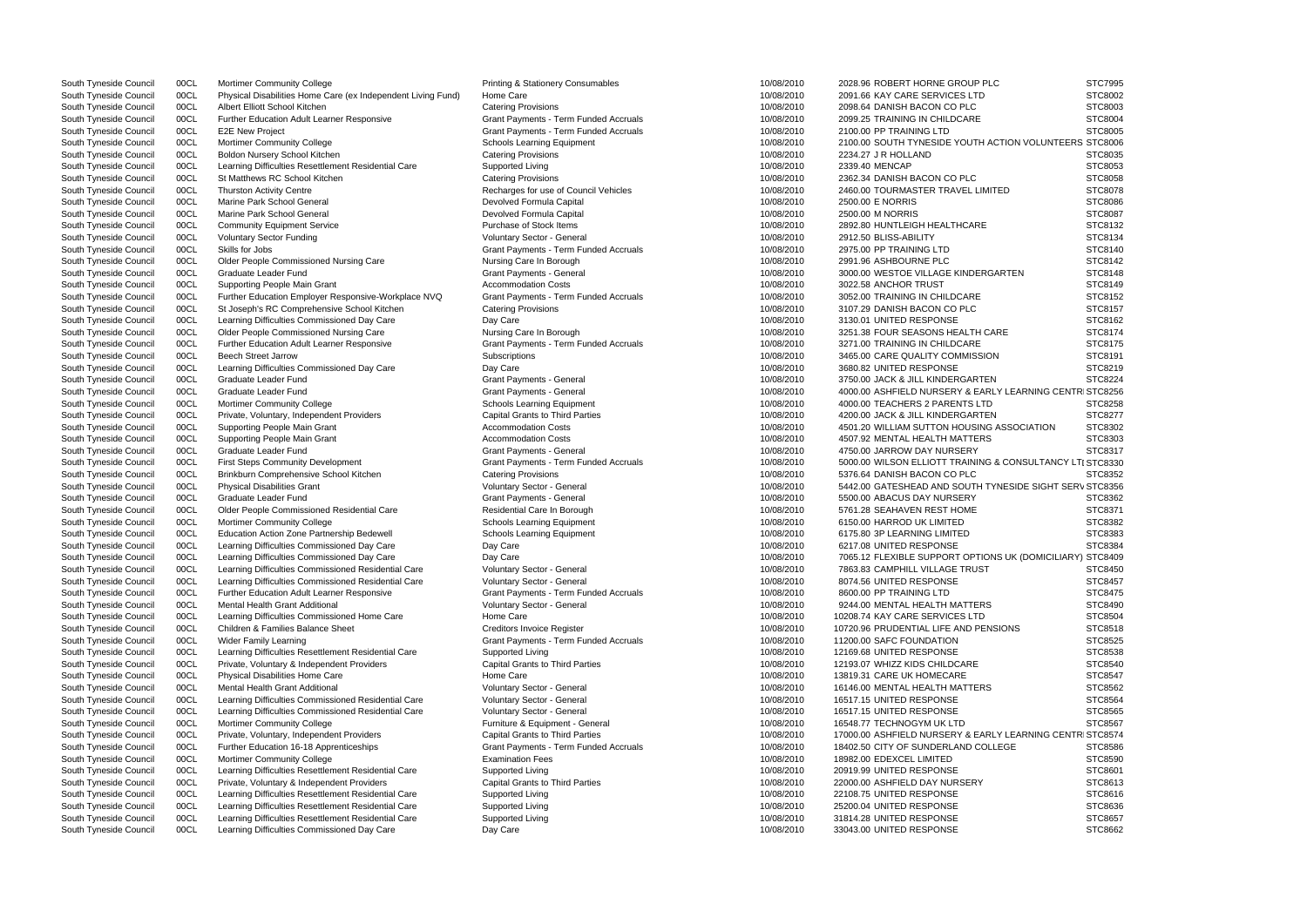| South Tyneside Council | 00CL | Supporting People Main Grant                                 | <b>Accommodation Costs</b>                                    | 10/08/2010 | 34245.64 MENCAP                                        | STC8664        |
|------------------------|------|--------------------------------------------------------------|---------------------------------------------------------------|------------|--------------------------------------------------------|----------------|
| South Tyneside Council | 00CL | Older People Commissioned Home Care                          | Home Care                                                     | 10/08/2010 | 58083.70 SUNDERLAND HOME CARE ASSOCIATES               | STC8700        |
| South Tyneside Council | 00CL | Learning Difficulties Resettlement Residential Care          | Supported Living                                              | 10/08/2010 | 61671.61 UNITED RESPONSE                               | STC8707        |
| South Tyneside Council | 00CL | Older People Commissioned Home Care                          | Home Care                                                     | 10/08/2010 | 63433.42 CARELINE HOMECARE LTD                         | STC8710        |
| South Tyneside Council | 00CL | Older People Commissioned Home Care                          | Home Care                                                     | 10/08/2010 | 87864.59 CARE UK HOMECARE                              | STC8721        |
| South Tyneside Council | 00CL | Older People Commissioned Home Care                          | Home Care                                                     | 10/08/2010 | 132213.44 THOMPSON PARK HOMECARE SERVICES              | STC8729        |
| South Tyneside Council | 00CL | Older People Commissioned Home Care                          | Home Care                                                     | 10/08/2010 | 158866.81 ALLIED HEALTHCARE GROUP LTD                  | STC8733        |
| South Tyneside Council | 00CL | <b>Boldon School PFI</b>                                     | PFI Unitary Charge                                            | 10/08/2010 | 229402.91 BOLDON SCHOOL LIMITED                        | STC8739        |
| South Tyneside Council | 00CL | Mortimer School Building Schools for the Future              | <b>Capital Construction Costs</b>                             | 10/08/2010 | 250077.89 INSPIREDSPACES STAG LIMITED                  | STC8742        |
| South Tyneside Council | 00CL | Hebburn Comprehensive School Building Schools for the Future | <b>Capital Construction Costs</b>                             | 10/08/2010 | 300122.75 INSPIREDSPACES STAG LIMITED                  | STC8748        |
| South Tyneside Council | 00CL | Transforming Our Primary Schools - Harton Primary            | <b>Capital Construction Costs</b>                             | 10/08/2010 | 532196.00 INSPIREDSPACES STAG LIMITED                  | STC8757        |
| South Tyneside Council | 00CL | St Joseph's School - Building Schools for the Future         | <b>Capital Construction Costs</b>                             | 10/08/2010 | 823905.00 INSPIREDSPACES STAG LIMITED                  | STC8759        |
| South Tyneside Council | 00CL | <b>Community Area Forum Grants</b>                           | Grant Payments Community Area Forum 1 Boldon Cleadon & Whitbu | 10/08/2010 | 500.00 HEDWORTH DISTRICT GUIDES                        | STC7093        |
| South Tyneside Council | 00CL | Gordon House                                                 | Property Reactive/General Repairs                             | 10/08/2010 | 505.34 SCHNEIDER ELECTRIC BUILDINGS UK LTD             | STC7117        |
| South Tyneside Council | 00CL | Supporting People Into Work (Headway)                        | <b>Grant Payments - General</b>                               | 10/08/2010 | 550.00 WEST HARTON CHURCHES ACTION STATION LIM STC7157 |                |
| South Tyneside Council | 00CL | <b>Cookson Festival</b>                                      | Security of Assets/Alarms Maintenance                         | 10/08/2010 | 553.21 DELTA ONE SECURITY LTD                          | STC7160        |
| South Tyneside Council | 00CL | Libraries Admin                                              | Library & Other Books Maps etc.                               | 10/08/2010 | 565.67 ASKEWS LIBRARY SERVICES LTD                     | STC7172        |
| South Tyneside Council | 00CL | Rentals - Non Factory Units                                  | <b>Property Reactive/General Repairs</b>                      | 10/08/2010 | 567.00 JENSEN CONSTRUCTION LTD                         | STC7174        |
| South Tyneside Council | 00CL | South Tyneside Means Business                                | <b>Promotional Activities</b>                                 | 10/08/2010 | 759.38 GARDINER RICHARDSON LTD                         | STC7384        |
| South Tyneside Council | 00CL | Sea View Primary School                                      | <b>Property Reactive/General Repairs</b>                      | 10/08/2010 | 809.72 HONEYWELL CONTROL SYSTEMS LTD                   | STC7420        |
| South Tyneside Council | 00CL | Future Jobs Fund                                             | Grant Payments - General                                      | 10/08/2010 | 1041.25 TRINITY HOUSE SOCIAL CENTRE                    | STC7609        |
| South Tyneside Council | 00CL | Monkton Sports Ground                                        | Property Planned Maintenance                                  | 10/08/2010 | 1207.85 PROMANEX                                       | STC7713        |
| South Tyneside Council | 00CL | Hebburn Baths                                                | Property Planned Maintenance                                  | 10/08/2010 | 1207.85 PROMANEX                                       | STC7714        |
| South Tyneside Council | 00CL | Temple Park Leisure Centre                                   | <b>Property Planned Maintenance</b>                           | 10/08/2010 | 1207.85 PROMANEX                                       | STC7715        |
| South Tyneside Council | 00CL | Temple Park Leisure Centre                                   | <b>Property Planned Maintenance</b>                           | 10/08/2010 | 1207.85 PROMANEX                                       | STC7716        |
| South Tyneside Council | 00CL | <b>Economic Regeneration Balance Sheet</b>                   | <b>Creditors ST Credit Union</b>                              | 10/08/2010 | 1289.00 SOUTH TYNESIDE CREDIT UNION                    | STC7764        |
| South Tyneside Council | 00CL | Bamburgh School                                              | Schools Maintenance Non-Buyback                               | 10/08/2010 | 1661.10 YOUNG CONSTRUCTION SERVICES LTD                | STC7883        |
| South Tyneside Council | 00CL | <b>Economic Regeneration Balance Sheet</b>                   | <b>Creditors Unison</b>                                       | 10/08/2010 | 1785.95 UNISON<br>L04020                               | <b>STC7927</b> |
| South Tyneside Council | 00CL | <b>Cookson Festival</b>                                      | Private Contractors - General Consultancy                     | 10/08/2010 | 1800.00 MUSIC MEDIA EVENTS                             | STC7932        |
|                        | 00CL | Access Control System South Shields Town Hall                | <b>Capital Enhancement Costs</b>                              | 10/08/2010 | 2115.02 20:20 VISION SYSTEMS LTD                       | STC8007        |
| South Tyneside Council |      |                                                              |                                                               |            |                                                        | STC8085        |
| South Tyneside Council | 00CL | Future Jobs Fund<br>Primrose Children's Centre               | <b>Grant Payments - General</b>                               | 10/08/2010 | 2500.00 APNA GHAR                                      | STC8099        |
| South Tyneside Council | 00CL |                                                              | Property Planned Maintenance                                  | 10/08/2010 | 2554.97 PROMANEX                                       |                |
| South Tyneside Council | 00CL | <b>Administration Leisure Services</b>                       | Postage charges                                               | 10/08/2010 | 3000.00 NEOPOST LTD                                    | STC8147        |
| South Tyneside Council | 00CL | <b>Administration Leisure Services</b>                       | Telephone charges                                             | 10/08/2010 | 3483.12 BRITISH TELECOM PLC                            | STC8197        |
| South Tyneside Council | 00CL | <b>Boldon Children's Centre</b>                              | <b>Property Reactive/General Repairs</b>                      | 10/08/2010 | 3920.00 YOUNG CONSTRUCTION SERVICES LTD                | STC8250        |
| South Tyneside Council | 00CL | Old Harbour Quarry Risk Assessment                           | Capital Advisors & Consultants Fees                           | 10/08/2010 | 4268.58 HALCROW GROUP LTD                              | STC8287        |
| South Tyneside Council | 00CL | <b>School Pools General</b>                                  | <b>School Travel Contracts</b>                                | 10/08/2010 | 7575.20 TOURMASTER TRAVEL LIMITED                      | STC8435        |
| South Tyneside Council | 00CL | Harton Staithes - Riverside Regeneration                     | Capital Advisors & Consultants Fees                           | 10/08/2010 | 8113.05 EVERSHEDS                                      | STC8459        |
| South Tyneside Council | 00CL | <b>Economic Regeneration Balance Sheet</b>                   | <b>Creditors Invoice Register</b>                             | 10/08/2010 | 14628.71 PRUDENTIAL                                    | STC8551        |
| South Tyneside Council | 00CL | <b>Economic Regeneration Balance Sheet</b>                   | <b>Creditors UNISON</b>                                       | 10/08/2010 | 24666.71 UNISON<br>L04020                              | STC8632        |
| South Tyneside Council | 00CL | Harton Staithes - Riverside Regeneration                     | Capital Advisors & Consultants Fees                           | 10/08/2010 | 50000.00 EVERSHEDS                                     | STC8689        |
| South Tyneside Council | 00CL | <b>Economic Regeneration Balance Sheet</b>                   | Debtors - Gallagher Basset Claims Handling                    | 10/08/2010 | 50000.00 GALLAGHER BASSETT INTERNATIONAL LTD           | STC8690        |
| South Tyneside Council | 00CL | <b>Enterprise Coaching</b>                                   | <b>Grant Payments - General</b>                               | 10/08/2010 | 137987.44 TEDCO LTD                                    | STC8730        |
| South Tyneside Council | 00CL | Housing Revenue Account Balance Sheet                        | ST Homes Invoice Holding Account                              | 10/08/2010 | 234743.03 SOUTH TYNESIDE HOMES                         | STC8740        |
| South Tyneside Council | 00CL | Housing Revenue Account Balance Sheet                        | South Tyneside Homes Invoice Holding Account                  | 10/08/2010 | 369398.84 SOUTH TYNESIDE HOMES                         | STC8754        |
| South Tyneside Council | 00CL | <b>Legal Services</b>                                        | <b>Legal Advisors</b>                                         | 11/08/2010 | 500.00 MR THOMAS FINCH                                 | <b>STC7098</b> |
| South Tyneside Council | 00CL | Fleet Management - Workshop Operations                       | Purchase of Stock Items                                       | 11/08/2010 | 503.40 GARDEN LANE GARAGE                              | STC7112        |
| South Tyneside Council | 00CL | Integrated Transport Design                                  | Software                                                      | 11/08/2010 | 546.00 SAVOY COMPUTING SERVICES LTD                    | STC7151        |
| South Tyneside Council | 00CL | <b>Waste Disposal</b>                                        | Waste Disposal Contract - Recycling                           | 11/08/2010 | 630.00 ROONEYS SCRAP MERCHANTS LTD                     | STC7255        |
| South Tyneside Council | 00CL | <b>Staff Disability Equipment</b>                            | Furniture & Equipment - General                               | 11/08/2010 | 750.01 ONLINE ERGONOMICS LTD                           | STC7381        |
| South Tyneside Council | 00CL | <b>Coroners Service</b>                                      | <b>Medical Services</b>                                       | 11/08/2010 | 774.40 S J HAMILTON SPECIALIST REGISTRAR               | STC7397        |
| South Tyneside Council | 00CL | Safer Routes to School- Toner Avenue                         | <b>Capital Enhancement Costs</b>                              | 11/08/2010 | 781.00 BALFOUR BEATTY INFRASTRUCTURE SERVICES STC7401  |                |
| South Tyneside Council | 00CL | Corporate Development                                        | Subscriptions                                                 | 11/08/2010 | 864.00 NATIONAL ASSOC OF COUNCILLORS                   | STC7455        |
| South Tyneside Council | 00CL | <b>Legal Services</b>                                        | <b>Legal Advisors</b>                                         | 11/08/2010 | 1120.00 CHARLES MCCAIN                                 | STC7663        |
| South Tyneside Council | 00CL | <b>Legal Services</b>                                        | <b>Legal Advisors</b>                                         | 11/08/2010 | 1250.00 KESTER ARMSTRONG                               | STC7746        |
| South Tyneside Council | 00CL | Middlefield's Depot                                          | Property Reactive/General Repairs                             | 11/08/2010 | 1252.00 DORMA UK LTD                                   | STC7748        |
| South Tyneside Council | 00CL | <b>Cleaning Contract Overheads</b>                           | Property Reactive/General Repairs                             | 11/08/2010 | 1353.40 ANKEF LIMITED                                  | STC7791        |
| South Tyneside Council | 00CL | <b>Coroners Service</b>                                      | <b>Coroners Services</b>                                      | 11/08/2010 | 1719.00 SHEFFIELD TEACHING HOSPITALS NHS TRUST         | STC7907        |
| South Tyneside Council | 00CL | <b>Staff Disability Equipment</b>                            | Furniture & Equipment - General                               | 11/08/2010 | 2400.96 HANDS FREE COMPUTING LTD                       | STC8066        |
| South Tyneside Council | 00CL | <b>Coroners Service</b>                                      | <b>Coroners Services</b>                                      | 11/08/2010 | 2415.00 SHEFFIELD TEACHING HOSPITALS NHS TRUST         | STC8071        |
| South Tyneside Council | 00CL | <b>Cleaning Contract Overheads</b>                           | Property Reactive/General Repairs                             | 11/08/2010 | 2985.30 ANKEF LIMITED                                  | STC8141        |
| South Tyneside Council | 00CL | <b>Cleaning Contract Overheads</b>                           | <b>Property Reactive/General Repairs</b>                      | 11/08/2010 | 3116.30 ANKEF LIMITED                                  | STC8160        |
| South Tyneside Council | 00CL | <b>Cleaning Contract Overheads</b>                           | Property Reactive/General Repairs                             | 11/08/2010 | 3508.67 ANKEF LIMITED                                  | STC8199        |
| South Tyneside Council | 00CL | <b>Cleaning Contract Overheads</b>                           | Property Reactive/General Repairs                             | 11/08/2010 | 3851.82 ANKEF LIMITED                                  | STC8240        |
|                        |      |                                                              |                                                               |            |                                                        |                |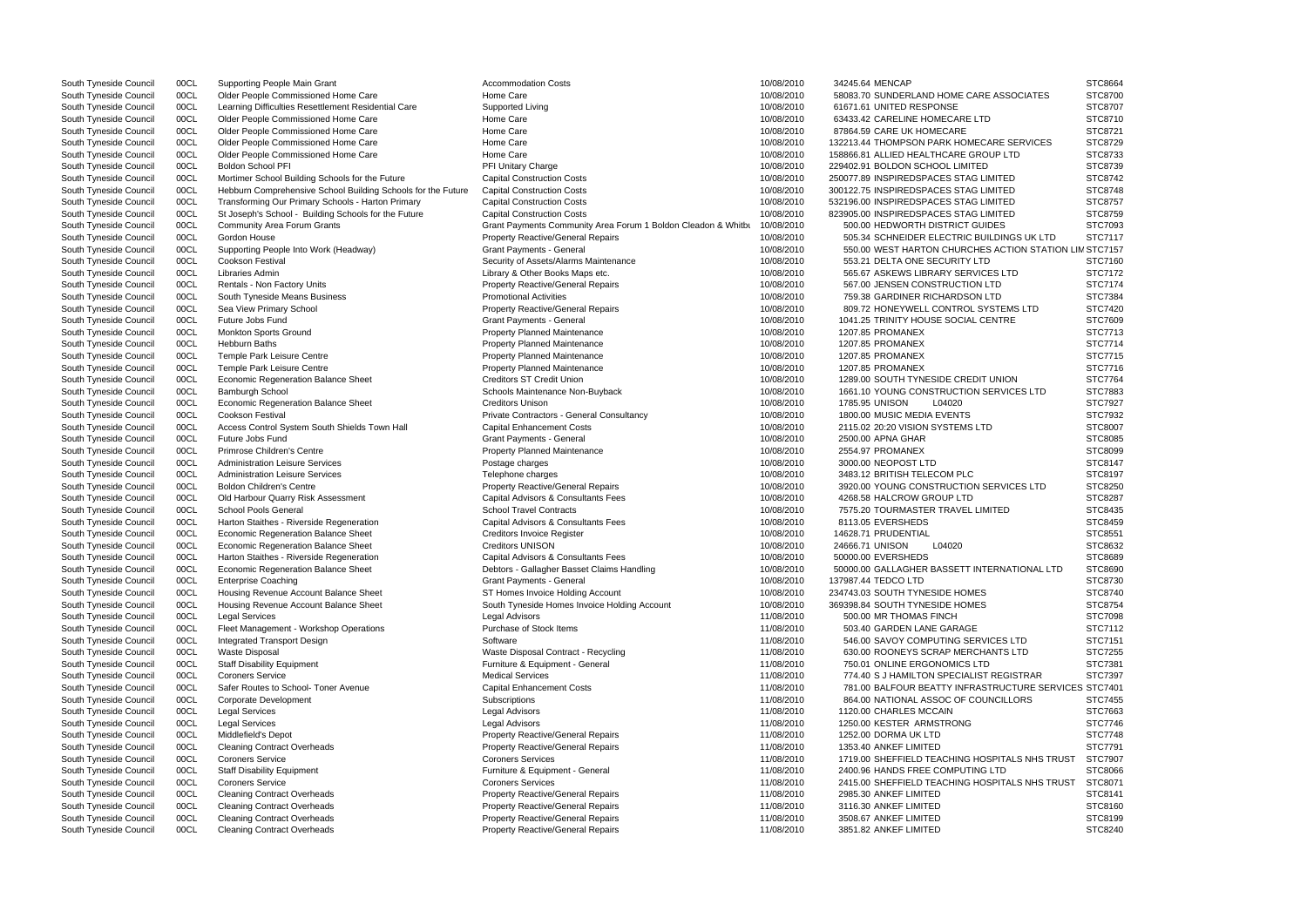| South Tyneside Council | 00CL | <b>Cleaning Contract Overheads</b>                                                                  | Property Reactive/General Repairs             | 11/08/2010 | 4557.29 ANKEF LIMITED                                     | STC8308        |
|------------------------|------|-----------------------------------------------------------------------------------------------------|-----------------------------------------------|------------|-----------------------------------------------------------|----------------|
| South Tyneside Council | 00CL | <b>Coroners Service</b>                                                                             | <b>Coroners Services</b>                      | 11/08/2010 | 7666.30 GATESHEAD HEALTH NHS TRUST                        | STC8441        |
| South Tyneside Council | 00CL | <b>Coroners Service</b>                                                                             | <b>Coroners Services</b>                      | 11/08/2010 | 8408.20 GATESHEAD HEALTH NHS TRUST                        | STC8471        |
| South Tyneside Council | 00CL | <b>Coroners Service</b>                                                                             | <b>Coroners Services</b>                      | 11/08/2010 | 9029.85 SOUTH TYNESIDE NHS FOUNDATION TRUST               | STC8483        |
| South Tyneside Council | 00CL | <b>Coroners Service</b>                                                                             | <b>Coroners Services</b>                      | 11/08/2010 | 10386.60 GATESHEAD HEALTH NHS TRUST                       | STC8510        |
| South Tyneside Council | 00CL | Off-Street Car Parking Administration                                                               | Private Contractors - Car Park Income         | 11/08/2010 | 24584.70 APCOA PARKING (UK) LTD                           | STC8631        |
| South Tyneside Council | 00CL | Design & Print Team                                                                                 | <b>Printing &amp; Stationery Consumables</b>  | 11/08/2010 | 510.00 LYRECO UK LIMITED                                  | STC7119        |
| South Tyneside Council | 00CL | Child & Adolescent Mental Health Service                                                            | Private Contractors - General Consultancy     | 11/08/2010 | 505.20 NORTHUMBERLAND TYNE AND WEAR NHS TRUS STC7116      |                |
| South Tyneside Council | 00CL | <b>Boldon School General</b>                                                                        | Devolved Formula Capital                      | 11/08/2010 | 600.00 BOLDON SCHOOL LIMITED                              | <b>STC7224</b> |
|                        | 00CL |                                                                                                     | <b>Childminders Services</b>                  | 11/08/2010 | 710.00 CRAFTY CORNER                                      | STC7339        |
| South Tyneside Council |      | Children & Young People Tyne Gateway                                                                |                                               |            |                                                           |                |
| South Tyneside Council | 00CL | Mortimer Community College                                                                          | Cleaning charges                              | 11/08/2010 | 717.02 PHS GROUP PLC                                      | STC7347        |
| South Tyneside Council | 00CL | Laygate                                                                                             | Telephone charges                             | 11/08/2010 | 858.77 VIRGIN MEDIA LTD                                   | STC7452        |
| South Tyneside Council | 00CL | Perth Green House                                                                                   | Cleaning charges                              | 11/08/2010 | 906.93 GREENHAM TRADING LIMITED                           | STC7499        |
| South Tyneside Council | 00CL | Section 17 Payments (East)                                                                          | Legal Advisors                                | 11/08/2010 | 988.13 SMITH & COPSEY                                     | STC7566        |
| South Tyneside Council | 00CL | Not in Education, Employment or Training (NEET) Engagement-Dr Grant Payments - Term Funded Accruals |                                               | 11/08/2010 | 1620.00 COULKENNY LTD                                     | STC7872        |
| South Tyneside Council | 00CL | <b>Family Learning Impact</b>                                                                       | Grant Payments - Term Funded Accruals         | 11/08/2010 | 1760.00 NORTHERN LEARNING TRUST                           | STC7921        |
| South Tyneside Council | 00CL | Mental Health Grants To Voluntary Organisations                                                     | Voluntary Sector - General                    | 11/08/2010 | 2040.00 SAMARITANS                                        | <b>STC7996</b> |
| South Tyneside Council | 00CL | Mental Health Grants To Voluntary Organisations                                                     | Voluntary Sector - General                    | 11/08/2010 | 2040.00 SAMARITANS                                        | STC7997        |
| South Tyneside Council | 00CL | <b>Commissioned Fostering</b>                                                                       | Voluntary Sector - Boarded Out Children       | 11/08/2010 | 2772.77 ST CUTHBERTS CARE                                 | STC8118        |
| South Tyneside Council | 00CL | <b>Education Asset Management</b>                                                                   | Security of Assets/Alarms Mainten             | 11/08/2010 | 3337.10 BRITISH TELECOM PLC                               | STC8178        |
| South Tyneside Council | 00CL | Adult & Community Learning Group Central Costs                                                      | Grant Payments - Term Funded Accruals         | 11/08/2010 | 4250.00 WILSON ELLIOTT TRAINING & CONSULTANCY LTI STC8284 |                |
| South Tyneside Council | 00CL | Child Poverty Family Intervention Project                                                           | Other Service Contracts & Supplies            | 11/08/2010 | 5000.00 WOMENS HEALTH IN SOUTH TYNESIDE                   | STC8331        |
|                        |      | Children with Disability Team                                                                       | Private Contractor - Residential Looked After |            |                                                           | STC8354        |
| South Tyneside Council | 00CL |                                                                                                     |                                               | 11/08/2010 | 5387.40 ST OSWALDS HOSPICE                                |                |
| South Tyneside Council | 00CL | Local Safeguarding Children Board                                                                   | Other Service Contracts & Supplies            | 11/08/2010 | 8000.00 VIRTUAL COLLEGE LTD                               | STC8454        |
| South Tyneside Council | 00CL | Out of Area Placements                                                                              | Voluntary Sector - Boarded Out Children       | 11/08/2010 | 16939.29 YOUNG FOUNDATION LTD                             | STC8572        |
| South Tyneside Council | 00CL | <b>Thornhill Park</b>                                                                               | <b>Grant Payments - Thornhill</b>             | 11/08/2010 | 29238.33 ST CUTHBERTS CARE                                | STC8647        |
| South Tyneside Council | 00CL | Libraries Admin                                                                                     | Library & Other Books Maps etc.               | 11/08/2010 | 506.99 ASKEWS LIBRARY SERVICES LTD                        | STC7118        |
| South Tyneside Council | 00CL | <b>Cookson Festival</b>                                                                             | Security of Assets/Alarms Mainten             | 11/08/2010 | 553.21 DELTA ONE SECURITY LTD                             | STC7161        |
| South Tyneside Council | 00CL | <b>Temple Park Centre Catering</b>                                                                  | <b>Catering Provisions</b>                    | 11/08/2010 | 568.98 DANISH BACON CO PLC                                | STC7179        |
| South Tyneside Council | 00CL | <b>Asbestos Surveys</b>                                                                             | Capital Advisors & Consultants Fees           | 11/08/2010 | 596.00 JENSEN CONSTRUCTION LTD                            | STC7214        |
| South Tyneside Council | 00CL | <b>Temple Park Centre</b>                                                                           | Furniture & Equipment - General               | 11/08/2010 | 600.00 PHS GROUP PLC                                      | STC7230        |
| South Tyneside Council | 00CL | <b>Accommodation Moves</b>                                                                          | <b>Capital Sundry Costs</b>                   | 11/08/2010 | 616.00 TEACRATE PLC                                       | <b>STC7242</b> |
| South Tyneside Council | 00CL | <b>Community Facilities Cleadon Park</b>                                                            | <b>Capital Enhancement Costs</b>              | 11/08/2010 | 622.00 BALFOUR BEATTY INFRASTRUCTURE SERVICES STC7248     |                |
| South Tyneside Council | 00CL | Libraries Admin                                                                                     | Library & Other Books Maps etc.               | 11/08/2010 | 662.90 ASKEWS LIBRARY SERVICES LTD                        | <b>STC7284</b> |
| South Tyneside Council | 00CL | Temple Park Centre Vending                                                                          | Vending Machine Stock                         | 11/08/2010 | 710.76 G & J CAMPBELL                                     | STC7341        |
|                        |      |                                                                                                     | Schools Maintenance                           |            |                                                           | STC7403        |
| South Tyneside Council | 00CL | <b>Mortimer Primary School</b>                                                                      |                                               | 11/08/2010 | 783.94 W H DUNN & CO                                      |                |
| South Tyneside Council | 00CL | <b>Admin-Leisure Facilities</b>                                                                     | <b>Staff Uniforms</b>                         | 11/08/2010 | 831.19 MOETTE LTD                                         | STC7442        |
| South Tyneside Council | 00CL | <b>Tyne Gateway</b>                                                                                 | Capital Advisors & Consultants Fees           | 11/08/2010 | 899.00 DICKINSON DEES LAW FIRM                            | STC7474        |
| South Tyneside Council | 00CL | Perth Green Children's Centre                                                                       | Property Reactive/General Repairs             | 11/08/2010 | 916.00 WINDOOR SERVICES                                   | STC7520        |
| South Tyneside Council | 00CL | <b>Accommodation Moves</b>                                                                          | <b>Capital Sundry Costs</b>                   | 11/08/2010 | 963.00 TEACRATE PLC                                       | STC7543        |
| South Tyneside Council | 00CL | Sustainable Modes Funding                                                                           | <b>Promotional Activities</b>                 | 11/08/2010 | 1023.00 MAUDESPORT                                        | <b>STC7596</b> |
| South Tyneside Council | 00CL | <b>Admin-Leisure Facilities</b>                                                                     | <b>Staff Uniforms</b>                         | 11/08/2010 | 1390.40 MOETTE LTD                                        | STC7811        |
| South Tyneside Council | 00CL | Future Jobs Fund                                                                                    | <b>Grant Payments - General</b>               | 11/08/2010 | 1680.00 APNA GHAR                                         | STC7892        |
| South Tyneside Council | 00CL | Future Jobs Fund                                                                                    | Grant Payments - General                      | 11/08/2010 | 2168.66 SOUTH TYNESIDE CREDIT UNION                       | STC8015        |
| South Tyneside Council | 00CL | <b>Admin-Leisure Facilities</b>                                                                     | <b>Staff Uniforms</b>                         | 11/08/2010 | 2268.19 MOETTE LTD                                        | STC8044        |
| South Tyneside Council | 00CL | Asset Management                                                                                    | Agency Staff - Non-Teachers                   | 11/08/2010 | 2992.28 GC SAFETY SERVICES                                | STC8144        |
| South Tyneside Council | 00CL | <b>Business Forum</b>                                                                               | <b>Grant Payments - General</b>               | 11/08/2010 | 3833.36 CAHOOTZ LIMITED (BUSINESS MATTERS)                | STC8236        |
|                        |      |                                                                                                     | <b>Capital Enhancement Costs</b>              | 11/08/2010 | 7201.26 BALFOUR BEATTY INFRASTRUCTURE SERVICES STC8419    |                |
| South Tyneside Council | 00CL | <b>Community Facilities Cleadon Park</b>                                                            |                                               |            |                                                           |                |
| South Tyneside Council | 00CL | South Marine Park                                                                                   | <b>Capital Construction Costs</b>             | 11/08/2010 | 33000.00 JOHN HELLENS (CONTRACTS) LTD                     | STC8661        |
| South Tyneside Council | 00CL | Horsley Estate & Communal Areas Cleaning                                                            | Non Contract Maintenance of Land              | 11/08/2010 | 636.15 RENTOKIL PEST CONTROL UK                           | STC7259        |
| South Tyneside Council | 00CL | Programme Procurement & Delivery                                                                    | Capital In House Salaries                     | 11/08/2010 | 190429.60 SOUTH TYNESIDE HOMES                            | STC8736        |
| South Tyneside Council | 00CL | <b>Legal Services</b>                                                                               | <b>Legal Advisors</b>                         | 12/08/2010 | 800.00 DAVID ROWLANDS                                     | STC7413        |
| South Tyneside Council | 00CL | Kerbside Collection - Kerb It                                                                       | Waste Disposal Contract - Recycling           | 12/08/2010 | 975.00 PREMIER WASTE MANAGEMENT LTD                       | STC7544        |
| South Tyneside Council | 00CL | Kerbside Collection - Kerb It                                                                       | Waste Disposal Contract - Recycling           | 12/08/2010 | 1237.50 PREMIER WASTE MANAGEMENT LTD                      | STC7737        |
| South Tyneside Council | 00CL | Fleet Management - Transport Operations                                                             | Hire of Non Operated Vehicles                 | 12/08/2010 | 1520.00 WVH VEHICLE HIRE LIMITED                          | STC7843        |
| South Tyneside Council | 00CL | Kerbside Collection - Kerb It                                                                       | Waste Disposal Contract - Recycling           | 12/08/2010 | 1586.66 PREMIER WASTE MANAGEMENT LTD                      | STC7854        |
| South Tyneside Council | 00CL | <b>Benefits Admin</b>                                                                               | <b>Staff &amp; Members Training</b>           | 12/08/2010 | 2306.60 ORBIT SERVICES 2000 LTD                           | STC8048        |
| South Tyneside Council | 00CL | Fleet Management - Transport Operations                                                             | Secondary Vehicle Leasing Costs               | 12/08/2010 | 3810.00 CHRYSTAL CONSULTING                               | STC8235        |
| South Tyneside Council | 00CL | <b>Energy Recharges</b>                                                                             | Telephone Charges                             | 12/08/2010 | 4727.41 BRITISH TELECOM PLC                               | STC8315        |
| South Tyneside Council | 00CL | Replacement Vehicles and Plant Hire                                                                 | <b>Capital Equipment Purchases</b>            | 12/08/2010 | 10875.76 CHRYSTAL CONSULTING                              | STC8521        |
|                        |      |                                                                                                     |                                               |            |                                                           |                |
| South Tyneside Council | 00CL | Kerbside Collection - Kerb It                                                                       | Waste Disposal Contract - Recycling           | 12/08/2010 | 30500.00 PREMIER WASTE MANAGEMENT LTD                     | STC8651        |
| South Tyneside Council | 00CL | Kerbside Collection - Kerb It                                                                       | Waste Disposal Contract - Recycling           | 12/08/2010 | 30500.00 PREMIER WASTE MANAGEMENT LTD                     | STC8652        |
| South Tyneside Council | 00CL | <b>Marketing Team</b>                                                                               | Pride of South Tyneside Awards                | 12/08/2010 | 518.00 OASIS                                              | STC7126        |
| South Tyneside Council | 00CL | Design & Print Team                                                                                 | <b>External Printing Contractors</b>          | 12/08/2010 | 1959.00 NB GROUP                                          | STC7976        |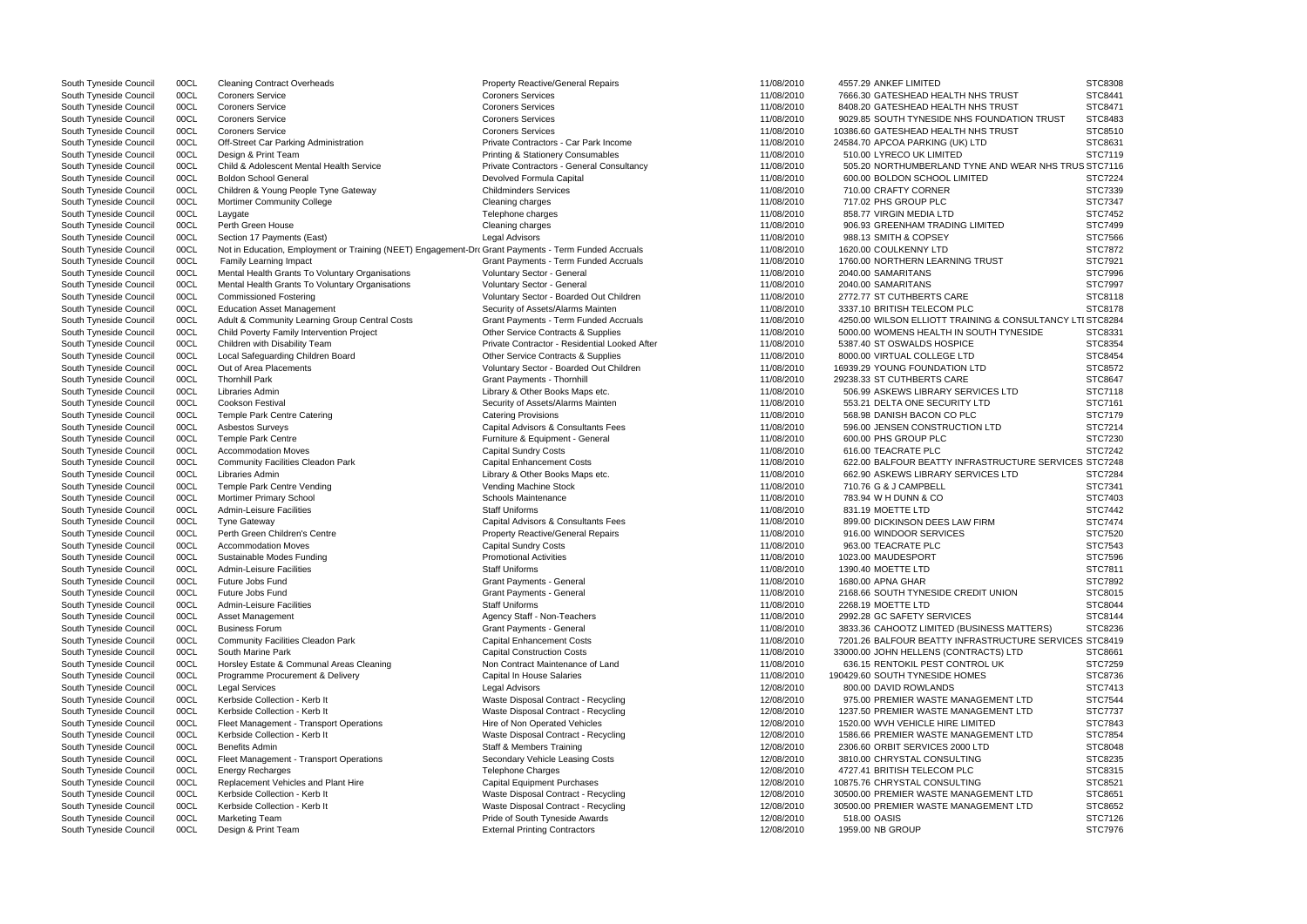|                                   | STC6983        |
|-----------------------------------|----------------|
| D                                 | STC7177        |
|                                   | STC7399        |
|                                   | STC7481        |
|                                   | <b>STC7482</b> |
|                                   | STC7526        |
| TED                               | STC7600        |
|                                   | STC7676        |
| <b>TIONER</b>                     | STC7694        |
|                                   | <b>STC7724</b> |
|                                   | STC7776        |
|                                   | STC7786        |
|                                   | STC7789        |
|                                   | STC7821        |
| S                                 | <b>STC7846</b> |
|                                   |                |
| TH EAST) LTD                      | STC7870        |
|                                   | STC7887        |
|                                   | STC7888        |
| D                                 | <b>STC7895</b> |
|                                   | STC7934        |
| ίE                                | STC7939        |
| <b>TH EAST) LTD</b>               | STC7971        |
|                                   | STC8129        |
| D                                 | STC8231        |
|                                   | STC8232        |
|                                   | STC8280        |
| s<br>s                            | STC8281        |
| $\overline{\phantom{0}}$          | STC8282        |
|                                   |                |
| <b>H TYNESIDE</b>                 | STC8470        |
|                                   | STC8542        |
| S                                 | STC8579        |
|                                   | STC8623        |
| UNDATION TRUST                    | STC8660        |
| . UK                              | STC7102        |
|                                   | <b>STC7223</b> |
|                                   | STC7244        |
|                                   | STC7262        |
| ES LTD                            | STC7283        |
| <b>SSOCIATION</b>                 | STC7306        |
|                                   | <b>STC7449</b> |
| LDINGS UK LTD                     | STC7531        |
|                                   | STC7590        |
| UK.                               | STC7605        |
|                                   | STC7628        |
| <b>SSOCIATION</b>                 |                |
| UK.                               | STC7697        |
| CES                               | STC7770        |
|                                   | STC7819        |
| )                                 | STC7930        |
|                                   | STC7933        |
|                                   | STC7951        |
|                                   | <b>STC7977</b> |
|                                   | <b>STC7984</b> |
| 'H TYNESIDE                       | STC8205        |
|                                   | STC8221        |
|                                   | STC7146        |
|                                   | STC7656        |
|                                   |                |
|                                   | STC7232        |
| A WCR VEHICLE HIRE                | STC7580        |
| A WCR VEHICLE HIRE STC7581        |                |
| <b>NESIDE AND NEWCAS STC8265</b>  |                |
|                                   | STC7106        |
|                                   | STC7107        |
| <b>IEERING COMPANY LT STC7173</b> |                |
| ISABILITY UNIT                    | STC7265        |

| South Tyneside Council | 00CL | Whitburn CofE School Council Central Charges                                                         | Gas Charges                               | 12/08/2010 | -26993.32 BRITISH GAS BUSINESS                            | STC6983        |
|------------------------|------|------------------------------------------------------------------------------------------------------|-------------------------------------------|------------|-----------------------------------------------------------|----------------|
| South Tyneside Council | 00CL | Neighbourhood Services Admin. Support                                                                | Postage Charges                           | 12/08/2010 | 568.00 NEOPOST FINANCE LIMITED                            | STC7177        |
| South Tyneside Council | 00CL | <b>Community Equipment Service</b>                                                                   | Purchase of Stock Items                   | 12/08/2010 | 780.00 CARE-ABILITY                                       | STC7399        |
| South Tyneside Council | 00CL | National Literacy & Numeracy                                                                         | Private Contractors - General Consultancy | 12/08/2010 | 900.00 YVONNE WARING                                      | STC7481        |
| South Tyneside Council | 00CL | National Literacy & Numeracy                                                                         | Private Contractors - General Consultancy | 12/08/2010 | 900.00 YVONNE WARING                                      | STC7482        |
| South Tyneside Council | 00CL | Asylum Seeker-Families                                                                               | <b>Electricity Charges</b>                | 12/08/2010 | 928.48 BRITISH GAS BUSINESS                               | STC7526        |
| South Tyneside Council | 00CL | <b>Catering Contract General</b>                                                                     | <b>Cleaning Charges</b>                   | 12/08/2010 | 1026.40 GREENHAM TRADING LIMITED                          | <b>STC7600</b> |
| South Tyneside Council | 00CL | PE & Sports Project                                                                                  | <b>Instructor Fees</b>                    | 12/08/2010 | 1150.00 V PATTISON                                        | STC7676        |
| South Tyneside Council | 00CL | Westoe Crown School Kitchen                                                                          | <b>Catering Provisions</b>                | 12/08/2010 | 1174.43 JW RAE BAKER & CONFECTIONER                       | STC7694        |
| South Tyneside Council | 00CL | <b>Community Equipment Service</b>                                                                   | Purchase of Stock Items                   | 12/08/2010 | 1220.00 CARE-ABILITY                                      | STC7724        |
| South Tyneside Council | 00CL | Secondary Non-Delegated Transport                                                                    | <b>School Travel Contracts</b>            | 12/08/2010 | 1320.00 NEXUS                                             | STC7776        |
| South Tyneside Council | 00CL | PE & Sports Project                                                                                  | <b>Instructors Pay</b>                    | 12/08/2010 | 1350.00 JONATHAN WARD                                     | STC7786        |
| South Tyneside Council | 00CL | PE & Sports Project                                                                                  | <b>Instructors Pay</b>                    | 12/08/2010 | 1350.00 V PATTISON                                        | STC7789        |
| South Tyneside Council | 00CL | Luke Lane Junior School Kitchen                                                                      | <b>Catering Provisions</b>                | 12/08/2010 | 1442.61 HOPWELLS LTD.                                     | STC7821        |
| South Tyneside Council | 00CL | Children with Disability Team                                                                        | <b>Client Travel &amp; Subsistence</b>    | 12/08/2010 | 1550.00 C D PASSENGER SERVICES                            | STC7846        |
| South Tyneside Council | 00CL | <b>Disabled Facilities Grant</b>                                                                     | <b>Capital Grants to Third Parties</b>    | 12/08/2010 | 1616.34 DOLPHIN STAIRLIFTS (NORTH EAST) LTD               | STC7870        |
| South Tyneside Council | 00CL | <b>Community Equipment Service</b>                                                                   | Purchase of Stock Items                   | 12/08/2010 | 1673.00 CARE-ABILITY                                      | <b>STC7887</b> |
| South Tyneside Council | 00CL | <b>Community Equipment Service</b>                                                                   | Purchase of Stock Items                   | 12/08/2010 | 1673.00 CARE-ABILITY                                      | STC7888        |
| South Tyneside Council | 00CL | <b>Disabled Facilities Grant</b>                                                                     | <b>Capital Grants to Third Parties</b>    | 12/08/2010 | 1683.05 HANDICARE (FREELIFT) LTD                          | STC7895        |
| South Tyneside Council | 00CL | PE & Sports Project                                                                                  | <b>Instructors Pay</b>                    | 12/08/2010 | 1800.00 V PATTISON                                        | STC7934        |
| South Tyneside Council | 00CL | Not in Employment, Education or Training (NEET) Engagement-Drc Grant Payments - Term Funded Accruals |                                           | 12/08/2010 | 1814.50 SIMONSIDE YOUTH CENTRE                            | STC7939        |
| South Tyneside Council | 00CL | <b>Disabled Facilities Grant</b>                                                                     | <b>Capital Grants to Third Parties</b>    | 12/08/2010 | 1913.96 DOLPHIN STAIRLIFTS (NORTH EAST) LTD               | STC7971        |
| South Tyneside Council | 00CL | School Improvement Partners                                                                          | Private Contractors - General Consultancy | 12/08/2010 | 2876.75 J PRESTON                                         | STC8129        |
| South Tyneside Council | 00CL | <b>Disabled Facilities Grant</b>                                                                     | <b>Capital Grants to Third Parties</b>    | 12/08/2010 | 3795.07 HANDICARE (FREELIFT) LTD                          | STC8231        |
| South Tyneside Council | 00CL | <b>Community Equipment Service</b>                                                                   | Purchase of Stock Items                   | 12/08/2010 | 3800.76 CARE-ABILITY                                      | STC8232        |
| South Tyneside Council | 00CL | <b>Voluntary Sector Funding</b>                                                                      | Voluntary Sector - General                | 12/08/2010 | 4241.64 MENTAL HEALTH MATTERS                             | STC8280        |
| South Tyneside Council | 00CL | <b>Voluntary Sector Funding</b>                                                                      | Voluntary Sector - General                | 12/08/2010 | 4241.64 MENTAL HEALTH MATTERS                             | STC8281        |
| South Tyneside Council | 00CL | Learning Difficulties Commissioned Residential Care                                                  | Voluntary Sector - General                | 12/08/2010 | 4241.64 MENTAL HEALTH MATTERS                             | STC8282        |
| South Tyneside Council | 00CL | <b>Voluntary Sector Funding</b>                                                                      | Voluntary Sector - General                | 12/08/2010 | 8396.00 WOMENS HEALTH IN SOUTH TYNESIDE                   | <b>STC8470</b> |
| South Tyneside Council | 00CL | <b>Community Equipment Service</b>                                                                   | Purchase of Stock Items                   | 12/08/2010 | 12800.00 CARE-ABILITY                                     | STC8542        |
| South Tyneside Council | 00CL | Secondary Non-Delegated Transport                                                                    | <b>School Travel Contracts</b>            | 12/08/2010 | 17633.60 C D PASSENGER SERVICES                           | STC8579        |
| South Tyneside Council | 00CL | Whitburn CofE School Council Central Charges                                                         | Gas Charges                               | 12/08/2010 | 23338.11 BRITISH GAS BUSINESS                             | STC8623        |
|                        | 00CL | The Matrix                                                                                           | Payments to Health Bodies - General       | 12/08/2010 | 32174.00 SOUTH TYNESIDE NHS FOUNDATION TRUST              | <b>STC8660</b> |
| South Tyneside Council |      |                                                                                                      |                                           |            |                                                           | STC7102        |
| South Tyneside Council | 00CL | Repairs & Maintenance South Shields Town Hall                                                        | <b>Property Planned Maintenance</b>       | 12/08/2010 | 500.00 RENTOKIL PEST CONTROL UK                           |                |
| South Tyneside Council | 00CL | <b>Right to Read</b>                                                                                 | Furniture & Equipment - General           | 12/08/2010 | 600.00 ANIMALSTORY                                        | STC7223        |
| South Tyneside Council | 00CL | <b>Factory Units</b>                                                                                 | Gas Charges                               | 12/08/2010 | 616.33 BRITISH GAS BUSINESS                               | STC7244        |
| South Tyneside Council | 00CL | <b>Readhead Park</b>                                                                                 | Property Reactive/General Repairs         | 12/08/2010 | 640.00 RING READY 2007 LTD                                | STC7262        |
| South Tyneside Council | 00CL | Libraries Admin                                                                                      | Library & Other Books Maps etc.           | 12/08/2010 | 662.50 ASKEWS LIBRARY SERVICES LTD                        | STC7283        |
| South Tyneside Council | 00CL | South Tyneside Get Active                                                                            | Other Service Contracts & Supplies        | 12/08/2010 | 680.00 CLEGWELL COMMUNITY ASSOCIATION                     | STC7306        |
| South Tyneside Council | 00CL | Libraries Admin                                                                                      | Newspapers & Periodicals                  | 12/08/2010 | 855.78 R CRAWFORD                                         | STC7449        |
| South Tyneside Council | 00CL | Temple Park Leisure Centre                                                                           | <b>Property Reactive/General Repairs</b>  | 12/08/2010 | 936.30 SCHNEIDER ELECTRIC BUILDINGS UK LTD                | STC7531        |
| South Tyneside Council | 00CL | Libraries Admin                                                                                      | Library & Other Books Maps etc.           | 12/08/2010 | 1013.36 BBC AUDIO BOOKS LTD.                              | STC7590        |
| South Tyneside Council | 00CL | Gordon House                                                                                         | <b>Property Planned Maintenance</b>       | 12/08/2010 | 1039.15 RENTOKIL PEST CONTROL UK                          | STC7605        |
| South Tyneside Council | 00CL | <b>Sports Extended Activities</b>                                                                    | Other Service Contracts & Supplies        | 12/08/2010 | 1080.00 CLEGWELL COMMUNITY ASSOCIATION                    | STC7628        |
| South Tyneside Council | 00CL | Asset Management - General                                                                           | <b>Property Planned Maintenance</b>       | 12/08/2010 | 1181.01 RENTOKIL PEST CONTROL UK                          | STC7697        |
| South Tyneside Council | 00CL | Libraries Admin                                                                                      | Library & Other Books Maps etc.           | 12/08/2010 | 1303.38 BERTRAM LIBRARY SERVICES                          | STC7770        |
| South Tyneside Council | 00CL | <b>Housing Standards</b>                                                                             | <b>Property Reactive/General Repairs</b>  | 12/08/2010 | 1425.00 READHEAD ROOFING                                  | <b>STC7819</b> |
| South Tyneside Council | 00CL | <b>Factory Units</b>                                                                                 | Security of Assets/Alarms Mainten         | 12/08/2010 | 1796.40 DELTA ONE SECURITY LTD                            | STC7930        |
| South Tyneside Council | 00CL | Lord Blyton Primary School                                                                           | <b>Property Reactive/General Repairs</b>  | 12/08/2010 | 1800.00 SPRINGS ROOFING LTD                               | STC7933        |
| South Tyneside Council | 00CL | Other Physical Disabilities-related expenditure                                                      | Other Service Contracts & Supplies        | 12/08/2010 | 1848.80 ROBIN CARR ASSOCIATES                             | STC7951        |
| South Tyneside Council | 00CL | <b>Factory Units</b>                                                                                 | <b>Electricity Charges</b>                | 12/08/2010 | 1962.45 BRITISH GAS BUSINESS                              | STC7977        |
| South Tyneside Council | 00CL | <b>Temple Park Centre</b>                                                                            | <b>Property Reactive/General Repairs</b>  | 12/08/2010 | 1990.34 RING READY 2007 LTD                               | STC7984        |
| South Tyneside Council | 00CL | <b>Sports Development</b>                                                                            | Other Service Contracts & Supplies        | 12/08/2010 | 3600.00 WOMENS HEALTH IN SOUTH TYNESIDE                   | STC8205        |
| South Tyneside Council | 00CL | Hebburn Children's Centre                                                                            | <b>Property Reactive/General Repairs</b>  | 12/08/2010 | 3704.43 RING READY 2007 LTD                               | STC8221        |
| South Tyneside Council | 00CL | Borough Wide Repairs to Shops                                                                        | <b>Electricity Charges</b>                | 12/08/2010 | 535.40 BRITISH GAS BUSINESS                               | STC7146        |
| South Tyneside Council | 00CL | Sheltered Accommodation General                                                                      | Security of Assets/Alarms Mainten         | 12/08/2010 | 1107.23 DELTA ONE SECURITY LTD                            | STC7656        |
| South Tyneside Council | 00CL | Equal Pay Scheme                                                                                     | Legal Advisors                            | 13/08/2010 | 600.00 SEAMUS SWEENEY                                     | STC7232        |
| South Tyneside Council | 00CL | Fleet Management - Transport Operations                                                              | Hire of Non Operated Vehicles             | 13/08/2010 | 1000.00 PHOENIX VEHICLE HIRE T/A WCR VEHICLE HIRE STC7580 |                |
| South Tyneside Council | 00CL | Fleet Management - Transport Operations                                                              | Hire of Non Operated Vehicles             | 13/08/2010 | 1000.00 PHOENIX VEHICLE HIRE T/A WCR VEHICLE HIRE STC7581 |                |
| South Tyneside Council | 00CL | Kerbside Collection - Kerb It                                                                        | Waste Disposal Contract - Recycling       | 13/08/2010 | 4044.15 GROUNDWORK SOUTH TYNESIDE AND NEWCAS STC8265      |                |
| South Tyneside Council | 00CL | Moment 2                                                                                             | Staff & Members Training                  | 13/08/2010 | 500.00 TYNE & WEAR SPORT                                  | STC7106        |
| South Tyneside Council | 00CL | Momenta 1                                                                                            | Staff & Members Training                  | 13/08/2010 | 500.00 TYNE & WEAR SPORT                                  | STC7107        |
| South Tyneside Council | 00CL | Ridgeway School Kitchen                                                                              | Servicing/Electric Testing of Equipment   | 13/08/2010 | 566.05 MAVAL ELECTRICAL ENGINEERING COMPANY LT STC7173    |                |
| South Tyneside Council | 00CL | Physical Disabilities Commissioned Nursing Care                                                      | Nursing Care Respite out of borough       | 13/08/2010 | 645.80 STANTON LODGE NEURODISABILITY UNIT                 | STC7265        |
|                        |      |                                                                                                      |                                           |            |                                                           |                |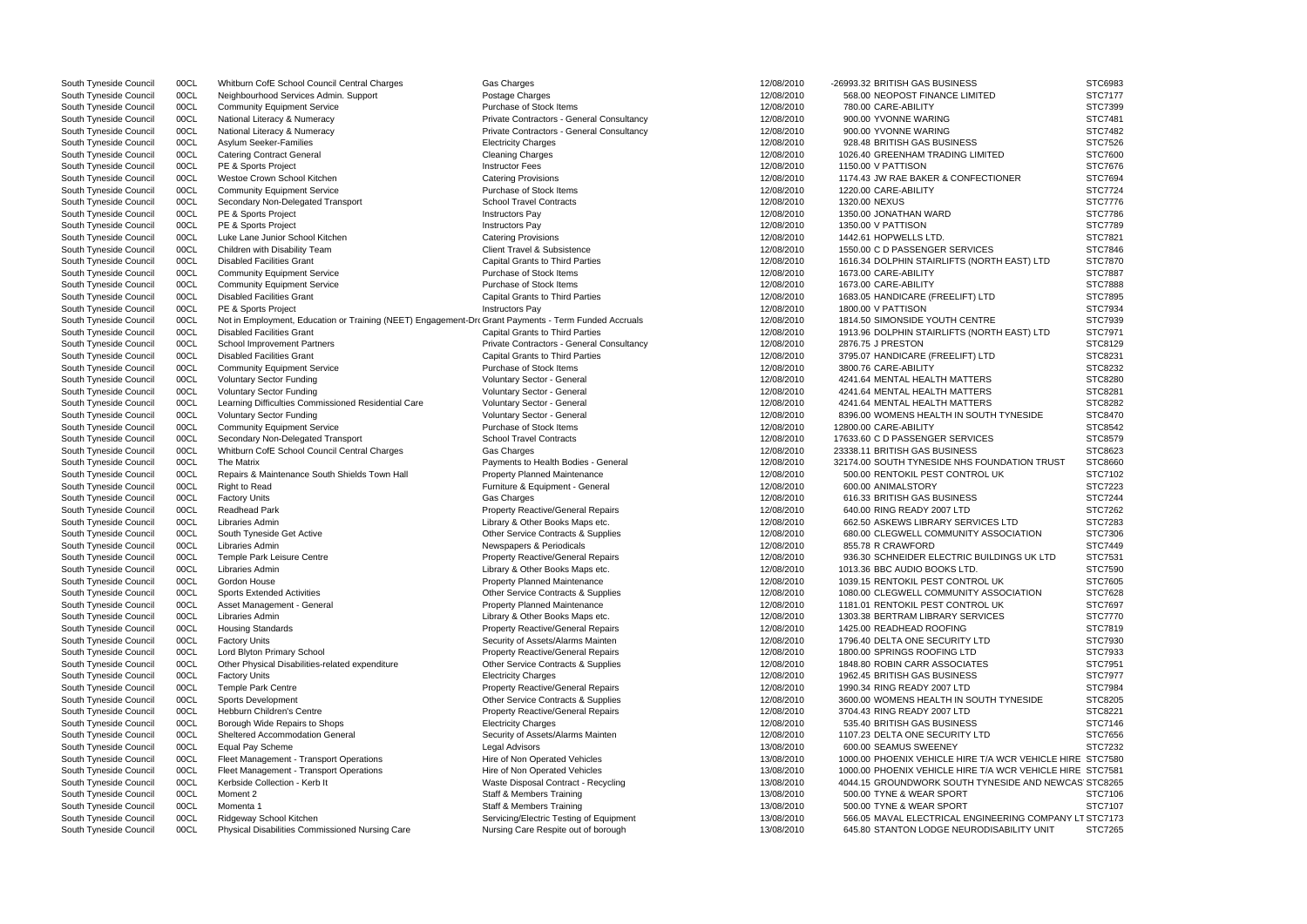| D                                 | STC7304        |
|-----------------------------------|----------------|
|                                   | STC7310        |
|                                   | STC7353        |
| <b>IEERING COMPANY LT STC7567</b> |                |
|                                   | STC7607        |
| CARE CENTRE                       | STC7665        |
|                                   | STC7767        |
| ٧S                                | STC7774        |
| ) UK LTD                          | <b>STC7788</b> |
|                                   | STC7822        |
|                                   | STC7833        |
| D                                 | STC7844        |
| Ś                                 | STC7886        |
|                                   | STC7889        |
|                                   | STC7896        |
|                                   | STC7994        |
|                                   | STC8031        |
|                                   | STC8077        |
| <b>ARE</b>                        | STC8473        |
|                                   | STC8684        |
|                                   | STC7052        |
|                                   | STC7086        |
| Y SENSITIVE INFORM/STC7191        |                |
|                                   | STC7220        |
|                                   | <b>STC7282</b> |
|                                   |                |
|                                   | STC7386        |
|                                   | STC7647        |
|                                   | STC7718        |
|                                   | <b>STC7808</b> |
|                                   | STC7861        |
|                                   | STC7928        |
| .TD                               | STC7948        |
| <b>ENVIRONMENTAL LTD</b>          | STC8377        |
| TD.                               | STC8472        |
| <b>INITIATIVE</b>                 | STC8597        |
|                                   | STC8655        |
|                                   | STC6986        |
|                                   | STC8318        |
|                                   | STC8515        |
|                                   | STC8537        |
|                                   | STC8587        |
|                                   | STC8588        |
|                                   | STC8607        |
|                                   | STC8640        |
|                                   | STC8671        |
|                                   | STC8692        |
|                                   | STC8722        |
|                                   | STC8723        |
|                                   | STC8726        |
|                                   | STC8743        |
|                                   | STC8753        |
|                                   | STC8755        |
| <b>LOYERS</b>                     | STP25          |
|                                   | STP27          |
|                                   | STC7222        |
|                                   | STC7234        |
| )                                 | STC8072        |
|                                   | STC8101        |
|                                   | STC8150        |
|                                   | STC8201        |
|                                   | STC8626        |
|                                   | STC8645        |
|                                   | STC7666        |
|                                   | STC8217        |

South Tyneside Council 00CL Boldon Nursery School Kitchen Catering Provisions Catering Provisions 13/08/2010 676.52 R MANNERS AND SONS LTI South Tyneside Council 00CL Section 17 Payments (Central) Company Central Central Central Central Central Central Central Central Central Central Central Central Central Central StC7310 686.00 E KEMP South Tyneside Council 00CL St Joseph's RC Comprehensive School Kitchen Catering Provisions 13/08/2010 727.61 G & J CAMPBELL South Tyneside Council 00CL Simonside Junior School Kitchen Servicing/Electric Testing of Equipment 13/08/2010 988.62 MAVAL ELECTRICAL ENGIN South Tyneside Council COOL Toner Avenue Junior School Kitchen Catering Provisions Catering Provisions 2008/2010 1040.49 J R HOLLAND STC7607 South Tyneside Council 00CL Older People Commissioned Residential Care Residential Care Respite In Borough 13/08/2010 1128.86 BEDEWELL GRANGE RES. South Tyneside Council 00CL Physical Disabilities Commissioned Nursing Care Nursing Care Respite out of borough 13/08/2010 1300.00 CHASE PARK South Tyneside Council 00CL Older People Commissioned Residential Care Residential Care Respite In Borough 13/08/2010 1317.00 WINNIE CARE ASHLEA MEV South Tyneside Council 00CL Visually Impaired Service **Agency Staff - Non-Teachers** Agency Staff - Non-Teachers 13/08/2010 1350.00 SECOND SIGHT (SERVICES South Tyneside Council COOCL Jarrow School Kitchen Catering Provisions Catering Provisions 13/08/2010 1443.93 J R HOLLAND STC7822 South Tyneside Council COOCL Marsden School Kitchen Catering Provisions Catering Provisions 13/08/2010 1492.77 J R HOLLAND STC7833 South Tyneside Council 00CL West Boldon School Kitchen Catering Provisions Catering Provisions 13/08/2010 1534.95 R MANNERS AND SONS LTITUS CONSIDER SCHOOL SCHOOL SECTION CONSIDER STRUICE:<br>Client Travel & Subsistence Counc South Tyneside Council 00CL Section 17 Payments (Fast) Client Travel & Subsistence 13/08/2010 1666.00 C D PASSENGER SERVICES South Tyneside Council COOCL Boldon Nursery Kitchen Catering Provisions Catering Provisions 13/08/2010 1675.68 J R HOLLAND STC7889 South Tyneside Council 00CL Simonside Junior School Kitchen Catering Provisions Catering Provisions 13/08/2010 1684.66 HOPWELLS LTD. South Tyneside Council 00CL Boldon Nursery School Kitchen Catering Provisions Catering Provisions 13/08/2010 2024.91 HOPWELLS LTD. South Tyneside Council 00CL Bedewell Junior School Kitchen Catering Provisions Catering Provisions 13/08/2010 2219.92 J R HOLLAND South Tyneside Council 00CL Older People Commissioned Nursing Care Nursing Care In Borough 13/08/2010 2453.71 ASHBOURNE PLC South Tyneside Council 00CL Older People Commissioned Nursing Care Nursing Care In Borough 13/08/2010 8460.17 FOUR SEASONS HEALTH CARE South Tyneside Council COOL Children with Disability Team Agency Staff - Non-Teachers 2000 13/08/2010 47131.62 COMENSURA LTD STC8684 South Tyneside Council 00CL Kelly House Property Planned Maintenance 13/08/2010 -1000.00 AQUAJET DRAINAGE STC7052 South Tyneside Council 00CL Private Landlord Accreditation Scheme Furniture & Equipment - General 13/08/2010 500.00 BACK 2 NU South Tyneside Council 00CL Homelessness - General Fund Bed & Breakfast Accommodation 13/08/2010 580.00 REDACTED COMMERCIALL South Tyneside Council 00CL Mouth of the Tyne Festival Security of Assets/Alarms Mainten 13/08/2010 598.50 DELTA ONE SECURITY LTD South Tyneside Council 00CL Perth Green Children's Centre **Property Reactive/General Repairs** 13/08/2010 661.41 AQUAJET DRAINAGE South Tyneside Council 00CL Fire Reform Act Portfolio Works Capital Enhancement Costs 13/08/2010 760.00 FIRE LINING SYSTEM LTD South Tyneside Council 00CL Fire Reform Act Portfolio Works Capital Enhancement Costs 13/08/2010 1095.00 FIRE LINING SYSTEM LTD South Tyneside Council 00CL Temple Park Centre Cleaning Cleaning charges Cleaning charges 13/08/2010 1211.48 BRENNTAG UK LIMITED South Tyneside Council 00CL Mouth of the Tyne Festival Security of Assets/Alarms Mainten 13/08/2010 1382.96 DELTA ONE SECURITY LTD South Tyneside Council 00CL Low Simonside Children's Centre **Property Planned Maintenance** 15/08/2010 1600.00 WINDOOR SERVICES South Tyneside Council COCL Fire Reform Act Portfolio Works Capital Enhancement Costs Capital Enhance Non-Buyback 13/08/2010 1786.00 FIRE LINING SYSTEM LTD State The State State Construction Costs Construction State State South Tyneside Council 00CL St Oswald's RC Primary School **School Schools Maintenance Non-Buyback** 13/08/2010 1844.00 JENSEN CONSTRUCTION LTD SCHOOLS Maintenance Non-Buyback 13/08/2010 1844.00 JENSEN CONSTRUCTION LT South Tyneside Council 00CL Contaminated Land Campbell Park Jarrow Capital Advisors & Consultants Fees 13/08/2010 5904.00 SIRIUS GEOTECHNICAL & E South Tyneside Council 00CL Valley View School & Nursery School School Schools Maintenance Non-Buyback 13/08/2010 8411.00 JENSEN CONSTRUCTION LTD SCHOOLS Naintenance Non-Buyback 13/08/2010 8411.00 JENSEN CONSTRUCTION LTD S South Tyneside Council 00CL Tourism Carries Council 13/08/2010 20000.00 NEWCASTLE GATESHEAD South Tyneside Council 00CL Economic Regeneration Balance Sheet Debtors-Staff Public Transport Scheme 13/08/2010 31121.50 NETWORK TICKETING LTD. South Tyneside Council 00CL Decent Homes Refurbishment Work Enhancement HRA Capital - ST Homes 13/08/2010 -15261.86 SOUTH TYNESIDE HOMES South Tyneside Council 00CL Decent Homes Refurbishment Work Enhancement HRA Capital - ST Homes 13/08/2010 4791.27 SOUTH TYNESIDE HOMES South Tyneside Council 00CL Decent Homes Refurbishment Work Enhancement Housing Revenue Capital - South Tyneside Homes 13/08/2010 10564.11 SOUTH TYNESIDE HOMES South Tyneside Council 00CL Decent Homes Refurbishment Work Enhancement Housing Revenue Account Capital - ST Homes 13/08/2010 12100.43 SOUTH TYNESIDE HOMES South Tyneside Council 00CL Decent Homes Refurbishment Work Enhancement Housing Revenue Account Capital - ST Homes 13/08/2010 18740.91 SOUTH TYNESIDE HOMES South Tyneside Council 00CL Responsive Repairs - Voids external Repairs Property Reactive/General Repairs 13/08/2010 18877.10 SOUTH TYNESIDE HOMES South Tyneside Council 00CL Decent Homes Refurbishment Work Enhancement HRA Capital - ST Homes 13/08/2010 21383.23 SOUTH TYNESIDE HOMES South Tyneside Council 00CL Responsive Repairs - Voids external Repairs Property Reactive/General Repairs 13/08/2010 27020.94 SOUTH TYNESIDE HOMES South Tyneside Council 00CL Responsive Repairs - Voids examples and Property Reactive/General Repairs and the manufacture 13/08/2010 39609.93 SOUTH TYNESIDE HOMES South Tyneside Council 00CL Decent Homes Refurbishment Work Enhancement Housing Revenue Account Capital - ST Homes 13/08/2010 50595.82 SOUTH TYNESIDE HOMES South Tyneside Council 00CL Decent Homes Refurbishment Work Enhancement Housing Revenue Account Capital - ST Homes 13/08/2010 88080.25 SOUTH TYNESIDE HOMES South Tyneside Council 00CL Decent Homes Refurbishment Work Enhancement Housing Revenue Account Capital - ST Homes 13/08/2010 90647.76 SOUTH TYNESIDE HOMES South Tyneside Council 00CL Decent Homes Refurbishment Work Enhancement HRA Capital - ST Homes 13/08/2010 110191.35 SOUTH TYNESIDE HOMES South Tyneside Council 00CL Decent Homes Refurbishment Work Enhancement HRA Capital - ST Homes 13/08/2010 251789.03 SOUTH TYNESIDE HOMES South Tyneside Council 00CL Decent Homes Non Traditional/Shelters/High Rise Enhancement Housing Revenue Account Capital - ST Homes 13/08/2010 350331.54 SOUTH TYNESIDE HOMES South Tyneside Council 00CL Decent Homes Refurbishment Work Enhancement HRA Capital - ST Homes 13/08/2010 431575.00 SOUTH TYNESIDE HOMES South Tyneside Council 00CL Contributions and Pensions Administration Subscriptions Subscriptions 13/08/2010 6064.00 LOCAL GOVERNMENT EMP South Tyneside Council 00CL Investment Property expenses Form Section Expenses Recoverable From Tenants and the 13/08/2010 750.00 GVA GRIMLEY LLP South Tyneside Council 00CL Engineering Works Labour Overhead Traded Services Equipment & Materials 16/08/2010 599.80 THE ARCO GROUP South Tyneside Council 00CL Engineering Works - Highways Traded Services Equipment & Materials 16/08/2010 605.60 JAMES BURRELL LTD South Tyneside Council 00CL CCTV Costs COUNTY Costs Servicing/Electric Testing of Equipment 16/08/2010 2424.69 20:20 VISION SYSTEMS LTD South Tyneside Council 00CL Parking Permit Scheme Capital Capital Advisors & Consultants Fees 16/08/2010 2575.00 WSP BUILDINGS LTD South Tyneside Council 00CL Engineering Works - Highways Traded Services Equipment & Materials 16/08/2010 3035.47 MARSHALLS MONO LTD South Tyneside Council 00CL Parking Permit Scheme Capital Capital Advisors & Consultants Fees 3608/2010 3535.72 WSP BUILDINGS LTD 3535.72 WSP BUILDINGS LTD South Tyneside Council 00CL Central Composting Composting National Contract - Recycling 16/08/2010 23636.23 SITA UK South Tyneside Council 00CL Central Composting Composting Waste Disposal Contract - Recycling 16/08/2010 28864.44 SITA UK South Tyneside Council 00CL Web Team Software 16/08/2010 1130.00 SOCITM LIMITED STC7666 South Tyneside Council 00CL Design & Print Team External Printing Contractors 16/08/2010 3656.00 NB GROUP STC8217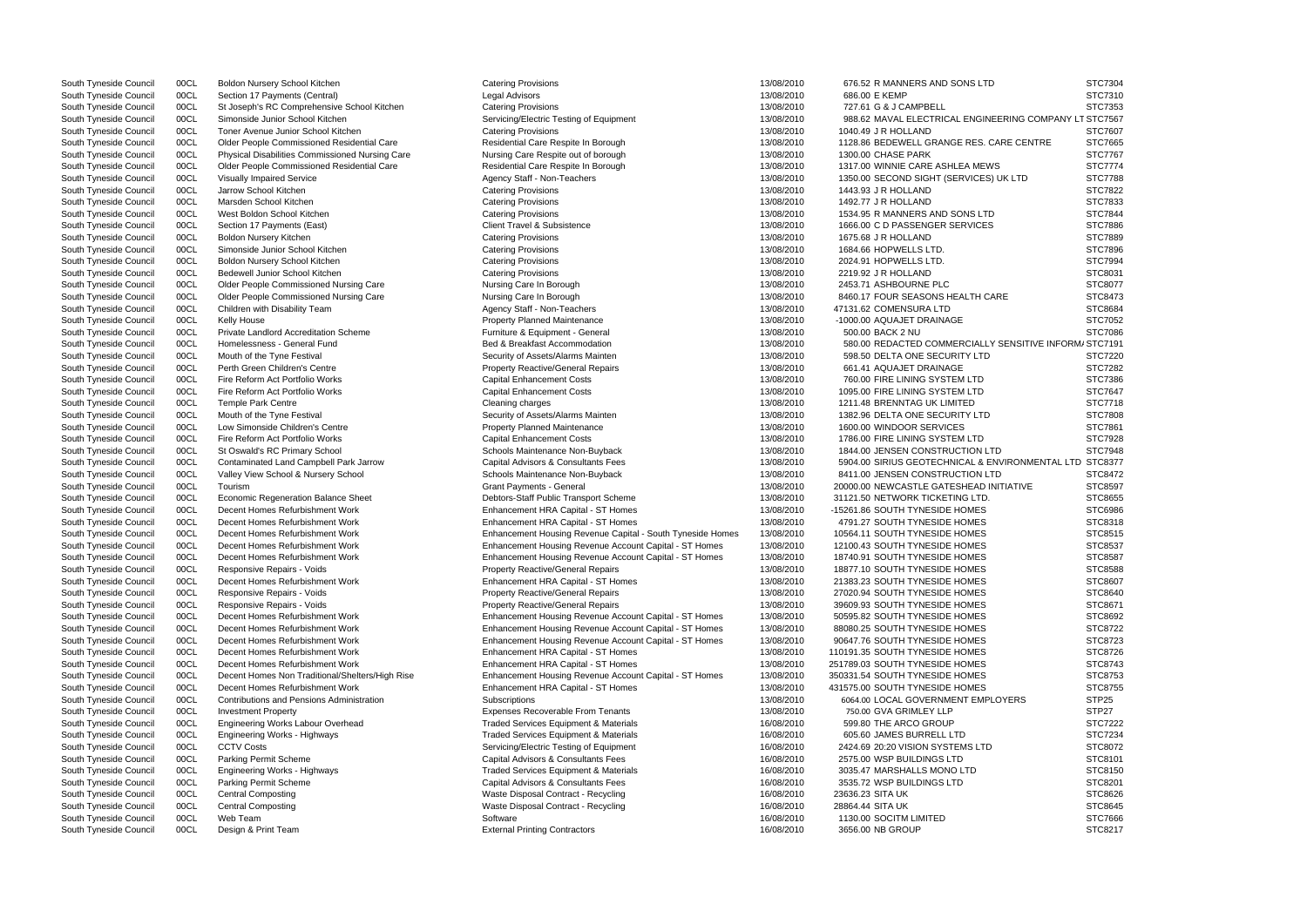| South Tyneside Council | 00CL | <b>Further Education Adult Learner Responsive</b>              | Grant Payments - Term Funded Accruals         | 16/08/2010 | 563.02 TRAINING IN CHILDCARE                            | STC7169        |
|------------------------|------|----------------------------------------------------------------|-----------------------------------------------|------------|---------------------------------------------------------|----------------|
| South Tyneside Council | 00CL | Further Education Adult Learner Responsive                     | <b>Grant Payments - Term Funded Accruals</b>  | 16/08/2010 | 563.02 TRAINING IN CHILDCARE                            | STC7170        |
| South Tyneside Council | 00CL | Making Good Progress/Supply Teachers                           | Delegated Schools Budget - Grant Funding      | 16/08/2010 | 580.00 SUPPLY DESK                                      | STC7193        |
| South Tyneside Council | 00CL | Making Good Progress/Supply Teachers                           | Delegated Schools Budget - Grant Funding      | 16/08/2010 | 580.00 SUPPLY DESK                                      | STC7194        |
| South Tyneside Council | 00CL | John Wright Centre                                             | <b>Client Travel &amp; Subsistence</b>        | 16/08/2010 | 587.90 SOUTH TYNESIDE TAXIS AGENCY                      | <b>STC7204</b> |
| South Tyneside Council | 00CL | Father James Walsh Centre                                      | <b>Client Travel &amp; Subsistence</b>        | 16/08/2010 | 653.35 SOUTH TYNESIDE TAXIS AGENCY                      | STC7273        |
| South Tyneside Council | 00CL | <b>Mortimer Community College</b>                              | Agency Staff - Teachers                       | 16/08/2010 | 660.00 CHRISTINA DAWSON                                 | <b>STC7279</b> |
| South Tyneside Council | 00CL | Supporting People Main Grant                                   | <b>Accommodation Costs</b>                    | 16/08/2010 | 673.20 ENTERPRISE 5 HOUSING ASSOCIATION                 | STC7299        |
| South Tyneside Council | 00CL | <b>Disabled Facilities Grant Minor Adaptations</b>             | <b>Capital Grants to Third Parties</b>        | 16/08/2010 | 708.11 LOWES ELECTRICAL SERVICES LTD                    | STC7334        |
| South Tyneside Council | 00CL | Hampden St Day Care                                            | <b>Client Travel &amp; Subsistence</b>        | 16/08/2010 | 736.60 SOUTH TYNESIDE TAXIS AGENCY                      | <b>STC7360</b> |
| South Tyneside Council | 00CL | <b>Community Equipment Service</b>                             | Purchase of Stock Items                       | 16/08/2010 | 998.00 BCA DIRECT LTD                                   | <b>STC7570</b> |
| South Tyneside Council | 00CL | Supporting People Main Grant                                   | <b>Accommodation Costs</b>                    | 16/08/2010 | 1099.44 DURHAM AGED MINEWORKERS HOMES ASSOCI/ STC7651   |                |
| South Tyneside Council | 00CL | <b>First Steps Community Development</b>                       | Grant Payments - Term Funded Accruals         | 16/08/2010 | 1154.56 AL3 TRAINING                                    | STC7680        |
| South Tyneside Council | 00CL | Personal Community Development Learning                        | Grant Payments - Term Funded Accruals         | 16/08/2010 | 1246.72 HEBBURN COMPREHENSIVE SCHOOL                    | STC7742        |
| South Tyneside Council | 00CL | <b>First Steps Community Development</b>                       | Grant Payments - Term Funded Accruals         | 16/08/2010 | 1259.80 TRINITY HOUSE SOCIAL CENTRE                     | STC7752        |
| South Tyneside Council | 00CL | Personal Community Development Learning                        | Grant Payments - Term Funded Accruals         | 16/08/2010 | 1262.50 MORTIMER COMMUNITY ASSOCIATION                  | STC7755        |
| South Tyneside Council | 00CL | Supporting People Main Grant                                   | <b>Accommodation Costs</b>                    | 16/08/2010 | 1489.20 PLACES FOR PEOPLE INDIVIDUAL SUPPORT            | STC7832        |
|                        |      |                                                                | <b>Accommodation Costs</b>                    |            |                                                         |                |
| South Tyneside Council | 00CL | Supporting People Main Grant                                   |                                               | 16/08/2010 | 1643.72 HOME HOUSING ASSOCIATION LTD                    | STC7876        |
| South Tyneside Council | 00CL | Home to College Transport                                      | Grant Payments - Term Funded Accruals         | 16/08/2010 | 1644.41 TRAINING IN CHILDCARE                           | <b>STC7877</b> |
| South Tyneside Council | 00CL | <b>Central Services Admin</b>                                  | Postage charges                               | 16/08/2010 | 2000.00 NEOPOST LTD                                     | STC7988        |
| South Tyneside Council | 00CL | First Steps Community Development                              | <b>Grant Payments - Term Funded Accruals</b>  | 16/08/2010 | 2300.00 NORTHERN LEARNING TRUST                         | STC8045        |
| South Tyneside Council | 00CL | <b>Mortimer Community College</b>                              | Schools Learning Equipment                    | 16/08/2010 | 2380.00 BASE LINE SPORTS INTERNATIONAL LTD              | STC8062        |
| South Tyneside Council | 00CL | <b>Bramble Court Extra Care</b>                                | <b>Client Contributions - Fairer Charging</b> | 16/08/2010 | 2414.60 CARE UK HOMECARE                                | STC8069        |
| South Tyneside Council | 00CL | South Shields Community School Building Schools for the Future | Capital Advisors & Consultants Fees           | 16/08/2010 | 2574.00 WILLIS LIMITED                                  | STC8100        |
| South Tyneside Council | 00CL | Supporting People Main Grant                                   | <b>Accommodation Costs</b>                    | 16/08/2010 | 2621.07 ANCHOR TRUST                                    | STC8104        |
| South Tyneside Council | 00CL | <b>Wider Family Learning</b>                                   | <b>Grant Payments - Term Funded Accruals</b>  | 16/08/2010 | 2829.60 GROUNDWORK SOUTH TYNESIDE AND NEWCAS STC8122    |                |
| South Tyneside Council | 00CL | Supporting People Main Grant                                   | <b>Accommodation Costs</b>                    | 16/08/2010 | 5158.44 WILLIAM SUTTON HOUSING ASSOCIATION              | STC8339        |
| South Tyneside Council | 00CL | <b>Warden Costs</b>                                            | Servicing/Electric Testing of Equipment       | 16/08/2010 | 6865.74 TUNSTALL RESPONSE LIMITED                       | STC8404        |
| South Tyneside Council | 00CL | Further Education Adult Learner Responsive                     | <b>Grant Payments - Term Funded Accruals</b>  | 16/08/2010 | 7319.36 TRAINING IN CHILDCARE                           | STC8422        |
| South Tyneside Council | 00CL | Supporting People Main Grant                                   | <b>Accommodation Costs</b>                    | 16/08/2010 | 8014.08 MENTAL HEALTH MATTERS                           | STC8455        |
| South Tyneside Council | 00CL | Learning Difficulties Commissioned Nursing Care                | Nursing Care out of borough                   | 16/08/2010 | 9230.00 SELF LTD                                        | <b>STC8489</b> |
| South Tyneside Council | 00CL | Out of Area Placements                                         | Voluntary Sector - Boarded Out Children       | 16/08/2010 | 12688.88 PEARTREE PROJECTS LTD                          | STC8541        |
| South Tyneside Council | 00CL | <b>Bramble Court Extra Care</b>                                | <b>Client Contributions - Fairer Charging</b> | 16/08/2010 | 16555.74 CARE UK HOMECARE                               | STC8568        |
| South Tyneside Council | 00CL | Out of Area Placements                                         | Voluntary Sector - Boarded Out Children       | 16/08/2010 | 18060.00 ACTIVE ARK                                     | STC8582        |
| South Tyneside Council | 00CL | Out of Area Placements                                         | Voluntary Sector - Boarded Out Children       | 16/08/2010 | 18060.00 ACTIVE ARK                                     | STC8583        |
| South Tyneside Council | 00CL | Supporting People Main Grant                                   | <b>Block Gross Floating Supp</b>              | 16/08/2010 | 21633.04 TYNESIDE CYRENIANS LTD                         | STC8611        |
| South Tyneside Council | 00CL | <b>Thurston Activity Centre</b>                                | Property Planned Maintenance                  | 16/08/2010 | 23361.89 LAKELAND MARINE CONSTRUCTION                   | STC8624        |
| South Tyneside Council | 00CL | Supporting People Main Grant                                   | <b>Accommodation Costs</b>                    | 16/08/2010 | 39668.96 MENCAP                                         | STC8673        |
| South Tyneside Council | 00CL | Hadrian Primary School                                         | Property Planned Maintenance                  | 16/08/2010 | 501.00 TEACRATE PLC                                     | STC7109        |
| South Tyneside Council | 00CL | Hadrian Primary School                                         | Property Planned Maintenance                  | 16/08/2010 | 501.00 TEACRATE PLC                                     | STC7110        |
| South Tyneside Council | 00CL | Temple Park Leisure Centre                                     | <b>Property Planned Maintenance</b>           | 16/08/2010 | 653.33 SCHNEIDER ELECTRIC BUILDINGS UK LTD              | <b>STC7270</b> |
| South Tyneside Council | 00CL | Libraries Admin                                                | Library & Other Books Maps etc.               | 16/08/2010 | 829.55 WATERSTONES                                      | STC7440        |
|                        |      |                                                                |                                               |            |                                                         |                |
| South Tyneside Council | 00CL | Libraries Admin                                                | Furniture & Equipment - General               | 16/08/2010 | 1152.35 ALBANY OFFICE EQUIPMENT (WHOLESALE) LTD STC7678 |                |
| South Tyneside Council | 00CL | Regeneration and Transformation Fund                           | Capital Advisors & Consultants Fees           | 16/08/2010 | 1278.40 DICKINSON DEES LAW FIRM                         | STC7762        |
| South Tyneside Council | 00CL | <b>Cultural Development</b>                                    | Other Service Contracts & Supplies            | 16/08/2010 | 2000.00 WORLDBEATERS MUSIC                              | <b>STC7990</b> |
| South Tyneside Council | 00CL | Tourism                                                        | Newspapers & Periodicals                      | 16/08/2010 | 2197.00 POTTS PRINTERS LTD                              | STC8023        |
| South Tyneside Council | 00CL | <b>Tyne Gateway</b>                                            | Capital Advisors & Consultants Fees           | 16/08/2010 | 2500.00 ONE NORTHEAST                                   | STC8088        |
| South Tyneside Council | 00CL | <b>Environmental Health Management</b>                         | Recovery of Costs - General                   | 16/08/2010 | 6761.00 THE LITTLE HAVEN HOTEL                          | <b>STC8399</b> |
| South Tyneside Council | 00CL | <b>Hedworth Lane Primary</b>                                   | Schools Maintenance Non-Buyback               | 16/08/2010 | 7000.00 JENSEN CONSTRUCTION LTD                         | STC8407        |
| South Tyneside Council | 00CL | Harton Staithes - Riverside Regeneration                       | Capital Advisors & Consultants Fees           | 16/08/2010 | 7190.00 TURNER & TOWNSEND                               | STC8417        |
| South Tyneside Council | 00CL | Decent Homes Pproperty Services Fernyhough Hall - Sheltered    | Enhancement HRA Capital - Heating Renewal     | 16/08/2010 | 915.09 OTIS LIMITED                                     | STC7519        |
| South Tyneside Council | 00CL | Monastery Court Lift Replacement                               | <b>Capital Enhancement Costs</b>              | 16/08/2010 | 1190.00 GOLDSHIELD ELECTRONIC SECURITY                  | STC7704        |
| South Tyneside Council | 00CL | Fleet Management - Transport Operations                        | Hire of Plant                                 | 17/08/2010 | 578.92 JOHN NIXON LIMITED                               | STC7190        |
| South Tyneside Council | 00CL | Fleet Management - Transport Operations                        | Secondary Vehicle Leasing Costs               | 17/08/2010 | 590.00 CHRYSTAL CONSULTING                              | STC7207        |
| South Tyneside Council | 00CL | <b>Coroners Service</b>                                        | <b>Coroners Services</b>                      | 17/08/2010 | 595.33 TERENCE CARNEY                                   | STC7213        |
| South Tyneside Council | 00CL | Fleet Management - Transport Operations                        | Secondary Vehicle Leasing Costs               | 17/08/2010 | 630.00 CHRYSTAL CONSULTING                              | STC7254        |
| South Tyneside Council | 00CL | <b>Coroners Service</b>                                        | <b>Coroners Services</b>                      | 17/08/2010 | 719.62 TERENCE CARNEY                                   | STC7350        |
| South Tyneside Council | 00CL | Fleet Management - Transport Operations                        | Secondary Vehicle Leasing Costs               | 17/08/2010 | 760.00 CHRYSTAL CONSULTING                              | STC7385        |
| South Tyneside Council | 00CL | <b>Staff Disability Equipment</b>                              | Furniture & Equipment - General               | 17/08/2010 | 800.00 NOMAS TRAINING & CONSULTANCY LTD                 | STC7415        |
| South Tyneside Council | 00CL | Fleet Management - Transport Operations                        | Secondary Vehicle Leasing Costs               | 17/08/2010 | 830.00 CHRYSTAL CONSULTING                              | STC7441        |
| South Tyneside Council | 00CL | <b>Coroners Service</b>                                        | <b>Coroners Services</b>                      | 17/08/2010 | 845.55 TERENCE CARNEY                                   | STC7446        |
| South Tyneside Council | 00CL | <b>Coroners Service</b>                                        | <b>Coroners Services</b>                      | 17/08/2010 | 982.01 TERENCE CARNEY                                   | STC7547        |
| South Tyneside Council | 00CL | Fleet Management - Transport Operations                        | Secondary Vehicle Leasing Costs               | 17/08/2010 | 1015.00 CHRYSTAL CONSULTING                             | STC7591        |
| South Tyneside Council | 00CL | Fleet Management - Transport Operations                        | Secondary Vehicle Leasing Costs               | 17/08/2010 | 1035.00 CHRYSTAL CONSULTING                             | STC7601        |
|                        |      |                                                                |                                               |            |                                                         |                |

|                            | 21 U U 109     |
|----------------------------|----------------|
|                            | STC7170        |
|                            | STC7193        |
|                            | STC7194        |
| <b>GENCY</b>               | STC7204        |
| <b>GENCY</b>               | STC7273        |
|                            | STC7279        |
| <b>ASSOCIATION</b>         | <b>STC7299</b> |
| <b>ICES LTD</b>            | STC7334        |
| <b>GENCY</b>               | STC7360        |
|                            | STC7570        |
| KERS HOMES ASSOCI/ STC7651 |                |
|                            | STC7680        |
|                            | <b>STC7742</b> |
| <b>VE SCHOOL</b>           |                |
| ENTRE                      | STC7752        |
| <b>SSOCIATION</b>          | STC7755        |
| VIDUAL SUPPORT             | STC7832        |
| <b>TION LTD</b>            | <b>STC7876</b> |
|                            | <b>STC7877</b> |
|                            | <b>STC7988</b> |
| <b>UST</b>                 | STC8045        |
| <b>NATIONAL LTD</b>        | STC8062        |
|                            | STC8069        |
|                            | STC8100        |
|                            | STC8104        |
|                            |                |
| NESIDE AND NEWCAS STC8122  |                |
| <b>G ASSOCIATION</b>       | STC8339        |
| <b>ITED</b>                | STC8404        |
|                            | <b>STC8422</b> |
| S                          | STC8455        |
|                            | STC8489        |
| J                          | STC8541        |
|                            | STC8568        |
|                            | STC8582        |
|                            | STC8583        |
|                            |                |
| ∋                          | STC8611        |
| <b><i>FRUCTION</i></b>     | STC8624        |
|                            | STC8673        |
|                            | STC7109        |
|                            | STC7110        |
| <b>ILDINGS UK LTD</b>      | STC7270        |
|                            | STC7440        |
| NT (WHOLESALE) LTD         | STC7678        |
| М                          | STC7762        |
|                            | STC7990        |
|                            | STC8023        |
|                            | STC8088        |
|                            |                |
|                            | STC8399        |
| TD <sub>-</sub>            | STC8407        |
|                            | STC8417        |
|                            | STC7519        |
| <b>SECURITY</b>            | STC7704        |
|                            | STC7190        |
|                            | STC7207        |
|                            | STC7213        |
|                            | STC7254        |
|                            | STC7350        |
|                            | STC7385        |
|                            |                |
| <b>ULTANCY LTD</b>         | STC7415        |
|                            | STC7441        |
|                            | STC7446        |
|                            | STC7547        |
|                            | STC7591        |
|                            | STC7601        |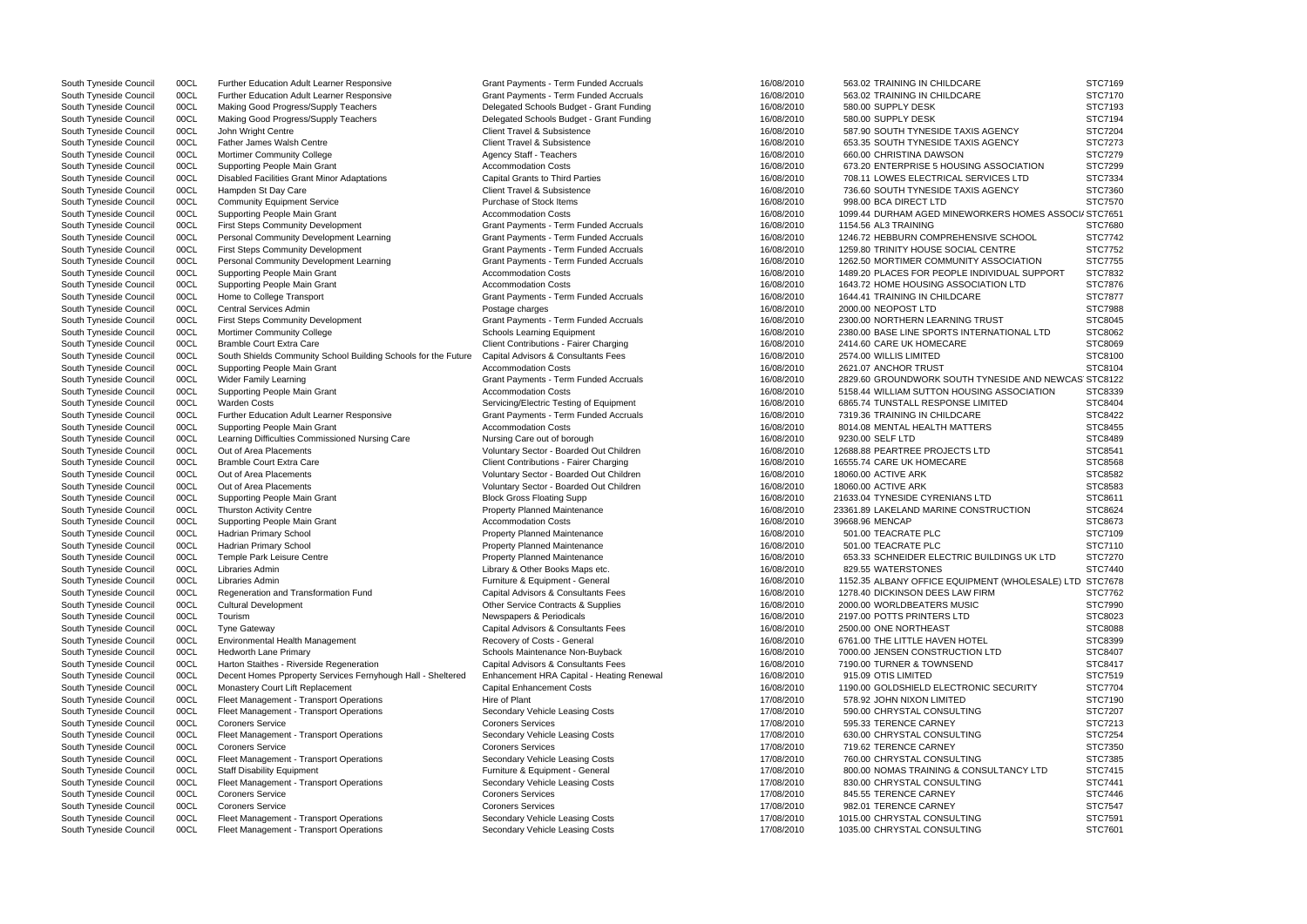|                                        | STC7681        |
|----------------------------------------|----------------|
|                                        | STC7691        |
|                                        | STC7726        |
|                                        | STC7784        |
|                                        | STC7807        |
|                                        | STC7918        |
|                                        | STC7949        |
|                                        |                |
|                                        | STC7980        |
| E LIMITED                              | STC7999        |
|                                        | STC8012        |
|                                        | STC8017        |
|                                        | STC8183        |
|                                        | STC8206        |
|                                        | STC8207        |
| TD                                     | STC8259        |
| L FOR VOLUNTARY SE STC8345             |                |
|                                        | STC8367        |
|                                        | STC8728        |
| L FOR VOLUNTARY SE STC8573             |                |
|                                        |                |
| S ADVICE BUREAU                        | STC8639        |
| <b>EAST</b>                            | STC7057        |
| <b>EAST</b>                            | STC7058        |
|                                        | STC7104        |
|                                        | STC7140        |
|                                        | STC7154        |
|                                        | <b>STC7188</b> |
|                                        | STC7221        |
|                                        |                |
|                                        | STC7303        |
|                                        | STC7316        |
| <b>ASSOCIATION</b>                     | <b>STC7466</b> |
|                                        | <b>STC7498</b> |
|                                        | STC7500        |
|                                        | STC7528        |
|                                        | STC7535        |
| <b>E SERVICES</b>                      | STC7550        |
| <b>SERVICES</b>                        | STC7551        |
| E SERVICES                             | STC7552        |
|                                        | STC7553        |
| E SERVICES<br>E SERVICES<br>E SERVICES | STC7554        |
|                                        | STC7555        |
|                                        |                |
| <b>SERVICES</b>                        | STC7556        |
| <b>SERVICES</b>                        | STC7557        |
| <b>SERVICES</b>                        | STC7558        |
| E SERVICE <mark>S</mark><br>E SERVICES | STC7559        |
|                                        | STC7560        |
| E SERVICES                             | STC7561        |
| E SERVICES                             | STC7562        |
| E SERVICES                             | STC7563        |
| <b>SERVICES</b>                        | STC7564        |
|                                        |                |
| N                                      | STC7592        |
|                                        | STC7649        |
|                                        | STC7677        |
|                                        | STC7692        |
| <b>RTH EAST) LTD</b>                   | STC7779        |
| <b>RTH EAST) LTD</b>                   | <b>STC7785</b> |
|                                        | STC7804        |
|                                        | STC7845        |
|                                        | STC7851        |
| D                                      | STC7910        |
|                                        | STC7940        |
| JST                                    |                |
| <b>RTH EAST) LTD</b>                   | <b>STC7947</b> |
|                                        | STC7967        |
|                                        | STC8011        |
|                                        |                |

| South Tyneside Council                           | 00CL         | <b>Coroners Service</b>                                                                                    | <b>Coroners Services</b>                     | 17/08/2010               | 1155.72 TERENCE CARNEY                                                           | STC7681                   |
|--------------------------------------------------|--------------|------------------------------------------------------------------------------------------------------------|----------------------------------------------|--------------------------|----------------------------------------------------------------------------------|---------------------------|
| South Tyneside Council                           | 00CL         | Fleet Management - Workshop Operations                                                                     | Purchase of Stock Items                      | 17/08/2010               | 1170.96 TYRESERVICES GB LTD                                                      | STC7691                   |
| South Tyneside Council                           | 00CL         | Fleet Management - Transport Operations                                                                    | Secondary Vehicle Leasing Costs              | 17/08/2010               | 1230.00 CHRYSTAL CONSULTING                                                      | STC7726                   |
| South Tyneside Council                           | 00CL         | <b>Coroners Service</b>                                                                                    | <b>Coroners Services</b>                     | 17/08/2010               | 1343.30 TERENCE CARNEY                                                           | <b>STC7784</b>            |
| South Tyneside Council                           | 00CL         | <b>Coroners Service</b>                                                                                    | <b>Coroners Services</b>                     | 17/08/2010               | 1381.05 TERENCE CARNEY                                                           | <b>STC7807</b>            |
| South Tyneside Council                           | 00CL         | <b>Coroners Service</b>                                                                                    | <b>Coroners Services</b>                     | 17/08/2010               | 1748.84 TERENCE CARNEY                                                           | STC7918                   |
| South Tyneside Council                           | 00CL         | <b>Coroners Service</b>                                                                                    | <b>Coroners Services</b>                     | 17/08/2010               | 1844.50 TERENCE CARNEY                                                           | STC7949                   |
| South Tyneside Council                           | 00CL         | <b>Coroners Service</b>                                                                                    | <b>Coroners Services</b>                     | 17/08/2010               | 1984.37 TERENCE CARNEY                                                           | <b>STC7980</b>            |
| South Tyneside Council                           | 00CL         | <b>Engineering Works - Highways</b>                                                                        | <b>Traded Services Subcontractors</b>        | 17/08/2010               | 2055.42 THOMPSONS OF PRUDHOE LIMITED                                             | <b>STC7999</b>            |
| South Tyneside Council                           | 00CL         | Road & Environment Improvements                                                                            | <b>Capital Enhancement Costs</b>             | 17/08/2010               | 2150.00 BRENWOOD FENCING LTD                                                     | STC8012                   |
| South Tyneside Council                           | 00CL         | <b>Coroners Service</b>                                                                                    | <b>Coroners Services</b>                     | 17/08/2010               | 2173.83 TERENCE CARNEY                                                           | STC8017                   |
| South Tyneside Council                           | 00CL         | Fleet Management - Transport Operations                                                                    | Hire of Non Operated Vehicles                | 17/08/2010               | 3400.00 MUNI-SERV LTD                                                            | STC8183                   |
| South Tyneside Council                           | 00CL         | Highways Maintenance Departmental Costs                                                                    | Tyne & Wear Traffic Signal Group             | 17/08/2010               | 3607.99 NPOWER NORTHERN LTD                                                      | STC8206                   |
| South Tyneside Council                           | 00CL         | Highways Maintenance Departmental Costs                                                                    | Tyne & Wear Traffic Signal Group             | 17/08/2010               | 3607.99 NPOWER NORTHERN LTD                                                      | STC8207                   |
| South Tyneside Council                           | 00CL         | Engineering Works - Highways                                                                               | <b>Traded Services Subcontractors</b>        | 17/08/2010               | 4006.95 NORTHUMBRIAN ROADS LTD                                                   | STC8259                   |
| South Tyneside Council                           | 00CL         | Safer & Stronger Communities                                                                               | Grant Payments - Voluntary Sector            | 17/08/2010               | 5250.00 SOUTH TYNESIDE COUNCIL FOR VOLUNTARY SE STC8345                          |                           |
| South Tyneside Council                           | 00CL         | Fleet Management - Transport Operations                                                                    | Secondary Vehicle Leasing Costs              | 17/08/2010               | 5700.00 CHRYSTAL CONSULTING                                                      | STC8367                   |
| South Tyneside Council                           | 00CL         | <b>Street Lighting Administration</b>                                                                      | <b>Electricity Charges</b>                   | 17/08/2010               | 124647.06 EDF ENERGY                                                             | STC8728                   |
| South Tyneside Council                           | 00CL         | <b>Other Grants</b>                                                                                        | <b>Grant Payments - STCVC</b>                | 17/08/2010               | 16965.00 SOUTH TYNESIDE COUNCIL FOR VOLUNTARY SE STC8573                         |                           |
| South Tyneside Council                           | 00CL         | <b>Other Grants</b>                                                                                        | Grant Payments - Citizen Advice Bureau       | 17/08/2010               | 26780.00 SOUTH TYNESIDE CITIZENS ADVICE BUREAU                                   | STC8639                   |
| South Tyneside Council                           | 00CL         | <b>Commissioned Fostering</b>                                                                              | Voluntary Sector - Boarded Out Children      | 17/08/2010               | -932.15 TEAM FOSTERING NORTH EAST                                                | STC7057                   |
| South Tyneside Council                           | 00CL         | <b>Commissioned Fostering</b>                                                                              | Voluntary Sector - Boarded Out Children      | 17/08/2010               | -932.15 TEAM FOSTERING NORTH EAST                                                | STC7058                   |
| South Tyneside Council                           | 00CL         | <b>Thurston Activity Centre</b>                                                                            | <b>External Trainers Services</b>            | 17/08/2010               | 500.00 STUART MANDER                                                             | STC7104                   |
| South Tyneside Council                           | 00CL         | <b>Westoe Crown School</b>                                                                                 | Water & Sewerage Charges                     | 17/08/2010               | 527.25 MCKINNON & CLARKE                                                         | STC7140                   |
| South Tyneside Council                           | 00CL         | <b>First Steps Community Development</b>                                                                   | Grant Payments - Term Funded Accruals        | 17/08/2010               | 549.45 E ACHIEVE                                                                 | STC7154                   |
| South Tyneside Council                           | 00CL         | Personal Community Development Learning                                                                    | <b>Grant Payments - Term Funded Accruals</b> | 17/08/2010               | 577.92 E ACHIEVE                                                                 | <b>STC7188</b>            |
| South Tyneside Council                           | 00CL         | <b>First Steps Community Development</b>                                                                   | <b>Grant Payments - Term Funded Accruals</b> | 17/08/2010               | 599.75 IYAN CREATIONS LTD                                                        | STC7221                   |
| South Tyneside Council                           | 00CL         |                                                                                                            | <b>Grant Payments - Term Funded Accruals</b> | 17/08/2010               | 675.00 THE CHILDCARE PEOPLE                                                      | STC7303                   |
| South Tyneside Council                           | 00CL         | Family Literacy & Numeracy<br>Assessments - Management                                                     | Private Contractors - General Consultancy    | 17/08/2010               | 700.00 AYMAC CONSULTING                                                          | STC7316                   |
| South Tyneside Council                           | 00CL         | Personal Community Development Learning                                                                    | Grant Payments - Term Funded Accruals        | 17/08/2010               | 885.25 OCEAN ROAD COMMUNITY ASSOCIATION                                          | STC7466                   |
| South Tyneside Council                           | 00CL         | <b>First Steps Community Development</b>                                                                   | <b>Grant Payments - Term Funded Accruals</b> | 17/08/2010               | 906.56 E ACHIEVE                                                                 | <b>STC7498</b>            |
| South Tyneside Council                           | 00CL         |                                                                                                            | <b>Grant Payments - Term Funded Accruals</b> | 17/08/2010               | 908.16 E ACHIEVE                                                                 | STC7500                   |
| South Tyneside Council                           | 00CL         | Personal Community Development Learning<br>Whitburn Comprehensive School Kitchen                           | <b>Catering Provisions</b>                   | 17/08/2010               | 931.22 DANISH BACON CO PLC                                                       | <b>STC7528</b>            |
| South Tyneside Council                           | 00CL         |                                                                                                            | Rents Paid - General                         | 17/08/2010               | 955.00 UNIVERSAL SERVICES                                                        | STC7535                   |
|                                                  |              | Leaving Care Service                                                                                       |                                              |                          |                                                                                  |                           |
| South Tyneside Council                           | 00CL<br>00CL | Learning Difficulties Resettlement Residential Care                                                        | Supported Living                             | 17/08/2010               | 986.04 SAINT JOHN OF GOD CARE SERVICES                                           | STC7550<br>STC7551        |
| South Tyneside Council                           | 00CL         | Learning Difficulties Resettlement Residential Care<br>Learning Difficulties Resettlement Residential Care | Supported Living<br>Supported Living         | 17/08/2010<br>17/08/2010 | 986.04 SAINT JOHN OF GOD CARE SERVICES<br>986.04 SAINT JOHN OF GOD CARE SERVICES | STC7552                   |
| South Tyneside Council                           |              |                                                                                                            |                                              |                          | 986.04 SAINT JOHN OF GOD CARE SERVICES                                           |                           |
| South Tyneside Council                           | 00CL         | Learning Difficulties Resettlement Residential Care                                                        | Supported Living                             | 17/08/2010               |                                                                                  | STC7553                   |
| South Tyneside Council                           | 00CL         | Learning Difficulties Resettlement Residential Care                                                        | Supported Living                             | 17/08/2010               | 986.04 SAINT JOHN OF GOD CARE SERVICES<br>986.04 SAINT JOHN OF GOD CARE SERVICES | STC7554<br><b>STC7555</b> |
| South Tyneside Council<br>South Tyneside Council | 00CL         | Learning Difficulties Resettlement Residential Care                                                        | Supported Living                             | 17/08/2010               | 986.04 SAINT JOHN OF GOD CARE SERVICES                                           |                           |
| South Tyneside Council                           | 00CL<br>00CL | Learning Difficulties Resettlement Residential Care<br>Learning Difficulties Resettlement Residential Care | Supported Living                             | 17/08/2010               | 986.04 SAINT JOHN OF GOD CARE SERVICES                                           | STC7556<br><b>STC7557</b> |
|                                                  |              |                                                                                                            | Supported Living                             | 17/08/2010               |                                                                                  |                           |
| South Tyneside Council                           | 00CL         | Learning Difficulties Resettlement Residential Care                                                        | Supported Living                             | 17/08/2010               | 986.04 SAINT JOHN OF GOD CARE SERVICES<br>986.04 SAINT JOHN OF GOD CARE SERVICES | STC7558                   |
| South Tyneside Council                           | 00CL         | Learning Difficulties Resettlement Residential Care                                                        | Supported Living                             | 17/08/2010               |                                                                                  | STC7559                   |
| South Tyneside Council                           | 00CL         | Learning Difficulties Resettlement Residential Care                                                        | Supported Living                             | 17/08/2010               | 986.04 SAINT JOHN OF GOD CARE SERVICES                                           | STC7560                   |
| South Tyneside Council                           | 00CL         | Learning Difficulties Resettlement Residential Care                                                        | Supported Living                             | 17/08/2010               | 986.04 SAINT JOHN OF GOD CARE SERVICES<br>986.04 SAINT JOHN OF GOD CARE SERVICES | STC7561                   |
| South Tyneside Council                           | 00CL         | Learning Difficulties Resettlement Residential Care                                                        | Supported Living                             | 17/08/2010               |                                                                                  | STC7562                   |
| South Tyneside Council                           | 00CL         | Learning Difficulties Resettlement Residential Care                                                        | Supported Living                             | 17/08/2010               | 986.04 SAINT JOHN OF GOD CARE SERVICES                                           | STC7563                   |
| South Tyneside Council                           | 00CL         | Learning Difficulties Resettlement Residential Care                                                        | Supported Living                             | 17/08/2010               | 986.04 SAINT JOHN OF GOD CARE SERVICES                                           | STC7564                   |
| South Tyneside Council                           | 00CL         | Mental Health Commissioned Home Care                                                                       | Home Care                                    | 17/08/2010               | 1016.12 MENTAL HEALTH CONCERN                                                    | STC7592                   |
| South Tyneside Council                           | 00CL         | <b>First Steps Community Development</b>                                                                   | <b>Grant Payments - Term Funded Accruals</b> | 17/08/2010               | 1098.90 E ACHIEVE                                                                | STC7649                   |
| South Tyneside Council                           | 00CL         | Lukes Lane Junior School Kitchen                                                                           | <b>Catering Provisions</b>                   | 17/08/2010               | 1151.20 DANISH BACON CO PLC                                                      | <b>STC7677</b>            |
| South Tyneside Council                           | 00CL         | Older People Commissioned Residential Care                                                                 | Residential Care out of borough              | 17/08/2010               | 1171.72 FERGUSON LODGE                                                           | STC7692                   |
| South Tyneside Council                           | 00CL         | <b>Disabled Facilities Grant</b>                                                                           | <b>Capital Grants to Third Parties</b>       | 17/08/2010               | 1328.99 DOLPHIN STAIRLIFTS (NORTH EAST) LTD                                      | STC7779                   |
| South Tyneside Council                           | 00CL         | <b>Disabled Facilities Grant</b>                                                                           | <b>Capital Grants to Third Parties</b>       | 17/08/2010               | 1349.52 DOLPHIN STAIRLIFTS (NORTH EAST) LTD                                      | STC7785                   |
| South Tyneside Council                           | 00CL         | Neighbourhood Learning in Deprived Communities Revenue Suppc Grant Payments - Term Funded Accruals         |                                              | 17/08/2010               | 1375.00 NCFE                                                                     | STC7804                   |
| South Tyneside Council                           | 00CL         | Older People Commissioned Home Care                                                                        | Home Care                                    | 17/08/2010               | 1549.62 KAY CARE SERVICES LTD                                                    | STC7845                   |
| South Tyneside Council                           | 00CL         | <b>First Steps Community Development</b>                                                                   | Grant Payments - Term Funded Accruals        | 17/08/2010               | 1566.20 IYAN CREATIONS LTD                                                       | STC7851                   |
| South Tyneside Council                           | 00CL         | <b>Disabled Facilities Grant</b>                                                                           | <b>Capital Grants to Third Parties</b>       | 17/08/2010               | 1723.07 HANDICARE (FREELIFT) LTD                                                 | STC7910                   |
| South Tyneside Council                           | 00CL         | <b>Further Education Adult Learner Responsive</b>                                                          | <b>Grant Payments - Term Funded Accruals</b> | 17/08/2010               | 1815.00 NORTHERN LEARNING TRUST                                                  | STC7940                   |
| South Tyneside Council                           | 00CL         | <b>Disabled Facilities Grant</b>                                                                           | <b>Capital Grants to Third Parties</b>       | 17/08/2010               | 1842.12 DOLPHIN STAIRLIFTS (NORTH EAST) LTD                                      | <b>STC7947</b>            |
| South Tyneside Council                           | 00CL         | Boldon Nursery School Kitchen                                                                              | <b>Catering Provisions</b>                   | 17/08/2010               | 1884.95 DANISH BACON CO PLC                                                      | STC7967                   |
| South Tyneside Council                           | 00CL         | Further Education Adult Learner Responsive                                                                 | Grant Payments - Term Funded Accruals        | 17/08/2010               | 2146.00 HARTLEYBURN CC                                                           | STC8011                   |
| South Tyneside Council                           | 00CL         | <b>First Steps Community Development</b>                                                                   | Grant Payments - Term Funded Accruals        | 17/08/2010               | 2150.00 WILSON ELLIOTT TRAINING & CONSULTANCY LTI STC8013                        |                           |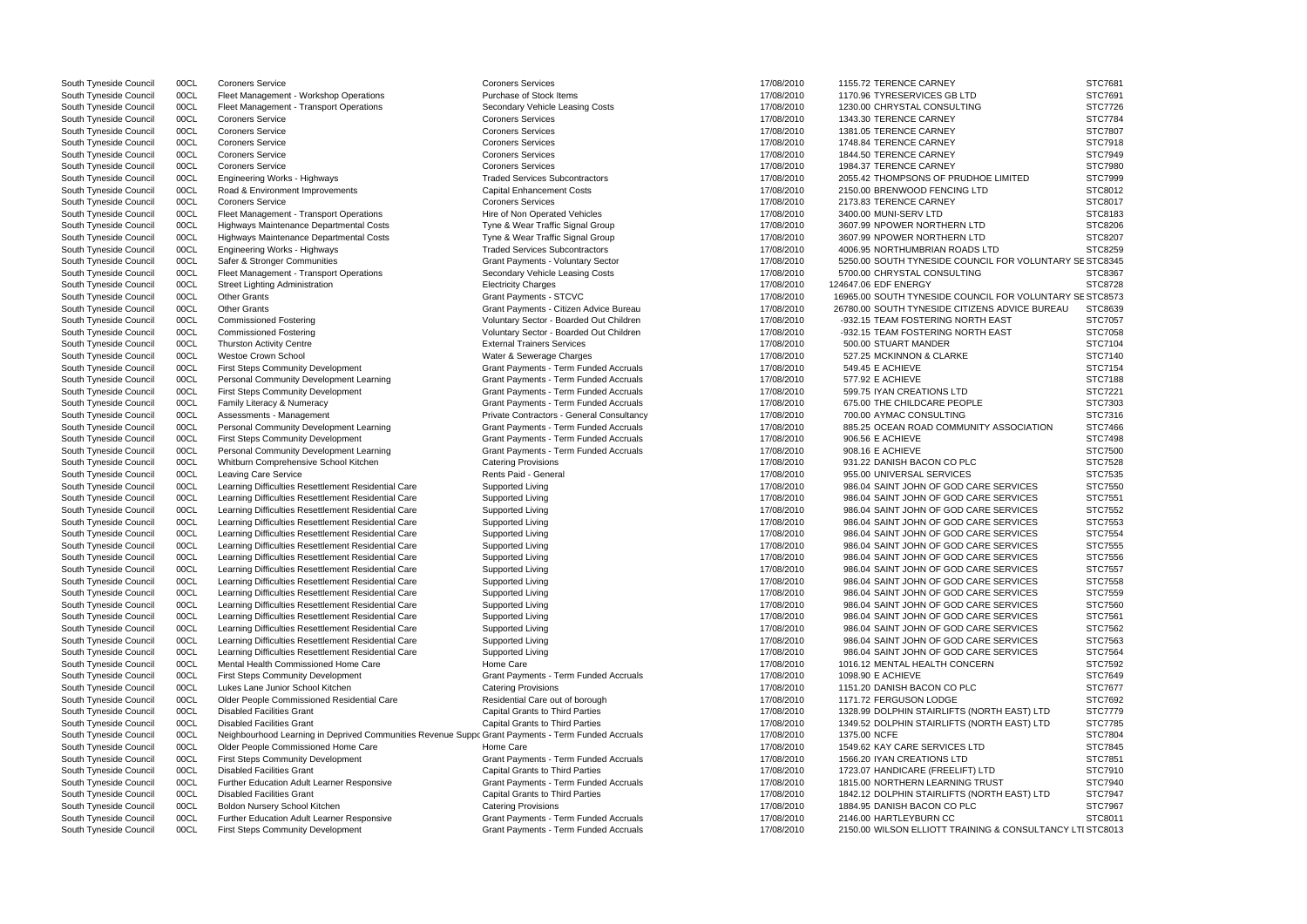| 00CL<br>South Tyneside Council<br><b>Grant Payments - Term Funded Accruals</b><br>17/08/2010<br>3080.00 NORTHERN LEARNING TRUST<br><b>Family Literacy &amp; Numeracy</b><br>00CL<br>Voluntary Sector - Boarded Out Children<br>South Tyneside Council<br><b>Commissioned Fostering</b><br>17/08/2010<br>3472.73 TEAM FOSTERING NORTH EAST<br>00CL<br>3472.73 TEAM FOSTERING NORTH EAST<br>South Tyneside Council<br><b>Commissioned Fostering</b><br>Voluntary Sector - Boarded Out Children<br>17/08/2010<br>00CL<br>South Tyneside Council<br><b>Commissioned Fostering</b><br>Voluntary Sector - Boarded Out Children<br>17/08/2010<br>3472.73 TEAM FOSTERING NORTH EAST<br>00CL<br>17/08/2010<br>South Tyneside Council<br><b>Commissioned Fostering</b><br>Voluntary Sector - Boarded Out Children<br>3472.73 TEAM FOSTERING NORTH EAST<br>00CL<br>South Tyneside Council<br>Voluntary Sector - Boarded Out Children<br>17/08/2010<br>3655.50 TEAM FOSTERING NORTH EAST<br><b>Commissioned Fostering</b><br>00CL<br>Voluntary Sector - Boarded Out Children<br>South Tyneside Council<br><b>Commissioned Fostering</b><br>17/08/2010<br>3655.50 TEAM FOSTERING NORTH EAST<br>00CL<br>17/08/2010<br>3655.50 TEAM FOSTERING NORTH EAST<br>South Tyneside Council<br><b>Commissioned Fostering</b><br>Voluntary Sector - Boarded Out Children<br>South Tyneside Council<br>00CL<br>Voluntary Sector - Boarded Out Children<br>17/08/2010<br>3655.50 TEAM FOSTERING NORTH EAST<br><b>Commissioned Fostering</b><br>00CL<br>17/08/2010<br>South Tyneside Council<br>Voluntary Sector - Boarded Out Children<br>3655.50 TEAM FOSTERING NORTH EAST<br><b>Commissioned Fostering</b><br>00CL<br>South Tyneside Council<br>Voluntary Sector - Boarded Out Children<br>17/08/2010<br>3655.50 TEAM FOSTERING NORTH EAST<br><b>Commissioned Fostering</b><br>00CL<br>Voluntary Sector - Boarded Out Children<br>South Tyneside Council<br><b>Commissioned Fostering</b><br>17/08/2010<br>3655.50 TEAM FOSTERING NORTH EAST<br>00CL<br>Voluntary Sector - Boarded Out Children<br>17/08/2010<br>3777.35 TEAM FOSTERING NORTH EAST<br>South Tyneside Council<br><b>Commissioned Fostering</b><br>South Tyneside Council<br>00CL<br><b>Commissioned Fostering</b><br>Voluntary Sector - Boarded Out Children<br>17/08/2010<br>3777.35 TEAM FOSTERING NORTH EAST<br>00CL<br>17/08/2010<br>South Tyneside Council<br><b>Disabled Facilities Grant</b><br><b>Capital Grants to Third Parties</b><br>4016.74 HANDICARE (FREELIFT) LTD<br>00CL<br>South Tyneside Council<br>Further Education Adult Learner Responsive<br><b>Grant Payments - Term Funded Accruals</b><br>17/08/2010<br>4400.00 PP TRAINING LTD<br>00CL<br>South Tyneside Council<br>West Boldon School Kitchen<br><b>Catering Provisions</b><br>17/08/2010<br>4538.18 DANISH BACON CO PLC<br>00CL<br>17/08/2010<br>South Tyneside Council<br>Further Education Adult Learner Responsive<br><b>Grant Payments - Term Funded Accruals</b><br>5200.00 PP TRAINING LTD<br>00CL<br><b>Capital Grants to Third Parties</b><br>5383.75 LIFTABLE LIMITED<br>South Tyneside Council<br><b>Disabled Facilities Grant</b><br>17/08/2010<br>00CL<br>Voluntary Sector - Boarded Out Children<br>17/08/2010<br>6762.68 TEAM FOSTERING NORTH EAST<br>South Tyneside Council<br><b>Commissioned Fostering</b><br>00CL<br>South Tyneside Council<br>Section 17 Payments<br>Other Statutory Fees & Charges<br>17/08/2010<br>7100.00 HMCS<br>00CL<br>South Tyneside Council<br><b>Commissioned Fostering</b><br>Voluntary Sector - Boarded Out Children<br>17/08/2010<br>7310.70 TEAM FOSTERING NORTH EAST<br>00CL<br>South Tyneside Council<br>Family Literacy & Numeracy<br><b>Grant Payments - Term Funded Accruals</b><br>17/08/2010<br>7700.00 NORTHERN LEARNING TRUST<br>00CL<br>South Tyneside Council<br><b>Commissioned Fostering</b><br>Voluntary Sector - Boarded Out Children<br>17/08/2010<br>7750.00 TEAM FOSTERING NORTH EAST<br>00CL<br>17/08/2010<br>South Tyneside Council<br>Learning Difficulties Commissioned Home Care<br>Home Care<br>10355.84 KAY CARE SERVICES LTD<br>00CL<br>South Tyneside Council<br>Out of Area Placements<br>Voluntary Sector - Boarded Out Children<br>17/08/2010<br>24428.57 EVOLUTION CHILDREN SERVICES<br>00CL<br>South Tyneside Council<br>South Tyneside Get Active<br>Other Service Contracts & Supplies<br>17/08/2010<br>500.00 NEWCASTLE EAGLES BASKETBALL LTD<br>00CL<br>575.49 ASKEWS LIBRARY SERVICES LTD<br>South Tyneside Council<br>Libraries Admin<br>Library & Other Books Maps etc.<br>17/08/2010<br>00CL<br>South Tyneside Council<br>Libraries Admin<br>Library & Other Books Maps etc.<br>17/08/2010<br>577.17 ASKEWS LIBRARY SERVICES LTD<br>00CL<br>Homelessness - General Fund<br>Bed & Breakfast Accommodation<br>17/08/2010<br>South Tyneside Council<br>685.00 REDACTED PERSONAL INFORMATION<br>00CL<br>South Tyneside Council<br><b>Cookson Festival</b><br>Non-Staff Advertising<br>17/08/2010<br>996.00 JOHNSTON PUBLISHING (NORTH)<br>00CL<br>South Tyneside Council<br>Libraries Admin<br>Newspapers & Periodicals<br>17/08/2010<br>1044.59 R CRAWFORD<br>00CL<br>Water & Sewerage Charges<br>South Tyneside Council<br><b>Temple Park Centre</b><br>17/08/2010<br>1213.13 MCKINNON & CLARKE<br>00CL<br>Non-Staff Advertising<br>South Tyneside Council<br><b>Admin-Leisure Facilities</b><br>17/08/2010<br>1360.00 CBS OUTDOOR LIMITED<br>00CL<br>1373.00 SOUTH TYNESIDE CREDIT UNION<br>South Tyneside Council<br><b>Economic Regeneration Balance Sheet</b><br>Creditors South Tyneside Credit Union<br>17/08/2010<br>00CL<br>South Tyneside Council<br><b>Cookson Festival</b><br>Furniture & Equipment - General<br>17/08/2010<br>1400.00 NITELITES<br>00CL<br>South Tyneside Council<br>Capital Advisors & Consultants Fees<br>17/08/2010<br>1872.00 INKERMAN ENERGY ASSESSORS<br><b>Display Energy Certificates</b><br>00CL<br>South Tyneside Council<br>South Marine Park<br><b>Electricity Charges</b><br>17/08/2010<br>2120.49 SOUTHERN ELECTRIC CONTRACTING<br>00CL<br>South Tyneside Council<br><b>Wouldhave House</b><br>Security of Assets/Alarms Mainten<br>17/08/2010<br>2257.20 DELTA ONE SECURITY LTD<br>00CL<br><b>Wouldhave House</b><br>Security of Assets/Alarms Mainten<br>17/08/2010<br>South Tyneside Council<br>2302.81 DELTA ONE SECURITY LTD<br>00CL<br>South Tyneside Council<br>Other Service Contracts & Supplies<br>17/08/2010<br>2769.00 SOUTH TYNESIDE MBC<br><b>Special Events</b><br>00CL<br>South Tyneside Council<br><b>Housing Policy</b><br>Other Service Contracts & Supplies<br>17/08/2010<br>3855.60 DICKINSON DEES LAW FIRM<br>00CL<br>17/08/2010<br>South Tyneside Council<br><b>Trading Standards</b><br>Subscriptions<br>4603.50 TRADING STANDARDS INSTITUTE<br>00CL<br><b>Economic Regeneration Balance Sheet</b><br>Debtors - Zurich Claims Handling Account<br>17/08/2010<br>60000.00 ZURICH INSURANCE COMPANY<br>South Tyneside Council<br>00CL<br>South Tyneside Council<br><b>All Services</b><br><b>Travel &amp; Subsistence Total</b><br>17/08/2010<br>108748.00 N/A<br>00CL<br>1000.00 PHOENIX VEHICLE HIRE T/A WCR VEHICLE HIRE STC7582<br>South Tyneside Council<br>Fleet Management - Transport Operations<br>Hire of Non Operated Vehicles<br>18/08/2010<br>00CL<br>South Tyneside Council<br><b>Engineering Works General Overhead</b><br>Furniture & Equipment - General<br>18/08/2010<br>1484.44 EARLSMERE ID SYSTEMS LTD<br>00CL<br>South Tyneside Council<br>Local Safety Schemes under £10k<br><b>Capital Construction Costs</b><br>18/08/2010<br>00CL<br>South Shields Council Chamber and Civic Assets<br>South Tyneside Council<br><b>Capital Enhancement Costs</b><br>18/08/2010<br>2266.00 JENSEN CONSTRUCTION LTD<br>00CL<br>South Tyneside Council<br><b>Local Safety Schemes</b><br>Capital Advisors & Consultants Fees<br>18/08/2010<br>5719.00 BALFOUR BEATTY INFRASTRUCTURE SERVICES STC8369<br>00CL<br>South Tyneside Council<br><b>Street Lighting Administration</b><br><b>Electricity Charges</b><br>18/08/2010<br>61338.92 EDF ENERGY<br>00CL<br>South Tyneside Council<br>Out of Area Placements<br>Voluntary Sector - Boarded Out Children<br>18/08/2010<br>734.66 UNDERLEY EDUCATIONAL SERVICES<br>00CL<br>South Tyneside Council<br>Brinkburn Comprehensive School Kitchen<br>Vending Machine Stock<br>18/08/2010<br>803.65 PASTA KING (UK) LTD<br>00CL<br>Purchase of Stock Items<br><b>Community Equipment Service</b><br>18/08/2010<br>South Tyneside Council<br>808.50 NOTTINGHAM REHAB SUPPLIES<br>00CL<br>South Tyneside Council<br><b>Community Equipment Service</b><br>Purchase of Stock Items<br>18/08/2010<br>810.00 DAYS HEALTHCARE UK LTD<br>00CL<br>South Tyneside Council<br>Further Education Adult Learner Responsive<br><b>Grant Payments - Term Funded Accruals</b><br>18/08/2010<br>819.00 PRIMROSE COMMUNITY ASSOCIATION<br>00CL<br>South Tyneside Council<br><b>Commissioned Fostering</b><br>Voluntary Sector - Boarded Out Children<br>18/08/2010<br>820.00 SWIIS FOSTER CARE LTD<br>00CL<br>South Tyneside Council<br><b>Commissioned Fostering</b><br>Voluntary Sector - Boarded Out Children<br>18/08/2010<br>901.00 SWIIS FOSTER CARE LTD<br>00CL<br>Voluntary Sector - Boarded Out Children<br>18/08/2010<br>901.00 SWIIS FOSTER CARE LTD<br>South Tyneside Council<br><b>Commissioned Fostering</b><br>00CL<br>South Tyneside Council<br><b>Commissioned Fostering</b><br>Voluntary Sector - Boarded Out Children<br>18/08/2010<br>901.00 SWIIS FOSTER CARE LTD<br>00CL<br>South Tyneside Council<br><b>Commissioned Fostering</b><br>Voluntary Sector - Boarded Out Children<br>18/08/2010<br>911.00 SWIIS FOSTER CARE LTD<br>00CL<br>South Tyneside Council<br><b>Commissioned Fostering</b><br>Voluntary Sector - Boarded Out Children<br>18/08/2010<br>911.00 SWIIS FOSTER CARE LTD | South Tyneside Council | 00CL | Further Education Employer Responsive-Workplace NVQ | <b>Grant Payments - Term Funded Accruals</b> | 17/08/2010 | 2366.10 E ACHIEVE                                      | STC8059        |
|--------------------------------------------------------------------------------------------------------------------------------------------------------------------------------------------------------------------------------------------------------------------------------------------------------------------------------------------------------------------------------------------------------------------------------------------------------------------------------------------------------------------------------------------------------------------------------------------------------------------------------------------------------------------------------------------------------------------------------------------------------------------------------------------------------------------------------------------------------------------------------------------------------------------------------------------------------------------------------------------------------------------------------------------------------------------------------------------------------------------------------------------------------------------------------------------------------------------------------------------------------------------------------------------------------------------------------------------------------------------------------------------------------------------------------------------------------------------------------------------------------------------------------------------------------------------------------------------------------------------------------------------------------------------------------------------------------------------------------------------------------------------------------------------------------------------------------------------------------------------------------------------------------------------------------------------------------------------------------------------------------------------------------------------------------------------------------------------------------------------------------------------------------------------------------------------------------------------------------------------------------------------------------------------------------------------------------------------------------------------------------------------------------------------------------------------------------------------------------------------------------------------------------------------------------------------------------------------------------------------------------------------------------------------------------------------------------------------------------------------------------------------------------------------------------------------------------------------------------------------------------------------------------------------------------------------------------------------------------------------------------------------------------------------------------------------------------------------------------------------------------------------------------------------------------------------------------------------------------------------------------------------------------------------------------------------------------------------------------------------------------------------------------------------------------------------------------------------------------------------------------------------------------------------------------------------------------------------------------------------------------------------------------------------------------------------------------------------------------------------------------------------------------------------------------------------------------------------------------------------------------------------------------------------------------------------------------------------------------------------------------------------------------------------------------------------------------------------------------------------------------------------------------------------------------------------------------------------------------------------------------------------------------------------------------------------------------------------------------------------------------------------------------------------------------------------------------------------------------------------------------------------------------------------------------------------------------------------------------------------------------------------------------------------------------------------------------------------------------------------------------------------------------------------------------------------------------------------------------------------------------------------------------------------------------------------------------------------------------------------------------------------------------------------------------------------------------------------------------------------------------------------------------------------------------------------------------------------------------------------------------------------------------------------------------------------------------------------------------------------------------------------------------------------------------------------------------------------------------------------------------------------------------------------------------------------------------------------------------------------------------------------------------------------------------------------------------------------------------------------------------------------------------------------------------------------------------------------------------------------------------------------------------------------------------------------------------------------------------------------------------------------------------------------------------------------------------------------------------------------------------------------------------------------------------------------------------------------------------------------------------------------------------------------------------------------------------------------------------------------------------------------------------------------------------------------------------------------------------------------------------------------------------------------------------------------------------------------------------------------------------------------------------------------------------------------------------------------------------------------------------------------------------------------------------------------------------------------------------------------------------------------------------------------------------------------------------------------------------------------------------------------------------------------------------------------------------------------------------------------------------------------------------------------------------------------------------------------------------------------------------------------------------------------------------------------------------------------------------------------------------------------------------------------------------------------------------------------------------------------------------------------------------------------------------------------------------------------------------------------------------------------------------------------------------------------------------------------------------------------------------------------------------------------------------------------------------------------------------------------------------------------------------------------------------------------------------------------------------------------------------------------------------------------------------------------------------------------------------------------------------------------------------------------------------------------------------------------------------------------------------------------------------------------------------------------------------------------------------------------------------------------------------------------------------------------------------------------------------------------------------------------------------------------------------------------------------------------------------------------------------------------------------------------------------------------------------------------------------------------------------------------------------------------------------------------------------------------------------------------------------------------------------------------------------------------------------------------------------------------------------------------------------------------------------------------------------------------------------------------------------------------------------------------------------------------------------------------------------------------------------------------------------------------------------------------------------------------------------------------------------------------------------------------------------------------------------------------------------------------------------------------------------------------------------------------------------------------------------------------------------------------------------------------------------------------------------------------------------------------------------------------------------------------------------------------------------------------------------------------------------------------------------------------------|------------------------|------|-----------------------------------------------------|----------------------------------------------|------------|--------------------------------------------------------|----------------|
|                                                                                                                                                                                                                                                                                                                                                                                                                                                                                                                                                                                                                                                                                                                                                                                                                                                                                                                                                                                                                                                                                                                                                                                                                                                                                                                                                                                                                                                                                                                                                                                                                                                                                                                                                                                                                                                                                                                                                                                                                                                                                                                                                                                                                                                                                                                                                                                                                                                                                                                                                                                                                                                                                                                                                                                                                                                                                                                                                                                                                                                                                                                                                                                                                                                                                                                                                                                                                                                                                                                                                                                                                                                                                                                                                                                                                                                                                                                                                                                                                                                                                                                                                                                                                                                                                                                                                                                                                                                                                                                                                                                                                                                                                                                                                                                                                                                                                                                                                                                                                                                                                                                                                                                                                                                                                                                                                                                                                                                                                                                                                                                                                                                                                                                                                                                                                                                                                                                                                                                                                                                                                                                                                                                                                                                                                                                                                                                                                                                                                                                                                                                                                                                                                                                                                                                                                                                                                                                                                                                                                                                                                                                                                                                                                                                                                                                                                                                                                                                                                                                                                                                                                                                                                                                                                                                                                                                                                                                                                                                                                                                                                                                                                                                                                                                                                                                                                                                                                                                                                                                                                                                                                                                                                                                                                                                                                                                                                                                                                                                                                                                                                                                                                                                                                                                                                                                                                                                                                                                                                                                                                                                                                                                                                                                                                                                                                                                                                                                          |                        |      |                                                     |                                              |            |                                                        | STC8155        |
|                                                                                                                                                                                                                                                                                                                                                                                                                                                                                                                                                                                                                                                                                                                                                                                                                                                                                                                                                                                                                                                                                                                                                                                                                                                                                                                                                                                                                                                                                                                                                                                                                                                                                                                                                                                                                                                                                                                                                                                                                                                                                                                                                                                                                                                                                                                                                                                                                                                                                                                                                                                                                                                                                                                                                                                                                                                                                                                                                                                                                                                                                                                                                                                                                                                                                                                                                                                                                                                                                                                                                                                                                                                                                                                                                                                                                                                                                                                                                                                                                                                                                                                                                                                                                                                                                                                                                                                                                                                                                                                                                                                                                                                                                                                                                                                                                                                                                                                                                                                                                                                                                                                                                                                                                                                                                                                                                                                                                                                                                                                                                                                                                                                                                                                                                                                                                                                                                                                                                                                                                                                                                                                                                                                                                                                                                                                                                                                                                                                                                                                                                                                                                                                                                                                                                                                                                                                                                                                                                                                                                                                                                                                                                                                                                                                                                                                                                                                                                                                                                                                                                                                                                                                                                                                                                                                                                                                                                                                                                                                                                                                                                                                                                                                                                                                                                                                                                                                                                                                                                                                                                                                                                                                                                                                                                                                                                                                                                                                                                                                                                                                                                                                                                                                                                                                                                                                                                                                                                                                                                                                                                                                                                                                                                                                                                                                                                                                                                                                          |                        |      |                                                     |                                              |            |                                                        | STC8192        |
|                                                                                                                                                                                                                                                                                                                                                                                                                                                                                                                                                                                                                                                                                                                                                                                                                                                                                                                                                                                                                                                                                                                                                                                                                                                                                                                                                                                                                                                                                                                                                                                                                                                                                                                                                                                                                                                                                                                                                                                                                                                                                                                                                                                                                                                                                                                                                                                                                                                                                                                                                                                                                                                                                                                                                                                                                                                                                                                                                                                                                                                                                                                                                                                                                                                                                                                                                                                                                                                                                                                                                                                                                                                                                                                                                                                                                                                                                                                                                                                                                                                                                                                                                                                                                                                                                                                                                                                                                                                                                                                                                                                                                                                                                                                                                                                                                                                                                                                                                                                                                                                                                                                                                                                                                                                                                                                                                                                                                                                                                                                                                                                                                                                                                                                                                                                                                                                                                                                                                                                                                                                                                                                                                                                                                                                                                                                                                                                                                                                                                                                                                                                                                                                                                                                                                                                                                                                                                                                                                                                                                                                                                                                                                                                                                                                                                                                                                                                                                                                                                                                                                                                                                                                                                                                                                                                                                                                                                                                                                                                                                                                                                                                                                                                                                                                                                                                                                                                                                                                                                                                                                                                                                                                                                                                                                                                                                                                                                                                                                                                                                                                                                                                                                                                                                                                                                                                                                                                                                                                                                                                                                                                                                                                                                                                                                                                                                                                                                                                          |                        |      |                                                     |                                              |            |                                                        | STC8193        |
|                                                                                                                                                                                                                                                                                                                                                                                                                                                                                                                                                                                                                                                                                                                                                                                                                                                                                                                                                                                                                                                                                                                                                                                                                                                                                                                                                                                                                                                                                                                                                                                                                                                                                                                                                                                                                                                                                                                                                                                                                                                                                                                                                                                                                                                                                                                                                                                                                                                                                                                                                                                                                                                                                                                                                                                                                                                                                                                                                                                                                                                                                                                                                                                                                                                                                                                                                                                                                                                                                                                                                                                                                                                                                                                                                                                                                                                                                                                                                                                                                                                                                                                                                                                                                                                                                                                                                                                                                                                                                                                                                                                                                                                                                                                                                                                                                                                                                                                                                                                                                                                                                                                                                                                                                                                                                                                                                                                                                                                                                                                                                                                                                                                                                                                                                                                                                                                                                                                                                                                                                                                                                                                                                                                                                                                                                                                                                                                                                                                                                                                                                                                                                                                                                                                                                                                                                                                                                                                                                                                                                                                                                                                                                                                                                                                                                                                                                                                                                                                                                                                                                                                                                                                                                                                                                                                                                                                                                                                                                                                                                                                                                                                                                                                                                                                                                                                                                                                                                                                                                                                                                                                                                                                                                                                                                                                                                                                                                                                                                                                                                                                                                                                                                                                                                                                                                                                                                                                                                                                                                                                                                                                                                                                                                                                                                                                                                                                                                                                          |                        |      |                                                     |                                              |            |                                                        | STC8194        |
|                                                                                                                                                                                                                                                                                                                                                                                                                                                                                                                                                                                                                                                                                                                                                                                                                                                                                                                                                                                                                                                                                                                                                                                                                                                                                                                                                                                                                                                                                                                                                                                                                                                                                                                                                                                                                                                                                                                                                                                                                                                                                                                                                                                                                                                                                                                                                                                                                                                                                                                                                                                                                                                                                                                                                                                                                                                                                                                                                                                                                                                                                                                                                                                                                                                                                                                                                                                                                                                                                                                                                                                                                                                                                                                                                                                                                                                                                                                                                                                                                                                                                                                                                                                                                                                                                                                                                                                                                                                                                                                                                                                                                                                                                                                                                                                                                                                                                                                                                                                                                                                                                                                                                                                                                                                                                                                                                                                                                                                                                                                                                                                                                                                                                                                                                                                                                                                                                                                                                                                                                                                                                                                                                                                                                                                                                                                                                                                                                                                                                                                                                                                                                                                                                                                                                                                                                                                                                                                                                                                                                                                                                                                                                                                                                                                                                                                                                                                                                                                                                                                                                                                                                                                                                                                                                                                                                                                                                                                                                                                                                                                                                                                                                                                                                                                                                                                                                                                                                                                                                                                                                                                                                                                                                                                                                                                                                                                                                                                                                                                                                                                                                                                                                                                                                                                                                                                                                                                                                                                                                                                                                                                                                                                                                                                                                                                                                                                                                                                          |                        |      |                                                     |                                              |            |                                                        | STC8195        |
|                                                                                                                                                                                                                                                                                                                                                                                                                                                                                                                                                                                                                                                                                                                                                                                                                                                                                                                                                                                                                                                                                                                                                                                                                                                                                                                                                                                                                                                                                                                                                                                                                                                                                                                                                                                                                                                                                                                                                                                                                                                                                                                                                                                                                                                                                                                                                                                                                                                                                                                                                                                                                                                                                                                                                                                                                                                                                                                                                                                                                                                                                                                                                                                                                                                                                                                                                                                                                                                                                                                                                                                                                                                                                                                                                                                                                                                                                                                                                                                                                                                                                                                                                                                                                                                                                                                                                                                                                                                                                                                                                                                                                                                                                                                                                                                                                                                                                                                                                                                                                                                                                                                                                                                                                                                                                                                                                                                                                                                                                                                                                                                                                                                                                                                                                                                                                                                                                                                                                                                                                                                                                                                                                                                                                                                                                                                                                                                                                                                                                                                                                                                                                                                                                                                                                                                                                                                                                                                                                                                                                                                                                                                                                                                                                                                                                                                                                                                                                                                                                                                                                                                                                                                                                                                                                                                                                                                                                                                                                                                                                                                                                                                                                                                                                                                                                                                                                                                                                                                                                                                                                                                                                                                                                                                                                                                                                                                                                                                                                                                                                                                                                                                                                                                                                                                                                                                                                                                                                                                                                                                                                                                                                                                                                                                                                                                                                                                                                                                          |                        |      |                                                     |                                              |            |                                                        | STC8210        |
|                                                                                                                                                                                                                                                                                                                                                                                                                                                                                                                                                                                                                                                                                                                                                                                                                                                                                                                                                                                                                                                                                                                                                                                                                                                                                                                                                                                                                                                                                                                                                                                                                                                                                                                                                                                                                                                                                                                                                                                                                                                                                                                                                                                                                                                                                                                                                                                                                                                                                                                                                                                                                                                                                                                                                                                                                                                                                                                                                                                                                                                                                                                                                                                                                                                                                                                                                                                                                                                                                                                                                                                                                                                                                                                                                                                                                                                                                                                                                                                                                                                                                                                                                                                                                                                                                                                                                                                                                                                                                                                                                                                                                                                                                                                                                                                                                                                                                                                                                                                                                                                                                                                                                                                                                                                                                                                                                                                                                                                                                                                                                                                                                                                                                                                                                                                                                                                                                                                                                                                                                                                                                                                                                                                                                                                                                                                                                                                                                                                                                                                                                                                                                                                                                                                                                                                                                                                                                                                                                                                                                                                                                                                                                                                                                                                                                                                                                                                                                                                                                                                                                                                                                                                                                                                                                                                                                                                                                                                                                                                                                                                                                                                                                                                                                                                                                                                                                                                                                                                                                                                                                                                                                                                                                                                                                                                                                                                                                                                                                                                                                                                                                                                                                                                                                                                                                                                                                                                                                                                                                                                                                                                                                                                                                                                                                                                                                                                                                                                          |                        |      |                                                     |                                              |            |                                                        | STC8211        |
|                                                                                                                                                                                                                                                                                                                                                                                                                                                                                                                                                                                                                                                                                                                                                                                                                                                                                                                                                                                                                                                                                                                                                                                                                                                                                                                                                                                                                                                                                                                                                                                                                                                                                                                                                                                                                                                                                                                                                                                                                                                                                                                                                                                                                                                                                                                                                                                                                                                                                                                                                                                                                                                                                                                                                                                                                                                                                                                                                                                                                                                                                                                                                                                                                                                                                                                                                                                                                                                                                                                                                                                                                                                                                                                                                                                                                                                                                                                                                                                                                                                                                                                                                                                                                                                                                                                                                                                                                                                                                                                                                                                                                                                                                                                                                                                                                                                                                                                                                                                                                                                                                                                                                                                                                                                                                                                                                                                                                                                                                                                                                                                                                                                                                                                                                                                                                                                                                                                                                                                                                                                                                                                                                                                                                                                                                                                                                                                                                                                                                                                                                                                                                                                                                                                                                                                                                                                                                                                                                                                                                                                                                                                                                                                                                                                                                                                                                                                                                                                                                                                                                                                                                                                                                                                                                                                                                                                                                                                                                                                                                                                                                                                                                                                                                                                                                                                                                                                                                                                                                                                                                                                                                                                                                                                                                                                                                                                                                                                                                                                                                                                                                                                                                                                                                                                                                                                                                                                                                                                                                                                                                                                                                                                                                                                                                                                                                                                                                                                          |                        |      |                                                     |                                              |            |                                                        | STC8212        |
|                                                                                                                                                                                                                                                                                                                                                                                                                                                                                                                                                                                                                                                                                                                                                                                                                                                                                                                                                                                                                                                                                                                                                                                                                                                                                                                                                                                                                                                                                                                                                                                                                                                                                                                                                                                                                                                                                                                                                                                                                                                                                                                                                                                                                                                                                                                                                                                                                                                                                                                                                                                                                                                                                                                                                                                                                                                                                                                                                                                                                                                                                                                                                                                                                                                                                                                                                                                                                                                                                                                                                                                                                                                                                                                                                                                                                                                                                                                                                                                                                                                                                                                                                                                                                                                                                                                                                                                                                                                                                                                                                                                                                                                                                                                                                                                                                                                                                                                                                                                                                                                                                                                                                                                                                                                                                                                                                                                                                                                                                                                                                                                                                                                                                                                                                                                                                                                                                                                                                                                                                                                                                                                                                                                                                                                                                                                                                                                                                                                                                                                                                                                                                                                                                                                                                                                                                                                                                                                                                                                                                                                                                                                                                                                                                                                                                                                                                                                                                                                                                                                                                                                                                                                                                                                                                                                                                                                                                                                                                                                                                                                                                                                                                                                                                                                                                                                                                                                                                                                                                                                                                                                                                                                                                                                                                                                                                                                                                                                                                                                                                                                                                                                                                                                                                                                                                                                                                                                                                                                                                                                                                                                                                                                                                                                                                                                                                                                                                                                          |                        |      |                                                     |                                              |            |                                                        | STC8213        |
|                                                                                                                                                                                                                                                                                                                                                                                                                                                                                                                                                                                                                                                                                                                                                                                                                                                                                                                                                                                                                                                                                                                                                                                                                                                                                                                                                                                                                                                                                                                                                                                                                                                                                                                                                                                                                                                                                                                                                                                                                                                                                                                                                                                                                                                                                                                                                                                                                                                                                                                                                                                                                                                                                                                                                                                                                                                                                                                                                                                                                                                                                                                                                                                                                                                                                                                                                                                                                                                                                                                                                                                                                                                                                                                                                                                                                                                                                                                                                                                                                                                                                                                                                                                                                                                                                                                                                                                                                                                                                                                                                                                                                                                                                                                                                                                                                                                                                                                                                                                                                                                                                                                                                                                                                                                                                                                                                                                                                                                                                                                                                                                                                                                                                                                                                                                                                                                                                                                                                                                                                                                                                                                                                                                                                                                                                                                                                                                                                                                                                                                                                                                                                                                                                                                                                                                                                                                                                                                                                                                                                                                                                                                                                                                                                                                                                                                                                                                                                                                                                                                                                                                                                                                                                                                                                                                                                                                                                                                                                                                                                                                                                                                                                                                                                                                                                                                                                                                                                                                                                                                                                                                                                                                                                                                                                                                                                                                                                                                                                                                                                                                                                                                                                                                                                                                                                                                                                                                                                                                                                                                                                                                                                                                                                                                                                                                                                                                                                                                          |                        |      |                                                     |                                              |            |                                                        | STC8214        |
|                                                                                                                                                                                                                                                                                                                                                                                                                                                                                                                                                                                                                                                                                                                                                                                                                                                                                                                                                                                                                                                                                                                                                                                                                                                                                                                                                                                                                                                                                                                                                                                                                                                                                                                                                                                                                                                                                                                                                                                                                                                                                                                                                                                                                                                                                                                                                                                                                                                                                                                                                                                                                                                                                                                                                                                                                                                                                                                                                                                                                                                                                                                                                                                                                                                                                                                                                                                                                                                                                                                                                                                                                                                                                                                                                                                                                                                                                                                                                                                                                                                                                                                                                                                                                                                                                                                                                                                                                                                                                                                                                                                                                                                                                                                                                                                                                                                                                                                                                                                                                                                                                                                                                                                                                                                                                                                                                                                                                                                                                                                                                                                                                                                                                                                                                                                                                                                                                                                                                                                                                                                                                                                                                                                                                                                                                                                                                                                                                                                                                                                                                                                                                                                                                                                                                                                                                                                                                                                                                                                                                                                                                                                                                                                                                                                                                                                                                                                                                                                                                                                                                                                                                                                                                                                                                                                                                                                                                                                                                                                                                                                                                                                                                                                                                                                                                                                                                                                                                                                                                                                                                                                                                                                                                                                                                                                                                                                                                                                                                                                                                                                                                                                                                                                                                                                                                                                                                                                                                                                                                                                                                                                                                                                                                                                                                                                                                                                                                                                          |                        |      |                                                     |                                              |            |                                                        | STC8215        |
|                                                                                                                                                                                                                                                                                                                                                                                                                                                                                                                                                                                                                                                                                                                                                                                                                                                                                                                                                                                                                                                                                                                                                                                                                                                                                                                                                                                                                                                                                                                                                                                                                                                                                                                                                                                                                                                                                                                                                                                                                                                                                                                                                                                                                                                                                                                                                                                                                                                                                                                                                                                                                                                                                                                                                                                                                                                                                                                                                                                                                                                                                                                                                                                                                                                                                                                                                                                                                                                                                                                                                                                                                                                                                                                                                                                                                                                                                                                                                                                                                                                                                                                                                                                                                                                                                                                                                                                                                                                                                                                                                                                                                                                                                                                                                                                                                                                                                                                                                                                                                                                                                                                                                                                                                                                                                                                                                                                                                                                                                                                                                                                                                                                                                                                                                                                                                                                                                                                                                                                                                                                                                                                                                                                                                                                                                                                                                                                                                                                                                                                                                                                                                                                                                                                                                                                                                                                                                                                                                                                                                                                                                                                                                                                                                                                                                                                                                                                                                                                                                                                                                                                                                                                                                                                                                                                                                                                                                                                                                                                                                                                                                                                                                                                                                                                                                                                                                                                                                                                                                                                                                                                                                                                                                                                                                                                                                                                                                                                                                                                                                                                                                                                                                                                                                                                                                                                                                                                                                                                                                                                                                                                                                                                                                                                                                                                                                                                                                                                          |                        |      |                                                     |                                              |            |                                                        |                |
|                                                                                                                                                                                                                                                                                                                                                                                                                                                                                                                                                                                                                                                                                                                                                                                                                                                                                                                                                                                                                                                                                                                                                                                                                                                                                                                                                                                                                                                                                                                                                                                                                                                                                                                                                                                                                                                                                                                                                                                                                                                                                                                                                                                                                                                                                                                                                                                                                                                                                                                                                                                                                                                                                                                                                                                                                                                                                                                                                                                                                                                                                                                                                                                                                                                                                                                                                                                                                                                                                                                                                                                                                                                                                                                                                                                                                                                                                                                                                                                                                                                                                                                                                                                                                                                                                                                                                                                                                                                                                                                                                                                                                                                                                                                                                                                                                                                                                                                                                                                                                                                                                                                                                                                                                                                                                                                                                                                                                                                                                                                                                                                                                                                                                                                                                                                                                                                                                                                                                                                                                                                                                                                                                                                                                                                                                                                                                                                                                                                                                                                                                                                                                                                                                                                                                                                                                                                                                                                                                                                                                                                                                                                                                                                                                                                                                                                                                                                                                                                                                                                                                                                                                                                                                                                                                                                                                                                                                                                                                                                                                                                                                                                                                                                                                                                                                                                                                                                                                                                                                                                                                                                                                                                                                                                                                                                                                                                                                                                                                                                                                                                                                                                                                                                                                                                                                                                                                                                                                                                                                                                                                                                                                                                                                                                                                                                                                                                                                                                          |                        |      |                                                     |                                              |            |                                                        | STC8216        |
|                                                                                                                                                                                                                                                                                                                                                                                                                                                                                                                                                                                                                                                                                                                                                                                                                                                                                                                                                                                                                                                                                                                                                                                                                                                                                                                                                                                                                                                                                                                                                                                                                                                                                                                                                                                                                                                                                                                                                                                                                                                                                                                                                                                                                                                                                                                                                                                                                                                                                                                                                                                                                                                                                                                                                                                                                                                                                                                                                                                                                                                                                                                                                                                                                                                                                                                                                                                                                                                                                                                                                                                                                                                                                                                                                                                                                                                                                                                                                                                                                                                                                                                                                                                                                                                                                                                                                                                                                                                                                                                                                                                                                                                                                                                                                                                                                                                                                                                                                                                                                                                                                                                                                                                                                                                                                                                                                                                                                                                                                                                                                                                                                                                                                                                                                                                                                                                                                                                                                                                                                                                                                                                                                                                                                                                                                                                                                                                                                                                                                                                                                                                                                                                                                                                                                                                                                                                                                                                                                                                                                                                                                                                                                                                                                                                                                                                                                                                                                                                                                                                                                                                                                                                                                                                                                                                                                                                                                                                                                                                                                                                                                                                                                                                                                                                                                                                                                                                                                                                                                                                                                                                                                                                                                                                                                                                                                                                                                                                                                                                                                                                                                                                                                                                                                                                                                                                                                                                                                                                                                                                                                                                                                                                                                                                                                                                                                                                                                                                          |                        |      |                                                     |                                              |            |                                                        | <b>STC8229</b> |
|                                                                                                                                                                                                                                                                                                                                                                                                                                                                                                                                                                                                                                                                                                                                                                                                                                                                                                                                                                                                                                                                                                                                                                                                                                                                                                                                                                                                                                                                                                                                                                                                                                                                                                                                                                                                                                                                                                                                                                                                                                                                                                                                                                                                                                                                                                                                                                                                                                                                                                                                                                                                                                                                                                                                                                                                                                                                                                                                                                                                                                                                                                                                                                                                                                                                                                                                                                                                                                                                                                                                                                                                                                                                                                                                                                                                                                                                                                                                                                                                                                                                                                                                                                                                                                                                                                                                                                                                                                                                                                                                                                                                                                                                                                                                                                                                                                                                                                                                                                                                                                                                                                                                                                                                                                                                                                                                                                                                                                                                                                                                                                                                                                                                                                                                                                                                                                                                                                                                                                                                                                                                                                                                                                                                                                                                                                                                                                                                                                                                                                                                                                                                                                                                                                                                                                                                                                                                                                                                                                                                                                                                                                                                                                                                                                                                                                                                                                                                                                                                                                                                                                                                                                                                                                                                                                                                                                                                                                                                                                                                                                                                                                                                                                                                                                                                                                                                                                                                                                                                                                                                                                                                                                                                                                                                                                                                                                                                                                                                                                                                                                                                                                                                                                                                                                                                                                                                                                                                                                                                                                                                                                                                                                                                                                                                                                                                                                                                                                                          |                        |      |                                                     |                                              |            |                                                        | STC8230        |
|                                                                                                                                                                                                                                                                                                                                                                                                                                                                                                                                                                                                                                                                                                                                                                                                                                                                                                                                                                                                                                                                                                                                                                                                                                                                                                                                                                                                                                                                                                                                                                                                                                                                                                                                                                                                                                                                                                                                                                                                                                                                                                                                                                                                                                                                                                                                                                                                                                                                                                                                                                                                                                                                                                                                                                                                                                                                                                                                                                                                                                                                                                                                                                                                                                                                                                                                                                                                                                                                                                                                                                                                                                                                                                                                                                                                                                                                                                                                                                                                                                                                                                                                                                                                                                                                                                                                                                                                                                                                                                                                                                                                                                                                                                                                                                                                                                                                                                                                                                                                                                                                                                                                                                                                                                                                                                                                                                                                                                                                                                                                                                                                                                                                                                                                                                                                                                                                                                                                                                                                                                                                                                                                                                                                                                                                                                                                                                                                                                                                                                                                                                                                                                                                                                                                                                                                                                                                                                                                                                                                                                                                                                                                                                                                                                                                                                                                                                                                                                                                                                                                                                                                                                                                                                                                                                                                                                                                                                                                                                                                                                                                                                                                                                                                                                                                                                                                                                                                                                                                                                                                                                                                                                                                                                                                                                                                                                                                                                                                                                                                                                                                                                                                                                                                                                                                                                                                                                                                                                                                                                                                                                                                                                                                                                                                                                                                                                                                                                                          |                        |      |                                                     |                                              |            |                                                        | STC8261        |
|                                                                                                                                                                                                                                                                                                                                                                                                                                                                                                                                                                                                                                                                                                                                                                                                                                                                                                                                                                                                                                                                                                                                                                                                                                                                                                                                                                                                                                                                                                                                                                                                                                                                                                                                                                                                                                                                                                                                                                                                                                                                                                                                                                                                                                                                                                                                                                                                                                                                                                                                                                                                                                                                                                                                                                                                                                                                                                                                                                                                                                                                                                                                                                                                                                                                                                                                                                                                                                                                                                                                                                                                                                                                                                                                                                                                                                                                                                                                                                                                                                                                                                                                                                                                                                                                                                                                                                                                                                                                                                                                                                                                                                                                                                                                                                                                                                                                                                                                                                                                                                                                                                                                                                                                                                                                                                                                                                                                                                                                                                                                                                                                                                                                                                                                                                                                                                                                                                                                                                                                                                                                                                                                                                                                                                                                                                                                                                                                                                                                                                                                                                                                                                                                                                                                                                                                                                                                                                                                                                                                                                                                                                                                                                                                                                                                                                                                                                                                                                                                                                                                                                                                                                                                                                                                                                                                                                                                                                                                                                                                                                                                                                                                                                                                                                                                                                                                                                                                                                                                                                                                                                                                                                                                                                                                                                                                                                                                                                                                                                                                                                                                                                                                                                                                                                                                                                                                                                                                                                                                                                                                                                                                                                                                                                                                                                                                                                                                                                                          |                        |      |                                                     |                                              |            |                                                        | STC8292        |
|                                                                                                                                                                                                                                                                                                                                                                                                                                                                                                                                                                                                                                                                                                                                                                                                                                                                                                                                                                                                                                                                                                                                                                                                                                                                                                                                                                                                                                                                                                                                                                                                                                                                                                                                                                                                                                                                                                                                                                                                                                                                                                                                                                                                                                                                                                                                                                                                                                                                                                                                                                                                                                                                                                                                                                                                                                                                                                                                                                                                                                                                                                                                                                                                                                                                                                                                                                                                                                                                                                                                                                                                                                                                                                                                                                                                                                                                                                                                                                                                                                                                                                                                                                                                                                                                                                                                                                                                                                                                                                                                                                                                                                                                                                                                                                                                                                                                                                                                                                                                                                                                                                                                                                                                                                                                                                                                                                                                                                                                                                                                                                                                                                                                                                                                                                                                                                                                                                                                                                                                                                                                                                                                                                                                                                                                                                                                                                                                                                                                                                                                                                                                                                                                                                                                                                                                                                                                                                                                                                                                                                                                                                                                                                                                                                                                                                                                                                                                                                                                                                                                                                                                                                                                                                                                                                                                                                                                                                                                                                                                                                                                                                                                                                                                                                                                                                                                                                                                                                                                                                                                                                                                                                                                                                                                                                                                                                                                                                                                                                                                                                                                                                                                                                                                                                                                                                                                                                                                                                                                                                                                                                                                                                                                                                                                                                                                                                                                                                                          |                        |      |                                                     |                                              |            |                                                        | STC8307        |
|                                                                                                                                                                                                                                                                                                                                                                                                                                                                                                                                                                                                                                                                                                                                                                                                                                                                                                                                                                                                                                                                                                                                                                                                                                                                                                                                                                                                                                                                                                                                                                                                                                                                                                                                                                                                                                                                                                                                                                                                                                                                                                                                                                                                                                                                                                                                                                                                                                                                                                                                                                                                                                                                                                                                                                                                                                                                                                                                                                                                                                                                                                                                                                                                                                                                                                                                                                                                                                                                                                                                                                                                                                                                                                                                                                                                                                                                                                                                                                                                                                                                                                                                                                                                                                                                                                                                                                                                                                                                                                                                                                                                                                                                                                                                                                                                                                                                                                                                                                                                                                                                                                                                                                                                                                                                                                                                                                                                                                                                                                                                                                                                                                                                                                                                                                                                                                                                                                                                                                                                                                                                                                                                                                                                                                                                                                                                                                                                                                                                                                                                                                                                                                                                                                                                                                                                                                                                                                                                                                                                                                                                                                                                                                                                                                                                                                                                                                                                                                                                                                                                                                                                                                                                                                                                                                                                                                                                                                                                                                                                                                                                                                                                                                                                                                                                                                                                                                                                                                                                                                                                                                                                                                                                                                                                                                                                                                                                                                                                                                                                                                                                                                                                                                                                                                                                                                                                                                                                                                                                                                                                                                                                                                                                                                                                                                                                                                                                                                                          |                        |      |                                                     |                                              |            |                                                        | STC8343        |
|                                                                                                                                                                                                                                                                                                                                                                                                                                                                                                                                                                                                                                                                                                                                                                                                                                                                                                                                                                                                                                                                                                                                                                                                                                                                                                                                                                                                                                                                                                                                                                                                                                                                                                                                                                                                                                                                                                                                                                                                                                                                                                                                                                                                                                                                                                                                                                                                                                                                                                                                                                                                                                                                                                                                                                                                                                                                                                                                                                                                                                                                                                                                                                                                                                                                                                                                                                                                                                                                                                                                                                                                                                                                                                                                                                                                                                                                                                                                                                                                                                                                                                                                                                                                                                                                                                                                                                                                                                                                                                                                                                                                                                                                                                                                                                                                                                                                                                                                                                                                                                                                                                                                                                                                                                                                                                                                                                                                                                                                                                                                                                                                                                                                                                                                                                                                                                                                                                                                                                                                                                                                                                                                                                                                                                                                                                                                                                                                                                                                                                                                                                                                                                                                                                                                                                                                                                                                                                                                                                                                                                                                                                                                                                                                                                                                                                                                                                                                                                                                                                                                                                                                                                                                                                                                                                                                                                                                                                                                                                                                                                                                                                                                                                                                                                                                                                                                                                                                                                                                                                                                                                                                                                                                                                                                                                                                                                                                                                                                                                                                                                                                                                                                                                                                                                                                                                                                                                                                                                                                                                                                                                                                                                                                                                                                                                                                                                                                                                                          |                        |      |                                                     |                                              |            |                                                        | STC8353        |
|                                                                                                                                                                                                                                                                                                                                                                                                                                                                                                                                                                                                                                                                                                                                                                                                                                                                                                                                                                                                                                                                                                                                                                                                                                                                                                                                                                                                                                                                                                                                                                                                                                                                                                                                                                                                                                                                                                                                                                                                                                                                                                                                                                                                                                                                                                                                                                                                                                                                                                                                                                                                                                                                                                                                                                                                                                                                                                                                                                                                                                                                                                                                                                                                                                                                                                                                                                                                                                                                                                                                                                                                                                                                                                                                                                                                                                                                                                                                                                                                                                                                                                                                                                                                                                                                                                                                                                                                                                                                                                                                                                                                                                                                                                                                                                                                                                                                                                                                                                                                                                                                                                                                                                                                                                                                                                                                                                                                                                                                                                                                                                                                                                                                                                                                                                                                                                                                                                                                                                                                                                                                                                                                                                                                                                                                                                                                                                                                                                                                                                                                                                                                                                                                                                                                                                                                                                                                                                                                                                                                                                                                                                                                                                                                                                                                                                                                                                                                                                                                                                                                                                                                                                                                                                                                                                                                                                                                                                                                                                                                                                                                                                                                                                                                                                                                                                                                                                                                                                                                                                                                                                                                                                                                                                                                                                                                                                                                                                                                                                                                                                                                                                                                                                                                                                                                                                                                                                                                                                                                                                                                                                                                                                                                                                                                                                                                                                                                                                                          |                        |      |                                                     |                                              |            |                                                        | <b>STC8400</b> |
|                                                                                                                                                                                                                                                                                                                                                                                                                                                                                                                                                                                                                                                                                                                                                                                                                                                                                                                                                                                                                                                                                                                                                                                                                                                                                                                                                                                                                                                                                                                                                                                                                                                                                                                                                                                                                                                                                                                                                                                                                                                                                                                                                                                                                                                                                                                                                                                                                                                                                                                                                                                                                                                                                                                                                                                                                                                                                                                                                                                                                                                                                                                                                                                                                                                                                                                                                                                                                                                                                                                                                                                                                                                                                                                                                                                                                                                                                                                                                                                                                                                                                                                                                                                                                                                                                                                                                                                                                                                                                                                                                                                                                                                                                                                                                                                                                                                                                                                                                                                                                                                                                                                                                                                                                                                                                                                                                                                                                                                                                                                                                                                                                                                                                                                                                                                                                                                                                                                                                                                                                                                                                                                                                                                                                                                                                                                                                                                                                                                                                                                                                                                                                                                                                                                                                                                                                                                                                                                                                                                                                                                                                                                                                                                                                                                                                                                                                                                                                                                                                                                                                                                                                                                                                                                                                                                                                                                                                                                                                                                                                                                                                                                                                                                                                                                                                                                                                                                                                                                                                                                                                                                                                                                                                                                                                                                                                                                                                                                                                                                                                                                                                                                                                                                                                                                                                                                                                                                                                                                                                                                                                                                                                                                                                                                                                                                                                                                                                                                          |                        |      |                                                     |                                              |            |                                                        | STC8411        |
|                                                                                                                                                                                                                                                                                                                                                                                                                                                                                                                                                                                                                                                                                                                                                                                                                                                                                                                                                                                                                                                                                                                                                                                                                                                                                                                                                                                                                                                                                                                                                                                                                                                                                                                                                                                                                                                                                                                                                                                                                                                                                                                                                                                                                                                                                                                                                                                                                                                                                                                                                                                                                                                                                                                                                                                                                                                                                                                                                                                                                                                                                                                                                                                                                                                                                                                                                                                                                                                                                                                                                                                                                                                                                                                                                                                                                                                                                                                                                                                                                                                                                                                                                                                                                                                                                                                                                                                                                                                                                                                                                                                                                                                                                                                                                                                                                                                                                                                                                                                                                                                                                                                                                                                                                                                                                                                                                                                                                                                                                                                                                                                                                                                                                                                                                                                                                                                                                                                                                                                                                                                                                                                                                                                                                                                                                                                                                                                                                                                                                                                                                                                                                                                                                                                                                                                                                                                                                                                                                                                                                                                                                                                                                                                                                                                                                                                                                                                                                                                                                                                                                                                                                                                                                                                                                                                                                                                                                                                                                                                                                                                                                                                                                                                                                                                                                                                                                                                                                                                                                                                                                                                                                                                                                                                                                                                                                                                                                                                                                                                                                                                                                                                                                                                                                                                                                                                                                                                                                                                                                                                                                                                                                                                                                                                                                                                                                                                                                                                          |                        |      |                                                     |                                              |            |                                                        | STC8421        |
|                                                                                                                                                                                                                                                                                                                                                                                                                                                                                                                                                                                                                                                                                                                                                                                                                                                                                                                                                                                                                                                                                                                                                                                                                                                                                                                                                                                                                                                                                                                                                                                                                                                                                                                                                                                                                                                                                                                                                                                                                                                                                                                                                                                                                                                                                                                                                                                                                                                                                                                                                                                                                                                                                                                                                                                                                                                                                                                                                                                                                                                                                                                                                                                                                                                                                                                                                                                                                                                                                                                                                                                                                                                                                                                                                                                                                                                                                                                                                                                                                                                                                                                                                                                                                                                                                                                                                                                                                                                                                                                                                                                                                                                                                                                                                                                                                                                                                                                                                                                                                                                                                                                                                                                                                                                                                                                                                                                                                                                                                                                                                                                                                                                                                                                                                                                                                                                                                                                                                                                                                                                                                                                                                                                                                                                                                                                                                                                                                                                                                                                                                                                                                                                                                                                                                                                                                                                                                                                                                                                                                                                                                                                                                                                                                                                                                                                                                                                                                                                                                                                                                                                                                                                                                                                                                                                                                                                                                                                                                                                                                                                                                                                                                                                                                                                                                                                                                                                                                                                                                                                                                                                                                                                                                                                                                                                                                                                                                                                                                                                                                                                                                                                                                                                                                                                                                                                                                                                                                                                                                                                                                                                                                                                                                                                                                                                                                                                                                                                          |                        |      |                                                     |                                              |            |                                                        | STC8443        |
|                                                                                                                                                                                                                                                                                                                                                                                                                                                                                                                                                                                                                                                                                                                                                                                                                                                                                                                                                                                                                                                                                                                                                                                                                                                                                                                                                                                                                                                                                                                                                                                                                                                                                                                                                                                                                                                                                                                                                                                                                                                                                                                                                                                                                                                                                                                                                                                                                                                                                                                                                                                                                                                                                                                                                                                                                                                                                                                                                                                                                                                                                                                                                                                                                                                                                                                                                                                                                                                                                                                                                                                                                                                                                                                                                                                                                                                                                                                                                                                                                                                                                                                                                                                                                                                                                                                                                                                                                                                                                                                                                                                                                                                                                                                                                                                                                                                                                                                                                                                                                                                                                                                                                                                                                                                                                                                                                                                                                                                                                                                                                                                                                                                                                                                                                                                                                                                                                                                                                                                                                                                                                                                                                                                                                                                                                                                                                                                                                                                                                                                                                                                                                                                                                                                                                                                                                                                                                                                                                                                                                                                                                                                                                                                                                                                                                                                                                                                                                                                                                                                                                                                                                                                                                                                                                                                                                                                                                                                                                                                                                                                                                                                                                                                                                                                                                                                                                                                                                                                                                                                                                                                                                                                                                                                                                                                                                                                                                                                                                                                                                                                                                                                                                                                                                                                                                                                                                                                                                                                                                                                                                                                                                                                                                                                                                                                                                                                                                                                          |                        |      |                                                     |                                              |            |                                                        | <b>STC8447</b> |
|                                                                                                                                                                                                                                                                                                                                                                                                                                                                                                                                                                                                                                                                                                                                                                                                                                                                                                                                                                                                                                                                                                                                                                                                                                                                                                                                                                                                                                                                                                                                                                                                                                                                                                                                                                                                                                                                                                                                                                                                                                                                                                                                                                                                                                                                                                                                                                                                                                                                                                                                                                                                                                                                                                                                                                                                                                                                                                                                                                                                                                                                                                                                                                                                                                                                                                                                                                                                                                                                                                                                                                                                                                                                                                                                                                                                                                                                                                                                                                                                                                                                                                                                                                                                                                                                                                                                                                                                                                                                                                                                                                                                                                                                                                                                                                                                                                                                                                                                                                                                                                                                                                                                                                                                                                                                                                                                                                                                                                                                                                                                                                                                                                                                                                                                                                                                                                                                                                                                                                                                                                                                                                                                                                                                                                                                                                                                                                                                                                                                                                                                                                                                                                                                                                                                                                                                                                                                                                                                                                                                                                                                                                                                                                                                                                                                                                                                                                                                                                                                                                                                                                                                                                                                                                                                                                                                                                                                                                                                                                                                                                                                                                                                                                                                                                                                                                                                                                                                                                                                                                                                                                                                                                                                                                                                                                                                                                                                                                                                                                                                                                                                                                                                                                                                                                                                                                                                                                                                                                                                                                                                                                                                                                                                                                                                                                                                                                                                                                                          |                        |      |                                                     |                                              |            |                                                        | <b>STC8509</b> |
|                                                                                                                                                                                                                                                                                                                                                                                                                                                                                                                                                                                                                                                                                                                                                                                                                                                                                                                                                                                                                                                                                                                                                                                                                                                                                                                                                                                                                                                                                                                                                                                                                                                                                                                                                                                                                                                                                                                                                                                                                                                                                                                                                                                                                                                                                                                                                                                                                                                                                                                                                                                                                                                                                                                                                                                                                                                                                                                                                                                                                                                                                                                                                                                                                                                                                                                                                                                                                                                                                                                                                                                                                                                                                                                                                                                                                                                                                                                                                                                                                                                                                                                                                                                                                                                                                                                                                                                                                                                                                                                                                                                                                                                                                                                                                                                                                                                                                                                                                                                                                                                                                                                                                                                                                                                                                                                                                                                                                                                                                                                                                                                                                                                                                                                                                                                                                                                                                                                                                                                                                                                                                                                                                                                                                                                                                                                                                                                                                                                                                                                                                                                                                                                                                                                                                                                                                                                                                                                                                                                                                                                                                                                                                                                                                                                                                                                                                                                                                                                                                                                                                                                                                                                                                                                                                                                                                                                                                                                                                                                                                                                                                                                                                                                                                                                                                                                                                                                                                                                                                                                                                                                                                                                                                                                                                                                                                                                                                                                                                                                                                                                                                                                                                                                                                                                                                                                                                                                                                                                                                                                                                                                                                                                                                                                                                                                                                                                                                                                          |                        |      |                                                     |                                              |            |                                                        |                |
|                                                                                                                                                                                                                                                                                                                                                                                                                                                                                                                                                                                                                                                                                                                                                                                                                                                                                                                                                                                                                                                                                                                                                                                                                                                                                                                                                                                                                                                                                                                                                                                                                                                                                                                                                                                                                                                                                                                                                                                                                                                                                                                                                                                                                                                                                                                                                                                                                                                                                                                                                                                                                                                                                                                                                                                                                                                                                                                                                                                                                                                                                                                                                                                                                                                                                                                                                                                                                                                                                                                                                                                                                                                                                                                                                                                                                                                                                                                                                                                                                                                                                                                                                                                                                                                                                                                                                                                                                                                                                                                                                                                                                                                                                                                                                                                                                                                                                                                                                                                                                                                                                                                                                                                                                                                                                                                                                                                                                                                                                                                                                                                                                                                                                                                                                                                                                                                                                                                                                                                                                                                                                                                                                                                                                                                                                                                                                                                                                                                                                                                                                                                                                                                                                                                                                                                                                                                                                                                                                                                                                                                                                                                                                                                                                                                                                                                                                                                                                                                                                                                                                                                                                                                                                                                                                                                                                                                                                                                                                                                                                                                                                                                                                                                                                                                                                                                                                                                                                                                                                                                                                                                                                                                                                                                                                                                                                                                                                                                                                                                                                                                                                                                                                                                                                                                                                                                                                                                                                                                                                                                                                                                                                                                                                                                                                                                                                                                                                                                          |                        |      |                                                     |                                              |            |                                                        | STC8628        |
|                                                                                                                                                                                                                                                                                                                                                                                                                                                                                                                                                                                                                                                                                                                                                                                                                                                                                                                                                                                                                                                                                                                                                                                                                                                                                                                                                                                                                                                                                                                                                                                                                                                                                                                                                                                                                                                                                                                                                                                                                                                                                                                                                                                                                                                                                                                                                                                                                                                                                                                                                                                                                                                                                                                                                                                                                                                                                                                                                                                                                                                                                                                                                                                                                                                                                                                                                                                                                                                                                                                                                                                                                                                                                                                                                                                                                                                                                                                                                                                                                                                                                                                                                                                                                                                                                                                                                                                                                                                                                                                                                                                                                                                                                                                                                                                                                                                                                                                                                                                                                                                                                                                                                                                                                                                                                                                                                                                                                                                                                                                                                                                                                                                                                                                                                                                                                                                                                                                                                                                                                                                                                                                                                                                                                                                                                                                                                                                                                                                                                                                                                                                                                                                                                                                                                                                                                                                                                                                                                                                                                                                                                                                                                                                                                                                                                                                                                                                                                                                                                                                                                                                                                                                                                                                                                                                                                                                                                                                                                                                                                                                                                                                                                                                                                                                                                                                                                                                                                                                                                                                                                                                                                                                                                                                                                                                                                                                                                                                                                                                                                                                                                                                                                                                                                                                                                                                                                                                                                                                                                                                                                                                                                                                                                                                                                                                                                                                                                                                          |                        |      |                                                     |                                              |            |                                                        | STC7101        |
|                                                                                                                                                                                                                                                                                                                                                                                                                                                                                                                                                                                                                                                                                                                                                                                                                                                                                                                                                                                                                                                                                                                                                                                                                                                                                                                                                                                                                                                                                                                                                                                                                                                                                                                                                                                                                                                                                                                                                                                                                                                                                                                                                                                                                                                                                                                                                                                                                                                                                                                                                                                                                                                                                                                                                                                                                                                                                                                                                                                                                                                                                                                                                                                                                                                                                                                                                                                                                                                                                                                                                                                                                                                                                                                                                                                                                                                                                                                                                                                                                                                                                                                                                                                                                                                                                                                                                                                                                                                                                                                                                                                                                                                                                                                                                                                                                                                                                                                                                                                                                                                                                                                                                                                                                                                                                                                                                                                                                                                                                                                                                                                                                                                                                                                                                                                                                                                                                                                                                                                                                                                                                                                                                                                                                                                                                                                                                                                                                                                                                                                                                                                                                                                                                                                                                                                                                                                                                                                                                                                                                                                                                                                                                                                                                                                                                                                                                                                                                                                                                                                                                                                                                                                                                                                                                                                                                                                                                                                                                                                                                                                                                                                                                                                                                                                                                                                                                                                                                                                                                                                                                                                                                                                                                                                                                                                                                                                                                                                                                                                                                                                                                                                                                                                                                                                                                                                                                                                                                                                                                                                                                                                                                                                                                                                                                                                                                                                                                                                          |                        |      |                                                     |                                              |            |                                                        | STC7185        |
|                                                                                                                                                                                                                                                                                                                                                                                                                                                                                                                                                                                                                                                                                                                                                                                                                                                                                                                                                                                                                                                                                                                                                                                                                                                                                                                                                                                                                                                                                                                                                                                                                                                                                                                                                                                                                                                                                                                                                                                                                                                                                                                                                                                                                                                                                                                                                                                                                                                                                                                                                                                                                                                                                                                                                                                                                                                                                                                                                                                                                                                                                                                                                                                                                                                                                                                                                                                                                                                                                                                                                                                                                                                                                                                                                                                                                                                                                                                                                                                                                                                                                                                                                                                                                                                                                                                                                                                                                                                                                                                                                                                                                                                                                                                                                                                                                                                                                                                                                                                                                                                                                                                                                                                                                                                                                                                                                                                                                                                                                                                                                                                                                                                                                                                                                                                                                                                                                                                                                                                                                                                                                                                                                                                                                                                                                                                                                                                                                                                                                                                                                                                                                                                                                                                                                                                                                                                                                                                                                                                                                                                                                                                                                                                                                                                                                                                                                                                                                                                                                                                                                                                                                                                                                                                                                                                                                                                                                                                                                                                                                                                                                                                                                                                                                                                                                                                                                                                                                                                                                                                                                                                                                                                                                                                                                                                                                                                                                                                                                                                                                                                                                                                                                                                                                                                                                                                                                                                                                                                                                                                                                                                                                                                                                                                                                                                                                                                                                                                          |                        |      |                                                     |                                              |            |                                                        | STC7187        |
|                                                                                                                                                                                                                                                                                                                                                                                                                                                                                                                                                                                                                                                                                                                                                                                                                                                                                                                                                                                                                                                                                                                                                                                                                                                                                                                                                                                                                                                                                                                                                                                                                                                                                                                                                                                                                                                                                                                                                                                                                                                                                                                                                                                                                                                                                                                                                                                                                                                                                                                                                                                                                                                                                                                                                                                                                                                                                                                                                                                                                                                                                                                                                                                                                                                                                                                                                                                                                                                                                                                                                                                                                                                                                                                                                                                                                                                                                                                                                                                                                                                                                                                                                                                                                                                                                                                                                                                                                                                                                                                                                                                                                                                                                                                                                                                                                                                                                                                                                                                                                                                                                                                                                                                                                                                                                                                                                                                                                                                                                                                                                                                                                                                                                                                                                                                                                                                                                                                                                                                                                                                                                                                                                                                                                                                                                                                                                                                                                                                                                                                                                                                                                                                                                                                                                                                                                                                                                                                                                                                                                                                                                                                                                                                                                                                                                                                                                                                                                                                                                                                                                                                                                                                                                                                                                                                                                                                                                                                                                                                                                                                                                                                                                                                                                                                                                                                                                                                                                                                                                                                                                                                                                                                                                                                                                                                                                                                                                                                                                                                                                                                                                                                                                                                                                                                                                                                                                                                                                                                                                                                                                                                                                                                                                                                                                                                                                                                                                                                          |                        |      |                                                     |                                              |            |                                                        | STC7308        |
|                                                                                                                                                                                                                                                                                                                                                                                                                                                                                                                                                                                                                                                                                                                                                                                                                                                                                                                                                                                                                                                                                                                                                                                                                                                                                                                                                                                                                                                                                                                                                                                                                                                                                                                                                                                                                                                                                                                                                                                                                                                                                                                                                                                                                                                                                                                                                                                                                                                                                                                                                                                                                                                                                                                                                                                                                                                                                                                                                                                                                                                                                                                                                                                                                                                                                                                                                                                                                                                                                                                                                                                                                                                                                                                                                                                                                                                                                                                                                                                                                                                                                                                                                                                                                                                                                                                                                                                                                                                                                                                                                                                                                                                                                                                                                                                                                                                                                                                                                                                                                                                                                                                                                                                                                                                                                                                                                                                                                                                                                                                                                                                                                                                                                                                                                                                                                                                                                                                                                                                                                                                                                                                                                                                                                                                                                                                                                                                                                                                                                                                                                                                                                                                                                                                                                                                                                                                                                                                                                                                                                                                                                                                                                                                                                                                                                                                                                                                                                                                                                                                                                                                                                                                                                                                                                                                                                                                                                                                                                                                                                                                                                                                                                                                                                                                                                                                                                                                                                                                                                                                                                                                                                                                                                                                                                                                                                                                                                                                                                                                                                                                                                                                                                                                                                                                                                                                                                                                                                                                                                                                                                                                                                                                                                                                                                                                                                                                                                                                          |                        |      |                                                     |                                              |            |                                                        | <b>STC7569</b> |
|                                                                                                                                                                                                                                                                                                                                                                                                                                                                                                                                                                                                                                                                                                                                                                                                                                                                                                                                                                                                                                                                                                                                                                                                                                                                                                                                                                                                                                                                                                                                                                                                                                                                                                                                                                                                                                                                                                                                                                                                                                                                                                                                                                                                                                                                                                                                                                                                                                                                                                                                                                                                                                                                                                                                                                                                                                                                                                                                                                                                                                                                                                                                                                                                                                                                                                                                                                                                                                                                                                                                                                                                                                                                                                                                                                                                                                                                                                                                                                                                                                                                                                                                                                                                                                                                                                                                                                                                                                                                                                                                                                                                                                                                                                                                                                                                                                                                                                                                                                                                                                                                                                                                                                                                                                                                                                                                                                                                                                                                                                                                                                                                                                                                                                                                                                                                                                                                                                                                                                                                                                                                                                                                                                                                                                                                                                                                                                                                                                                                                                                                                                                                                                                                                                                                                                                                                                                                                                                                                                                                                                                                                                                                                                                                                                                                                                                                                                                                                                                                                                                                                                                                                                                                                                                                                                                                                                                                                                                                                                                                                                                                                                                                                                                                                                                                                                                                                                                                                                                                                                                                                                                                                                                                                                                                                                                                                                                                                                                                                                                                                                                                                                                                                                                                                                                                                                                                                                                                                                                                                                                                                                                                                                                                                                                                                                                                                                                                                                                          |                        |      |                                                     |                                              |            |                                                        | STC7613        |
|                                                                                                                                                                                                                                                                                                                                                                                                                                                                                                                                                                                                                                                                                                                                                                                                                                                                                                                                                                                                                                                                                                                                                                                                                                                                                                                                                                                                                                                                                                                                                                                                                                                                                                                                                                                                                                                                                                                                                                                                                                                                                                                                                                                                                                                                                                                                                                                                                                                                                                                                                                                                                                                                                                                                                                                                                                                                                                                                                                                                                                                                                                                                                                                                                                                                                                                                                                                                                                                                                                                                                                                                                                                                                                                                                                                                                                                                                                                                                                                                                                                                                                                                                                                                                                                                                                                                                                                                                                                                                                                                                                                                                                                                                                                                                                                                                                                                                                                                                                                                                                                                                                                                                                                                                                                                                                                                                                                                                                                                                                                                                                                                                                                                                                                                                                                                                                                                                                                                                                                                                                                                                                                                                                                                                                                                                                                                                                                                                                                                                                                                                                                                                                                                                                                                                                                                                                                                                                                                                                                                                                                                                                                                                                                                                                                                                                                                                                                                                                                                                                                                                                                                                                                                                                                                                                                                                                                                                                                                                                                                                                                                                                                                                                                                                                                                                                                                                                                                                                                                                                                                                                                                                                                                                                                                                                                                                                                                                                                                                                                                                                                                                                                                                                                                                                                                                                                                                                                                                                                                                                                                                                                                                                                                                                                                                                                                                                                                                                                          |                        |      |                                                     |                                              |            |                                                        | STC7719        |
|                                                                                                                                                                                                                                                                                                                                                                                                                                                                                                                                                                                                                                                                                                                                                                                                                                                                                                                                                                                                                                                                                                                                                                                                                                                                                                                                                                                                                                                                                                                                                                                                                                                                                                                                                                                                                                                                                                                                                                                                                                                                                                                                                                                                                                                                                                                                                                                                                                                                                                                                                                                                                                                                                                                                                                                                                                                                                                                                                                                                                                                                                                                                                                                                                                                                                                                                                                                                                                                                                                                                                                                                                                                                                                                                                                                                                                                                                                                                                                                                                                                                                                                                                                                                                                                                                                                                                                                                                                                                                                                                                                                                                                                                                                                                                                                                                                                                                                                                                                                                                                                                                                                                                                                                                                                                                                                                                                                                                                                                                                                                                                                                                                                                                                                                                                                                                                                                                                                                                                                                                                                                                                                                                                                                                                                                                                                                                                                                                                                                                                                                                                                                                                                                                                                                                                                                                                                                                                                                                                                                                                                                                                                                                                                                                                                                                                                                                                                                                                                                                                                                                                                                                                                                                                                                                                                                                                                                                                                                                                                                                                                                                                                                                                                                                                                                                                                                                                                                                                                                                                                                                                                                                                                                                                                                                                                                                                                                                                                                                                                                                                                                                                                                                                                                                                                                                                                                                                                                                                                                                                                                                                                                                                                                                                                                                                                                                                                                                                                          |                        |      |                                                     |                                              |            |                                                        | STC7795        |
|                                                                                                                                                                                                                                                                                                                                                                                                                                                                                                                                                                                                                                                                                                                                                                                                                                                                                                                                                                                                                                                                                                                                                                                                                                                                                                                                                                                                                                                                                                                                                                                                                                                                                                                                                                                                                                                                                                                                                                                                                                                                                                                                                                                                                                                                                                                                                                                                                                                                                                                                                                                                                                                                                                                                                                                                                                                                                                                                                                                                                                                                                                                                                                                                                                                                                                                                                                                                                                                                                                                                                                                                                                                                                                                                                                                                                                                                                                                                                                                                                                                                                                                                                                                                                                                                                                                                                                                                                                                                                                                                                                                                                                                                                                                                                                                                                                                                                                                                                                                                                                                                                                                                                                                                                                                                                                                                                                                                                                                                                                                                                                                                                                                                                                                                                                                                                                                                                                                                                                                                                                                                                                                                                                                                                                                                                                                                                                                                                                                                                                                                                                                                                                                                                                                                                                                                                                                                                                                                                                                                                                                                                                                                                                                                                                                                                                                                                                                                                                                                                                                                                                                                                                                                                                                                                                                                                                                                                                                                                                                                                                                                                                                                                                                                                                                                                                                                                                                                                                                                                                                                                                                                                                                                                                                                                                                                                                                                                                                                                                                                                                                                                                                                                                                                                                                                                                                                                                                                                                                                                                                                                                                                                                                                                                                                                                                                                                                                                                                          |                        |      |                                                     |                                              |            |                                                        | STC7803        |
|                                                                                                                                                                                                                                                                                                                                                                                                                                                                                                                                                                                                                                                                                                                                                                                                                                                                                                                                                                                                                                                                                                                                                                                                                                                                                                                                                                                                                                                                                                                                                                                                                                                                                                                                                                                                                                                                                                                                                                                                                                                                                                                                                                                                                                                                                                                                                                                                                                                                                                                                                                                                                                                                                                                                                                                                                                                                                                                                                                                                                                                                                                                                                                                                                                                                                                                                                                                                                                                                                                                                                                                                                                                                                                                                                                                                                                                                                                                                                                                                                                                                                                                                                                                                                                                                                                                                                                                                                                                                                                                                                                                                                                                                                                                                                                                                                                                                                                                                                                                                                                                                                                                                                                                                                                                                                                                                                                                                                                                                                                                                                                                                                                                                                                                                                                                                                                                                                                                                                                                                                                                                                                                                                                                                                                                                                                                                                                                                                                                                                                                                                                                                                                                                                                                                                                                                                                                                                                                                                                                                                                                                                                                                                                                                                                                                                                                                                                                                                                                                                                                                                                                                                                                                                                                                                                                                                                                                                                                                                                                                                                                                                                                                                                                                                                                                                                                                                                                                                                                                                                                                                                                                                                                                                                                                                                                                                                                                                                                                                                                                                                                                                                                                                                                                                                                                                                                                                                                                                                                                                                                                                                                                                                                                                                                                                                                                                                                                                                                          |                        |      |                                                     |                                              |            |                                                        | STC7814        |
|                                                                                                                                                                                                                                                                                                                                                                                                                                                                                                                                                                                                                                                                                                                                                                                                                                                                                                                                                                                                                                                                                                                                                                                                                                                                                                                                                                                                                                                                                                                                                                                                                                                                                                                                                                                                                                                                                                                                                                                                                                                                                                                                                                                                                                                                                                                                                                                                                                                                                                                                                                                                                                                                                                                                                                                                                                                                                                                                                                                                                                                                                                                                                                                                                                                                                                                                                                                                                                                                                                                                                                                                                                                                                                                                                                                                                                                                                                                                                                                                                                                                                                                                                                                                                                                                                                                                                                                                                                                                                                                                                                                                                                                                                                                                                                                                                                                                                                                                                                                                                                                                                                                                                                                                                                                                                                                                                                                                                                                                                                                                                                                                                                                                                                                                                                                                                                                                                                                                                                                                                                                                                                                                                                                                                                                                                                                                                                                                                                                                                                                                                                                                                                                                                                                                                                                                                                                                                                                                                                                                                                                                                                                                                                                                                                                                                                                                                                                                                                                                                                                                                                                                                                                                                                                                                                                                                                                                                                                                                                                                                                                                                                                                                                                                                                                                                                                                                                                                                                                                                                                                                                                                                                                                                                                                                                                                                                                                                                                                                                                                                                                                                                                                                                                                                                                                                                                                                                                                                                                                                                                                                                                                                                                                                                                                                                                                                                                                                                                          |                        |      |                                                     |                                              |            |                                                        | <b>STC7965</b> |
|                                                                                                                                                                                                                                                                                                                                                                                                                                                                                                                                                                                                                                                                                                                                                                                                                                                                                                                                                                                                                                                                                                                                                                                                                                                                                                                                                                                                                                                                                                                                                                                                                                                                                                                                                                                                                                                                                                                                                                                                                                                                                                                                                                                                                                                                                                                                                                                                                                                                                                                                                                                                                                                                                                                                                                                                                                                                                                                                                                                                                                                                                                                                                                                                                                                                                                                                                                                                                                                                                                                                                                                                                                                                                                                                                                                                                                                                                                                                                                                                                                                                                                                                                                                                                                                                                                                                                                                                                                                                                                                                                                                                                                                                                                                                                                                                                                                                                                                                                                                                                                                                                                                                                                                                                                                                                                                                                                                                                                                                                                                                                                                                                                                                                                                                                                                                                                                                                                                                                                                                                                                                                                                                                                                                                                                                                                                                                                                                                                                                                                                                                                                                                                                                                                                                                                                                                                                                                                                                                                                                                                                                                                                                                                                                                                                                                                                                                                                                                                                                                                                                                                                                                                                                                                                                                                                                                                                                                                                                                                                                                                                                                                                                                                                                                                                                                                                                                                                                                                                                                                                                                                                                                                                                                                                                                                                                                                                                                                                                                                                                                                                                                                                                                                                                                                                                                                                                                                                                                                                                                                                                                                                                                                                                                                                                                                                                                                                                                                                          |                        |      |                                                     |                                              |            |                                                        | STC8008        |
|                                                                                                                                                                                                                                                                                                                                                                                                                                                                                                                                                                                                                                                                                                                                                                                                                                                                                                                                                                                                                                                                                                                                                                                                                                                                                                                                                                                                                                                                                                                                                                                                                                                                                                                                                                                                                                                                                                                                                                                                                                                                                                                                                                                                                                                                                                                                                                                                                                                                                                                                                                                                                                                                                                                                                                                                                                                                                                                                                                                                                                                                                                                                                                                                                                                                                                                                                                                                                                                                                                                                                                                                                                                                                                                                                                                                                                                                                                                                                                                                                                                                                                                                                                                                                                                                                                                                                                                                                                                                                                                                                                                                                                                                                                                                                                                                                                                                                                                                                                                                                                                                                                                                                                                                                                                                                                                                                                                                                                                                                                                                                                                                                                                                                                                                                                                                                                                                                                                                                                                                                                                                                                                                                                                                                                                                                                                                                                                                                                                                                                                                                                                                                                                                                                                                                                                                                                                                                                                                                                                                                                                                                                                                                                                                                                                                                                                                                                                                                                                                                                                                                                                                                                                                                                                                                                                                                                                                                                                                                                                                                                                                                                                                                                                                                                                                                                                                                                                                                                                                                                                                                                                                                                                                                                                                                                                                                                                                                                                                                                                                                                                                                                                                                                                                                                                                                                                                                                                                                                                                                                                                                                                                                                                                                                                                                                                                                                                                                                                          |                        |      |                                                     |                                              |            |                                                        | STC8039        |
|                                                                                                                                                                                                                                                                                                                                                                                                                                                                                                                                                                                                                                                                                                                                                                                                                                                                                                                                                                                                                                                                                                                                                                                                                                                                                                                                                                                                                                                                                                                                                                                                                                                                                                                                                                                                                                                                                                                                                                                                                                                                                                                                                                                                                                                                                                                                                                                                                                                                                                                                                                                                                                                                                                                                                                                                                                                                                                                                                                                                                                                                                                                                                                                                                                                                                                                                                                                                                                                                                                                                                                                                                                                                                                                                                                                                                                                                                                                                                                                                                                                                                                                                                                                                                                                                                                                                                                                                                                                                                                                                                                                                                                                                                                                                                                                                                                                                                                                                                                                                                                                                                                                                                                                                                                                                                                                                                                                                                                                                                                                                                                                                                                                                                                                                                                                                                                                                                                                                                                                                                                                                                                                                                                                                                                                                                                                                                                                                                                                                                                                                                                                                                                                                                                                                                                                                                                                                                                                                                                                                                                                                                                                                                                                                                                                                                                                                                                                                                                                                                                                                                                                                                                                                                                                                                                                                                                                                                                                                                                                                                                                                                                                                                                                                                                                                                                                                                                                                                                                                                                                                                                                                                                                                                                                                                                                                                                                                                                                                                                                                                                                                                                                                                                                                                                                                                                                                                                                                                                                                                                                                                                                                                                                                                                                                                                                                                                                                                                                          |                        |      |                                                     |                                              |            |                                                        | STC8046        |
|                                                                                                                                                                                                                                                                                                                                                                                                                                                                                                                                                                                                                                                                                                                                                                                                                                                                                                                                                                                                                                                                                                                                                                                                                                                                                                                                                                                                                                                                                                                                                                                                                                                                                                                                                                                                                                                                                                                                                                                                                                                                                                                                                                                                                                                                                                                                                                                                                                                                                                                                                                                                                                                                                                                                                                                                                                                                                                                                                                                                                                                                                                                                                                                                                                                                                                                                                                                                                                                                                                                                                                                                                                                                                                                                                                                                                                                                                                                                                                                                                                                                                                                                                                                                                                                                                                                                                                                                                                                                                                                                                                                                                                                                                                                                                                                                                                                                                                                                                                                                                                                                                                                                                                                                                                                                                                                                                                                                                                                                                                                                                                                                                                                                                                                                                                                                                                                                                                                                                                                                                                                                                                                                                                                                                                                                                                                                                                                                                                                                                                                                                                                                                                                                                                                                                                                                                                                                                                                                                                                                                                                                                                                                                                                                                                                                                                                                                                                                                                                                                                                                                                                                                                                                                                                                                                                                                                                                                                                                                                                                                                                                                                                                                                                                                                                                                                                                                                                                                                                                                                                                                                                                                                                                                                                                                                                                                                                                                                                                                                                                                                                                                                                                                                                                                                                                                                                                                                                                                                                                                                                                                                                                                                                                                                                                                                                                                                                                                                                          |                        |      |                                                     |                                              |            |                                                        | STC8117        |
|                                                                                                                                                                                                                                                                                                                                                                                                                                                                                                                                                                                                                                                                                                                                                                                                                                                                                                                                                                                                                                                                                                                                                                                                                                                                                                                                                                                                                                                                                                                                                                                                                                                                                                                                                                                                                                                                                                                                                                                                                                                                                                                                                                                                                                                                                                                                                                                                                                                                                                                                                                                                                                                                                                                                                                                                                                                                                                                                                                                                                                                                                                                                                                                                                                                                                                                                                                                                                                                                                                                                                                                                                                                                                                                                                                                                                                                                                                                                                                                                                                                                                                                                                                                                                                                                                                                                                                                                                                                                                                                                                                                                                                                                                                                                                                                                                                                                                                                                                                                                                                                                                                                                                                                                                                                                                                                                                                                                                                                                                                                                                                                                                                                                                                                                                                                                                                                                                                                                                                                                                                                                                                                                                                                                                                                                                                                                                                                                                                                                                                                                                                                                                                                                                                                                                                                                                                                                                                                                                                                                                                                                                                                                                                                                                                                                                                                                                                                                                                                                                                                                                                                                                                                                                                                                                                                                                                                                                                                                                                                                                                                                                                                                                                                                                                                                                                                                                                                                                                                                                                                                                                                                                                                                                                                                                                                                                                                                                                                                                                                                                                                                                                                                                                                                                                                                                                                                                                                                                                                                                                                                                                                                                                                                                                                                                                                                                                                                                                                          |                        |      |                                                     |                                              |            |                                                        |                |
|                                                                                                                                                                                                                                                                                                                                                                                                                                                                                                                                                                                                                                                                                                                                                                                                                                                                                                                                                                                                                                                                                                                                                                                                                                                                                                                                                                                                                                                                                                                                                                                                                                                                                                                                                                                                                                                                                                                                                                                                                                                                                                                                                                                                                                                                                                                                                                                                                                                                                                                                                                                                                                                                                                                                                                                                                                                                                                                                                                                                                                                                                                                                                                                                                                                                                                                                                                                                                                                                                                                                                                                                                                                                                                                                                                                                                                                                                                                                                                                                                                                                                                                                                                                                                                                                                                                                                                                                                                                                                                                                                                                                                                                                                                                                                                                                                                                                                                                                                                                                                                                                                                                                                                                                                                                                                                                                                                                                                                                                                                                                                                                                                                                                                                                                                                                                                                                                                                                                                                                                                                                                                                                                                                                                                                                                                                                                                                                                                                                                                                                                                                                                                                                                                                                                                                                                                                                                                                                                                                                                                                                                                                                                                                                                                                                                                                                                                                                                                                                                                                                                                                                                                                                                                                                                                                                                                                                                                                                                                                                                                                                                                                                                                                                                                                                                                                                                                                                                                                                                                                                                                                                                                                                                                                                                                                                                                                                                                                                                                                                                                                                                                                                                                                                                                                                                                                                                                                                                                                                                                                                                                                                                                                                                                                                                                                                                                                                                                                                          |                        |      |                                                     |                                              |            |                                                        | STC8241        |
|                                                                                                                                                                                                                                                                                                                                                                                                                                                                                                                                                                                                                                                                                                                                                                                                                                                                                                                                                                                                                                                                                                                                                                                                                                                                                                                                                                                                                                                                                                                                                                                                                                                                                                                                                                                                                                                                                                                                                                                                                                                                                                                                                                                                                                                                                                                                                                                                                                                                                                                                                                                                                                                                                                                                                                                                                                                                                                                                                                                                                                                                                                                                                                                                                                                                                                                                                                                                                                                                                                                                                                                                                                                                                                                                                                                                                                                                                                                                                                                                                                                                                                                                                                                                                                                                                                                                                                                                                                                                                                                                                                                                                                                                                                                                                                                                                                                                                                                                                                                                                                                                                                                                                                                                                                                                                                                                                                                                                                                                                                                                                                                                                                                                                                                                                                                                                                                                                                                                                                                                                                                                                                                                                                                                                                                                                                                                                                                                                                                                                                                                                                                                                                                                                                                                                                                                                                                                                                                                                                                                                                                                                                                                                                                                                                                                                                                                                                                                                                                                                                                                                                                                                                                                                                                                                                                                                                                                                                                                                                                                                                                                                                                                                                                                                                                                                                                                                                                                                                                                                                                                                                                                                                                                                                                                                                                                                                                                                                                                                                                                                                                                                                                                                                                                                                                                                                                                                                                                                                                                                                                                                                                                                                                                                                                                                                                                                                                                                                                          |                        |      |                                                     |                                              |            |                                                        | STC8311        |
|                                                                                                                                                                                                                                                                                                                                                                                                                                                                                                                                                                                                                                                                                                                                                                                                                                                                                                                                                                                                                                                                                                                                                                                                                                                                                                                                                                                                                                                                                                                                                                                                                                                                                                                                                                                                                                                                                                                                                                                                                                                                                                                                                                                                                                                                                                                                                                                                                                                                                                                                                                                                                                                                                                                                                                                                                                                                                                                                                                                                                                                                                                                                                                                                                                                                                                                                                                                                                                                                                                                                                                                                                                                                                                                                                                                                                                                                                                                                                                                                                                                                                                                                                                                                                                                                                                                                                                                                                                                                                                                                                                                                                                                                                                                                                                                                                                                                                                                                                                                                                                                                                                                                                                                                                                                                                                                                                                                                                                                                                                                                                                                                                                                                                                                                                                                                                                                                                                                                                                                                                                                                                                                                                                                                                                                                                                                                                                                                                                                                                                                                                                                                                                                                                                                                                                                                                                                                                                                                                                                                                                                                                                                                                                                                                                                                                                                                                                                                                                                                                                                                                                                                                                                                                                                                                                                                                                                                                                                                                                                                                                                                                                                                                                                                                                                                                                                                                                                                                                                                                                                                                                                                                                                                                                                                                                                                                                                                                                                                                                                                                                                                                                                                                                                                                                                                                                                                                                                                                                                                                                                                                                                                                                                                                                                                                                                                                                                                                                                          |                        |      |                                                     |                                              |            |                                                        | STC8704        |
|                                                                                                                                                                                                                                                                                                                                                                                                                                                                                                                                                                                                                                                                                                                                                                                                                                                                                                                                                                                                                                                                                                                                                                                                                                                                                                                                                                                                                                                                                                                                                                                                                                                                                                                                                                                                                                                                                                                                                                                                                                                                                                                                                                                                                                                                                                                                                                                                                                                                                                                                                                                                                                                                                                                                                                                                                                                                                                                                                                                                                                                                                                                                                                                                                                                                                                                                                                                                                                                                                                                                                                                                                                                                                                                                                                                                                                                                                                                                                                                                                                                                                                                                                                                                                                                                                                                                                                                                                                                                                                                                                                                                                                                                                                                                                                                                                                                                                                                                                                                                                                                                                                                                                                                                                                                                                                                                                                                                                                                                                                                                                                                                                                                                                                                                                                                                                                                                                                                                                                                                                                                                                                                                                                                                                                                                                                                                                                                                                                                                                                                                                                                                                                                                                                                                                                                                                                                                                                                                                                                                                                                                                                                                                                                                                                                                                                                                                                                                                                                                                                                                                                                                                                                                                                                                                                                                                                                                                                                                                                                                                                                                                                                                                                                                                                                                                                                                                                                                                                                                                                                                                                                                                                                                                                                                                                                                                                                                                                                                                                                                                                                                                                                                                                                                                                                                                                                                                                                                                                                                                                                                                                                                                                                                                                                                                                                                                                                                                                                          |                        |      |                                                     |                                              |            |                                                        | STC05          |
|                                                                                                                                                                                                                                                                                                                                                                                                                                                                                                                                                                                                                                                                                                                                                                                                                                                                                                                                                                                                                                                                                                                                                                                                                                                                                                                                                                                                                                                                                                                                                                                                                                                                                                                                                                                                                                                                                                                                                                                                                                                                                                                                                                                                                                                                                                                                                                                                                                                                                                                                                                                                                                                                                                                                                                                                                                                                                                                                                                                                                                                                                                                                                                                                                                                                                                                                                                                                                                                                                                                                                                                                                                                                                                                                                                                                                                                                                                                                                                                                                                                                                                                                                                                                                                                                                                                                                                                                                                                                                                                                                                                                                                                                                                                                                                                                                                                                                                                                                                                                                                                                                                                                                                                                                                                                                                                                                                                                                                                                                                                                                                                                                                                                                                                                                                                                                                                                                                                                                                                                                                                                                                                                                                                                                                                                                                                                                                                                                                                                                                                                                                                                                                                                                                                                                                                                                                                                                                                                                                                                                                                                                                                                                                                                                                                                                                                                                                                                                                                                                                                                                                                                                                                                                                                                                                                                                                                                                                                                                                                                                                                                                                                                                                                                                                                                                                                                                                                                                                                                                                                                                                                                                                                                                                                                                                                                                                                                                                                                                                                                                                                                                                                                                                                                                                                                                                                                                                                                                                                                                                                                                                                                                                                                                                                                                                                                                                                                                                                          |                        |      |                                                     |                                              |            |                                                        |                |
|                                                                                                                                                                                                                                                                                                                                                                                                                                                                                                                                                                                                                                                                                                                                                                                                                                                                                                                                                                                                                                                                                                                                                                                                                                                                                                                                                                                                                                                                                                                                                                                                                                                                                                                                                                                                                                                                                                                                                                                                                                                                                                                                                                                                                                                                                                                                                                                                                                                                                                                                                                                                                                                                                                                                                                                                                                                                                                                                                                                                                                                                                                                                                                                                                                                                                                                                                                                                                                                                                                                                                                                                                                                                                                                                                                                                                                                                                                                                                                                                                                                                                                                                                                                                                                                                                                                                                                                                                                                                                                                                                                                                                                                                                                                                                                                                                                                                                                                                                                                                                                                                                                                                                                                                                                                                                                                                                                                                                                                                                                                                                                                                                                                                                                                                                                                                                                                                                                                                                                                                                                                                                                                                                                                                                                                                                                                                                                                                                                                                                                                                                                                                                                                                                                                                                                                                                                                                                                                                                                                                                                                                                                                                                                                                                                                                                                                                                                                                                                                                                                                                                                                                                                                                                                                                                                                                                                                                                                                                                                                                                                                                                                                                                                                                                                                                                                                                                                                                                                                                                                                                                                                                                                                                                                                                                                                                                                                                                                                                                                                                                                                                                                                                                                                                                                                                                                                                                                                                                                                                                                                                                                                                                                                                                                                                                                                                                                                                                                                          |                        |      |                                                     |                                              |            |                                                        | STC7830        |
|                                                                                                                                                                                                                                                                                                                                                                                                                                                                                                                                                                                                                                                                                                                                                                                                                                                                                                                                                                                                                                                                                                                                                                                                                                                                                                                                                                                                                                                                                                                                                                                                                                                                                                                                                                                                                                                                                                                                                                                                                                                                                                                                                                                                                                                                                                                                                                                                                                                                                                                                                                                                                                                                                                                                                                                                                                                                                                                                                                                                                                                                                                                                                                                                                                                                                                                                                                                                                                                                                                                                                                                                                                                                                                                                                                                                                                                                                                                                                                                                                                                                                                                                                                                                                                                                                                                                                                                                                                                                                                                                                                                                                                                                                                                                                                                                                                                                                                                                                                                                                                                                                                                                                                                                                                                                                                                                                                                                                                                                                                                                                                                                                                                                                                                                                                                                                                                                                                                                                                                                                                                                                                                                                                                                                                                                                                                                                                                                                                                                                                                                                                                                                                                                                                                                                                                                                                                                                                                                                                                                                                                                                                                                                                                                                                                                                                                                                                                                                                                                                                                                                                                                                                                                                                                                                                                                                                                                                                                                                                                                                                                                                                                                                                                                                                                                                                                                                                                                                                                                                                                                                                                                                                                                                                                                                                                                                                                                                                                                                                                                                                                                                                                                                                                                                                                                                                                                                                                                                                                                                                                                                                                                                                                                                                                                                                                                                                                                                                                          |                        |      |                                                     |                                              |            | 1857.00 BALFOUR BEATTY INFRASTRUCTURE SERVICES STC7955 |                |
|                                                                                                                                                                                                                                                                                                                                                                                                                                                                                                                                                                                                                                                                                                                                                                                                                                                                                                                                                                                                                                                                                                                                                                                                                                                                                                                                                                                                                                                                                                                                                                                                                                                                                                                                                                                                                                                                                                                                                                                                                                                                                                                                                                                                                                                                                                                                                                                                                                                                                                                                                                                                                                                                                                                                                                                                                                                                                                                                                                                                                                                                                                                                                                                                                                                                                                                                                                                                                                                                                                                                                                                                                                                                                                                                                                                                                                                                                                                                                                                                                                                                                                                                                                                                                                                                                                                                                                                                                                                                                                                                                                                                                                                                                                                                                                                                                                                                                                                                                                                                                                                                                                                                                                                                                                                                                                                                                                                                                                                                                                                                                                                                                                                                                                                                                                                                                                                                                                                                                                                                                                                                                                                                                                                                                                                                                                                                                                                                                                                                                                                                                                                                                                                                                                                                                                                                                                                                                                                                                                                                                                                                                                                                                                                                                                                                                                                                                                                                                                                                                                                                                                                                                                                                                                                                                                                                                                                                                                                                                                                                                                                                                                                                                                                                                                                                                                                                                                                                                                                                                                                                                                                                                                                                                                                                                                                                                                                                                                                                                                                                                                                                                                                                                                                                                                                                                                                                                                                                                                                                                                                                                                                                                                                                                                                                                                                                                                                                                                                          |                        |      |                                                     |                                              |            |                                                        | STC8042        |
|                                                                                                                                                                                                                                                                                                                                                                                                                                                                                                                                                                                                                                                                                                                                                                                                                                                                                                                                                                                                                                                                                                                                                                                                                                                                                                                                                                                                                                                                                                                                                                                                                                                                                                                                                                                                                                                                                                                                                                                                                                                                                                                                                                                                                                                                                                                                                                                                                                                                                                                                                                                                                                                                                                                                                                                                                                                                                                                                                                                                                                                                                                                                                                                                                                                                                                                                                                                                                                                                                                                                                                                                                                                                                                                                                                                                                                                                                                                                                                                                                                                                                                                                                                                                                                                                                                                                                                                                                                                                                                                                                                                                                                                                                                                                                                                                                                                                                                                                                                                                                                                                                                                                                                                                                                                                                                                                                                                                                                                                                                                                                                                                                                                                                                                                                                                                                                                                                                                                                                                                                                                                                                                                                                                                                                                                                                                                                                                                                                                                                                                                                                                                                                                                                                                                                                                                                                                                                                                                                                                                                                                                                                                                                                                                                                                                                                                                                                                                                                                                                                                                                                                                                                                                                                                                                                                                                                                                                                                                                                                                                                                                                                                                                                                                                                                                                                                                                                                                                                                                                                                                                                                                                                                                                                                                                                                                                                                                                                                                                                                                                                                                                                                                                                                                                                                                                                                                                                                                                                                                                                                                                                                                                                                                                                                                                                                                                                                                                                                          |                        |      |                                                     |                                              |            |                                                        |                |
|                                                                                                                                                                                                                                                                                                                                                                                                                                                                                                                                                                                                                                                                                                                                                                                                                                                                                                                                                                                                                                                                                                                                                                                                                                                                                                                                                                                                                                                                                                                                                                                                                                                                                                                                                                                                                                                                                                                                                                                                                                                                                                                                                                                                                                                                                                                                                                                                                                                                                                                                                                                                                                                                                                                                                                                                                                                                                                                                                                                                                                                                                                                                                                                                                                                                                                                                                                                                                                                                                                                                                                                                                                                                                                                                                                                                                                                                                                                                                                                                                                                                                                                                                                                                                                                                                                                                                                                                                                                                                                                                                                                                                                                                                                                                                                                                                                                                                                                                                                                                                                                                                                                                                                                                                                                                                                                                                                                                                                                                                                                                                                                                                                                                                                                                                                                                                                                                                                                                                                                                                                                                                                                                                                                                                                                                                                                                                                                                                                                                                                                                                                                                                                                                                                                                                                                                                                                                                                                                                                                                                                                                                                                                                                                                                                                                                                                                                                                                                                                                                                                                                                                                                                                                                                                                                                                                                                                                                                                                                                                                                                                                                                                                                                                                                                                                                                                                                                                                                                                                                                                                                                                                                                                                                                                                                                                                                                                                                                                                                                                                                                                                                                                                                                                                                                                                                                                                                                                                                                                                                                                                                                                                                                                                                                                                                                                                                                                                                                                          |                        |      |                                                     |                                              |            |                                                        | STC8706        |
|                                                                                                                                                                                                                                                                                                                                                                                                                                                                                                                                                                                                                                                                                                                                                                                                                                                                                                                                                                                                                                                                                                                                                                                                                                                                                                                                                                                                                                                                                                                                                                                                                                                                                                                                                                                                                                                                                                                                                                                                                                                                                                                                                                                                                                                                                                                                                                                                                                                                                                                                                                                                                                                                                                                                                                                                                                                                                                                                                                                                                                                                                                                                                                                                                                                                                                                                                                                                                                                                                                                                                                                                                                                                                                                                                                                                                                                                                                                                                                                                                                                                                                                                                                                                                                                                                                                                                                                                                                                                                                                                                                                                                                                                                                                                                                                                                                                                                                                                                                                                                                                                                                                                                                                                                                                                                                                                                                                                                                                                                                                                                                                                                                                                                                                                                                                                                                                                                                                                                                                                                                                                                                                                                                                                                                                                                                                                                                                                                                                                                                                                                                                                                                                                                                                                                                                                                                                                                                                                                                                                                                                                                                                                                                                                                                                                                                                                                                                                                                                                                                                                                                                                                                                                                                                                                                                                                                                                                                                                                                                                                                                                                                                                                                                                                                                                                                                                                                                                                                                                                                                                                                                                                                                                                                                                                                                                                                                                                                                                                                                                                                                                                                                                                                                                                                                                                                                                                                                                                                                                                                                                                                                                                                                                                                                                                                                                                                                                                                                          |                        |      |                                                     |                                              |            |                                                        | STC7357        |
|                                                                                                                                                                                                                                                                                                                                                                                                                                                                                                                                                                                                                                                                                                                                                                                                                                                                                                                                                                                                                                                                                                                                                                                                                                                                                                                                                                                                                                                                                                                                                                                                                                                                                                                                                                                                                                                                                                                                                                                                                                                                                                                                                                                                                                                                                                                                                                                                                                                                                                                                                                                                                                                                                                                                                                                                                                                                                                                                                                                                                                                                                                                                                                                                                                                                                                                                                                                                                                                                                                                                                                                                                                                                                                                                                                                                                                                                                                                                                                                                                                                                                                                                                                                                                                                                                                                                                                                                                                                                                                                                                                                                                                                                                                                                                                                                                                                                                                                                                                                                                                                                                                                                                                                                                                                                                                                                                                                                                                                                                                                                                                                                                                                                                                                                                                                                                                                                                                                                                                                                                                                                                                                                                                                                                                                                                                                                                                                                                                                                                                                                                                                                                                                                                                                                                                                                                                                                                                                                                                                                                                                                                                                                                                                                                                                                                                                                                                                                                                                                                                                                                                                                                                                                                                                                                                                                                                                                                                                                                                                                                                                                                                                                                                                                                                                                                                                                                                                                                                                                                                                                                                                                                                                                                                                                                                                                                                                                                                                                                                                                                                                                                                                                                                                                                                                                                                                                                                                                                                                                                                                                                                                                                                                                                                                                                                                                                                                                                                                          |                        |      |                                                     |                                              |            |                                                        | STC7417        |
|                                                                                                                                                                                                                                                                                                                                                                                                                                                                                                                                                                                                                                                                                                                                                                                                                                                                                                                                                                                                                                                                                                                                                                                                                                                                                                                                                                                                                                                                                                                                                                                                                                                                                                                                                                                                                                                                                                                                                                                                                                                                                                                                                                                                                                                                                                                                                                                                                                                                                                                                                                                                                                                                                                                                                                                                                                                                                                                                                                                                                                                                                                                                                                                                                                                                                                                                                                                                                                                                                                                                                                                                                                                                                                                                                                                                                                                                                                                                                                                                                                                                                                                                                                                                                                                                                                                                                                                                                                                                                                                                                                                                                                                                                                                                                                                                                                                                                                                                                                                                                                                                                                                                                                                                                                                                                                                                                                                                                                                                                                                                                                                                                                                                                                                                                                                                                                                                                                                                                                                                                                                                                                                                                                                                                                                                                                                                                                                                                                                                                                                                                                                                                                                                                                                                                                                                                                                                                                                                                                                                                                                                                                                                                                                                                                                                                                                                                                                                                                                                                                                                                                                                                                                                                                                                                                                                                                                                                                                                                                                                                                                                                                                                                                                                                                                                                                                                                                                                                                                                                                                                                                                                                                                                                                                                                                                                                                                                                                                                                                                                                                                                                                                                                                                                                                                                                                                                                                                                                                                                                                                                                                                                                                                                                                                                                                                                                                                                                                                          |                        |      |                                                     |                                              |            |                                                        | STC7418        |
|                                                                                                                                                                                                                                                                                                                                                                                                                                                                                                                                                                                                                                                                                                                                                                                                                                                                                                                                                                                                                                                                                                                                                                                                                                                                                                                                                                                                                                                                                                                                                                                                                                                                                                                                                                                                                                                                                                                                                                                                                                                                                                                                                                                                                                                                                                                                                                                                                                                                                                                                                                                                                                                                                                                                                                                                                                                                                                                                                                                                                                                                                                                                                                                                                                                                                                                                                                                                                                                                                                                                                                                                                                                                                                                                                                                                                                                                                                                                                                                                                                                                                                                                                                                                                                                                                                                                                                                                                                                                                                                                                                                                                                                                                                                                                                                                                                                                                                                                                                                                                                                                                                                                                                                                                                                                                                                                                                                                                                                                                                                                                                                                                                                                                                                                                                                                                                                                                                                                                                                                                                                                                                                                                                                                                                                                                                                                                                                                                                                                                                                                                                                                                                                                                                                                                                                                                                                                                                                                                                                                                                                                                                                                                                                                                                                                                                                                                                                                                                                                                                                                                                                                                                                                                                                                                                                                                                                                                                                                                                                                                                                                                                                                                                                                                                                                                                                                                                                                                                                                                                                                                                                                                                                                                                                                                                                                                                                                                                                                                                                                                                                                                                                                                                                                                                                                                                                                                                                                                                                                                                                                                                                                                                                                                                                                                                                                                                                                                                                          |                        |      |                                                     |                                              |            |                                                        |                |
|                                                                                                                                                                                                                                                                                                                                                                                                                                                                                                                                                                                                                                                                                                                                                                                                                                                                                                                                                                                                                                                                                                                                                                                                                                                                                                                                                                                                                                                                                                                                                                                                                                                                                                                                                                                                                                                                                                                                                                                                                                                                                                                                                                                                                                                                                                                                                                                                                                                                                                                                                                                                                                                                                                                                                                                                                                                                                                                                                                                                                                                                                                                                                                                                                                                                                                                                                                                                                                                                                                                                                                                                                                                                                                                                                                                                                                                                                                                                                                                                                                                                                                                                                                                                                                                                                                                                                                                                                                                                                                                                                                                                                                                                                                                                                                                                                                                                                                                                                                                                                                                                                                                                                                                                                                                                                                                                                                                                                                                                                                                                                                                                                                                                                                                                                                                                                                                                                                                                                                                                                                                                                                                                                                                                                                                                                                                                                                                                                                                                                                                                                                                                                                                                                                                                                                                                                                                                                                                                                                                                                                                                                                                                                                                                                                                                                                                                                                                                                                                                                                                                                                                                                                                                                                                                                                                                                                                                                                                                                                                                                                                                                                                                                                                                                                                                                                                                                                                                                                                                                                                                                                                                                                                                                                                                                                                                                                                                                                                                                                                                                                                                                                                                                                                                                                                                                                                                                                                                                                                                                                                                                                                                                                                                                                                                                                                                                                                                                                                          |                        |      |                                                     |                                              |            |                                                        | STC7421        |
|                                                                                                                                                                                                                                                                                                                                                                                                                                                                                                                                                                                                                                                                                                                                                                                                                                                                                                                                                                                                                                                                                                                                                                                                                                                                                                                                                                                                                                                                                                                                                                                                                                                                                                                                                                                                                                                                                                                                                                                                                                                                                                                                                                                                                                                                                                                                                                                                                                                                                                                                                                                                                                                                                                                                                                                                                                                                                                                                                                                                                                                                                                                                                                                                                                                                                                                                                                                                                                                                                                                                                                                                                                                                                                                                                                                                                                                                                                                                                                                                                                                                                                                                                                                                                                                                                                                                                                                                                                                                                                                                                                                                                                                                                                                                                                                                                                                                                                                                                                                                                                                                                                                                                                                                                                                                                                                                                                                                                                                                                                                                                                                                                                                                                                                                                                                                                                                                                                                                                                                                                                                                                                                                                                                                                                                                                                                                                                                                                                                                                                                                                                                                                                                                                                                                                                                                                                                                                                                                                                                                                                                                                                                                                                                                                                                                                                                                                                                                                                                                                                                                                                                                                                                                                                                                                                                                                                                                                                                                                                                                                                                                                                                                                                                                                                                                                                                                                                                                                                                                                                                                                                                                                                                                                                                                                                                                                                                                                                                                                                                                                                                                                                                                                                                                                                                                                                                                                                                                                                                                                                                                                                                                                                                                                                                                                                                                                                                                                                                          |                        |      |                                                     |                                              |            |                                                        | <b>STC7427</b> |
|                                                                                                                                                                                                                                                                                                                                                                                                                                                                                                                                                                                                                                                                                                                                                                                                                                                                                                                                                                                                                                                                                                                                                                                                                                                                                                                                                                                                                                                                                                                                                                                                                                                                                                                                                                                                                                                                                                                                                                                                                                                                                                                                                                                                                                                                                                                                                                                                                                                                                                                                                                                                                                                                                                                                                                                                                                                                                                                                                                                                                                                                                                                                                                                                                                                                                                                                                                                                                                                                                                                                                                                                                                                                                                                                                                                                                                                                                                                                                                                                                                                                                                                                                                                                                                                                                                                                                                                                                                                                                                                                                                                                                                                                                                                                                                                                                                                                                                                                                                                                                                                                                                                                                                                                                                                                                                                                                                                                                                                                                                                                                                                                                                                                                                                                                                                                                                                                                                                                                                                                                                                                                                                                                                                                                                                                                                                                                                                                                                                                                                                                                                                                                                                                                                                                                                                                                                                                                                                                                                                                                                                                                                                                                                                                                                                                                                                                                                                                                                                                                                                                                                                                                                                                                                                                                                                                                                                                                                                                                                                                                                                                                                                                                                                                                                                                                                                                                                                                                                                                                                                                                                                                                                                                                                                                                                                                                                                                                                                                                                                                                                                                                                                                                                                                                                                                                                                                                                                                                                                                                                                                                                                                                                                                                                                                                                                                                                                                                                                          |                        |      |                                                     |                                              |            |                                                        | STC7433        |
|                                                                                                                                                                                                                                                                                                                                                                                                                                                                                                                                                                                                                                                                                                                                                                                                                                                                                                                                                                                                                                                                                                                                                                                                                                                                                                                                                                                                                                                                                                                                                                                                                                                                                                                                                                                                                                                                                                                                                                                                                                                                                                                                                                                                                                                                                                                                                                                                                                                                                                                                                                                                                                                                                                                                                                                                                                                                                                                                                                                                                                                                                                                                                                                                                                                                                                                                                                                                                                                                                                                                                                                                                                                                                                                                                                                                                                                                                                                                                                                                                                                                                                                                                                                                                                                                                                                                                                                                                                                                                                                                                                                                                                                                                                                                                                                                                                                                                                                                                                                                                                                                                                                                                                                                                                                                                                                                                                                                                                                                                                                                                                                                                                                                                                                                                                                                                                                                                                                                                                                                                                                                                                                                                                                                                                                                                                                                                                                                                                                                                                                                                                                                                                                                                                                                                                                                                                                                                                                                                                                                                                                                                                                                                                                                                                                                                                                                                                                                                                                                                                                                                                                                                                                                                                                                                                                                                                                                                                                                                                                                                                                                                                                                                                                                                                                                                                                                                                                                                                                                                                                                                                                                                                                                                                                                                                                                                                                                                                                                                                                                                                                                                                                                                                                                                                                                                                                                                                                                                                                                                                                                                                                                                                                                                                                                                                                                                                                                                                                          |                        |      |                                                     |                                              |            |                                                        | STC7491        |
|                                                                                                                                                                                                                                                                                                                                                                                                                                                                                                                                                                                                                                                                                                                                                                                                                                                                                                                                                                                                                                                                                                                                                                                                                                                                                                                                                                                                                                                                                                                                                                                                                                                                                                                                                                                                                                                                                                                                                                                                                                                                                                                                                                                                                                                                                                                                                                                                                                                                                                                                                                                                                                                                                                                                                                                                                                                                                                                                                                                                                                                                                                                                                                                                                                                                                                                                                                                                                                                                                                                                                                                                                                                                                                                                                                                                                                                                                                                                                                                                                                                                                                                                                                                                                                                                                                                                                                                                                                                                                                                                                                                                                                                                                                                                                                                                                                                                                                                                                                                                                                                                                                                                                                                                                                                                                                                                                                                                                                                                                                                                                                                                                                                                                                                                                                                                                                                                                                                                                                                                                                                                                                                                                                                                                                                                                                                                                                                                                                                                                                                                                                                                                                                                                                                                                                                                                                                                                                                                                                                                                                                                                                                                                                                                                                                                                                                                                                                                                                                                                                                                                                                                                                                                                                                                                                                                                                                                                                                                                                                                                                                                                                                                                                                                                                                                                                                                                                                                                                                                                                                                                                                                                                                                                                                                                                                                                                                                                                                                                                                                                                                                                                                                                                                                                                                                                                                                                                                                                                                                                                                                                                                                                                                                                                                                                                                                                                                                                                                          |                        |      |                                                     |                                              |            |                                                        | STC7493        |
|                                                                                                                                                                                                                                                                                                                                                                                                                                                                                                                                                                                                                                                                                                                                                                                                                                                                                                                                                                                                                                                                                                                                                                                                                                                                                                                                                                                                                                                                                                                                                                                                                                                                                                                                                                                                                                                                                                                                                                                                                                                                                                                                                                                                                                                                                                                                                                                                                                                                                                                                                                                                                                                                                                                                                                                                                                                                                                                                                                                                                                                                                                                                                                                                                                                                                                                                                                                                                                                                                                                                                                                                                                                                                                                                                                                                                                                                                                                                                                                                                                                                                                                                                                                                                                                                                                                                                                                                                                                                                                                                                                                                                                                                                                                                                                                                                                                                                                                                                                                                                                                                                                                                                                                                                                                                                                                                                                                                                                                                                                                                                                                                                                                                                                                                                                                                                                                                                                                                                                                                                                                                                                                                                                                                                                                                                                                                                                                                                                                                                                                                                                                                                                                                                                                                                                                                                                                                                                                                                                                                                                                                                                                                                                                                                                                                                                                                                                                                                                                                                                                                                                                                                                                                                                                                                                                                                                                                                                                                                                                                                                                                                                                                                                                                                                                                                                                                                                                                                                                                                                                                                                                                                                                                                                                                                                                                                                                                                                                                                                                                                                                                                                                                                                                                                                                                                                                                                                                                                                                                                                                                                                                                                                                                                                                                                                                                                                                                                                                          |                        |      |                                                     |                                              |            |                                                        | STC7495        |
|                                                                                                                                                                                                                                                                                                                                                                                                                                                                                                                                                                                                                                                                                                                                                                                                                                                                                                                                                                                                                                                                                                                                                                                                                                                                                                                                                                                                                                                                                                                                                                                                                                                                                                                                                                                                                                                                                                                                                                                                                                                                                                                                                                                                                                                                                                                                                                                                                                                                                                                                                                                                                                                                                                                                                                                                                                                                                                                                                                                                                                                                                                                                                                                                                                                                                                                                                                                                                                                                                                                                                                                                                                                                                                                                                                                                                                                                                                                                                                                                                                                                                                                                                                                                                                                                                                                                                                                                                                                                                                                                                                                                                                                                                                                                                                                                                                                                                                                                                                                                                                                                                                                                                                                                                                                                                                                                                                                                                                                                                                                                                                                                                                                                                                                                                                                                                                                                                                                                                                                                                                                                                                                                                                                                                                                                                                                                                                                                                                                                                                                                                                                                                                                                                                                                                                                                                                                                                                                                                                                                                                                                                                                                                                                                                                                                                                                                                                                                                                                                                                                                                                                                                                                                                                                                                                                                                                                                                                                                                                                                                                                                                                                                                                                                                                                                                                                                                                                                                                                                                                                                                                                                                                                                                                                                                                                                                                                                                                                                                                                                                                                                                                                                                                                                                                                                                                                                                                                                                                                                                                                                                                                                                                                                                                                                                                                                                                                                                                                          |                        |      |                                                     |                                              |            |                                                        | STC7508        |
|                                                                                                                                                                                                                                                                                                                                                                                                                                                                                                                                                                                                                                                                                                                                                                                                                                                                                                                                                                                                                                                                                                                                                                                                                                                                                                                                                                                                                                                                                                                                                                                                                                                                                                                                                                                                                                                                                                                                                                                                                                                                                                                                                                                                                                                                                                                                                                                                                                                                                                                                                                                                                                                                                                                                                                                                                                                                                                                                                                                                                                                                                                                                                                                                                                                                                                                                                                                                                                                                                                                                                                                                                                                                                                                                                                                                                                                                                                                                                                                                                                                                                                                                                                                                                                                                                                                                                                                                                                                                                                                                                                                                                                                                                                                                                                                                                                                                                                                                                                                                                                                                                                                                                                                                                                                                                                                                                                                                                                                                                                                                                                                                                                                                                                                                                                                                                                                                                                                                                                                                                                                                                                                                                                                                                                                                                                                                                                                                                                                                                                                                                                                                                                                                                                                                                                                                                                                                                                                                                                                                                                                                                                                                                                                                                                                                                                                                                                                                                                                                                                                                                                                                                                                                                                                                                                                                                                                                                                                                                                                                                                                                                                                                                                                                                                                                                                                                                                                                                                                                                                                                                                                                                                                                                                                                                                                                                                                                                                                                                                                                                                                                                                                                                                                                                                                                                                                                                                                                                                                                                                                                                                                                                                                                                                                                                                                                                                                                                                                          |                        |      |                                                     |                                              |            |                                                        | STC7510        |
|                                                                                                                                                                                                                                                                                                                                                                                                                                                                                                                                                                                                                                                                                                                                                                                                                                                                                                                                                                                                                                                                                                                                                                                                                                                                                                                                                                                                                                                                                                                                                                                                                                                                                                                                                                                                                                                                                                                                                                                                                                                                                                                                                                                                                                                                                                                                                                                                                                                                                                                                                                                                                                                                                                                                                                                                                                                                                                                                                                                                                                                                                                                                                                                                                                                                                                                                                                                                                                                                                                                                                                                                                                                                                                                                                                                                                                                                                                                                                                                                                                                                                                                                                                                                                                                                                                                                                                                                                                                                                                                                                                                                                                                                                                                                                                                                                                                                                                                                                                                                                                                                                                                                                                                                                                                                                                                                                                                                                                                                                                                                                                                                                                                                                                                                                                                                                                                                                                                                                                                                                                                                                                                                                                                                                                                                                                                                                                                                                                                                                                                                                                                                                                                                                                                                                                                                                                                                                                                                                                                                                                                                                                                                                                                                                                                                                                                                                                                                                                                                                                                                                                                                                                                                                                                                                                                                                                                                                                                                                                                                                                                                                                                                                                                                                                                                                                                                                                                                                                                                                                                                                                                                                                                                                                                                                                                                                                                                                                                                                                                                                                                                                                                                                                                                                                                                                                                                                                                                                                                                                                                                                                                                                                                                                                                                                                                                                                                                                                                          | South Tyneside Council | 00CL | <b>Commissioned Fostering</b>                       | Voluntary Sector - Boarded Out Children      | 18/08/2010 | 911.00 SWIIS FOSTER CARE LTD                           | STC7512        |

|                           | <u>ວ ၊ ပပပ၁၁</u> |
|---------------------------|------------------|
| <b>JST</b>                | STC8155          |
|                           | STC8192          |
| EAST                      |                  |
| EAST                      | STC8193          |
| EAST                      | STC8194          |
| EAST                      | STC8195          |
| EAST                      | STC8210          |
|                           |                  |
| <b>EAST</b>               | STC8211          |
| <b>EAST</b>               | STC8212          |
| <b>EAST</b>               | STC8213          |
| EAST                      | STC8214          |
| <b>EAST</b>               | STC8215          |
|                           |                  |
| EAST                      | STC8216          |
| EAST                      | STC8229          |
| EAST                      | STC8230          |
| D                         | STC8261          |
|                           |                  |
|                           | STC8292          |
|                           | STC8307          |
|                           | STC8343          |
|                           | STC8353          |
| EAST                      | STC8400          |
|                           |                  |
|                           | STC8411          |
| EAST                      | STC8421          |
| JST                       | STC8443          |
| <b>EAST</b>               | STC8447          |
|                           |                  |
|                           | STC8509          |
| <b>RVICES</b>             | STC8628          |
| KETBALL LTD               | STC7101          |
| ES LTD                    | STC7185          |
| ES LTD                    | STC7187          |
|                           |                  |
| ORMATION                  | STC7308          |
| IORTH)                    | STC7569          |
|                           | STC7613          |
|                           | STC7719          |
|                           | STC7795          |
|                           |                  |
| <b>UNION</b>              | STC7803          |
|                           | STC7814          |
| SSORS                     | STC7965          |
| <b>ITRACTING</b>          | STC8008          |
| )                         | STC8039          |
|                           |                  |
| J                         | STC8046          |
|                           | STC8117          |
| Μ                         | STC8241          |
| TITUTE                    | STC8311          |
| <b>ANY</b>                |                  |
|                           | STC8704          |
|                           | STC05            |
| A WCR VEHICLE HIRE        | STC7582          |
| _TD                       | STC7830          |
| TRUCTURE SERVICES STC7955 |                  |
|                           |                  |
| TD.                       | STC8042          |
| <b>TRUCTURE SERVICES</b>  | STC8369          |
|                           | STC8706          |
| <b>SERVICES</b>           | STC7357          |
|                           | STC7417          |
|                           |                  |
| PLIES                     | STC7418          |
| D                         | STC7421          |
| SSOCIATION                | <b>STC7427</b>   |
|                           | STC7433          |
|                           | STC7491          |
|                           |                  |
|                           | STC7493          |
|                           | STC7495          |
|                           | <b>STC7508</b>   |
|                           | STC7510          |
|                           |                  |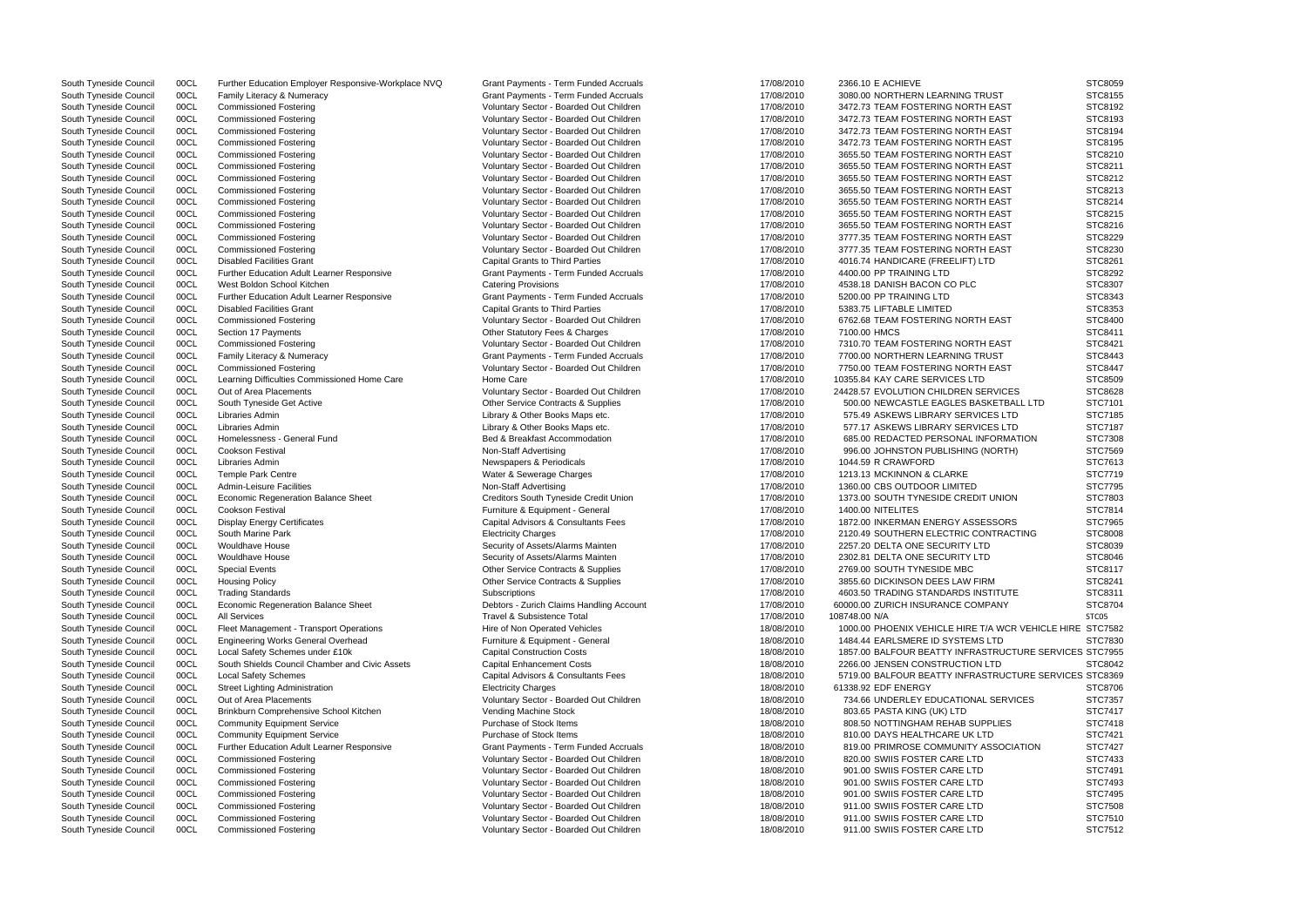South Tyneside Council 00CL Commissioned Fostering values of the Voluntary Sector - Boarded Out Children 18/08/2010 1091.00 SWIIS FOSTER CARE LTD South Tyneside Council 00CL Commissioned Fostering Commissioned Fostering Voluntary Sector - Boarded Out Children 18/08/2010 1091.00 SWIIS FOSTER CARE LTD South Tyneside Council 00CL Commissioned Fostering values of the Voluntary Sector - Boarded Out Children 18/08/2010 1091.00 SWIIS FOSTER CARE LTD South Tyneside Council COOCL Boldon Nursery Kitchen Catering Provisions Catering Provisions 2008/2010 1199.97 HOPWELLS LTD. STC7710 South Tyneside Council 00CL Commissioned Fostering **Suppleman and State Act of Children** 18/08/2010 1230.00 SWIIS FOSTER CARE LTD South Tyneside Council 00CL Commissioned Fostering **National Commissioned Fostering** Voluntary Sector - Boarded Out Children 18/08/2010 1369.00 SWIIS FOSTER CARE LTD South Tyneside Council 00CL Bedewell Junior Kitchen Catering Provisions Catering Provisions 18/08/2010 1679.78 DANISH BACON CO PLC South Tyneside Council 00CL Hearing Impaired Service Agency Staff - Non-Teachers 18/08/2010 1726.60 J B SKILLCARE LTD STC7913 South Tyneside Council 00CL Marine Park School General 2008 2008 Devolved Formula Capital 2008 18/08/2010 1850.00 R ADAMS STC7952 South Tyneside Council 00CL Further Education 16-18 Apprenticeships Grant Payments - Term Funded Accruals 18/08/2010 1913.70 LIFE SKILLS CENTRAL LTD South Tyneside Council 00CL Assistive Technologies **Purchase of Stock Items** Purchase of Stock Items 18/08/2010 2057.22 SOUTH TYNESIDE HOMES South Tyneside Council 00CL First Steps Community Development Grant Payments - Term Funded Accruals 18/08/2010 2184.00 PRIMROSE COMMUNITY AS South Tyneside Council 00CL Youth Offending Service Contracts & Supplies Contracts & Supplies 5 and 18/08/2010 2860.00 NORTHERN LEARNING TRUST STC. South Tyneside Council 00CL St Josephs RC Comprehensive School Electricity Charges 18/08/2010 2999.05 EDF ENERGY South Tyneside Council COOL St Wilfrid's RC College Council STC8166 Electricity Charges Electricity Charges and the state of the state of the state of the STC8166 STC8166 STC8166 STC8166 South Tyneside Council COOL Mortimer Community College And Electricity Charges Electricity Charges 18/08/2010 4494.61 EDF ENERGY STC8299 STC8299 South Tyneside Council 00CL Connexions Children & Young People Payments to Local Authorities - General 18/08/2010 58508.00 CITY OF SUNDERLAND South Tyneside Council 00CL Out of Area Placements Voluntary Sector - Boarded Out Children 18/08/2010 63333.33 UNDERLEY EDUCATIONAL South Tyneside Council 00CL Trading Standards Non-Staff Advertising 18/08/2010 500.00 JOHNSTON PUBLISHING (NORTH) STC70966 18/08/2010 500.00 JOHNSTON PUBLISHING (N South Tyneside Council 00CL Trading Standards Non-Staff Advertising 18/08/2010 500.00 JOHNSTON PUBLISHING (NORTH) STC709797 18/08/2010 500.00 JOHNSTON PUBLISHING (N South Tyneside Council 00CL South Shields Town Hall **Property Reactive/General Repairs** 2008/2010 529.50 HARKERS REMOVERS AND South Tyneside Council 00CL Fellgate Primary Schools Maintenance Non-Buyback 18/08/2010 552.48 WILLOWCRETE MANUFACT South Tyneside Council 00CL Libraries Admin 2000 2010 Library & Other Books Maps etc. 2008/2010 615.96 ASKEWS LIBRARY SERVICE South Tyneside Council COOCL Kelly House Water Metal Mater & Sewerage Charges Mater & Sewerage Charges Mater & Strong Mater & Sewerage Charges Mater & Strong Mater & Strong Mater & Strong Mater & Strong Mater & Strong Mate South Tyneside Council 00CL Temple Park Centre Vending Vending Vending Machine Stock 18/08/2010 689.30 GLAXO SMITH KLINE CONS South Tyneside Council 00CL Whitburn Village Primary School **Property Reactive/General Repairs** 18/08/2010 770.00 NE & C WINDOWS & DOORS South Tyneside Council 00CL Housing Renewal Team **Other Service Contracts & Supplies** 18/08/2010 1118.75 ARGUS ECOLOGY LIMITED South Tyneside Council 00CL Gordon House **Property Reactive/General Repairs** 18/08/2010 1235.00 RING READY 2007 LTD South Tyneside Council 00CL Horsley Hill Youth Centre **Property Reactive/General Repairs** 18/08/2010 1256.00 SPRINGS ROOFING LTD South Tyneside Council 00CL Hedworthfield Children's Centre **Property Reactive/General Repairs** 18/08/2010 1550.00 E J S FABRICATIONS LTD South Tyneside Council 00CL Mortimer Primary School Morks (Section Property Reactive/General Repairs 18/08/2010 18/08/2010 2256.00 ROADLITE INSTALLATIONS South Tyneside Council 00CL Fire Reform Act Portfolio Works (Septent OOCL Fire Reform Act Portfolio Works **Capital Enhancement Costs** Capital Enhancement Costs 18/08/2010 2414.89 G.T. CONTRACTS LTD South Tyneside Council 00CL Littlehaven Coastal Defence System Capital Advisors & Consultants Fees 18/08/2010 2550.08 ROYAL HASKONING South Tyneside Council 00CL South Tyneside Get Active Current Contracts & Supplies Contracts & Supplies 5000 18/08/2010 2612.50 WOMENS HEALTH IN SOUT South Tyneside Council 00CL Animal Warden costs examples and the environmental Services and the material Services of the material Services of the material Services of the material Services of the material Services of the m South Tyneside Council 00CL Littlehaven Coastal Defence System Capital Advisors & Consultants Fees 18/08/2010 6358.49 ROYAL HASKONING Schools Maintenance Non-Buyback Marine Park School Schools Maintenance Non-Buyback 18/08/2010 8517.82 RING READY 2007 LTD South Tyneside Council 00CL Economic Regeneration Balance Sheet Expenditure for Reallocation 18/08/2010 9807.08 VIRGIN MEDIA LTD South Tyneside Council 00CL Littlehaven Coastal Defence System Capital Advisors & Consultants Fees 18/08/2010 17382.57 ROYAL HASKONING STC8576 oocl Economic Regeneration Balance Sheet Creditors Child Care Salary Sacrifice 18/08/2010 21017.29 RSM TENON STC86030 South Tyneside Council 00CL South Tyneside Council Balance Sheet General Suspense Exp Code 99 18/08/2010 3226.75 ACTION FOR CHILDREN SE South Tyneside Council 00CL Investment Property Costs Recoverable From Tenants 18/08/2010 500.00 SAVILLS COMMERCIAL South Tyneside Council 00CL Corporate Development 19/08/2010 597.00 LOCAL GOVERNMENT INFO South Tyneside Council 00CL Waste Disposal Contract - Necessal Contract - Recycling 19/08/2010 782.40 OWTON MANOR SERVICES South Tyneside Council 00CL Waste Disposal Waste Disposal Contract - Recycling 19/08/2010 787.20 OWTON MANOR SERVICES South Tyneside Council 00CL Waste Disposal **Waste Disposal Contract - Recycling** 19/08/2010 816.00 OWTON MANOR SERVICES South Tyneside Council 00CL Kerbside Collection - Kerb It Maste Disposal Contract - Recycling 19/08/2010 975.00 PREMIER WASTE MANAGE South Tyneside Council 00CL Waste Disposal Waste Disposal Contract - General Waste Number 19/08/2010 1089.30 ALEX SMILES LTD South Tyneside Council 00CL Refuse Collection Collection Traded Services Subcontractors 19/08/2010 1267.00 RENEW NORTH EAST South Tyneside Council 00CL Transforming our Primary Schools Stanhope Primary School Capital Enhancement Costs 19/08/2010 19/08/2010 1297.60 BRITISH TELECOMMUNICAT South Tyneside Council 00CL Waste Disposal Waste Disposal Contract - General Waste Number 20/08/2010 1799.93 ALEX SMILES LTD South Tyneside Council 00CL Waste Disposal Waste Disposal Contract - General Waste 19/08/2010 2500.04 ALEX SMILES LTD South Tyneside Council 00CL Waste Disposal Waste Disposal Contract - General Waste Number 2008/2010 3056.78 ALEX SMILES LTD South Tyneside Council 00CL Waste Disposal Waste Disposal Contract - General Waste 19/08/2010 3165.80 ALEX SMILES LTD South Tyneside Council 00CL Waste Disposal Waste Disposal Contract - General Waste 19/08/2010 3633.56 ALEX SMILES LTD South Tyneside Council 00CL Waste Disposal Waste Disposal Contract - General Waste Number 20/08/2010 3878.43 ALEX SMILES LTD South Tyneside Council 00CL Waste Disposal Waste Disposal Contract - General Waste Number 19/08/2010 4043.83 ALEX SMILES LTD South Tyneside Council 00CL Waste Disposal Waste Disposal Contract - General Waste Number 20/08/2010 4712.04 ALEX SMILES LTD South Tyneside Council 00CL Scheme under £10k Miscellaneous Capital Enhancement Costs 19/08/2010 5194.81 NORTHUMBRIAN ROADS LTD STC834234 South Tyneside Council 00CL Crematorium Mercury Abatement Pre Work Capital Enhancement Costs 19/08/2010 33275.65 INTERSERVE PROJECT SERVICES 20010 South Tyneside Council 00CL Joint Waste Partnership Costs Costs Contracts & Supplies Contracts & Supplies 5 and 19/08/2010 212023.00 GATESHEAD M B C South Tyneside Council 00CL BT Unitary Charge Recharges **BTST Limited Unitary Charge 19/08/2010** 1236159.75 BT GLOBAL SERVICES South Tyneside Council 00CL Marketing Team **Pride of South Tyneside Awards - Externally Sponsored** 19/08/2010 1069.88 LANCHESTER CELLARS LT South Tyneside Council 00CL Intermediate Care & Rehabilitation Team Postage Charges 19/08/2010 525.00 NEOPOST FINANCE LIMITE

| STC7638                     |
|-----------------------------|
| STC7640                     |
| STC7642                     |
| STC7710                     |
| STC7729                     |
| STC7800                     |
| STC7891                     |
| STC7913                     |
| STC7952                     |
| STC7970                     |
| STC8000                     |
| STC8020                     |
|                             |
| STC8127                     |
| STC8145                     |
| STC8166                     |
| STC8299                     |
| STC8702                     |
| STC8709                     |
| <b>STC7096</b>              |
| STC7097                     |
| STC7144                     |
| STC7159                     |
| STC7241                     |
| <b>STC7295</b>              |
|                             |
| STC7312                     |
| STC7393                     |
| STC7662                     |
| STC7733                     |
| STC7750                     |
| STC7847                     |
| STC8038                     |
| STC8070                     |
| STC8097                     |
| STC8102                     |
| NNELS AND LIVERY Y/ STC8120 |
|                             |
| STC8386                     |
| STC8474                     |
| STC8496                     |
| STC8576                     |
| STC8603                     |
|                             |
| STC8173                     |
| STP26                       |
|                             |
| STC7215                     |
| STC7402                     |
| STC7404                     |
| STC7425                     |
| STC7545                     |
| STC7631                     |
| STC7759                     |
| STC7766                     |
| STC7931                     |
| STC8089                     |
| STC8154                     |
| STC8165                     |
| STC8208                     |
|                             |
| STC8244                     |
| STC8264                     |
| STC8313                     |
| STC8342                     |
| STC8663                     |
| STC8737                     |
| STC8763                     |
| STC7623<br>STC7138          |
|                             |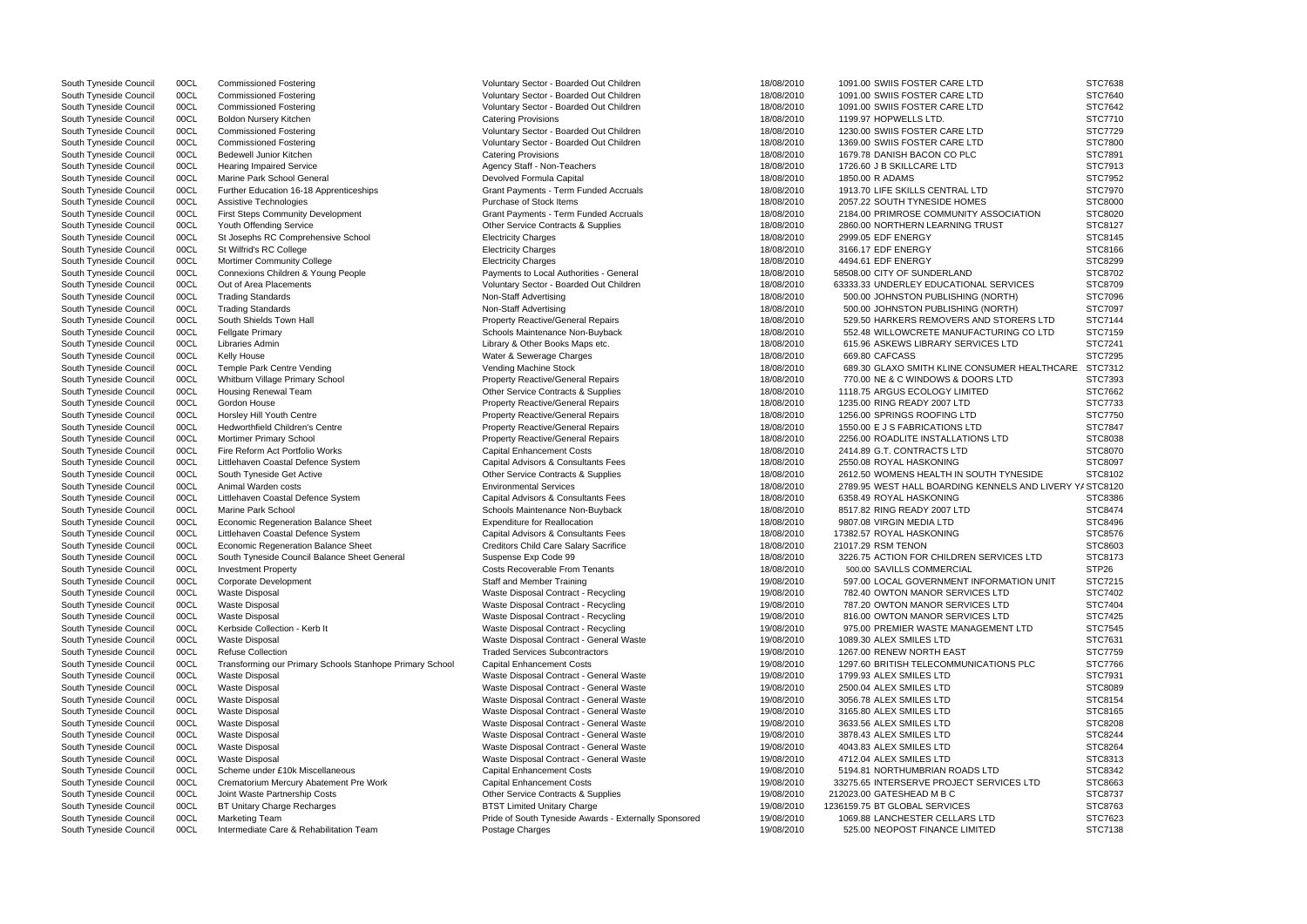|                                     | ১। ৬७। ১১      |
|-------------------------------------|----------------|
|                                     | STC7315        |
|                                     | STC7392        |
|                                     |                |
| ОМЕ                                 | STC7395        |
|                                     | STC7416        |
|                                     | STC7419        |
|                                     |                |
|                                     | STC7464        |
| <b>ILITIES SERVICES LTD STC7542</b> |                |
| <b>ETING LTD</b>                    | STC7648        |
|                                     |                |
| HCARE                               | STC7708        |
| <b>IETY</b>                         | STC7717        |
|                                     | STC7823        |
|                                     | STC7859        |
|                                     |                |
| <b>ARE</b>                          | STC7862        |
| <b>TH EAST) LTD</b>                 | STC7869        |
|                                     | STC7908        |
|                                     |                |
| <b>IETY</b>                         | STC7979        |
| AND WEAR NHS TRUS STC8025           |                |
| <b>IETY</b>                         | STC8075        |
|                                     |                |
| IETY                                | STC8076        |
|                                     | STC8136        |
| ЭN                                  | STC8139        |
|                                     |                |
|                                     | STC8171        |
|                                     | STC8233        |
| AND WEAR NHS TRUS STC8246           |                |
|                                     |                |
| D                                   | STC8252        |
|                                     | STC8255        |
| <b>TH EAST) LTD</b>                 | STC8267        |
|                                     |                |
|                                     | STC8297        |
|                                     | STC8363        |
| <b>\S HEALTHCARE</b>                | STC8392        |
|                                     |                |
| OUNCIL                              | STC8445        |
| C                                   | STC8465        |
|                                     |                |
|                                     | STC8505        |
|                                     | STC8569        |
|                                     | STC8594        |
|                                     | STC8641        |
|                                     |                |
| <b>TEMS LTD</b>                     | STC8675        |
|                                     | STC8697        |
| N SOLUTIONS UK LTD STC7269          |                |
|                                     |                |
|                                     | STC7451        |
|                                     | STC7470        |
|                                     | <b>STC7537</b> |
|                                     |                |
|                                     | STC7595        |
|                                     | STC7769        |
|                                     | STC7805        |
|                                     |                |
| TS) LTD                             | STC8372        |
| <b>ENT CO LTD</b>                   | STC8425        |
| <b>LTD</b>                          | STC8519        |
|                                     |                |
|                                     | STC8746        |
|                                     | STC7060        |
| כ<br>כ                              | STC7163        |
|                                     |                |
|                                     | STC8222        |
|                                     | STC8487        |
| כ<br>כ                              | STC8503        |
|                                     |                |
|                                     | STC6990        |
|                                     | STC8719        |
|                                     | STC8761        |
|                                     |                |
|                                     |                |
| TD.                                 | STC7136        |
|                                     |                |
|                                     | STC7197        |
|                                     | STC7256        |
| J                                   | STC7879        |
| <b>SSIDE LIMITED</b>                | STC8615        |
|                                     | STC6984        |

| South Tyneside Council | 00CL | Special Educational Needs Transport                                                                  | <b>School Travel Contracts</b>                                | 19/08/2010 | 547.40 C.J. CONTRACT HIRE                                 | STC7153        |
|------------------------|------|------------------------------------------------------------------------------------------------------|---------------------------------------------------------------|------------|-----------------------------------------------------------|----------------|
| South Tyneside Council | 00CL | <b>Special Educational Needs Transport</b>                                                           | <b>School Travel Contracts</b>                                | 19/08/2010 | 699.30 C.J. CONTRACT HIRE                                 | STC7315        |
| South Tyneside Council | 00CL | Learning Difficulties Commissioned Day Care                                                          | Day Care                                                      | 19/08/2010 | 770.00 KAYDAR                                             | STC7392        |
| South Tyneside Council | 00CL | Older People Commissioned Residential Care                                                           | Residential Care Respite In Borough                           | 19/08/2010 | 774.17 NEEDHAM COURT CARE HOME                            | STC7395        |
| South Tyneside Council | 00CL | <b>Beech Street Jarrow</b>                                                                           | <b>Catering Provisions</b>                                    | 19/08/2010 | 801.64 DANISH BACON CO PLC                                | STC7416        |
| South Tyneside Council | 00CL | <b>Community Family Support Service</b>                                                              | <b>Client Travel &amp; Subsistence</b>                        | 19/08/2010 | 809.48 CARES (UK) LTD                                     | STC7419        |
| South Tyneside Council | 00CL | <b>Special Educational Needs Transport</b>                                                           | <b>School Travel Contracts</b>                                | 19/08/2010 | 881.50 C.J. CONTRACT HIRE                                 | STC7464        |
| South Tyneside Council | 00CL | Learning Difficulties Commissioned Home Care                                                         | Home Care                                                     | 19/08/2010 | 962.00 CARE UK LEARNING DISABILITIES SERVICES LTD STC7542 |                |
| South Tyneside Council | 00CL | <b>Physical Disabilities Grant</b>                                                                   | Other Service Contracts & Supplies                            | 19/08/2010 | 1098.16 NORTHERN SIGN INTERPRETING LTD                    | STC7648        |
| South Tyneside Council | 00CL | Older People Commissioned Residential Care                                                           | Residential Care Respite out of borough                       | 19/08/2010 | 1195.60 SOUTHERN CROSS HEALTHCARE                         | <b>STC7708</b> |
| South Tyneside Council | 00CL | Children with Disability Team                                                                        | Private Contractors - School Holiday Day Care                 | 19/08/2010 | 1208.00 NORTH EAST AUTISM SOCIETY                         | <b>STC7717</b> |
| South Tyneside Council | 00CL | Older People Commissioned Residential Care                                                           | Residential Care Respite In Borough                           | 19/08/2010 | 1446.56 HAMPSHIRE COURT                                   | STC7823        |
| South Tyneside Council | 00CL | Learning Difficulties Commissioned Residential Care                                                  | Residential Care Respite out of borough                       | 19/08/2010 | 1595.00 ST CUTHBERTS CARE                                 | <b>STC7859</b> |
| South Tyneside Council | 00CL | Older People Commissioned Residential Care                                                           | Residential Care Respite In Borough                           | 19/08/2010 | 1603.50 FOUR SEASONS HEALTH CARE                          | STC7862        |
|                        |      |                                                                                                      |                                                               |            |                                                           |                |
| South Tyneside Council | 00CL | <b>Disabled Facilities Grant</b>                                                                     | <b>Capital Grants to Third Parties</b>                        | 19/08/2010 | 1615.00 DOLPHIN STAIRLIFTS (NORTH EAST) LTD               | <b>STC7869</b> |
| South Tyneside Council | 00CL | Older People Commissioned Residential Care                                                           | Residential Care Respite out of borough                       | 19/08/2010 | 1720.00 BIRCHDALE CARE HOME                               | STC7908        |
| South Tyneside Council | 00CL | Children with Disability Team                                                                        | Private Contractors - School Holiday Day Care                 | 19/08/2010 | 1968.00 NORTH EAST AUTISM SOCIETY                         | <b>STC7979</b> |
| South Tyneside Council | 00CL | Child & Adolescent Mental Health Services                                                            | Private Contractors - General Consultancy                     | 19/08/2010 | 2200.00 NORTHUMBERLAND TYNE AND WEAR NHS TRUS STC8025     |                |
| South Tyneside Council | 00CL | Learning Difficulties Commissioned Day Care                                                          | Day Care                                                      | 19/08/2010 | 2451.41 NORTH EAST AUTISM SOCIETY                         | STC8075        |
| South Tyneside Council | 00CL | Learning Difficulties Commissioned Day Care                                                          | Day Care                                                      | 19/08/2010 | 2451.41 NORTH EAST AUTISM SOCIETY                         | STC8076        |
| South Tyneside Council | 00CL | National Challenge                                                                                   | Private Contractors - General Consultancy                     | 19/08/2010 | 2921.94 TANDSENT LIMITED                                  | STC8136        |
| South Tyneside Council | 00CL | Perth Green House                                                                                    | Subscriptions                                                 | 19/08/2010 | 2970.00 CARE QUALITY COMMISSION                           | STC8139        |
| South Tyneside Council | 00CL | St Joseph's RC Comprehensive School                                                                  | <b>Electricity Charges</b>                                    | 19/08/2010 | 3203.05 EDF ENERGY                                        | STC8171        |
| South Tyneside Council | 00CL | Learning Difficulties Commissioned Residential Care                                                  | Residential Care Respite In Borough                           | 19/08/2010 | 3801.04 MARINA REST HOME                                  | STC8233        |
| South Tyneside Council | 00CL | Child & Adolescent Mental Health Services                                                            | Private Contractors - General Consultancy                     | 19/08/2010 | 3900.00 NORTHUMBERLAND TYNE AND WEAR NHS TRUS STC8246     |                |
| South Tyneside Council | 00CL | <b>Disabled Facilities Grant</b>                                                                     | <b>Capital Grants to Third Parties</b>                        | 19/08/2010 | 3966.46 HANDICARE (FREELIFT) LTD                          | STC8252        |
| South Tyneside Council | 00CL | Home to College Transport                                                                            | <b>School Travel Contracts</b>                                | 19/08/2010 | 3995.00 C.J. CONTRACT HIRE                                | STC8255        |
| South Tyneside Council | 00CL | <b>Disabled Facilities Grant</b>                                                                     | <b>Capital Grants to Third Parties</b>                        | 19/08/2010 | 4053.69 DOLPHIN STAIRLIFTS (NORTH EAST) LTD               | STC8267        |
| South Tyneside Council | 00CL | <b>Disabled Facilities Grant</b>                                                                     | <b>Capital Grants to Third Parties</b>                        | 19/08/2010 | 4480.93 F LOWES                                           | STC8297        |
| South Tyneside Council | 00CL | Drug/Alcohol Residential Homes                                                                       | Residential Care Respite out of borough                       | 19/08/2010 | 5508.17 PHOENIX HOUSE                                     | STC8363        |
|                        |      |                                                                                                      |                                                               |            | 6574.00 DENE HALL- FOUR SEASONS HEALTHCARE                | STC8392        |
| South Tyneside Council | 00CL | Learning Difficulties Commissioned Residential Care                                                  | Residential Care Respite out of borough                       | 19/08/2010 |                                                           |                |
| South Tyneside Council | 00CL | Learning Difficulties Commissioned Day Care                                                          | Day Care                                                      | 19/08/2010 | 7738.00 DARLINGTON BOROUGH COUNCIL                        | STC8445        |
| South Tyneside Council | 00CL | Learning Difficulties Commissioned Residential Care                                                  | Residential Care Respite out of borough                       | 19/08/2010 | 8240.80 CARELINE LIFESTYLES LTD                           | STC8465        |
| South Tyneside Council | 00CL | Learning Difficulties Commissioned Residential Care                                                  | Residential Care In Borough                                   | 19/08/2010 | 10314.01 AUTISM NORTH LTD                                 | STC8505        |
| South Tyneside Council | 00CL | Learning Difficulties Commissioned Home Care                                                         | Home Care                                                     | 19/08/2010 | 16670.53 LS CARE LIMITED                                  | STC8569        |
| South Tyneside Council | 00CL | Learning Difficulties Commissioned Home Care                                                         | Home Care                                                     | 19/08/2010 | 19770.24 KAY CARE SERVICES LTD                            | STC8594        |
| South Tyneside Council | 00CL | Mental Health Grants To Voluntary Organisations                                                      | Voluntary Sector - General                                    | 19/08/2010 | 27607.00 NECA (SERVICES) LTD                              | STC8641        |
| South Tyneside Council | 00CL | Dunn St Children's Centre                                                                            | <b>Capital Enhancement Costs</b>                              | 19/08/2010 | 40929.31 THURSTON BUILDING SYSTEMS LTD                    | STC8675        |
| South Tyneside Council | 00CL | Hadrian Primary School rewire                                                                        | <b>Capital Enhancement Costs</b>                              | 19/08/2010 | 53660.06 GILWOOD MAST                                     | STC8697        |
| South Tyneside Council | 00CL | <b>Trading Standards</b>                                                                             | Subscriptions                                                 | 19/08/2010 | 650.24 NORTHGATE INFORMATION SOLUTIONS UK LTD             | STC7269        |
| South Tyneside Council | 00CL | Temple Park Centre Vending                                                                           | <b>Vending Machine Stock</b>                                  | 19/08/2010 | 858.36 G & J CAMPBELL                                     | STC7451        |
| South Tyneside Council | 00CL | <b>Admin-Leisure Facilities</b>                                                                      | Non-Staff Advertising                                         | 19/08/2010 | 892.50 DECORUM                                            | STC7470        |
| South Tyneside Council | 00CL | Temple Park Centre Vending                                                                           | <b>Vending Machine Stock</b>                                  | 19/08/2010 | 959.57 G & J CAMPBELL                                     | STC7537        |
| South Tyneside Council | 00CL | South Shields Town Hall                                                                              | <b>Property Reactive/General Repairs</b>                      | 19/08/2010 | 1022.70 RING READY 2007 LTD                               | STC7595        |
| South Tyneside Council | 00CL | <b>Temple Park Centre</b>                                                                            | Resaleable Items                                              | 19/08/2010 | 1303.20 J P LENNARD LIMITED                               | STC7769        |
| South Tyneside Council | 00CL | <b>Metro Passes</b>                                                                                  | <b>Capital Sundry Costs</b>                                   | 19/08/2010 | 1375.00 NEXUS                                             | STC7805        |
| South Tyneside Council |      | South Marine Park                                                                                    |                                                               |            |                                                           | STC8372        |
|                        | 00CL |                                                                                                      | <b>Capital Construction Costs</b>                             | 19/08/2010 | 5775.00 JOHN HELLENS (CONTRACTS) LTD                      |                |
| South Tyneside Council | 00CL | Factory Units Tyne & Wear Economic Development Company                                               | Payment of Income Collected                                   | 19/08/2010 | 7389.60 TYNE & WEAR DEVELOPMENT CO LTD                    | STC8425        |
| South Tyneside Council | 00CL | <b>Mortimer Primary School</b>                                                                       | <b>Property Reactive/General Repairs</b>                      | 19/08/2010 | 10737.82 ORA PROPERTY SERVICES LTD                        | STC8519        |
| South Tyneside Council | 00CL | Foreshore Sea Change Project                                                                         | <b>Capital Enhancement Costs</b>                              | 19/08/2010 | 294603.04 ROK BUILD LTD                                   | STC8746        |
| South Tyneside Council | 00CL | Decent Homes Renewable Energy Scheme                                                                 | Enhancement Housing Revenue Account Capital - Heating Renewal | 19/08/2010 | -900.00 WARMER HEATING LIMITED                            | STC7060        |
| South Tyneside Council | 00CL | Decent Homes Renewable Energy Scheme                                                                 | Enhancement HRA Capital - Heating Renewal                     | 19/08/2010 | 554.00 WARMER HEATING LIMITED                             | STC7163        |
| South Tyneside Council | 00CL | <b>Supporting People External</b>                                                                    | <b>Grant Payments - General</b>                               | 19/08/2010 | 3715.00 MENCAP                                            | STC8222        |
| South Tyneside Council | 00CL | Decent Homes Renewable Energy Scheme                                                                 | Enhancement HRA Capital - Heating Renewal                     | 19/08/2010 | 9069.00 WARMER HEATING LIMITED                            | STC8487        |
| South Tyneside Council | 00CL | Decent Homes Renewable Energy Scheme                                                                 | Enhancement HRA Capital - Heating Renewal                     | 19/08/2010 | 10172.71 WARMER HEATING LIMITED                           | STC8503        |
| South Tyneside Council | 00CL | Housing Revenue Account Balance Sheet                                                                | ST Homes Invoice Holding Account                              | 19/08/2010 | -11700.11 SOUTH TYNESIDE HOMES                            | STC6990        |
| South Tyneside Council | 00CL | Housing Revenue Account Balance Sheet                                                                | South Tyneside Homes Invoice Holding Account                  | 19/08/2010 | 83552.42 SOUTH TYNESIDE HOMES                             | STC8719        |
| South Tyneside Council | 00CL | Housing Revenue Account Balance Sheet                                                                | South Tyneside Homes Invoice Holding Account                  | 19/08/2010 | 1021050.28 SOUTH TYNESIDE HOMES                           | STC8761        |
| South Tyneside Council | 00CL | Community Area Forum-Funded Road & Environmental Improveme Capital Funding from Revenue Contribution |                                                               | 20/08/2010 | 523.37 WYBONE LIMITED                                     | STC7136        |
| South Tyneside Council | 00CL | South Shields Council Chamber & Civic Assets                                                         | <b>Capital Enhancement Costs</b>                              | 20/08/2010 | 584.00 JENSEN CONSTRUCTION LTD                            | STC7197        |
| South Tyneside Council | 00CL | Corporate Development                                                                                | Staff and Member Training                                     | 20/08/2010 | 630.27 WESTOE TAXIS                                       | STC7256        |
|                        |      |                                                                                                      |                                                               |            |                                                           | <b>STC7879</b> |
| South Tyneside Council | 00CL | <b>Local Safety Schemes</b>                                                                          | <b>Capital Enhancement Costs</b>                              | 20/08/2010 | 1645.00 ACADEMY GEOMATICS LTD                             |                |
| South Tyneside Council | 00CL | Fleet Management - Transport Operations                                                              | Vehicle Running Costs                                         | 20/08/2010 | 22066.20 PETROPLUS REFINING TEESSIDE LIMITED              | STC8615        |
| South Tyneside Council | 00CL | Learning Disabilities Resettlement Residential Care                                                  | Supported Living                                              | 20/08/2010 | -20110.01 DIMENSIONS (UK) LTD                             | STC6984        |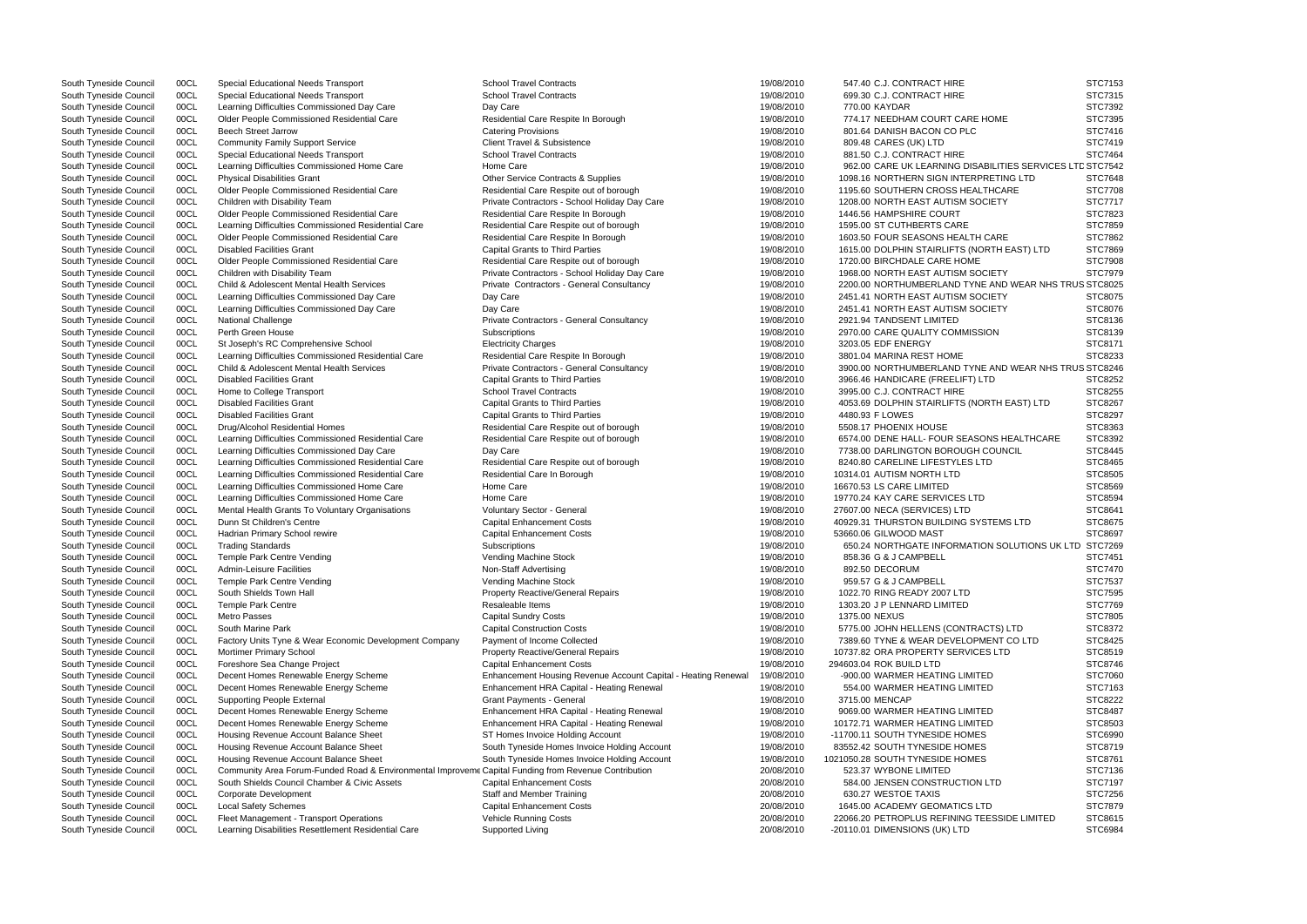| South Tyneside Council | 00CL | Learning Difficulties Resettlement Residential Care | Supported Living                             | 20/08/2010 | -6575.80 DIMENSIONS (UK) LTD             | SIC7003        |
|------------------------|------|-----------------------------------------------------|----------------------------------------------|------------|------------------------------------------|----------------|
| South Tyneside Council | 00CL | <b>Extended Schools</b>                             | Non-Staff Advertising                        | 20/08/2010 | 500.00 JOHNSTON PUBLISHING (NORTH)       | STC7094        |
| South Tyneside Council | 00CL | <b>Extended Schools</b>                             | Non-Staff Advertising                        | 20/08/2010 | 500.00 JOHNSTON PUBLISHING (NORTH)       | STC7095        |
| South Tyneside Council | 00CL | <b>Connolly House</b>                               | <b>Catering Provisions</b>                   | 20/08/2010 | 511.14 DANISH BACON CO PLC               | STC7121        |
| South Tyneside Council | 00CL | Aiming High for Disabled Children                   | Private Contractor - Independent Nurseries   | 20/08/2010 | 578.24 ST CUTHBERTS CARE                 | STC7189        |
| South Tyneside Council | 00CL | Cleadon School Kitchen                              | Vending Machine Stock                        | 20/08/2010 | 598.20 GM PACKAGING (UK) LIMITED         | STC7217        |
|                        |      |                                                     |                                              |            |                                          |                |
| South Tyneside Council | 00CL | <b>Youth Service General</b>                        | <b>Instructors Fees</b>                      | 20/08/2010 | 600.00 SANDIE MALIA                      | STC7231        |
| South Tyneside Council | 00CL | Boldon Nursery Kitchen                              | <b>Catering Provisions</b>                   | 20/08/2010 | 663.96 R MANNERS AND SONS LTD            | STC7285        |
| South Tyneside Council | 00CL | <b>Commissioned Fostering</b>                       | Voluntary Sector - Boarded Out Children      | 20/08/2010 | 702.00 SWIIS FOSTER CARE LTD             | STC7328        |
| South Tyneside Council | 00CL | <b>Commissioned Fostering</b>                       | Voluntary Sector - Boarded Out Children      | 20/08/2010 | 820.00 SWIIS FOSTER CARE LTD             | STC7432        |
| South Tyneside Council | 00CL | Jarrow School Kitchen                               | <b>Catering Provisions</b>                   | 20/08/2010 | 871.46 R MANNERS AND SONS LTD            | STC7460        |
| South Tyneside Council | 00CL | <b>Commissioned Fostering</b>                       | Voluntary Sector - Boarded Out Children      | 20/08/2010 | 901.00 SWIIS FOSTER CARE LTD             | STC7490        |
| South Tyneside Council | 00CL | <b>Commissioned Fostering</b>                       | Voluntary Sector - Boarded Out Children      | 20/08/2010 | 901.00 SWIIS FOSTER CARE LTD             | STC7492        |
| South Tyneside Council | 00CL | <b>Commissioned Fostering</b>                       | Voluntary Sector - Boarded Out Children      | 20/08/2010 | 901.00 SWIIS FOSTER CARE LTD             | STC7494        |
|                        | 00CL |                                                     | Voluntary Sector - Boarded Out Children      | 20/08/2010 | 911.00 SWIIS FOSTER CARE LTD             | <b>STC7509</b> |
| South Tyneside Council |      | <b>Commissioned Fostering</b>                       |                                              |            |                                          |                |
| South Tyneside Council | 00CL | <b>Commissioned Fostering</b>                       | Voluntary Sector - Boarded Out Children      | 20/08/2010 | 911.00 SWIIS FOSTER CARE LTD             | STC7511        |
| South Tyneside Council | 00CL | <b>Commissioned Fostering</b>                       | Voluntary Sector - Boarded Out Children      | 20/08/2010 | 911.00 SWIIS FOSTER CARE LTD             | STC7513        |
| South Tyneside Council | 00CL | Section 17 Payments (Central)                       | Legal Advisors                               | 20/08/2010 | 930.00 REDACTED PERSONAL INFORMATION     | STC7527        |
| South Tyneside Council | 00CL | Stanhope School Kitchen                             | <b>Catering Provisions</b>                   | 20/08/2010 | 1002.33 R MANNERS AND SONS LTD           | STC7588        |
| South Tyneside Council | 00CL | Laygate Lane School Kitchen                         | <b>Catering Provisions</b>                   | 20/08/2010 | 1041.55 J R HOLLAND                      | STC7611        |
| South Tyneside Council | 00CL | <b>Commissioned Fostering</b>                       | Voluntary Sector - Boarded Out Children      | 20/08/2010 | 1091.00 SWIIS FOSTER CARE LTD            | STC7639        |
| South Tyneside Council | 00CL | <b>Commissioned Fostering</b>                       | Voluntary Sector - Boarded Out Children      | 20/08/2010 | 1091.00 SWIIS FOSTER CARE LTD            | STC7641        |
| South Tyneside Council | 00CL | <b>Commissioned Fostering</b>                       | Voluntary Sector - Boarded Out Children      | 20/08/2010 | 1091.00 SWIIS FOSTER CARE LTD            | STC7643        |
|                        |      |                                                     |                                              |            |                                          |                |
| South Tyneside Council | 00CL | St Joseph's RC School Kitchen                       | <b>Catering Provisions</b>                   | 20/08/2010 | 1182.53 J R HOLLAND                      | STC7698        |
| South Tyneside Council | 00CL | Brinkburn Comprehensive School Kitchen              | <b>Catering Provisions</b>                   | 20/08/2010 | 1220.16 J R HOLLAND                      | STC7725        |
| South Tyneside Council | 00CL | <b>Commissioned Fostering</b>                       | Voluntary Sector - Boarded Out Children      | 20/08/2010 | 1230.00 SWIIS FOSTER CARE LTD            | STC7730        |
| South Tyneside Council | 00CL | Adult & Community Learning Group Central Costs      | Furniture & Equipment - General              | 20/08/2010 | 1264.69 CANON (UK) LTD                   | <b>STC7757</b> |
| South Tyneside Council | 00CL | Learning Difficulties Resettlement Residential Care | Supported Living                             | 20/08/2010 | 1284.03 DIMENSIONS (UK) LTD              | STC7763        |
| South Tyneside Council | 00CL | <b>Commissioned Fostering</b>                       | Voluntary Sector - Boarded Out Children      | 20/08/2010 | 1369.00 SWIIS FOSTER CARE LTD            | STC7801        |
| South Tyneside Council | 00CL | Finance & Administration - Children & Young People  | Furniture & Equipment - General              | 20/08/2010 | 1587.61 PITNEY BOWES LTD                 | STC7856        |
| South Tyneside Council | 00CL | Older People Commissioned Home Care                 | Home Support                                 | 20/08/2010 | 1635.10 CARE UK HOMECARE                 | STC7873        |
| South Tyneside Council | 00CL | <b>Boldon Nursery School</b>                        | Schools Learning Equipment                   | 20/08/2010 | 1706.00 LEIKA DANMARK A/S                | STC7903        |
|                        |      |                                                     |                                              |            |                                          |                |
| South Tyneside Council | 00CL | <b>Commissioned Fostering</b>                       | Voluntary Sector - Boarded Out Children      | 20/08/2010 | 1788.89 ST CUTHBERTS CARE                | <b>STC7929</b> |
| South Tyneside Council | 00CL | Older People Commissioned Home Care                 | Home Support                                 | 20/08/2010 | 1852.56 THOMPSON PARK HOMECARE SERVICES  | STC7953        |
| South Tyneside Council | 00CL | Learning Difficulties Resettlement Residential Care | Supported Living                             | 20/08/2010 | 1862.65 DIMENSIONS (UK) LTD              | <b>STC7957</b> |
| South Tyneside Council | 00CL | Further Education Adult Learner Responsive          | <b>Grant Payments - Term Funded Accruals</b> | 20/08/2010 | 1870.00 NORTHERN LEARNING TRUST          | STC7963        |
| South Tyneside Council | 00CL | Section 17 Payments                                 | Other Statutory Fees & Charges               | 20/08/2010 | 1900.00 HMCS                             | STC7968        |
| South Tyneside Council | 00CL | Learning Difficulties Resettlement Residential Care | Supported Living                             | 20/08/2010 | 2204.90 DIMENSIONS (UK) LTD              | STC8026        |
| South Tyneside Council | 00CL | Learning Difficulties Resettlement Residential Care | Supported Living                             | 20/08/2010 | 2204.90 DIMENSIONS (UK) LTD              | STC8027        |
| South Tyneside Council | 00CL | <b>Commissioned Fostering</b>                       | Voluntary Sector - Boarded Out Children      | 20/08/2010 | 2616.60 FOSTER CARE SOLUTIONS LTD        | STC8103        |
| South Tyneside Council | 00CL | Learning Difficulties Resettlement Residential Care | Supported Living                             | 20/08/2010 | 3450.02 DIMENSIONS (UK) LTD              | STC8188        |
|                        |      | Learning Difficulties Resettlement Residential Care | Supported Living                             |            |                                          | <b>STC8189</b> |
| South Tyneside Council | 00CL |                                                     |                                              | 20/08/2010 | 3450.02 DIMENSIONS (UK) LTD              |                |
| South Tyneside Council | 00CL | <b>Commissioned Fostering</b>                       | Voluntary Sector - Boarded Out Children      | 20/08/2010 | 3476.34 FOSTER CARE SOLUTIONS LTD        | STC8196        |
| South Tyneside Council | 00CL | <b>Commissioned Fostering</b>                       | Voluntary Sector - Boarded Out Children      | 20/08/2010 | 3669.47 FOSTER CARE SOLUTIONS LTD        | STC8218        |
| South Tyneside Council | 00CL | Learning Disabilities Management                    | Payments to Carers                           | 20/08/2010 | 3722.12 REDACTED PERSONAL INFORMATION    | STC8223        |
| South Tyneside Council | 00CL | <b>Commissioned Fostering</b>                       | Voluntary Sector - Boarded Out Children      | 20/08/2010 | 3862.60 FOSTER CARE SOLUTIONS LTD        | STC8242        |
| South Tyneside Council | 00CL | <b>Commissioned Fostering</b>                       | Voluntary Sector - Boarded Out Children      | 20/08/2010 | 3862.60 FOSTER CARE SOLUTIONS LTD        | STC8243        |
| South Tyneside Council | 00CL | <b>Extended Schools</b>                             | Delegated Schools Budget - Grant Funding     | 20/08/2010 | 5000.00 THE CUSTOMS HOUSE                | <b>STC8329</b> |
| South Tyneside Council | 00CL | Learning Difficulties Resettlement Residential Care | Supported Living                             | 20/08/2010 | 5158.82 DIMENSIONS (UK) LTD              | <b>STC8340</b> |
| South Tyneside Council | 00CL | Learning Difficulties Resettlement Residential Care | Supported Living                             | 20/08/2010 | 5158.82 DIMENSIONS (UK) LTD              | STC8341        |
|                        |      |                                                     |                                              |            |                                          |                |
| South Tyneside Council | 00CL | <b>Commissioned Fostering</b>                       | Voluntary Sector - Boarded Out Children      | 20/08/2010 | 5545.55 ST CUTHBERTS CARE                | STC8364        |
| South Tyneside Council | 00CL | <b>Commissioned Fostering</b>                       | Voluntary Sector - Boarded Out Children      | 20/08/2010 | 5793.90 FOSTER CARE SOLUTIONS LTD        | STC8373        |
| South Tyneside Council | 00CL | Learning Difficulties Resettlement Residential Care | Supported Living                             | 20/08/2010 | 7035.56 DIMENSIONS (UK) LTD              | STC8408        |
| South Tyneside Council | 00CL | Learning Difficulties Resettlement Residential Care | Supported Living                             | 20/08/2010 | 8037.92 DIMENSIONS (UK) LTD              | STC8456        |
| South Tyneside Council | 00CL | Learning Difficulties Resettlement Residential Care | Supported Living                             | 20/08/2010 | 8194.56 DIMENSIONS (UK) LTD              | STC8463        |
| South Tyneside Council | 00CL | Learning Difficulties Resettlement Residential Care | Supported Living                             | 20/08/2010 | 8194.56 DIMENSIONS (UK) LTD              | STC8464        |
| South Tyneside Council | 00CL | Older People Commissioned Home Care                 | Home Support                                 | 20/08/2010 | 8272.17 D H HOMECARE LTD                 | STC8466        |
| South Tyneside Council | 00CL | St Joseph's School Building Schools for the Future  | <b>Capital Sundry Costs</b>                  | 20/08/2010 | 8736.00 ADVANTAGE UTILITIES SERVICES LTD | STC8477        |
| South Tyneside Council | 00CL | Social Care Reform Grant                            | Agency Staff - Non-Teachers                  | 20/08/2010 | 20818.51 IMPOWER CONSULTING LTD          | <b>STC8600</b> |
|                        |      |                                                     |                                              |            |                                          |                |
| South Tyneside Council | 00CL | Children with Disability Team                       | Agency Staff - Non-Teachers                  | 20/08/2010 | 56214.02 COMENSURA LTD                   | STC8699        |
| South Tyneside Council | 00CL | Libraries Admin                                     | Library & Other Books Maps etc.              | 20/08/2010 | 703.30 ASKEWS LIBRARY SERVICES LTD       | STC7330        |
| South Tyneside Council | 00CL | Oakleigh Gardens School                             | <b>Property Reactive/General Repairs</b>     | 20/08/2010 | 715.00 CORAL WASHROOMS                   | STC7344        |
| South Tyneside Council | 00CL | <b>Economic Regeneration Balance Sheet</b>          | <b>Creditors ST Credit Union</b>             | 20/08/2010 | 1247.00 SOUTH TYNESIDE CREDIT UNION      | STC7743        |
| South Tyneside Council | 00CL | Public Rights of Way costs                          | Public Rights of Way                         | 20/08/2010 | 1312.30 DOMINIC WRIGHT GARDENS SERVICES  | STC7772        |
|                        |      |                                                     |                                              |            |                                          |                |

|                    | STC7003        |
|--------------------|----------------|
| IORTH)             | STC7094        |
| IORTH)             | STC7095        |
|                    | STC7121        |
|                    | STC7189        |
| ED                 | STC7217        |
|                    | STC7231        |
|                    |                |
| D                  | STC7285        |
|                    | STC7328        |
|                    | STC7432        |
| D                  | STC7460        |
|                    | STC7490        |
|                    | STC7492        |
|                    | <b>STC7494</b> |
|                    | STC7509        |
|                    | STC7511        |
|                    |                |
|                    | STC7513        |
| ORMATION           | STC7527        |
| D                  | <b>STC7588</b> |
|                    | STC7611        |
|                    | STC7639        |
|                    | STC7641        |
|                    | STC7643        |
|                    | <b>STC7698</b> |
|                    | <b>STC7725</b> |
|                    |                |
|                    | STC7730        |
|                    | STC7757        |
|                    | STC7763        |
|                    | STC7801        |
|                    | STC7856        |
|                    | STC7873        |
|                    | STC7903        |
|                    | STC7929        |
| ARE SERVICES       | STC7953        |
|                    |                |
|                    | <b>STC7957</b> |
| <b>JST</b>         | STC7963        |
|                    | STC7968        |
|                    | STC8026        |
|                    | STC8027        |
| <b>LTD</b>         | STC8103        |
|                    | STC8188        |
|                    | STC8189        |
| <b>LTD</b>         |                |
|                    | STC8196        |
| LTD                | STC8218        |
| ORMATION           | STC8223        |
| LTD                | STC8242        |
| LTD                | STC8243        |
|                    | STC8329        |
|                    | STC8340        |
|                    | STC8341        |
|                    | STC8364        |
|                    |                |
| LTD                | STC8373        |
|                    | STC8408        |
|                    | STC8456        |
|                    | STC8463        |
|                    | STC8464        |
|                    | STC8466        |
| <b>RVICES LTD</b>  | STC8477        |
| D.                 | STC8600        |
|                    |                |
|                    | STC8699        |
| ES LTD             | STC7330        |
|                    | STC7344        |
| <b>UNION</b>       | STC7743        |
| <b>IS SERVICES</b> | <b>STC7772</b> |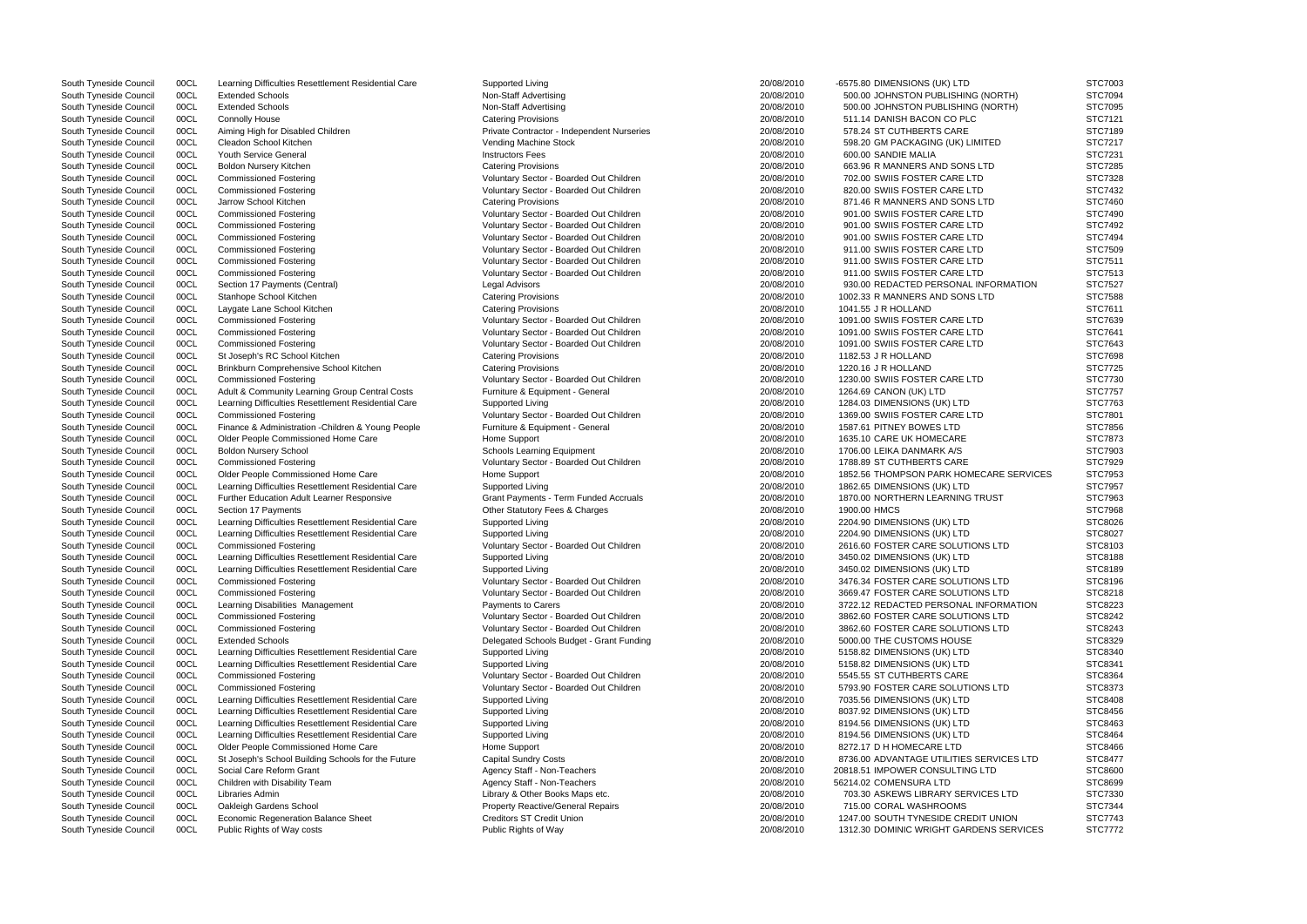| South Tyneside Council | <b>OOCL</b> | Temple Park Centre                                      | Furniture & Equipment - General              | 20/08/2010 | 1359.18 SECURE RETAIL                          | SIC//94        |
|------------------------|-------------|---------------------------------------------------------|----------------------------------------------|------------|------------------------------------------------|----------------|
| South Tyneside Council | 00CL        | <b>Factory Units</b>                                    | Security of Assets/Alarms Mainten            | 20/08/2010 | 1856.28 DELTA ONE SECURITY LTD                 | STC7954        |
| South Tyneside Council | 00CL        | <b>Tyne Gateway</b>                                     | Capital Advisors & Consultants Fees          | 20/08/2010 | 4572.27 TURNER & TOWNSEND                      | STC8310        |
| South Tyneside Council | 00CL        | Temple Park Leisure Centre                              | <b>Property Planned Maintenance</b>          | 20/08/2010 | 5146.92 COOL BREEZE LTD                        | STC8338        |
| South Tyneside Council | 00CL        | Low Simonside Children's Centre                         | <b>Property Planned Maintenance</b>          | 20/08/2010 | 9044.00 CORAL WASHROOMS                        | <b>STC8485</b> |
| South Tyneside Council | 00CL        | Warm Zone South Tyneside                                | Capital Enhancement non Council Property     | 20/08/2010 | 16745.61 WARM UP WEARSIDE                      | <b>STC8570</b> |
| South Tyneside Council | 00CL        | Repairs to Shops & Open Spaces                          | <b>Property Reactive/General Repairs</b>     | 20/08/2010 | 595.00 AQUAJET DRAINAGE                        | <b>STC7209</b> |
| South Tyneside Council | 00CL        | Decent Homes Renewable Energy Scheme                    | Enhancement HRA Capital - Heating Renewal    | 20/08/2010 | 747.81 WARMER HEATING LIMITED                  | STC7373        |
| South Tyneside Council | 00CL        | Decent Homes Renewable Energy Scheme                    | Enhancement HRA Capital - Heating Renewal    | 20/08/2010 | 2243.43 WARMER HEATING LIMITED                 | STC8036        |
| South Tyneside Council | 00CL        | Decent Homes Renewable Energy Scheme                    | Enhancement HRA Capital - Heating Renewal    | 20/08/2010 | 2741.97 WARMER HEATING LIMITED                 | STC8116        |
| South Tyneside Council | 00CL        | Decent Homes Renewable Energy Scheme                    | Enhancement HRA Capital - Heating Renewal    | 20/08/2010 | 4736.13 WARMER HEATING LIMITED                 | STC8316        |
| South Tyneside Council | 00CL        | <b>ICT</b> Development                                  | <b>Capital Equipment Purchases</b>           | 20/08/2010 | 22800.00 SOUTH TYNESIDE HOMES                  | STC8620        |
| South Tyneside Council | 00CL        | South Tyneside Council Balance Sheet General            | South Tyneside Homes Invoice Holding Account | 20/08/2010 | 2815.18 SOUTH TYNESIDE HOMES                   | STC8121        |
| South Tyneside Council | 00CL        | South Tyneside Council Balance Sheet General            | ST Homes Invoice Holding Account             | 20/08/2010 | 5795.23 SOUTH TYNESIDE HOMES                   | STC8374        |
| South Tyneside Council | 00CL        | South Tyneside Homes Tyneside Council Balance Sheet Gen | South Tyneside Homes Invoice Holding Account | 20/08/2010 | 6128.96 SOUTH TYNESIDE HOMES                   | STC8381        |
|                        |             |                                                         |                                              |            |                                                |                |
| South Tyneside Council | 00CL        | South Tyneside Council Balance Sheet General            | South Tyneside Homes Invoice Holding Account | 20/08/2010 | 10948.82 SOUTH TYNESIDE HOMES                  | STC8523        |
| South Tyneside Council | 00CL        | Market                                                  | Furniture & Equipment - General              | 23/08/2010 | 519.63 GEESINK NORBA LTD                       | STC7129        |
| South Tyneside Council | 00CL        | Fleet Management - Transport Operations                 | Hire of Plant                                | 23/08/2010 | 664.29 WERNICK HIRE LIMITED                    | STC7286        |
| South Tyneside Council | 00CL        | Fleet Management - Transport Operations                 | Hire of Plant                                | 23/08/2010 | 708.57 WERNICK HIRE LIMITED                    | STC7335        |
| South Tyneside Council | 00CL        | Fleet Management - Transport Operations                 | Hire of Plant                                | 23/08/2010 | 708.57 WERNICK HIRE LIMITED                    | STC7336        |
| South Tyneside Council | 00CL        | Fleet Management - Transport Operations                 | Hire of Plant                                | 23/08/2010 | 708.57 WERNICK HIRE LIMITED                    | STC7337        |
| South Tyneside Council | 00CL        | Fleet Management - Transport Operations                 | Hire of Plant                                | 23/08/2010 | 708.57 WERNICK HIRE LIMITED                    | STC7338        |
| South Tyneside Council | 00CL        | Corporate Development                                   | Staff & Members Training                     | 23/08/2010 | 1053.55 INHOUSE LEGAL TRAINING                 | STC7619        |
| South Tyneside Council | 00CL        | Fleet Management - Transport Operations                 | Other Service Contracts & Supplies           | 23/08/2010 | 3600.00 TRAFFICMASTER PLC                      | STC8204        |
| South Tyneside Council | 00CL        | Fleet Management - Transport Operations                 | Other Service Contracts & Supplies           | 23/08/2010 | 10552.66 TRAFFICMASTER PLC                     | STC8514        |
| South Tyneside Council | 00CL        | John Wright Centre                                      | <b>Client Travel &amp; Subsistence</b>       | 23/08/2010 | 587.90 SOUTH TYNESIDE TAXIS AGENCY             | STC7205        |
| South Tyneside Council | 00CL        | Father James Walsh Centre                               | Client Travel & Subsistence                  | 23/08/2010 | 653.35 SOUTH TYNESIDE TAXIS AGENCY             | STC7274        |
| South Tyneside Council | 00CL        | <b>Commissioned Fostering</b>                           | Voluntary Sector - Boarded Out Children      | 23/08/2010 | 702.00 SWIIS FOSTER CARE LTD                   | STC7327        |
| South Tyneside Council | 00CL        | Hampden St Day Care                                     | Client Travel & Subsistence                  | 23/08/2010 | 736.60 SOUTH TYNESIDE TAXIS AGENCY             | STC7361        |
| South Tyneside Council | 00CL        | <b>Warden Costs</b>                                     | Furniture & Equipment - General              | 23/08/2010 | 765.99 SUPPLIES TEAM SOLUTIONS                 | STC7390        |
| South Tyneside Council | 00CL        | <b>Boldon School General</b>                            | Devolved Formula Capital                     | 23/08/2010 | 1500.00 BOLDON SCHOOL LIMITED                  | STC7836        |
| South Tyneside Council | 00CL        | <b>Luncheon Clubs</b>                                   | Voluntary Sector - General                   | 23/08/2010 | 3121.25 WRVS                                   | STC8161        |
| South Tyneside Council | 00CL        | <b>First Steps Community Development</b>                | Grant Payments - Term Funded Accruals        | 23/08/2010 | 5476.41 SKILLSENSE                             | <b>STC8360</b> |
|                        | 00CL        | Social Care Reform Grant                                | Agency Staff - Non-Teachers                  | 23/08/2010 | 14000.00 NINGIN LTD                            | STC8548        |
| South Tyneside Council |             | <b>Warden Costs</b>                                     |                                              |            |                                                |                |
| South Tyneside Council | 00CL        |                                                         | Servicing/Electric Testing of Equipment      | 23/08/2010 | 17850.73 TUNSTALL HEALTHCARE (UK) LTD          | <b>STC8580</b> |
| South Tyneside Council | 00CL        | Out of Area Placements                                  | Voluntary Sector - Boarded Out Children      | 23/08/2010 | 24428.57 EVOLUTION CHILDREN SERVICES           | STC8629        |
| South Tyneside Council | 00CL        | <b>Boldon School PFI</b>                                | PFI Unitary Charge                           | 23/08/2010 | 225214.77 BOLDON SCHOOL LIMITED                | STC8738        |
| South Tyneside Council | 00CL        | Jarrow School PFI                                       | PFI Unitary Charge                           | 23/08/2010 | 254788.45 INSPIREDSPACES STAG LIMITED          | STC8744        |
| South Tyneside Council | 00CL        | Libraries Admin                                         | <b>Grant Payments - General</b>              | 23/08/2010 | 500.00 TALIS INFORMATION LTD                   | STC7105        |
| South Tyneside Council | 00CL        | West Boldon Primary                                     | Schools Maintenance Non-Buyback              | 23/08/2010 | 568.00 E J S FABRICATIONS LTD                  | STC7176        |
| South Tyneside Council | 00CL        | <b>Accommodation Moves</b>                              | <b>Capital Sundry Costs</b>                  | 23/08/2010 | 616.00 TEACRATE PLC                            | STC7243        |
| South Tyneside Council | 00CL        | <b>Cookson Festival</b>                                 | Private Contractors - General Consultancy    |            | 23/08/2010 REDACTED CO B HEAL                  | STC7475        |
| South Tyneside Council | 00CL        | Valley View School & Nursery School                     | <b>Property Planned Maintenance</b>          | 23/08/2010 | 980.00 E J S FABRICATIONS LTD                  | STC7546        |
| South Tyneside Council | 00CL        | <b>Asset Management</b>                                 | Miscellaneous Budgets Pending Reallocation   | 23/08/2010 | 1697.00 TEAM (ENERGY AUDITING AGENCY LTD0      | <b>STC7898</b> |
| South Tyneside Council | 00CL        | Kelly House                                             | <b>Property Reactive/General Repairs</b>     | 23/08/2010 | 1724.00 J T ROOFING & BUILDING MAINTENANCE LTD | STC7911        |
| South Tyneside Council | 00CL        | <b>Transport Futures</b>                                | Agency Staff - Non-Teachers                  | 23/08/2010 | 2486.50 JMP CONSULTANTS LTD                    | STC8080        |
| South Tyneside Council | 00CL        | Fire Reform Act Portfolio Works                         | <b>Capital Enhancement Costs</b>             | 23/08/2010 | 2671.00 JENSEN CONSTRUCTION LTD                | STC8111        |
| South Tyneside Council | 00CL        | <b>Market Dock</b>                                      | <b>Market Dock Water Feature</b>             | 23/08/2010 | 8874.33 TMS                                    | <b>STC8480</b> |
| South Tyneside Council | 00CL        | <b>Energy Recharges</b>                                 | Recharge of Energy Costs                     | 24/08/2010 | -1839.15 BRITISH GAS                           | STC7034        |
| South Tyneside Council | 00CL        | <b>Energy Recharges</b>                                 | Recharge of Energy Costs                     | 24/08/2010 | -872.56 BRITISH GAS                            | STC7062        |
| South Tyneside Council | 00CL        | <b>Energy Recharges</b>                                 | <b>Electricity Charges</b>                   | 24/08/2010 | 574.39 BRITISH GAS                             | STC7184        |
| South Tyneside Council | 00CL        | <b>Energy Recharges</b>                                 | Gas Charges                                  | 24/08/2010 | 1239.78 BRITISH GAS                            | STC7739        |
| South Tyneside Council | 00CL        | <b>Energy Recharges</b>                                 | <b>Electricity Charges</b>                   | 24/08/2010 | 1688.59 BRITISH GAS                            | STC7897        |
| South Tyneside Council | 00CL        |                                                         | Gas Charges                                  | 24/08/2010 | 1986.86 BRITISH GAS                            | STC7982        |
|                        |             | <b>Energy Recharges</b>                                 |                                              |            |                                                |                |
| South Tyneside Council | 00CL        | <b>Hebburn Cemetery</b>                                 | <b>Gas Charges</b>                           | 24/08/2010 | 2085.84 BRITISH GAS                            | STC8001        |
| South Tyneside Council | 00CL        | <b>Energy Recharges</b>                                 | <b>Electricity Charges</b>                   | 24/08/2010 | 2384.15 BRITISH GAS                            | STC8063        |
| South Tyneside Council | 00CL        | <b>Energy Recharges</b>                                 | <b>Electricity Charges</b>                   | 24/08/2010 | 4008.82 BRITISH GAS                            | <b>STC8260</b> |
| South Tyneside Council | 00CL        | <b>Energy Recharges</b>                                 | <b>Electricity Charges</b>                   | 24/08/2010 | 4460.29 BRITISH GAS                            | STC8295        |
| South Tyneside Council | 00CL        | <b>Energy Recharges</b>                                 | <b>Electricity Charges</b>                   | 24/08/2010 | 4536.23 BRITISH GAS                            | STC8306        |
| South Tyneside Council | 00CL        | <b>Energy Recharges</b>                                 | <b>Electricity Charges</b>                   | 24/08/2010 | 4832.31 BRITISH GAS                            | <b>STC8320</b> |
| South Tyneside Council | 00CL        | <b>Energy Recharges</b>                                 | <b>Electricity Charges</b>                   | 24/08/2010 | 4968.20 BRITISH GAS                            | STC8326        |
| South Tyneside Council | 00CL        | <b>Energy Recharges</b>                                 | Gas Charges                                  | 24/08/2010 | 5106.39 BRITISH GAS                            | STC8336        |
| South Tyneside Council | 00CL        | Safer & Stronger Communities                            | Furniture & Equipment - General              | 24/08/2010 | 5714.00 NORTHUMBRIA POLICE AUTHORITY           | STC8368        |
| South Tyneside Council | 00CL        | <b>Energy Recharges</b>                                 | Gas Charges                                  | 24/08/2010 | 7432.81 BRITISH GAS                            | STC8427        |
|                        |             |                                                         |                                              |            |                                                |                |

| C                      | STC7954        |
|------------------------|----------------|
|                        | STC8310        |
|                        | STC8338        |
|                        | STC8485        |
|                        | STC8570        |
|                        |                |
|                        | STC7209        |
| D                      | STC7373        |
| D                      | STC8036        |
| D                      | STC8116        |
| D                      | STC8316        |
|                        | STC8620        |
|                        | STC8121        |
|                        | STC8374        |
|                        |                |
|                        | STC8381        |
|                        | STC8523        |
|                        | STC7129        |
|                        | <b>STC7286</b> |
|                        | STC7335        |
|                        | STC7336        |
|                        | STC7337        |
|                        | STC7338        |
| ć                      |                |
|                        | STC7619        |
|                        | STC8204        |
|                        | STC8514        |
| <b>GENCY</b>           | <b>STC7205</b> |
| <b>GENCY</b>           | STC7274        |
|                        | STC7327        |
| GENCY                  | STC7361        |
| ٧S                     | STC7390        |
|                        | STC7836        |
|                        | STC8161        |
|                        |                |
|                        | STC8360        |
|                        | STC8548        |
| UK) LTD                | STC8580        |
| <b>RVICES</b>          | STC8629        |
|                        | STC8738        |
| <b>MITED</b>           | STC8744        |
|                        | STC7105        |
|                        | STC7176        |
|                        | STC7243        |
|                        |                |
|                        | <b>STC7475</b> |
|                        | STC7546        |
| <b>AGENCY LTD0</b>     | STC7898        |
| <b>MAINTENANCE LTD</b> | STC7911        |
|                        | STC8080        |
| _TD                    | STC8111        |
|                        | STC8480        |
|                        | STC7034        |
|                        | STC7062        |
|                        |                |
|                        | STC7184        |
|                        | STC7739        |
|                        | STC7897        |
|                        | STC7982        |
|                        | STC8001        |
|                        | STC8063        |
|                        | STC8260        |
|                        | STC8295        |
|                        |                |
|                        | STC8306        |
|                        | STC8320        |
|                        | STC8326        |
|                        | STC8336        |
| <b>JTHORITY</b>        | STC8368        |
|                        | STC8427        |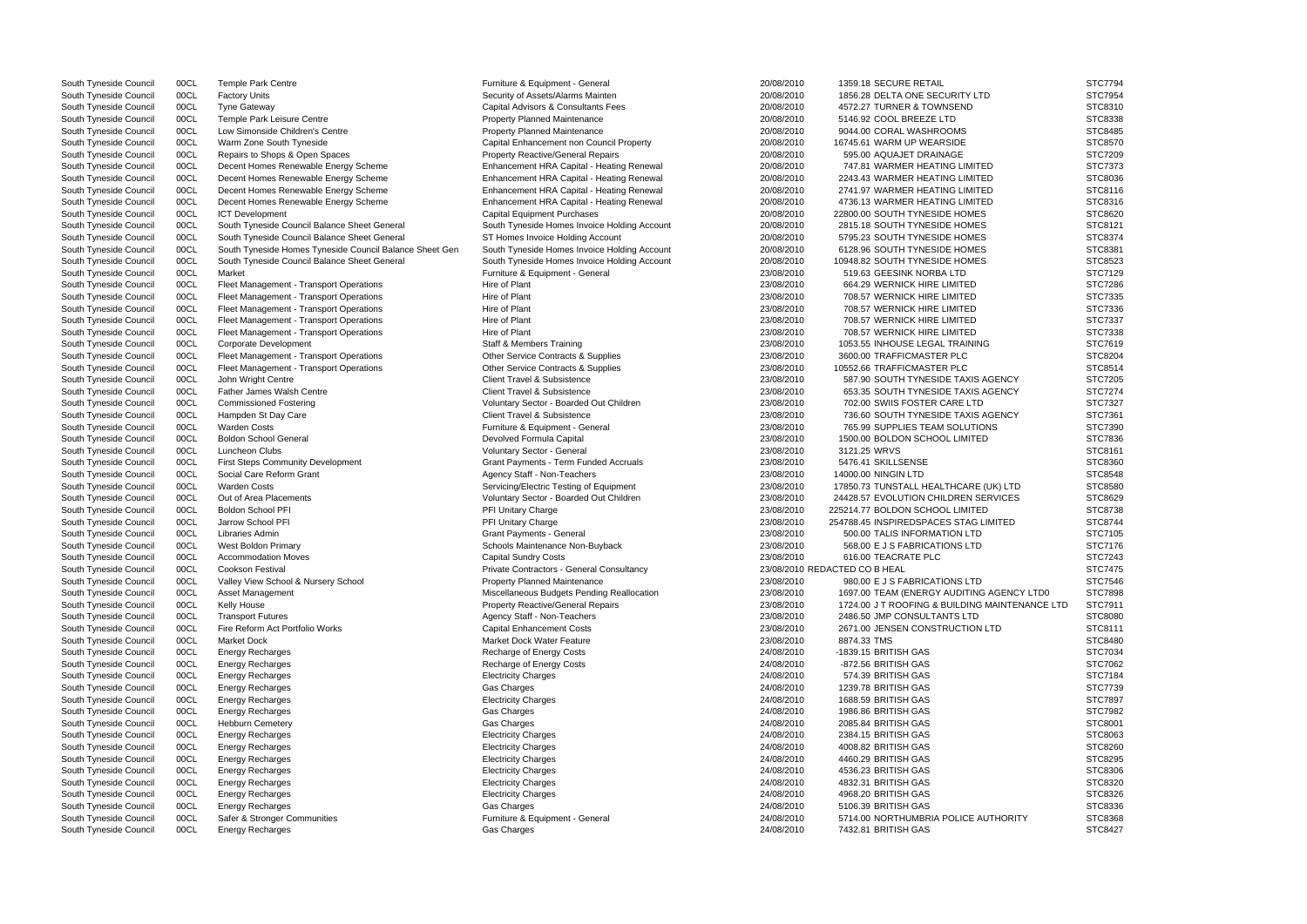| South Tyneside Council | 00CL | <b>Energy Recharges</b>           |
|------------------------|------|-----------------------------------|
| South Tyneside Council | 00CL | <b>Energy Recharges</b>           |
| South Tyneside Council | 00CL | <b>Energy Recharges</b>           |
| South Tyneside Council | 00CL | <b>Energy Recharges</b>           |
| South Tyneside Council | 00CL | <b>Energy Recharges</b>           |
| South Tyneside Council | 00CL | <b>Waste Disposal</b>             |
| South Tyneside Council | 00CL | <b>Waste Disposal</b>             |
| South Tyneside Council | 00CL | Design & Print Team               |
|                        |      |                                   |
| South Tyneside Council | 00CL | Design & Print Team               |
| South Tyneside Council | 00CL | Design & Print Team               |
| South Tyneside Council | 00CL | Design & Print Team               |
| South Tyneside Council | 00CL | Marketing Team                    |
| South Tyneside Council | 00CL | Design & Print Team               |
| South Tyneside Council | 00CL | St James RC Primary School        |
| South Tyneside Council | 00CL | Dunn St Primary School            |
| South Tyneside Council | 00CL | Mortimer Community College        |
| South Tyneside Council | 00CL | St James RC Primary School        |
| South Tyneside Council | 00CL | St James RC Primary School        |
| South Tyneside Council | 00CL | St James RC Primary Schol         |
| South Tyneside Council | 00CL | St James RC Primary School        |
| South Tyneside Council | 00CL | St James RC Primary School        |
| South Tyneside Council | 00CL | St James RC Primary School        |
|                        |      |                                   |
| South Tyneside Council | 00CL | St James RC Primary School        |
| South Tyneside Council | 00CL | St James RC Primary School        |
| South Tyneside Council | 00CL | St James RC Primary School        |
| South Tyneside Council | 00CL | St James RC Primary School        |
| South Tyneside Council | 00CL | St James RC Primary School        |
| South Tyneside Council | 00CL | St James RC Primary School        |
| South Tyneside Council | 00CL | St James RC Primary School        |
| South Tyneside Council | 00CL | St James RC Primary School        |
| South Tyneside Council | 00CL | St James RC Primary School        |
| South Tyneside Council | 00CL | St James RC Primary School        |
| South Tyneside Council | 00CL | St James RC Primary School        |
| South Tyneside Council | 00CL | St James RC Primary School        |
| South Tyneside Council | 00CL | St James RC Primary School        |
| South Tyneside Council | 00CL | St James RC Primary School        |
| South Tyneside Council | 00CL | St James RC Primary School        |
| South Tyneside Council | 00CL | St James RC Primary School        |
| South Tyneside Council | 00CL | Danesfield Domiciliary Care       |
| South Tyneside Council | 00CL | <b>Bedewell Primary School</b>    |
| South Tyneside Council | 00CL | Older People Commissioned Nursing |
| South Tyneside Council | 00CL | St James RC Primary School        |
| South Tyneside Council | 00CL | St James RC Primary School        |
|                        |      |                                   |
| South Tyneside Council | 00CL | Danesfield Domiciliary Care       |
| South Tyneside Council | 00CL | St James RC Primary School        |
| South Tyneside Council | 00CL | St James RC Primary School        |
| South Tyneside Council | 00CL | St James RC Primary School        |
| South Tyneside Council | 00CL | St James RC Primary School        |
| South Tyneside Council | 00CL | Danesfield Domiciliary Care       |
| South Tyneside Council | 00CL | <b>Hebburn School</b>             |
| South Tyneside Council | 00CL | Murtagh Diamond House             |
| South Tyneside Council | 00CL | Danesfield Domiciliary Care       |
| South Tyneside Council | 00CL | Danesfield Domiciliary Care       |
| South Tyneside Council | 00CL | Cleadon Village CE Primary School |
| South Tyneside Council | 00CL | Danesfield Domiciliary Care       |
| South Tyneside Council | 00CL | St James RC Primary School        |
| South Tyneside Council | 00CL | John Wright Centre                |
| South Tyneside Council | 00CL | St James RC Primary School        |
| South Tyneside Council | 00CL | St James RC Primary School        |
| South Tyneside Council | 00CL | Hedworth Lane Primary School      |
| South Tyneside Council | 00CL | Greenfields                       |
|                        |      |                                   |
| South Tyneside Council | 00CL | Mortimer Community College        |
| South Tyneside Council | 00CL | St Joseph's RC Comprehensive Scho |
| South Tyneside Council | 00CL | John Wright Centre                |
|                        |      |                                   |

| South Tyneside Council | 00CL | <b>Energy Recharges</b>                       | <b>Electricity Charges</b>                           | 24/08/2010 | 14049.85 BRITISH GAS               | STC8549            |
|------------------------|------|-----------------------------------------------|------------------------------------------------------|------------|------------------------------------|--------------------|
| South Tyneside Council | 00CL | <b>Energy Recharges</b>                       | Gas Charges                                          | 24/08/2010 | 16340.54 BRITISH GAS               | STC8563            |
| South Tyneside Council | 00CL | <b>Energy Recharges</b>                       | Gas Charges                                          | 24/08/2010 | 16537.51 BRITISH GAS               | STC8566            |
| South Tyneside Council | 00CL | <b>Energy Recharges</b>                       | <b>Electricity Charges</b>                           | 24/08/2010 | 27880.96 BRITISH GAS               | STC8642            |
| South Tyneside Council | 00CL | <b>Energy Recharges</b>                       | <b>Electricity Charges</b>                           | 24/08/2010 | 71939.98 EDF ENERGY                | STC8715            |
| South Tyneside Council | 00CL | <b>Waste Disposal</b>                         | Waste Disposal Contract - Special waste              | 24/08/2010 | 294411.39 SITA UK                  | STC8745            |
| South Tyneside Council | 00CL | <b>Waste Disposal</b>                         | <b>Waste Transfer Station</b>                        | 24/08/2010 | 308824.84 SITA UK                  | STC8749            |
| South Tyneside Council | 00CL | Design & Print Team                           | <b>External Printing Contractors</b>                 | 24/08/2010 | 505.00 NW PRINTERS                 | STC7115            |
| South Tyneside Council | 00CL | Design & Print Team                           | <b>External Printing Contractors</b>                 | 24/08/2010 | 750.00 NB GROUP                    | STC7378            |
| South Tyneside Council | 00CL | Design & Print Team                           | <b>External Printing Contractors</b>                 | 24/08/2010 | 1040.52 OCE (UK) LTD               | STC7608            |
| South Tyneside Council | 00CL | Design & Print Team                           | <b>External Printing Contractors</b>                 | 24/08/2010 | 1386.00 NB GROUP                   | STC7810            |
| South Tyneside Council | 00CL |                                               | Pride of SouthTyneside Awards - Externally Sponsored | 24/08/2010 | 4227.00 ALAN FAIRBAIRN             | STC8279            |
|                        |      | <b>Marketing Team</b><br>Design & Print Team  |                                                      |            | 12950.32 OCE (UK) LTD              |                    |
| South Tyneside Council | 00CL |                                               | <b>Printing &amp; Stationery Consumables</b>         | 24/08/2010 |                                    | STC8543<br>STC6987 |
| South Tyneside Council | 00CL | St James RC Primary School                    | Gas Charges                                          | 24/08/2010 | -13043.80 BRITISH GAS              |                    |
| South Tyneside Council | 00CL | Dunn St Primary School                        | Gas Charges                                          | 24/08/2010 | -11824.46 BRITISH GAS              | <b>STC6989</b>     |
| South Tyneside Council | 00CL | Mortimer Community College                    | Gas Charges                                          | 24/08/2010 | -11485.23 BRITISH GAS              | STC6991            |
| South Tyneside Council | 00CL | St James RC Primary School                    | Gas Charges                                          | 24/08/2010 | -10378.76 BRITISH GAS              | STC6992            |
| South Tyneside Council | 00CL | St James RC Primary School                    | Gas Charges                                          | 24/08/2010 | -10278.63 BRITISH GAS              | STC6993            |
| South Tyneside Council | 00CL | St James RC Primary Schol                     | Gas Charges                                          | 24/08/2010 | -9432.70 BRITISH GAS               | STC6994            |
| South Tyneside Council | 00CL | St James RC Primary School                    | Gas Charges                                          | 24/08/2010 | -9269.86 BRITISH GAS               | STC6995            |
| South Tyneside Council | 00CL | St James RC Primary School                    | Gas Charges                                          | 24/08/2010 | -9046.92 BRITISH GAS               | STC6996            |
| South Tyneside Council | 00CL | St James RC Primary School                    | Gas Charges                                          | 24/08/2010 | -8387.13 BRITISH GAS               | STC6997            |
| South Tyneside Council | 00CL | St James RC Primary School                    | Gas Charges                                          | 24/08/2010 | -7194.46 BRITISH GAS               | STC7001            |
| South Tyneside Council | 00CL | St James RC Primary School                    | Gas Charges                                          | 24/08/2010 | -6527.82 BRITISH GAS               | STC7004            |
| South Tyneside Council | 00CL | St James RC Primary School                    | Gas Charges                                          | 24/08/2010 | -6294.92 BRITISH GAS               | STC7005            |
| South Tyneside Council | 00CL | St James RC Primary School                    | Gas Charges                                          | 24/08/2010 | -6070.01 BRITISH GAS               | STC7006            |
| South Tyneside Council | 00CL | St James RC Primary School                    | Gas Charges                                          | 24/08/2010 | -5528.03 BRITISH GAS               | STC7007            |
| South Tyneside Council | 00CL | St James RC Primary School                    | Gas Charges                                          | 24/08/2010 | -5471.09 BRITISH GAS               | STC7008            |
| South Tyneside Council | 00CL | St James RC Primary School                    | Gas Charges                                          | 24/08/2010 | -5012.10 BRITISH GAS               | <b>STC7009</b>     |
| South Tyneside Council | 00CL | St James RC Primary School                    | Gas Charges                                          | 24/08/2010 | -4882.43 BRITISH GAS               | STC7011            |
| South Tyneside Council | 00CL | St James RC Primary School                    | Gas Charges                                          | 24/08/2010 | -4716.77 BRITISH GAS               | STC7012            |
| South Tyneside Council | 00CL | St James RC Primary School                    | Gas Charges                                          | 24/08/2010 | -4370.32 BRITISH GAS               | STC7013            |
| South Tyneside Council | 00CL | St James RC Primary School                    | Gas Charges                                          | 24/08/2010 | -4045.84 BRITISH GAS               | STC7014            |
| South Tyneside Council | 00CL | St James RC Primary School                    | Gas Charges                                          | 24/08/2010 | -4032.11 BRITISH GAS               | STC7015            |
| South Tyneside Council | 00CL | St James RC Primary School                    | Gas Charges                                          | 24/08/2010 | -3755.46 BRITISH GAS               | STC7018            |
| South Tyneside Council | 00CL | St James RC Primary School                    | Gas Charges                                          | 24/08/2010 | -2918.70 BRITISH GAS               | STC7021            |
| South Tyneside Council | 00CL | St James RC Primary School                    | Gas Charges                                          | 24/08/2010 | -2680.75 BRITISH GAS               | STC7023            |
| South Tyneside Council | 00CL | St James RC Primary School                    | Gas Charges                                          | 24/08/2010 | -2644.36 BRITISH GAS               | STC7024            |
| South Tyneside Council | 00CL | Danesfield Domiciliary Care                   | Gas Charges                                          | 24/08/2010 | -2508.86 BRITISH GAS               | STC7025            |
| South Tyneside Council | 00CL | <b>Bedewell Primary School</b>                | Gas Charges                                          | 24/08/2010 | -2346.44 BRITISH GAS               | STC7026            |
| South Tyneside Council | 00CL | <b>Older People Commissioned Nursing Care</b> |                                                      | 24/08/2010 | -2245.30 EUROPEAN CARE ENGLAND LTD | STC7027            |
| South Tyneside Council |      | St James RC Primary School                    | Nursing Care out of Borough<br>Gas Charges           | 24/08/2010 | -2133.11 BRITISH GAS               | STC7028            |
|                        | 00CL |                                               |                                                      |            | -2110.20 BRITISH GAS               |                    |
| South Tyneside Council | 00CL | St James RC Primary School                    | Gas Charges                                          | 24/08/2010 |                                    | STC7030            |
| South Tyneside Council | 00CL | Danesfield Domiciliary Care                   | Gas Charges                                          | 24/08/2010 | -2032.06 BRITISH GAS               | STC7031            |
| South Tyneside Council | 00CL | St James RC Primary School                    | Gas Charges                                          | 24/08/2010 | -1918.65 BRITISH GAS               | STC7033            |
| South Tyneside Council | 00CL | St James RC Primary School                    | Gas Charges                                          | 24/08/2010 | -1811.44 BRITISH GAS               | STC7035            |
| South Tyneside Council | 00CL | St James RC Primary School                    | Gas Charges                                          | 24/08/2010 | -1308.92 BRITISH GAS               | STC7041            |
| South Tyneside Council | 00CL | St James RC Primary School                    | Gas Charges                                          | 24/08/2010 | -1136.68 BRITISH GAS               | STC7044            |
| South Tyneside Council | 00CL | Danesfield Domiciliary Care                   | Gas Charges                                          | 24/08/2010 | -1093.97 BRITISH GAS               | STC7047            |
| South Tyneside Council | 00CL | Hebburn School                                | Gas Charges                                          | 24/08/2010 | -1054.57 BRITISH GAS               | STC7050            |
| South Tyneside Council | 00CL | Murtagh Diamond House                         | Gas Charges                                          | 24/08/2010 | -880.29 BRITISH GAS                | STC7061            |
| South Tyneside Council | 00CL | Danesfield Domiciliary Care                   | Gas Charges                                          | 24/08/2010 | -821.12 BRITISH GAS                | STC7066            |
| South Tyneside Council | 00CL | Danesfield Domiciliary Care                   | Gas Charges                                          | 24/08/2010 | -800.30 BRITISH GAS                | STC7067            |
| South Tyneside Council | 00CL | Cleadon Village CE Primary School             | Gas Charges                                          | 24/08/2010 | -707.13 BRITISH GAS                | STC7071            |
| South Tyneside Council | 00CL | Danesfield Domiciliary Care                   | Gas Charges                                          | 24/08/2010 | -691.35 BRITISH GAS                | STC7072            |
| South Tyneside Council | 00CL | St James RC Primary School                    | Gas Charges                                          | 24/08/2010 | -632.83 BRITISH GAS                | STC7076            |
| South Tyneside Council | 00CL | John Wright Centre                            | Gas Charges                                          | 24/08/2010 | -588.11 BRITISH GAS                | STC7077            |
| South Tyneside Council | 00CL | St James RC Primary School                    | Gas Charges                                          | 24/08/2010 | -544.24 BRITISH GAS                | <b>STC7079</b>     |
| South Tyneside Council | 00CL | St James RC Primary School                    | Gas Charges                                          | 24/08/2010 | -542.05 BRITISH GAS                | <b>STC7080</b>     |
| South Tyneside Council | 00CL | Hedworth Lane Primary School                  | Gas Charges                                          | 24/08/2010 | -536.38 BRITISH GAS                | STC7081            |
| South Tyneside Council | 00CL | Greenfields                                   | Gas Charges                                          | 24/08/2010 | -521.83 BRITISH GAS                | STC7083            |
| South Tyneside Council | 00CL | Mortimer Community College                    | Gas Charges                                          | 24/08/2010 | 514.27 BRITISH GAS                 | STC7125            |
| South Tyneside Council | 00CL | St Joseph's RC Comprehensive School Kitchen   | <b>Commercial Refuse Collection Recharges</b>        | 24/08/2010 | 520.60 BIFFA WASTE SERVICES LTD    | STC7132            |
| South Tyneside Council | 00CL | John Wright Centre                            | Gas Charges                                          | 24/08/2010 | 580.78 BRITISH GAS                 | STC7195            |
|                        |      |                                               |                                                      |            |                                    |                    |

| STC8549                             |
|-------------------------------------|
|                                     |
| C8563<br>ST                         |
|                                     |
| C8566<br>Ī                          |
| C8642                               |
| 2.<br>Ī                             |
| 28715<br>;<br>ί<br>Ţ                |
|                                     |
| C8745<br>:<br>š<br>T                |
|                                     |
| C8749<br>S.<br>ı                    |
|                                     |
| C7115<br>Ī                          |
|                                     |
| 27378<br>Ϊ<br>3<br>T                |
| C7608<br>;<br>T<br>΄                |
|                                     |
| 27810<br>΄<br>:<br>š<br>T           |
|                                     |
| C8279<br>ST                         |
|                                     |
| C8543<br>T                          |
|                                     |
| 36987<br>3<br>$\mathcal{C}$<br>T    |
|                                     |
| 6989<br>3<br>ί<br>I                 |
| C6991                               |
| š<br>:<br>T                         |
| C6992<br>ST                         |
|                                     |
| C6993<br>T                          |
|                                     |
| C6994<br>S.<br>Ţ                    |
|                                     |
| C6995<br>ì<br>T                     |
|                                     |
| C6996<br>2<br>9<br>T                |
|                                     |
| C6997<br>ST                         |
|                                     |
| C7001<br>I                          |
| 27004<br>3<br>Ω<br>Ţ                |
|                                     |
| C7005<br>ś<br>T                     |
|                                     |
| 27006<br>9<br>ì<br>T                |
|                                     |
| C7007<br>ST                         |
|                                     |
| S.<br>C7008<br>T                    |
|                                     |
| C7009<br>S.<br>Ţ                    |
|                                     |
| C7011<br>ì<br>T                     |
| 7012<br>έ<br>9<br>(<br>Ţ            |
|                                     |
|                                     |
|                                     |
| 7013<br>S.<br>Ό<br>T                |
|                                     |
| 27014<br>Ó<br>I                     |
|                                     |
| 27015<br>Ω<br>3<br>Ţ                |
| ;<br>T                              |
| C7018                               |
| ;7021<br>3<br>$\mathcal{C}$<br>I    |
|                                     |
| 7023<br>S.<br>ί<br>Ţ                |
|                                     |
| C7024<br>Ţ                          |
|                                     |
| STC7025                             |
|                                     |
| TC7026<br>ς<br>š                    |
| .<br>C<br>$\mathbf{s}$<br>Ţ         |
| 7027                                |
| STC7028                             |
|                                     |
| STC7030                             |
|                                     |
|                                     |
| STC7031<br>ï                        |
|                                     |
| TC7033<br>T <sup>2</sup><br>S,<br>T |
| C7035                               |
| STC7041                             |
|                                     |
| STC7044                             |
|                                     |
| STC7047                             |
| ς<br>ï                              |
| TC7050                              |
| $\mathbf{s}$                        |
| TC7061                              |
| STC7066                             |
|                                     |
| STC7067                             |
|                                     |
|                                     |
| STC7071                             |
| TC7072<br>2<br>s                    |
|                                     |
| TC7076<br>S                         |
|                                     |
| STC7077                             |
| STC7079                             |
|                                     |
|                                     |
| STC7080                             |
| TC7081<br>s<br>š                    |
|                                     |
| TC7083<br>S                         |
|                                     |
| STC7125                             |
|                                     |
| STC7132<br>STC7195                  |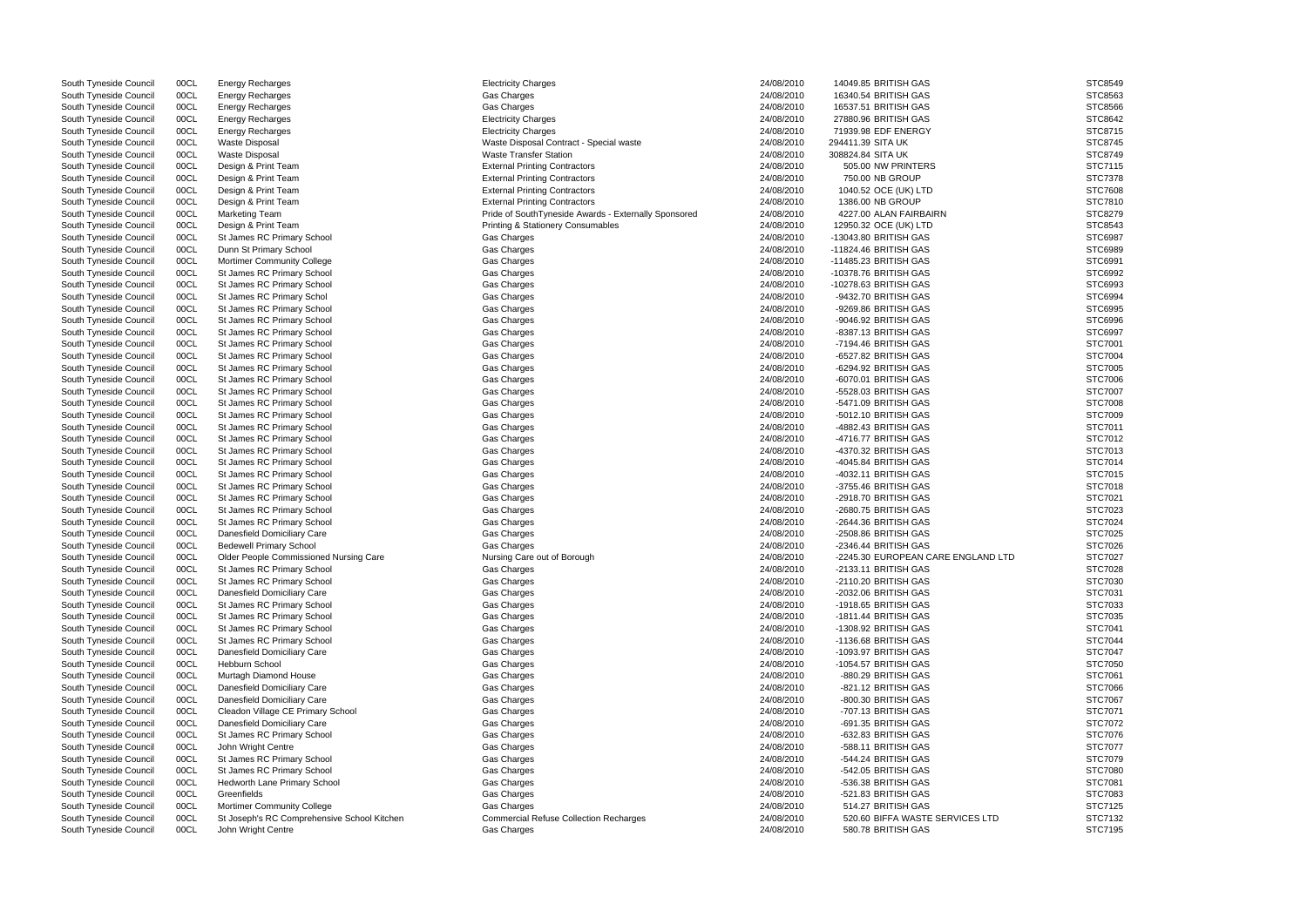South Tyneside Council COOCL Disabled Facilities Grant Capital Grants to Third Parties Capital Grants to Third Parties 24/08/2010 634.50 TOTAL HYGIENE LTD STC7257 South Tyneside Council 00CL Older People Commissioned Residential Care Residential Care out of borough 24/08/2010 697.92 CASTLE VIEW South Tyneside Council COOCL Asylum Seeker-Families (STC7345 Electricity Charges 24/08/2010 715.54 BRITISH GAS STC7345 South Tyneside Council 00CL Older People Commissioned Nursing Care Nursing Care out of borough 24/08/2010 812.76 ST OSWALDS CARE HOME South Tyneside Council 00CL Disabled Facilities Grant Minor Adaptations Capital Grants to Third Parties 24/08/2010 821.00 K CAMPBELL South Tyneside Council 00CL Fellgate Junior School Kitchen Furniture & Equipment - General 24/08/2010 828.00 COOLRITE REFRIGERATION South Tyneside Council 00CL Assistive Technologies **Furniture & Equipment - General** 24/08/2010 840.00 TUNSTALL TELECOM LIMIT South Tyneside Council 00CL Older People Commissioned Nursing Care Nursing Care out of borough 24/08/2010 885.88 BEECHCROFT NURSING HOME STC South Tyneside Council 00CL Older People Commissioned Nursing Care Nursing Care Dementia out of borough 24/08/2010 895.68 WASHINGTON LODGE South Tyneside Council 00CL Older People Commissioned Residential Care Residential Care Residential Care out of borough 24/08/2010 914.76 OFFMORE FARM HOUSE South Tyneside Council 00CL Older People Commissioned Residential Care Residential Care Residential Care out of borough 24/08/2010 932.32 APPLE TREE GRANGE South Tyneside Council 00CL Older People Commissioned Nursing Care Nursing Care out of borough 24/08/2010 939.80 DONWELL HOUSE NURSING South Tyneside Council 00CL Older People Commissioned Residential Care Residential Care Residential Care Residential Care Residential Care Residential Care out of borough 24/08/2010 942.64 SOUTHERN CROSS South Tyneside Council 00CL Children with Disability Team Other Service Contracts & Supplies 24/08/2010 945.88 BRITISH GAS South Tyneside Council 00CL Older People Commissioned Residential Care Residential Care Residential Care Dementia out of borough 24/08/2010 956.00 KAYCARE SERVICES LTD South Tyneside Council 00CL Older People Commissioned Residential Care Residential Care Residential Care Residential Care Residential Care Residential Care Corough 24/08/2010 1018.89 FERGUSON LODGE South Tyneside Council 00CL Older People Commissioned Residential Care Residential Care Residential Care Residential Care Residential Care Residential Care out of borough 24/08/2010 1038.80 SOUTHERN CROSS HEALTI South Tyneside Council 00CL Older People Commissioned Nursing Care Nursing Care Nursing Care out of borough 24/08/2010 1041.80 WALLDENE COURT NURSIN South Tyneside Council 00CL Older People Commissioned Residential Care Residential Care Residential Care and of borough 24/08/2010 1101.60 QUORN ORCHARDS CARE South Tyneside Council 00CL Older People Commissioned Residential Care Residential Care out of borough 24/08/2010 1111.36 THE TUDORS South Tyneside Council 00CL Connolly House Gas Charges 24/08/2010 1133.30 BRITISH GAS STC7667 South Tyneside Council 00CL Asylum Seeker-Families Gas Charges 24/08/2010 1135.49 BRITISH GAS STC7669 South Tyneside Council 00CL Older People Commissioned Residential Care Residential Care Residential Care out of borough 24/08/2010 1135.84 WELLBURN CARE HOMES South Tyneside Council 00CL Physical Disabilities Commissioned Nursing Care Nursing Care Nursing Care out of borough 24/08/2010 1138.80 THROCKLEY NURSING HOME South Tyneside Council 00CL Older People Commissioned Residential Care Residential Care Residential Care out of borough 24/08/2010 1138.80 VALLEY VIEW CARE HOME South Tyneside Council 00CL Older People Commissioned Residential Care Residential Care Residential Care out of borough 24/08/2010 1153.44 ST MARTINS CARE LTD South Tyneside Council 00CL Community Equipment Service **Purchase of Stock Items** 24/08/2010 1159.72 NOTTINGHAM REHAB SUPI South Tyneside Council 00CL Thurston Activity Centre **Electricity Charges** Electricity Charges 24/08/2010 1170.67 NPOWER NORTHERN LTD South Tyneside Council 00CL Older People Commissioned Residential Care Residential Care Residential Care out of borough 24/08/2010 1170.80 FIELDVIEW RESIDENTIAL South Tyneside Council 00CL Social Care Reform Grant Consultance Contractor - General Consultancy 24/08/2010 1176.00 JRFB LIMITED (JOHN BOLTON) South Tyneside Council 00CL Older People Commissioned Nursing Care Nursing Care out of borough 24/08/2010 1185.60 ALBANY CARE HOME South Tyneside Council 00CL Older People Commissioned Residential Care Residential Care Residential Care out of borough 24/08/2010 1185.64 DOVECOTE CARE HOME South Tyneside Council 00CL Older People Commissioned Residential Care Residential Care Residential Care Dementia out of borough 24/08/2010 1191.52 WINNIE CARE (ASHLEA CO South Tyneside Council 00CL Older People Commissioned Residential Care Residential Care Residential Care Residential Care Residential Care Residential Care out of borough 24/08/2010 1195.00 NORTHBOURNE RESIDENT South Tyneside Council 00CL Older People Commissioned Nursing Care Nursing Care Nursing Care Dementia out of borough 24/08/2010 1198.80 BARCHESTER HEALTHCAR South Tyneside Council 00CL Older People Commissioned Residential Care Residential Care Residential Care out of borough 24/08/2010 1215.40 ST ANDREWS HOMES LTD South Tyneside Council 00CL Older People Commissioned Residential Care Residential Care Residential Care out of borough 24/08/2010 1217.04 SOUTHERN CROSS HEALTI South Tyneside Council 00CL Older People Commissioned Residential Care Residential Care Residential Care Residential Care Residential Care Residential Care out of borough 24/08/2010 1235.96 GAINFORD CARE HOMES L South Tyneside Council 00CL Older People Commissioned Residential Care Residential Care Residential Care out of borough 24/08/2010 1239.40 IDEAL CARE (NORTH) LTD South Tyneside Council 00CL Older People Commissioned Nursing Care Nursing Care out of borough 24/08/2010 1254.12 SCARBOROUGH COURT South Tyneside Council 00CL Older People Commissioned Residential Care Residential Care Residential Care out of borough 24/08/2010 1262.04 WHITEFRIARS HOME South Tyneside Council 00CL Older People Commissioned Residential Care Residential Care Residential Care out of borough 24/08/2010 1304.28 HOLMLEA CARE HOME South Tyneside Council 00CL Older People Commissioned Nursing Care Nursing Care Nursing Care out of borough 24/08/2010 1337.20 EUROPEAN CARE ENGLAN South Tyneside Council COOCL Colder People Commissioned Nursing Care Mursing Care out of borough and the material care out of borough 24/08/2010 1337.20 EUROPEAN CARE ENGLAN<br>South Tyneside Council COOCL Colder People Commi OOCL Older People Commissioned Residential Care Residential Care out of borough 24/08/2010 1339.32 S & L GUNPITH South Tyneside Council 00CL Whitburn CofE School Council Central Charges Gas Charges Case Charges 24/08/2010 1350.82 BRITISH GAS South Tyneside Council 00CL Older People Commissioned Residential Care Residential Care Residential Care out of borough 24/08/2010 1355.64 BROCKWELL COURT South Tyneside Council 00CL Older People Commissioned Residential Care Residential Care Residential Care out of borough 24/08/2010 1360.56 POTENSIAL LIMITED South Tyneside Council 00CL Older People Commissioned Residential Care Residential Care Residential Care Dementia out of borough 24/08/2010 1366.80 HELEN MCARDLE CARE South Tyneside Council COOCL Albert Elliott School Kitchen Catering Provisions Catering Provisions 24/08/2010 1379.86 J R HOLLAND STC7806 South Tyneside Council 00CL Older People Commissioned Residential Care Residential Care Residential Care Residential Care Residential Care Dementia out of borough 24/08/2010 1385.12 HADRIAN PARK CARE HOM South Tyneside Council 00CL Physical Disabilities Commissioned Residential Care Residential Care out of borough 24/08/2010 1458.24 GAILEY LODGE South Tyneside Council 00CL Whitburn CofE School Council Central Charges Gas Charges Case Charges 24/08/2010 1515.07 BRITISH GAS South Tyneside Council 00CL Mental Health Commissioned Residential Care Residential Care Residential Care out of borough 24/08/2010 1557.24 WINDSOR COURT CARE HO South Tyneside Council 00CL Mental Health Commissioned Nursing Care Mursing Care Nursing Care out of borough 24/08/2010 1572.00 MENTAL HEALTH CONCERN South Tyneside Council 00CL Older People Commissioned Residential Care Residential Care Residential Care Residential Care Residential Care Residential Care out of borough 24/08/2010 1599.00 SOUTHERN CROSS HEALTH South Tyneside Council 00CL Older People Commissioned Nursing Care Nursing Care Dementia out of borough 24/08/2010 1613.40 HOLLYBERRY CARE LTD South Tyneside Council 00CL Older People Commissioned Nursing Care Nursing Care Nursing Care out of borough 24/08/2010 1619.76 ASHINGTON GRANGE NUR South Tyneside Council 00CL Connolly House Gas Charges 24/08/2010 1665.08 BRITISH GAS STC7885 South Tyneside Council 00CL Bedewell Primary School Gas Charges 24/08/2010 1712.46 BRITISH GAS STC7906 South Tyneside Council 00CL Older People Commissioned Residential Care Residential Care Residential Care In Borough 24/08/2010 1726.60 BARCHESTER HEALTHCAR South Tyneside Council COOCL Bedewell Primary General Controlled Gas Charges Cass Charges 24/08/2010 1745.10 BRITISH GAS STC7917 South Tyneside Council 00CL Drug/Alcohol Residential Homes Residential Care out of borough 24/08/2010 1765.20 ASPIRE HEALTHCARE South Tyneside Council 00CL Physical Disabilities Commissioned Residential Care Residential Care out of borough 24/08/2010 1767.20 CORNERSTONE QUALITY CARE STC7924

|                    | 51 U Z57       |
|--------------------|----------------|
|                    | STC7314        |
|                    | STC7345        |
|                    | <b>STC7422</b> |
|                    | STC7435        |
| N LTD              | STC7438        |
|                    |                |
| ED                 | STC7445        |
| <b>OME</b>         | <b>STC7467</b> |
|                    | STC7471        |
|                    | STC7518        |
|                    | STC7529        |
| <b>G HOME</b>      | STC7532        |
|                    | STC7533        |
|                    |                |
|                    | STC7534        |
|                    | STC7536        |
|                    | STC7593        |
| HCARE GROUP PLC    | STC7604        |
| <b>NG HOME</b>     | STC7612        |
| <b>HOME</b>        | STC7653        |
|                    | STC7658        |
|                    |                |
|                    | STC7667        |
|                    | STC7669        |
| LTD                | <b>STC7670</b> |
| MЕ                 | STC7671        |
|                    | STC7672        |
|                    | STC7679        |
| PLIES              | STC7683        |
|                    |                |
|                    | <b>STC7689</b> |
|                    | STC7690        |
| ON)                | STC7695        |
|                    | STC7700        |
|                    | STC7701        |
| URT)               | STC7705        |
| <b>IAL HOME</b>    | <b>STC7707</b> |
|                    |                |
| <b>E HOMES LTD</b> | STC7709        |
|                    | STC7720        |
| HCARE              | STC7723        |
| TD.                | STC7734        |
|                    | <b>STC7738</b> |
|                    | STC7749        |
|                    | STC7754        |
|                    |                |
|                    | STC7771        |
| <b>DLTD</b>        | STC7781        |
| <b>DLTD</b>        | STC7782        |
|                    | STC7783        |
|                    | STC7790        |
|                    | STC7793        |
|                    | <b>STC7796</b> |
|                    |                |
|                    | <b>STC7797</b> |
|                    | STC7806        |
| IΕ                 | STC7809        |
|                    | STC7827        |
|                    | STC7841        |
| <b>OME</b>         | STC7850        |
| N                  |                |
|                    | STC7852        |
| <b>HCARE</b>       | STC7860        |
|                    | STC7867        |
| <b>SING HOME</b>   | STC7871        |
|                    | <b>STC7885</b> |
|                    | STC7906        |
| łЕ                 | STC7912        |
|                    |                |
|                    | STC7917        |
|                    | STC7922        |
| <b>ARF</b>         | STC7924        |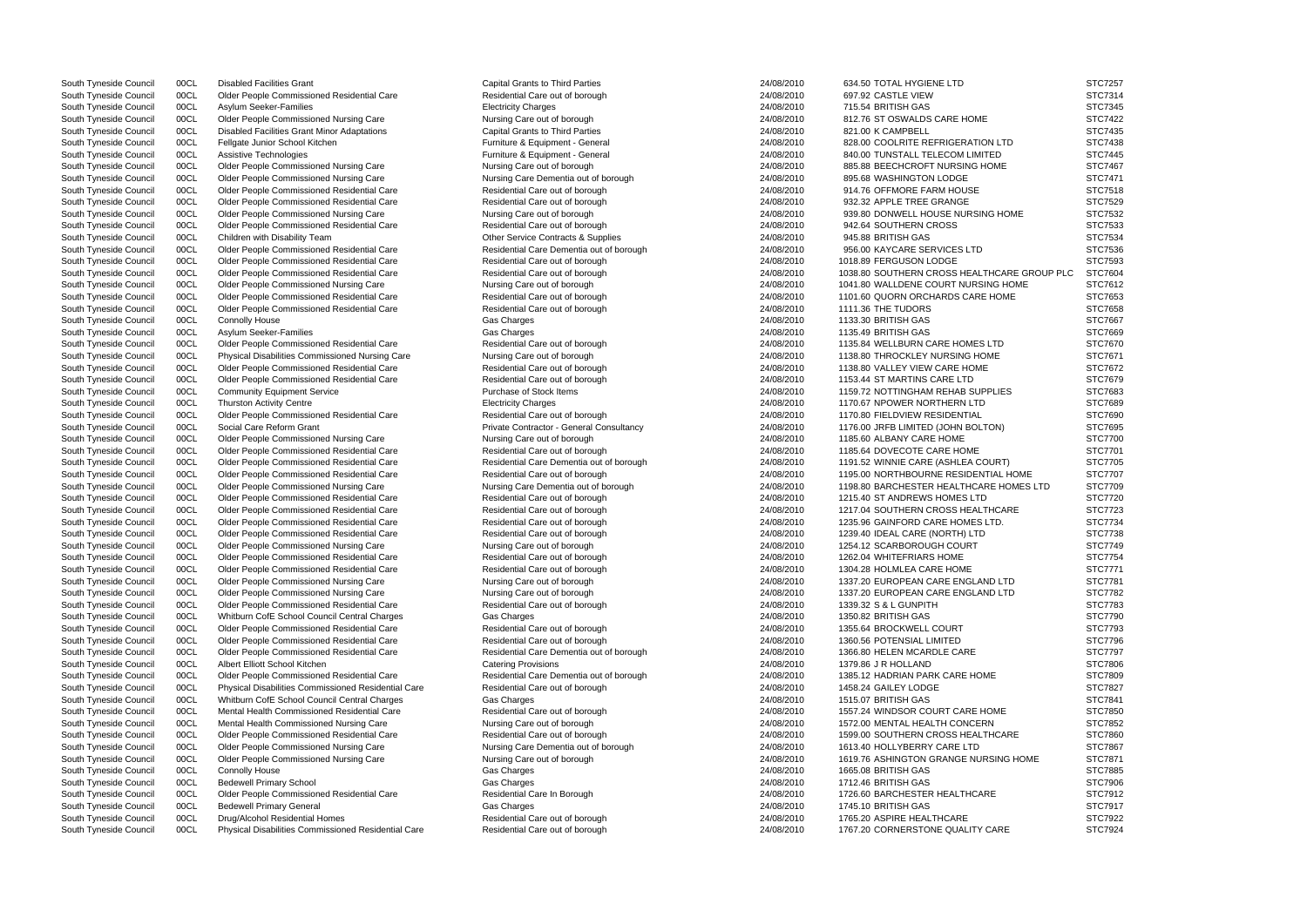South Tyneside Council 00CL Older People Commissioned Residential Care Residential Care Residential Care out of borough 24/08/2010 1812.20 THE HOLY CROSS South Tyneside Council 00CL Older People Commissioned Residential Care Residential Care Residential Care out of borough 24/08/2010 1831.24 BARCHESTER HEALTHCAR South Tyneside Council 00CL Learning Difficulties Commissioned Residential Care Residential Care Residential Care COLLEGE STC794/08/2010 1835.24 LINKAGE COLLEGE South Tyneside Council 00CL Older People Commissioned Residential Care Residential Care Residential Care Dementia out of borough 24/08/2010 1848.60 SEYMOUR HOUSE South Tyneside Council 00CL Physical Disabilities Commissioned Nursing Care Nursing Care out of borough 24/08/2010 1871.52 STANTON LODGE NEUROD South Tyneside Council 00CL Mental Health Commissioned Residential Care Residential Care Residential Care out of borough 24/08/2010 1913.60 BROADREACH HOUSE South Tyneside Council 00CL Older People Commissioned Nursing Care Residential Care out of borough 24/08/2010 1924.36 CHARLTON COURT NURSIN South Tyneside Council 00CL Older People Commissioned Residential Care Residential Care out of borough 24/08/2010 1963.60 SLW LIMITED South Tyneside Council 00CL Older People Commissioned Nursing Care Nursing Care Nursing Care Dementia out of borough 24/08/2010 1984.88 ABBEY CARE VILLAGE South Tyneside Council 00CL Targeted Mental Health Services example 24/08/2010 2000.00 DRAWING & TALKING LTD State Contractors - General Consultancy 24/08/2010 2000.00 DRAWING & TALKING LTD South Tyneside Council 00CL Learning Difficulties Commissioned Residential Care Residential Care Residential Care Residential Care Residential Care out of borough 24/08/2010 2023.24 CARE OUTREACH South Tyneside Council 00CL Older People Commissioned Residential Care Residential Care Residential Care Residential Care Residential Care Residential Care out of borough 24/08/2010 2043.68 ASPIRE HEALTHCARE South Tyneside Council 00CL Learning Difficulties Commissioned Residential Care Residential Care Residential Care Residential Care Residential Care Residential Care Council 24/08/2010 2142.20 ROCHELL HOUSE RES. CARE South Tyneside Council 00CL Community Laundry Community Charges Electricity Charges 24/08/2010 2214.00 WESTERN POWER DISTRIB South Tyneside Council 00CL Older People Commissioned Nursing Care 2012 Nursing Care out of borough 24/08/2010 2217.08 LEONARD CHESHIRE IN NC South Tyneside Council 00CL Older People Commissioned Residential Care Residential Care Residential Care out of borough 24/08/2010 2226.72 GLENHOLME HOUSE South Tyneside Council 00CL Learning Difficulties Commissioned Nursing Care Nursing Care out of borough 24/08/2010 2252.40 ORCHARD VALE TRUST South Tyneside Council 00CL Learning Difficulties Commissioned Residential Care Residential Care out of borough 24/08/2010 2263.60 OAK LODGE South Tyneside Council 00CL Bedewell Primary School Gas Charges 24/08/2010 2266.20 BRITISH GAS STC8043 South Tyneside Council 00CL Older People Commissioned Residential Care Residential Care Residential Care Residential Care Residential Care Residential Care out of borough 24/08/2010 2318.40 HAVENDENE RESIDENTIAL South Tyneside Council 00CL Older People Commissioned Residential Care Residential Care Residential Care In Borough 24/08/2010 2445.07 EUROPEAN CARE ENGLAN South Tyneside Council 00CL Learning Difficulties Commissioned Residential Care Residential Care Residential Care out of borough 24/08/2010 2506.68 STONEHAVEN South Tyneside Council 00CL Mortimer Community College Gas Charges Gas Charges 24/08/2010 2535.53 BRITISH GAS South Tyneside Council 00CL Older People Commissioned Residential Care Residential Care Residential Care out of borough 24/08/2010 2632.48 HIGHCLIFFE CARE CENTRE South Tyneside Council 00CL Learning Difficulties Commissioned Residential Care Residential Care out of borough 2008/2010 24/08/2010 2649.17 JC CARE PLC South Tyneside Council 00CL Older People Commissioned Residential Care Residential Care Residential Care out of borough 24/08/2010 2673.26 EIGHTON LODGE REST HO South Tyneside Council 00CL Learning Difficulties Commissioned Residential Care Residential Care Residential Care Residential Care Residential Care Residential Care and of borough 24/08/2010 2782.00 EASTCLIFFE RESIDENTIAL South Tyneside Council 00CL Physical Disabilities Commissioned Residential Care Residential Care Residential Care Residential Care Residential Care out of borough 24/08/2010 2847.44 FAYCROFT RESIDENTIAL South Tyneside Council 00CL Older People Commissioned Nursing Care Nursing Care out of borough 24/08/2010 2902.49 ST MARKS COURT NURSIN South Tyneside Council 00CL Older People Commissioned Nursing Care Nursing Care out of borough 24/08/2010 3110.92 ALDERWOOD South Tyneside Council 00CL Learning Difficulties Commissioned Nursing Care Mursing Care out of borough 24/08/2010 3366.08 THE HOSPITALLER ORDER South Tyneside Council 00CL Learning Difficulties Commissioned Residential Ca oocl Learning Difficulties Commissioned Residential Care Residential Care In Borough 24/08/2010 3369.12 J BEST South Tyneside Council 00CL School Improvement Partners example and the Private Contractor - General Consultancy 24/08/2010 3376.53 GATESHEAD MBC South Tyneside Council 00CL Mental Health Commissioned Nursing Care Nursing Care out of borough 24/08/2010 3411.48 RANVILLES CARE HOME South Tyneside Council 00CL Learning Difficulties Commissioned Residential Care Residential Care Residential Care Residential Care Residential Care Council 24/08/2010 3523.40 HAYFIELD South Tyneside Council 00CL Commissioned Fostering values of the Voluntary Sector - Boarded Out Children 24/08/2010 3902.40 ORCHARD CARE (NORTH E South Tyneside Council 00CL Mental Health Commissioned Residential Care Residential Care Residential Care out of borough 24/08/2010 3904.92 SANCTUARY HEALTHCARE South Tyneside Council 00CL Disabled Facilities Grant Capital Grants to Third Parties Capital Grants to Third Parties 24/08/2010 3981.85 S & R CONSTRUCTION SER South Tyneside Council 00CL Commissioned Fostering Care Mursing Care Voluntary Sector - Boarded Out Children 24/08/2010 4032.44 ORCHARD CARE (NORTH E<br>South Tyneside Council 00CL Physical Disabilities Commissioned Nursing C OOCL Physical Disabilities Commissioned Nursing Care Nursing Care out of borough 24/08/2010 4047.40 STEPPING STONES RESET South Tyneside Council 00CL Mental Health Commissioned Residential Care Residential Care Residential Care out of borough 24/08/2010 4200.00 WINSTON HOUSE South Tyneside Council 00CL Disabled Facilities Grant Capital Grants to Third Parties 24/08/2010 4318.20 LIFTABLE LIMITED South Tyneside Council 00CL Physical Disabilities Commissioned Residential Care Residential Care Residential Care Residential Care Residential Care out of borough 24/08/2010 4421.20 HENSHAWS SOCIETY FOR South Tyneside Council 00CL Social Care Reform Grant Agency Staff - Non-Teachers 24/08/2010 4436.34 C TAYLOR South Tyneside Council 00CL Disabled Facilities Grant Capital Capital Grants to Third Parties 24/08/2010 4464.19 DOLPHIN STAIRLIFTS (NOR South Tyneside Council 00CL Mental Health Commissioned Residential Care Residential Care Residential Care out of borough 24/08/2010 4524.76 CARE CONSORTIUM LTD South Tyneside Council 00CL Learning Difficulties Commissioned Residential Care Residential Care Residential Care Residential Care Residential Care out of borough 24/08/2010 4854.24 ROYAL BOROUGH OF WINDS South Tyneside Council 00CL Learning Difficulties Commissioned Residential Care Residential Care Residential Care out of borough 24/08/2010 5014.00 MAPLEVIEW South Tyneside Council 00CL Mental Health Commissioned Nursing Care Nursing Care Nursing Care out of borough 24/08/2010 5143.84 BILLINGHAM GRANGE CAR South Tyneside Council 00CL Learning Difficulties Commissioned Nursing Care Nursing Care out of borough 24/08/2010 5621.28 DORADENE South Tyneside Council 00CL Physical Disabilities Commissioned Nursing Care Nursing Care out of borough 24/08/2010 5641.88 ELSWICK HALL NEURODIS/ South Tyneside Council COOCL Mortimer Community College Gas Charges Gas Charges 24/08/2010 6494.55 BRITISH GAS STC8389 STC8389 South Tyneside Council 00CL Learning Difficulties Commissioned Residential Care Residential Care out of borough 24/08/2010 6586.04 ESPA LTD South Tyneside Council 00CL Learning Difficulties Commissioned Residential Care Residential Care Residential Care out of borough 24/08/2010 6657.60 CARE VILLAGE South Tyneside Council 00CL Older People Commissioned Residential Care Residential Care Residential Care out of borough 24/08/2010 6680.71 ST CUTHBERTS CARE South Tyneside Council 00CL Bedeburn Primary General 2008 2009 2009 Devolved Formula Capital 24/08/2010 24/08/2010 6693.00 PLAYDALE PLAYGROUNDS South Tyneside Council 00CL Learning Difficulties Commissioned Nursing Care Nursing Care out of borough 24/08/2010 6696.40 CHAD South Tyneside Council 00CL Learning Difficulties Commissioned Residential Care Residential Care Residential Care Residential Care Residential Care out of borough 24/08/2010 7142.20 DURHAM CARELINE LTD South Tyneside Council 00CL Physical Disabilities Commissioned Nursing Care Nursing Care Nursing Care out of borough 24/08/2010 7152.64 BAWI HOMES LTD South Tyneside Council 00CL Older People Commissioned Residential Care Residential Care Residential Care Residential Care Residential Care out of borough 24/08/2010 7153.84 DAVID LEWIS CENTRE South Tyneside Council 00CL Physical Disabilities Commissioned Residential Care Residential Care Residential Care Residential Care Residential Care out of borough 24/08/2010 7210.00 PEMBROKE COURT CARE South Tyneside Council 00CL Mental Health Commissioned Nursing Care Nursing Care Nursing Care In Borough 24/08/2010 7360.00 CONIFER LODGE South Tyneside Council 00CL Learning Difficulties Commissioned Residential Care Residential Care Residential Care Residential Care Residential Care Residential Care out of borough 24/08/2010 7538.24 ORCHARD HOUSE South Tyneside Council 00CL Learning Difficulties Commissioned Residential Care Residential Care Residential Care Residential Care Residential Care out of borough 24/08/2010 8191.08 DENE HALL- FOUR SEASONS

|                           | STC7938                   |
|---------------------------|---------------------------|
| <b>ELTD</b>               | STC7944                   |
|                           | STC7945                   |
|                           | STC7950                   |
| <b>JISABILITY UNIT</b>    | STC7964                   |
|                           | STC7969                   |
| <b>NG HOME</b>            | STC7972                   |
|                           | STC7978                   |
|                           | STC7981<br><b>STC7985</b> |
|                           | STC7993                   |
|                           | <b>STC7998</b>            |
| RE                        | STC8010                   |
| <b>BUTION</b>             | STC8028                   |
| <b>DRTHUMBRIA</b>         | STC8029                   |
|                           | STC8034                   |
|                           | STC8037                   |
|                           | STC8041                   |
|                           | STC8043                   |
| HOME                      | STC8049                   |
| <b>DLTD</b>               | STC8074                   |
|                           | STC8091                   |
|                           | STC8095                   |
| Ξ                         | STC8106                   |
|                           | STC8109                   |
| ME                        | STC8112                   |
|                           | STC8119                   |
|                           | STC8125                   |
| <b>IG HOME</b>            | STC8133                   |
|                           | STC8158                   |
| OF ST JOHN OF GOD STC8179 |                           |
|                           | STC8180                   |
|                           | STC8181                   |
|                           | STC8184                   |
|                           | STC8200                   |
| <b>EAST) LTD</b>          | STC8248                   |
| <b>NICES LTD</b>          | STC8249<br>STC8253        |
| <b>AST) LTD</b>           | STC8263                   |
| TLEMENT UNIT              | STC8266                   |
|                           | STC8278                   |
|                           | STC8289                   |
| <b>BLIND PEOPLE</b>       | STC8293                   |
|                           | STC8294                   |
| <b>RTH EAST) LTD</b>      | STC8296                   |
|                           | STC8305                   |
| DSOR & MAIDENHEAD STC8322 |                           |
|                           | STC8332                   |
| <b>E CENTRE</b>           | STC8337                   |
|                           | STC8365                   |
| <b>ABILITY CENTRE</b>     | STC8366                   |
|                           | STC8389                   |
|                           | STC8393                   |
|                           | STC8394                   |
|                           | STC8395                   |
| LTD                       | STC8396                   |
|                           | STC8397                   |
|                           | STC8412                   |
|                           | STC8413                   |
|                           | STC8414                   |
| номе                      | STC8420                   |
|                           | STC8424<br>STC8431        |
| <b>NS HEALTHCARE</b>      | STC8462                   |
|                           |                           |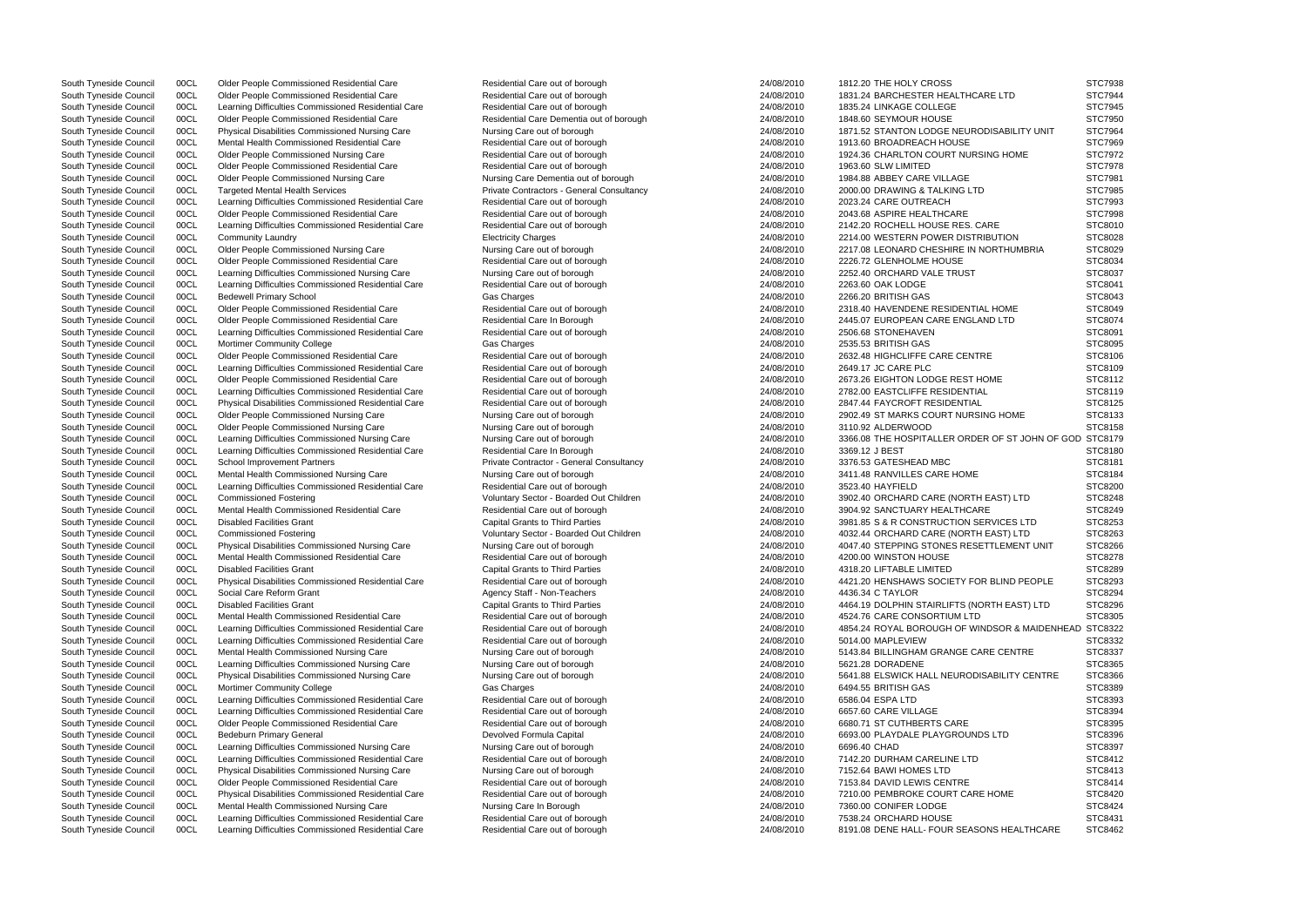South Tyneside Council 00CL Learning Difficulties Commissioned Residential Care Residential Care Residential Care Residential Care Residential Care Residential Care Cut of borough 24/08/2010 8368.96 MILEWOOD HEALTH CARE South Tyneside Council 00CL Learning Difficulties Commissioned Nursing Care Nursing Care out of borough 24/08/2010 8699.20 CASTLEBECK CARE (TEESI South Tyneside Council 00CL Physical Disabilities Commissioned Nursing Care Nursing Care out of borough 24/08/2010 9118.76 CHASE PARK South Tyneside Council 00CL Learning Difficulties Commissioned Residential Care Residential Care Residential Care Residential Care Residential Care Residential Care out of borough 24/08/2010 9415.40 NORTH EAST AUTISM SOCI South Tyneside Council 00CL Mental Health Commissioned Residential Care Residential Care Residential Care out of borough 24/08/2010 9772.00 SHERWOOD HOUSE South Tyneside Council 00CL Learning Difficulties Commissioned Nursing Care Nursing Care out of borough 24/08/2010 10060.40 CASTLEBECK CARE (TEES South Tyneside Council 00CL Learning Difficulties Commissioned Residential Care Residential Care Residential Care In Borough 24/08/2010 10332.20 POTENSIAL LIMITED South Tyneside Council 00CL Further Education 16-18 Apprenticeships Grant Payments - Term Funded Accruals 24/08/2010 10337.40 NORTHUMBERLAND COLLE South Tyneside Council 00CL Learning Difficulties Commissioned Residential Care Residential Care Residential Care Residential Care Residential Care out of borough 24/08/2010 11321.20 CARELINE LIFESTYLES LTD South Tyneside Council COOL Mortimer Community College Gas Charges Gas Charges Cases Charges 24/08/2010 11485.23 BRITISH GAS STC8527 South Tyneside Council 00CL Physical Disabilities Commissioned Residential Care Residential Care Residential Care Residential Care Residential Care out of borough 24/08/2010 11562.52 PERCY HEDLEY CENTRE South Tyneside Council 00CL Learning Difficulties Commissioned Nursing Care Nursing Care out of borough 24/08/2010 11660.76 ORCHARD HOUSE South Tyneside Council 00CL Dunn Street Primary General Gas Charges 24/08/2010 11864.39 BRITISH GAS STC8532 South Tyneside Council 00CL Learning Difficulties Commissioned Nursing Care Nursing Care out of borough 24/08/2010 11945.40 ABBEYMOOR NEURODISAB South Tyneside Council 00CL Older People Commissioned Residential Care Residential Care Residential Care In Borough 24/08/2010 13079.68 ENTERPRISE 5 HOUSING A South Tyneside Council 00CL Learning Difficulties Commissioned Nursing Care Nursing Care Nursing Care out of borough 24/08/2010 13195.00 CASTLEBECK CARE South Tyneside Council 00CL Learning Difficulties Commissioned Residential Care Residential Care Residential Care Residential Care Residential Care out of borough 24/08/2010 13597.48 BIRCHWOOD BUNGALOW M South Tyneside Council 00CL Learning Difficulties Commissioned Residential Care Residential Care Residential Care Residential Care Residential Care Residential Care 15680.70 POTENSIAL LIMITED South Tyneside Council 00CL Older People Commissioned Residential Care Residential Care In Borough 24/08/2010 17523.00 MARINA REST HOME South Tyneside Council 00CL Out of Area Placements Council Council Council Council Council Council 00CL Out of Area Placements Council Council Voluntary Sector - Boarded Out Children 24/08/2010 18060.00 ACTIVE ARK South Tyneside Council 00CL Learning Difficulties Commissioned Nursing Care Nursing Care out of borough 24/08/2010 18289.60 INTERACT CARE LTD South Tyneside Council 00CL Older People Commissioned Residential Care Residential Care Residential Care In Borough 24/08/2010 19791.04 THE MEADOWS CARE HOM South Tyneside Council 00CL Older People Commissioned Residential Care Residential Care Residential Care In Borough 24/08/2010 21227.73 SEAHAVEN REST HOME South Tyneside Council 00CL Learning Difficulties Commissioned Residential Care Residential Care Residential Care Residential Care Residential Care out of borough 24/08/2010 21378.00 CARELINE LIFESTYLES LTD South Tyneside Council 00CL Older People Commissioned Residential Care Residential Care In Borough 24/08/2010 21403.08 MARSDEN ROCK CARE LTD South Tyneside Council 00CL Older People Commissioned Residential Care Residential Care Residential Care In Borough 24/08/2010 22348.12 THE BRANCHES REST HOM South Tyneside Council 00CL Learning Difficulties Commissioned Nursing Care Nursing Care Nursing Care out of borough 24/08/2010 23280.00 SELF LTD South Tyneside Council 00CL Older People Commissioned Residential Care Residential Care Residential Care In Borough 24/08/2010 28186.55 WINNIE CARE ASHLEA MEV South Tyneside Council 00CL Older People Commissioned Residential Care Residential Care Residential Care In Borough 24/08/2010 30740.04 ANCHOR HOUSING ASSOC South Tyneside Council COOL Colder People Commissioned Nursing Care Mursing Care out of borough Council 24/08/2010 31530.81 FALSTONE COURT NURSING COURT NURSING STEER STEER OUR TO MURSING STEER STEER OUR TO MURSING STEER S South Tyneside Council 00CL Older People Commissioned Residential Care Residential Care Residential Care In Borough 24/08/2010 31977.05 HEBBURN COURT NURSING South Tyneside Council 00CL Mental Health Commissioned Residential Care Residential Care Residential Care Residential Care Residential Care Residential Care In Borough 24/08/2010 35802.48 FAIRHOLME RESIDENTIAL South Tyneside Council 00CL Older People Commissioned Residential Care Residential Care Residential Care In Borough 24/08/2010 36567.69 T NESBIT South Tyneside Council 00CL Older People Commissioned Residential Care Residential Care In Borough 24/08/2010 41716.51 ASHBOURNE PLC South Tyneside Council 00CL Older People Commissioned Residential Care Residential Care In Borough 24/08/2010 43319.72 DOBSON LTD South Tyneside Council COOL Colder People Commissioned Residential Care Commissioned Residential Care Residential Care Residential Care Residential Care Residential Care In Borough 24/08/2010 44340.04 GARDEN HILL CARE HOME South Tyneside Council 00CL Older People Commissioned Residential Care Residential Care Residential Care In Borough 24/08/2010 45023.85 NEEDHAM COURT CARE HO South Tyneside Council 00CL Mental Health Commissioned Nursing Care Nursing Care Nursing Care out of borough 24/08/2010 50780.52 NORTHVIEW LODGE South Tyneside Council 00CL Mental Health Commissioned Residential Care Residential Care Residential Care Residential Care Residential Care Residential Care Residential Care Residential Care Residential Care Residential Ca South Tyneside Council 00CL Older People Commissioned Residential Care Residential Care In Borough 24/08/2010 52286.96 HILLCREST CARE HOME South Tyneside Council 00CL Older People Commissioned Residential Care Residential Care Residential Care In Borough 24/08/2010 55834.59 WINDSOR NURSING HOME South Tyneside Council 00CL Older People Commissioned Residential Care Residential Care Residential Care Residential Care Residential Care Residential Care In Borough 24/08/2010 58201.22 HARTON GRANGE RESIDEI South Tyneside Council 00CL Older People Commissioned Residential Care Residential Care Residential Care In Borough 24/08/2010 60873.44 FOUR SEASONS HEALTH CA South Tyneside Council 00CL Older People Commissioned Residential Care Residential Care Residential Care In Borough 24/08/2010 68250.61 ST MICHAELS NURSING HO South Tyneside Council 00CL Older People Commissioned Residential Care Residential Care Residential Care Residential Care Residential Care Residential Care In Borough 24/08/2010 68694.86 BEDEWELL GRANGE RES. South Tyneside Council 00CL Older People Commissioned Residential Care Residential Care Residential Care In Borough 24/08/2010 69977.90 SOUTHERN CROSS HEALTI South Tyneside Council 00CL Mental Health Commissioned Residential Care Residential Care Residential Care Residential Care Residential Care Residential Care In Borough 24/08/2010 73263.34 ST THOMAS - K HAMODI South Tyneside Council 00CL Older People Commissioned Residential Care Residential Care Residential Care Dementia In Borough 24/08/2010 100418.52 PREMIER NURSING HOMES South Tyneside Council 00CL Temple Park Centre Gas Charges 24/08/2010 -15507.77 BRITISH GAS STC6985 South Tyneside Council 00CL Perth Green Children's Centre Gas Charges 24/08/2010 -1949.18 BRITISH GAS STC7032 South Tyneside Council 00CL Jarrow Civic Hall Gas Charges 24/08/2010 -1554.49 BRITISH GAS STC7040 South Tyneside Council COOCL Perth Green Children's Centre Gas Charges Gas Charges Cass Charges 24/08/2010 -1145.22 BRITISH GAS STC7043 South Tyneside Council 00CL Hedworthfield Children's Centre Gas Charges Gas Charges 24/08/2010 -1059.34 BRITISH GAS South Tyneside Council 00CL Jarrow Civic Hall Gas Charges 24/08/2010 -905.25 BRITISH GAS STC7059 South Tyneside Council 00CL Jarrow Civic Hall Gas Charges 24/08/2010 -867.77 BRITISH GAS STC7063 South Tyneside Council 00CL Perth Green Children's Centre Gas Charges Cas Charges Cas Charges 24/08/2010 -863.71 BRITISH GAS STATISH GAS STATISH GAS STATISH GAS STATISH GAS STATISH GAS STATISH GAS STATISH GAS STATISH GAS S South Tyneside Council 00CL Jarrow Civic Hall Gas Charges 24/08/2010 -838.95 BRITISH GAS STC7065 South Tyneside Council 00CL Jarrow Civic Hall Gas Charges 24/08/2010 -761.58 BRITISH GAS STC7069 South Tyneside Council 00CL Jarrow Civic Hall Gas Charges 24/08/2010 -720.10 BRITISH GAS STC7070 South Tyneside Council 00CL Jarrow Civic Hall Gas Charges 24/08/2010 -687.70 BRITISH GAS STC7073 South Tyneside Council 00CL Jarrow Civic Hall Gas Charges 24/08/2010 -646.71 BRITISH GAS STC7074 South Tyneside Council 00CL Jarrow Civic Hall Gas Charges 24/08/2010 -635.76 BRITISH GAS STC7075 South Tyneside Council 00CL High Risk Asbestos in Civic Buildings Capital Enhancement Costs 24/08/2010 510.00 MILBURN SERVICES LTD South Tyneside Council 00CL Cookson Festival Security of Assets/Alarms Mainten 24/08/2010 553.21 DELTA ONE SECURITY LTD

| <b>LTD</b>                         | STC8469            |
|------------------------------------|--------------------|
| DALE) LTD                          | STC8476            |
|                                    | STC8488            |
| <b>IETY</b>                        | STC8493            |
|                                    | STC8495            |
| DALE) LTD                          | STC8502            |
|                                    | STC8506<br>STC8507 |
| EGE<br>$\overline{)}$              | STC8526            |
|                                    | STC8527            |
|                                    | STC8529            |
|                                    | STC8530            |
|                                    | STC8532            |
| <b>BILITY CENTRE</b>               | STC8533            |
| <b>SSOCIATION</b>                  | STC8544            |
|                                    | STC8545            |
| <b>MILBURY CARE SERVI( STC8546</b> |                    |
|                                    | STC8560            |
|                                    | STC8577            |
|                                    | STC8584            |
|                                    | STC8585            |
| ١F                                 | STC8595            |
|                                    | STC8604            |
| $\mathcal{L}$                      | STC8606            |
|                                    | STC8609            |
| ЛE                                 | STC8618            |
|                                    | STC8621            |
| ΝS                                 | STC8643            |
|                                    | STC8653            |
| JG                                 | STC8656            |
| G HOME                             | STC8659            |
| HOME                               | STC8666            |
|                                    | STC8667            |
|                                    | STC8677            |
|                                    | STC8678            |
| OME                                | STC8680            |
|                                    | STC8681<br>STC8693 |
| CARE HOME                          | STC8694            |
|                                    | STC8696            |
|                                    | STC8698            |
| NTIAL CARE HOME                    | STC8701            |
| <b>ARE</b>                         | STC8705            |
| <b>ME</b>                          | STC8712            |
| CARE CENTRE                        | STC8713            |
| <b>HCARE GROUP PLC</b>             | STC8714            |
|                                    | STC8716            |
| 5                                  | STC8724            |
|                                    | STC6985            |
|                                    | STC7032            |
|                                    | STC7040            |
|                                    | STC7043            |
|                                    | STC7049            |
|                                    | STC7059            |
|                                    | STC7063            |
|                                    | STC7064            |
|                                    | STC7065            |
|                                    | STC7069            |
|                                    | STC7070<br>STC7073 |
|                                    | STC7074            |
|                                    | STC7075            |
|                                    | STC7120            |
|                                    | STC7162            |
|                                    |                    |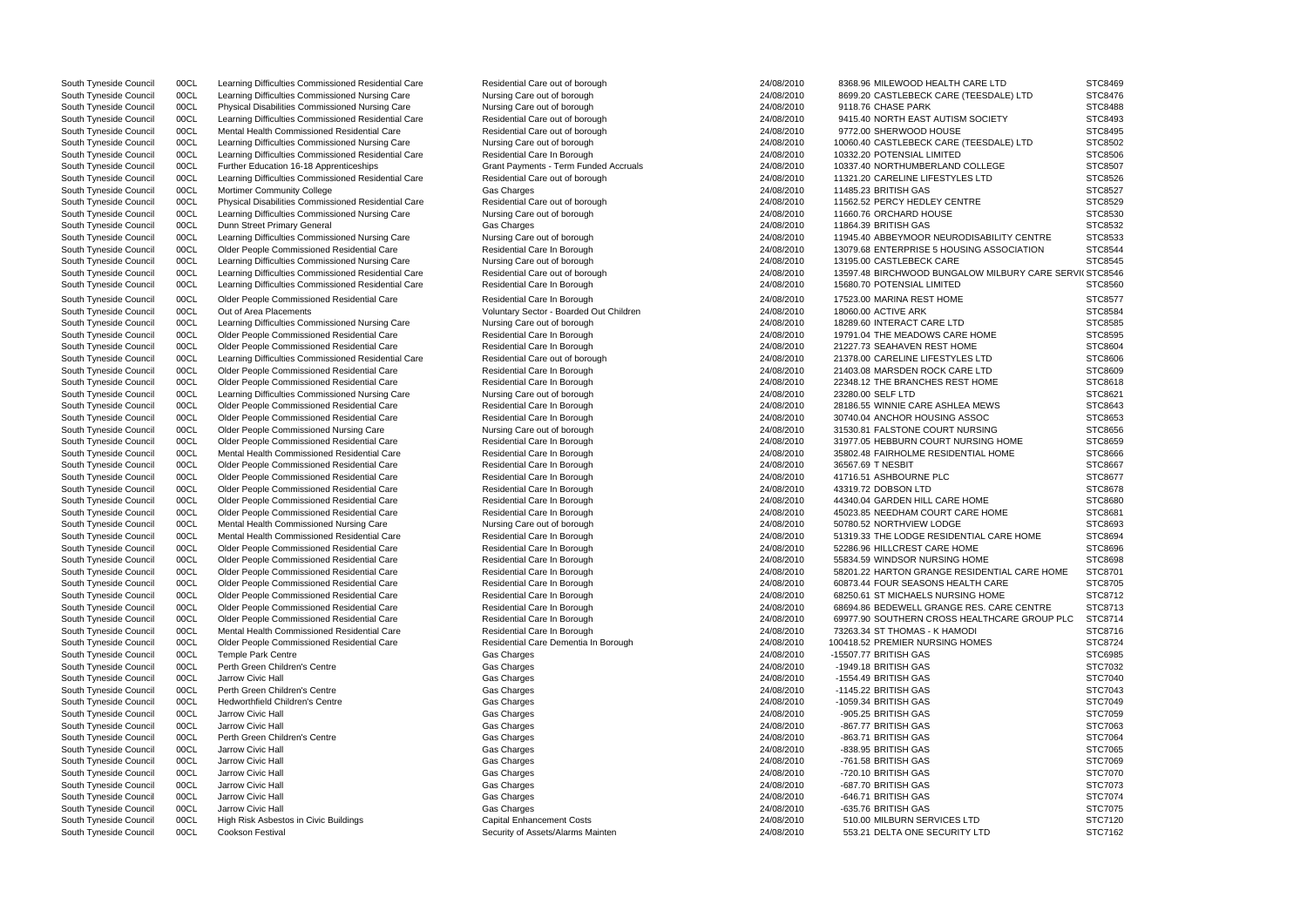South Tyneside Council 00CL Temple Park Centre Resaleable Items 24/08/2010 700.00 MAUDESPORT STC7317 South Tyneside Council 00CL Hedworthfield Children's Centre Gas Charges Charges 24/08/2010 715.54 BRITISH GAS South Tyneside Council 00CL Kitchener Road Play Area Whitburn Capital Equipment Purchases 24/08/2010 866.36 G & B CIVIL ENGINEERING South Tyneside Council 00CL Libraries Admin 2000 2000 2000 2000 Library & Other Books Maps etc. 24/08/2010 24/08/2010 1112.94 BERTRAM LIBRARY SERVICES South Tyneside Council 00CL Hebburn Business Factory Gas Charges 24/08/2010 1187.62 BRITISH GAS STC7703 South Tyneside Council 00CL Boldon Children's Centre Gas Charges 24/08/2010 1705.04 BRITISH GAS STC7902 South Tyneside Council COOCL Stanhope School Pool **Electricity Charges 24/08/2010** 2182.27 BRITISH GAS STC8019 STC8019 South Tyneside Council COOCL South Marine Park Gas Charges Gas Charges Cass Charges 24/08/2010 2401.95 BRITISH GAS STC8067 STC8067 South Tyneside Council COOL Boldon Children's Centre Gas Charges Gas Charges Cass Charges 24/08/2010 2653.96 BRITISH GAS STC8110 South Tyneside Council 00CL School Pools General 2002 School Travel Contracts 24/08/2010 3315.00 COACHLINERS OF TYNESID South Tyneside Council 00CL School Pools General 2008 School Travel Contracts 24/08/2010 3432.00 COACHLINERS OF TYNESIDE South Tyneside Council 00CL School Pools General School Travel Contracts School Travel Contracts 24/08/2010 3900.00 COACHLINERS OF TYNESID South Tyneside Council COOCL Boldon Children's Centre Gas Charges Gas Charges Cass Charges 24/08/2010 4251.88 BRITISH GAS STC8285 South Tyneside Council 00CL Temple Park Centre Gas Charges 24/08/2010 7882.72 BRITISH GAS STC8451 South Tyneside Council 00CL Temple Park Centre Gas Charges 24/08/2010 30373.35 BRITISH GAS STC8650 South Tyneside Council 00CL Economic Regeneration Balance Sheet Debtors - Gallagher Basset Claims Handling 24/08/2010 50000.00 GALLAGHER BASSETT INTE South Tyneside Council 00CL Jarrow/Hebburn Concierge **Property Reactive/General Repairs** 24/08/2010 2394.00 GOLDSHIELD ELECTRONIC South Tyneside Council 00CL Sheridan Road Council Housing New Build Capital Enhancement Costs 24/08/2010 63750.43 FRANK HASLAM MILAN & C South Tyneside Council 00CL Hedgeley Road Council Housing New Build Capital Enhancement Costs 24/08/2010 75621.28 FRANK HASLAM MILAN & C South Tyneside Council 00CL Brancepeth Road Council Housing New Build Capital Enhancement Costs 24/08/2010 185129.14 FRANK HASLAM MILAN & C South Tyneside Council 00CL Housing Revenue Account Balance Sheet ST Homes Invoice Holding Account 24/08/2010 248333.61 SOUTH TYNESIDE HOMES South Tyneside Council 00CL Energy Recharges Electricity Charges 25/08/2010 -1288.66 BRITISH GAS STC7042 South Tyneside Council 00CL Fleet Management - Workshop Operations Purchase of Stock Items 25/08/2010 503.96 TERBERG MATEC UK South Tyneside Council 00CL Waste Disposal Central Central Print Unit Recharges 25/08/2010 628.16 COBHAM SYSTEMS STC7251 South Tyneside Council 00CL Fleet Management - Transport Operations Hire of Plant 25/08/2010 664.29 WERNICK HIRE LIMITED South Tyneside Council 00CL Fleet Management - Transport Operations Hire of Plant Hire of Plant 25/08/2010 664.29 WERNICK HIRE LIMITED South Tyneside Council 00CL Fleet Management - Transport Operations Hire of Plant Hire of Plant 25/08/2010 664.29 WERNICK HIRE LIMITED South Tyneside Council 00CL Fleet Management - Transport Operations Hire of Plant Hire of Plant 25/08/2010 664.29 WERNICK HIRE LIMITED South Tyneside Council 00CL Fleet Management - Transport Operations Hire of Plant 25/08/2010 664.29 WERNICK HIRE LIMITED South Tyneside Council 00CL Fleet Management - Transport Operations Hire of Plant Hire of Plant 25/08/2010 664.29 WERNICK HIRE LIMITED South Tyneside Council 00CL Fleet Management - Transport Operations Hire of Plant 25/08/2010 664.29 WERNICK HIRE LIMITED South Tyneside Council 00CL Traffic Management Public Parades Contracts Contracts & Supplies 25/08/2010 677.00 HATTON TRAFFIC MANAGE South Tyneside Council 00CL Fleet Management - Transport Operations Hire of Non Operated Vehicles 25/08/2010 686.42 SHB HIRE LTD South Tyneside Council 00CL Fleet Management - Transport Operations Hire of Non Operated Vehicles 25/08/2010 730.71 SHB HIRE LTD South Tyneside Council 00CL Grounds Maintenance **Non Routine Contracted Grounds Maintenance** 25/08/2010 750.00 WEED CONTROL PLUS LIM South Tyneside Council 00CL Streetscape Training **Staff & Members Training 25/08/2010** 815.92 TERBERG MATEC UK South Tyneside Council 00CL Energy Recharges Electricity Charges 25/08/2010 888.75 BRITISH GAS STC7468 South Tyneside Council 00CL Traffic Management Public Parades Contracts Contracts & Supplies 25/08/2010 897.90 HATTON TRAFFIC MANAGE South Tyneside Council 00CL Decriminalised Parking Enforcement Miscellaneous Budgets Pending Reallocation 25/08/2010 1000.00 TRAFFIC ENFORCEMENT C South Tyneside Council 00CL Fleet Management - Workshop Operations Purchase of Stock Items 25/08/2010 1026.28 GARDEN LANE GARAGE South Tyneside Council 00CL Admin Support examples Printing & Stationery Consumables 25/08/2010 1070.00 ANTALIS MCNAUGHTON LT South Tyneside Council 00CL Coroners Service 2000 2000 25/08/2010 25/08/2010 1149.00 COOPERATIVE FUNERAL SI South Tyneside Council 00CL Energy Recharges 25/08/2010 1237.40 BRITISH GAS STC7735 South Tyneside Council 00CL Corporate Development 2000 COMMISSION COMMISSIONER Subscriptions 25/08/2010 1575.00 INFORMATION COMMISSION South Tyneside Council 00CL Energy Recharges 25/08/2010 2499.42 BRITISH GAS STC8084 South Tyneside Council 00CL Energy Recharges Gas Charges 25/08/2010 3494.26 BRITISH GAS STC8198 South Tyneside Council 00CL Energy Recharges Gas Charges 25/08/2010 8096.77 BRITISH GAS STC8458 South Tyneside Council 00CL External Audit Costs COOPER External Audit Charges COOPER 25/08/2010 11500.00 PRICEWATERHOUSE COOP<br>South Tyneside Council 00CL Design & Print Team Contraction External Printing Contractors 25/08 South Tyneside Council 00CL Design & Print Team **External Printing Contractors** 25/08/2010 513.00 POTTS PRINTERS LTD South Tyneside Council 00CL Marketing Team **Pride of SouthTyneside Awards** 25/08/2010 5241.10 THE CUSTOMS HOUSE South Tyneside Council COOCL Porlock Gardens (STC7045 Electricity Charges 25/08/2010 -1112.51 BRITISH GAS STC7045 South Tyneside Council 00CL Jarrow School Kitchen Catering Provisions Catering Provisions 25/08/2010 541.21 R MANNERS AND SONS LTI South Tyneside Council 00CL Asylum Seeker-Families **Furniture & Equipment - General** 25/08/2010 546.17 THE FURNISHING SERVICE South Tyneside Council 00CL Whitburn Juniors School Kitchen Catering Provisions Catering Provisions 25/08/2010 629.00 JW RAE BAKER & CONFECT South Tyneside Council 00CL Physical Disabilities & Sensory Service Electricity Charges 25/08/2010 639.96 BRITISH GAS South Tyneside Council 00CL Chuter Ede Education Centre Telephone charges Telephone charges 25/08/2010 645.82 VIRGIN MEDIA PAYMENTS South Tyneside Council 00CL St Gregory's RC School Kitchen Catering Provisions Catering Provisions 25/08/2010 724.58 R MANNERS AND SONS LTI South Tyneside Council 00CL St Wilfrid's RC College Electricity Charges 85.08/2010 865.93 EDF ENERGY STC7456 South Tyneside Council 00CL Community Equipment Service **Purchase of Stock Items** 25/08/2010 1050.00 DAYS HEALTHCARE UK LTI South Tyneside Council 00CL Central Services Admin 2000 2000 2000 Postage charges 25/08/2010 25/08/2010 1173.24 VIRGIN MEDIA PAYMENTS South Tyneside Council 00CL Older People Commissioned Residential Care Residential Care Residential Care Residential Care Residential Care Residential Care In Borough 25/08/2010 1317.00 BEDEWELL GRANGE RES. South Tyneside Council 00CL South Shields Community School Building Schools for the Future Capital Advisors & Consultants Fees 25/08/2010 1552.50 GLEEDS MANAGEMENT SE South Tyneside Council 00CL Thurston Activity Centre **Furniture Activity Centre** Furniture & Equipment - General 25/08/2010 2304.00 PRESTWICH CYCLE FACTORS STC8047

South Tyneside Council 00CL Perth Green Children's Centre Gas Charges 24/08/2010 557.07 BRITISH GAS STC7164

|                  | 51 U / 164<br>STC7317 |
|------------------|-----------------------|
|                  | STC7346               |
| LTD              | <b>STC7457</b>        |
| CES              | STC7659               |
|                  | STC7703               |
|                  | STC7902               |
|                  | STC8019               |
|                  | STC8067               |
|                  | STC8110               |
| DE               | STC8176               |
| DE               | STC8186               |
| DE               | STC8245               |
|                  | <b>STC8285</b>        |
|                  | STC8451               |
|                  | STC8650               |
| ERNATIONAL LTD   | STC8691               |
| SECURITY         | STC8064               |
| O LTD            | STC8711               |
| O LTD            | STC8717               |
| O LTD            | STC8735               |
|                  | STC8741               |
|                  | STC7042               |
|                  | STC7113               |
|                  | STC7251               |
|                  | STC7287               |
|                  | <b>STC7288</b>        |
|                  | <b>STC7289</b>        |
|                  | <b>STC7290</b>        |
|                  | STC7291               |
|                  | <b>STC7292</b>        |
|                  | STC7293               |
| <b>EMENT LTD</b> | STC7305               |
|                  | STC7311               |
|                  | STC7354               |
| <b>ITED</b>      | STC7380               |
|                  | STC7423               |
|                  | <b>STC7468</b>        |
| <b>MENT LTD</b>  | STC7473               |
| <b>ENTRE</b>     | <b>STC7586</b>        |
|                  | <b>STC7599</b>        |
| <sup>-</sup> D   | STC7624               |
| <b>ERVICE</b>    | STC7675               |
|                  | STC7735               |
| ONER OFFICE      | STC7853               |
|                  | STC8084               |
|                  | STC8198               |
|                  | STC8458               |
| PERS LLP         | STC8528               |
|                  | STC7124               |
|                  | STC8344               |
|                  | STC7045               |
| D                | STC7149               |
| <b>LIMITED</b>   | STC7152               |
| TIONER           | STC7253               |
|                  | <b>STC7260</b>        |
| LTD              | <b>STC7266</b>        |
| D                | STC7352               |
|                  | STC7456               |
| D                | STC7618               |
| LTD              | STC7693               |
| CARE CENTRE      | STC7773               |
| <b>RVICES</b>    | STC7848               |
| 2RC              | STC8047               |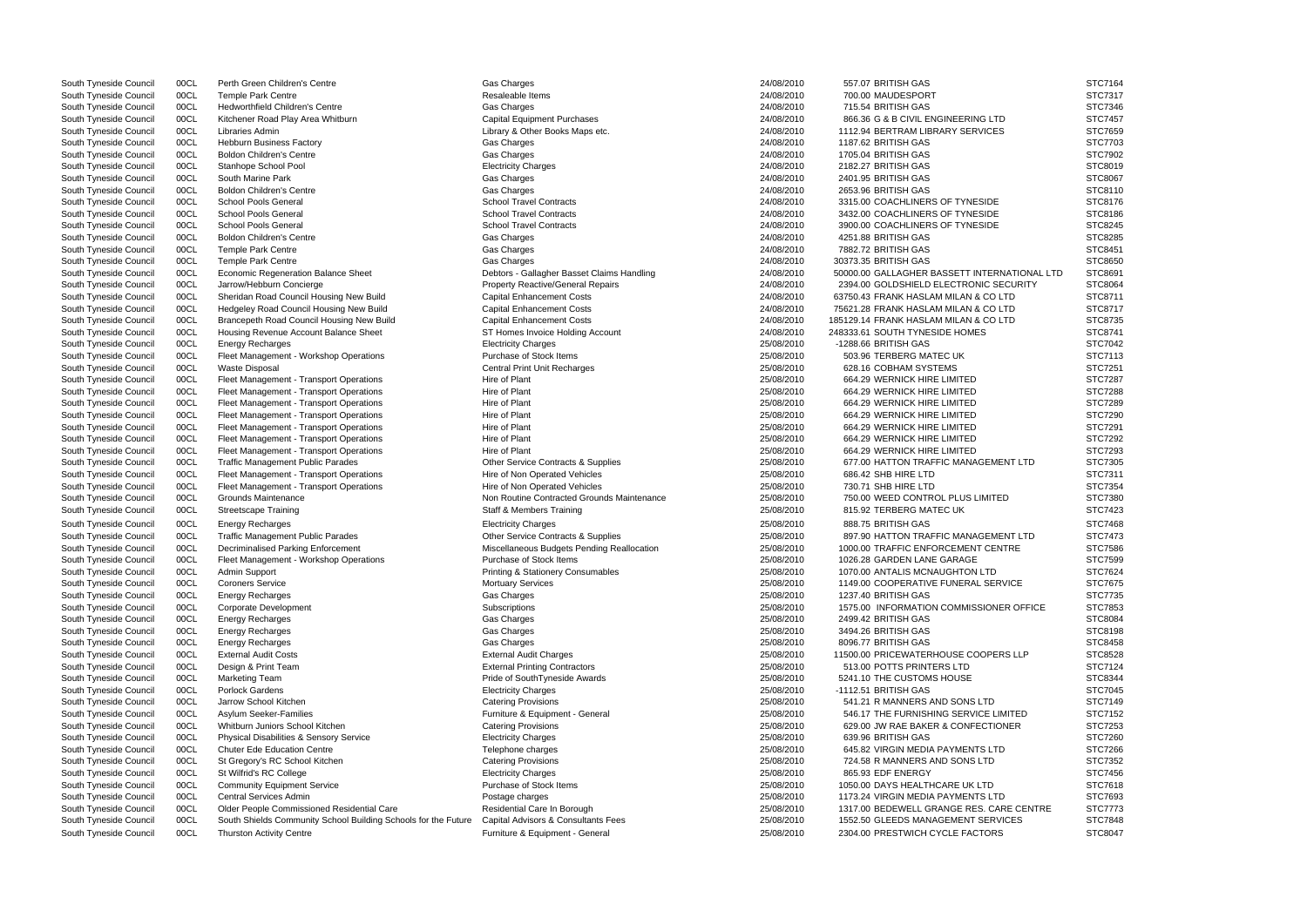|                                  | <u>JI UUUUJ</u> |
|----------------------------------|-----------------|
|                                  | STC8182         |
|                                  | STC8190         |
|                                  |                 |
| OOL                              | STC8203         |
|                                  | STC8225         |
|                                  | STC8228         |
|                                  | STC8251         |
|                                  |                 |
| S LIMITED                        | STC8254         |
| S LIMITED                        | STC8262         |
| S LIMITED                        | STC8269         |
|                                  |                 |
| S LIMITED                        | STC8270         |
| S LIMITED                        | STC8271         |
| S LIMITED                        | STC8272         |
|                                  |                 |
| S LIMITED                        | STC8273         |
|                                  | STC8275         |
|                                  | STC8286         |
| र।TY                             | STC8288         |
|                                  |                 |
|                                  | STC8298         |
| S LIMITED                        | STC8370         |
| S LIMITED                        | STC8376         |
|                                  |                 |
|                                  | STC8391         |
|                                  | STC8410         |
|                                  | STC8438         |
|                                  |                 |
|                                  | STC8446         |
|                                  | STC8461         |
|                                  | STC8467         |
|                                  | STC8501         |
|                                  |                 |
| MITED                            | STC8687         |
| ROJECTC01) LIMITED STC8727       |                 |
|                                  | STC7082         |
|                                  |                 |
|                                  | STC7123         |
|                                  | STC7130         |
|                                  | STC7134         |
| TECTION                          |                 |
|                                  | STC7175         |
| UMER HEALTHCARE                  | STC7180         |
| LDINGS UK LTD                    | STC7199         |
| VAL HYGIENE CONSUL STC7236       |                 |
|                                  |                 |
| ES LTD                           | <b>STC7258</b>  |
|                                  | STC7261         |
| N LTD                            | STC7281         |
|                                  | STC7411         |
|                                  |                 |
| UMER HEALTHCARE                  | STC7450         |
| S LTD                            | STC7461         |
|                                  | STC7587         |
|                                  |                 |
|                                  | STC7589         |
|                                  | STC7621         |
| <b><i>IAINTENANCE LTD</i></b>    | STC7627         |
|                                  | STC7652         |
|                                  |                 |
| IORTH)                           | STC7768         |
| VAL HYGIENE CONSUL STC7777       |                 |
|                                  | STC7815         |
|                                  |                 |
|                                  | STC8073         |
| <b>IONS LTD</b>                  | STC8151         |
|                                  | STC8257         |
| TD.                              |                 |
|                                  | STC8402         |
|                                  | STC8460         |
| <b>RATION LTD</b>                | STC8511         |
| MITED                            | STC8558         |
|                                  |                 |
|                                  | STC8625         |
| <b>NESIDE AND NEWCAS STC8637</b> |                 |
|                                  | STC8732         |
|                                  |                 |
| C                                | STC7321         |
| <b>STORERS LTD</b>               | STC7443         |
|                                  |                 |
| <b>UK</b>                        | STC7603         |

| South Tyneside Council | 00CL | Learning Difficulties Commissioned Residential Care | Residential Care Respite out of borough   | 25/08/2010 | 2395.00 ST CUTHBERTS CARE                              | STC8065        |
|------------------------|------|-----------------------------------------------------|-------------------------------------------|------------|--------------------------------------------------------|----------------|
| South Tyneside Council | 00CL | <b>Building Services</b>                            | Rents Paid - General                      | 25/08/2010 | 3376.96 PORTAKABIN LIMITED                             | STC8182        |
| South Tyneside Council | 00CL | <b>Commissioned Fostering</b>                       | Voluntary Sector - Boarded Out Children   | 25/08/2010 | 3451.85 FOSTERING PEOPLE LTD                           | STC8190        |
| South Tyneside Council | 00CL | <b>School Improvement Partners</b>                  | Private Contractors - General Consultancy | 25/08/2010 | 3600.00 MORTIMER PRIMARY SCHOOL                        | STC8203        |
| South Tyneside Council | 00CL | <b>Commissioned Fostering</b>                       | Voluntary Sector - Boarded Out Children   | 25/08/2010 | 3754.00 BARNARDOS NORTH EAST                           | <b>STC8225</b> |
| South Tyneside Council | 00CL | <b>Commissioned Fostering</b>                       | Voluntary Sector - Boarded Out Children   | 25/08/2010 | 3772.08 BARNARDOS NORTH EAST                           | STC8228        |
| South Tyneside Council | 00CL | John Wright Centre Bar                              | Voluntary Sector - Boarded Out Children   | 25/08/2010 | 3941.96 BARNARDOS NORTH EAST                           | STC8251        |
| South Tyneside Council | 00CL | <b>Commissioned Fostering</b>                       | Voluntary Sector - Boarded Out Children   | 25/08/2010 | 3984.00 FOSTER CARE ASSOCIATES LIMITED                 | STC8254        |
| South Tyneside Council | 00CL | <b>Commissioned Fostering</b>                       | Voluntary Sector - Boarded Out Children   | 25/08/2010 | 4025.70 FOSTER CARE ASSOCIATES LIMITED                 | STC8262        |
|                        |      |                                                     |                                           |            | 4067.10 FOSTER CARE ASSOCIATES LIMITED                 | <b>STC8269</b> |
| South Tyneside Council | 00CL | <b>Commissioned Fostering</b>                       | Voluntary Sector - Boarded Out Children   | 25/08/2010 |                                                        |                |
| South Tyneside Council | 00CL | <b>Commissioned Fostering</b>                       | Voluntary Sector - Boarded Out Children   | 25/08/2010 | 4108.50 FOSTER CARE ASSOCIATES LIMITED                 | <b>STC8270</b> |
| South Tyneside Council | 00CL | <b>Commissioned Fostering</b>                       | Voluntary Sector - Boarded Out Children   | 25/08/2010 | 4108.50 FOSTER CARE ASSOCIATES LIMITED                 | STC8271        |
| South Tyneside Council | 00CL | <b>Commissioned Fostering</b>                       | Voluntary Sector - Boarded Out Children   | 25/08/2010 | 4108.50 FOSTER CARE ASSOCIATES LIMITED                 | STC8272        |
| South Tyneside Council | 00CL | <b>Commissioned Fostering</b>                       | Voluntary Sector - Boarded Out Children   | 25/08/2010 | 4108.80 FOSTER CARE ASSOCIATES LIMITED                 | STC8273        |
| South Tyneside Council | 00CL | <b>Commissioned Fostering</b>                       | Voluntary Sector - Boarded Out Children   | 25/08/2010 | 4126.84 BARNARDOS NORTH EAST                           | <b>STC8275</b> |
| South Tyneside Council | 00CL | <b>Commissioned Fostering</b>                       | Voluntary Sector - Boarded Out Children   | 25/08/2010 | 4258.80 BARNARDOS NORTH EAST                           | STC8286        |
| South Tyneside Council | 00CL | Intensive Support & Transformation                  | Voluntary Sector - General                | 25/08/2010 | 4308.48 NSPCC REGISTERED CHARITY                       | STC8288        |
| South Tyneside Council | 00CL | St Wilfrid's RC College General                     | <b>Electricity Charges</b>                | 25/08/2010 | 4484.57 EDF ENERGY                                     | STC8298        |
| South Tyneside Council | 00CL | <b>Commissioned Fostering</b>                       | Voluntary Sector - Boarded Out Children   | 25/08/2010 | 5754.30 FOSTER CARE ASSOCIATES LIMITED                 | <b>STC8370</b> |
| South Tyneside Council | 00CL | <b>Commissioned Fostering</b>                       | Voluntary Sector - Boarded Out Children   | 25/08/2010 | 5892.60 FOSTER CARE ASSOCIATES LIMITED                 | STC8376        |
| South Tyneside Council | 00CL | <b>Commissioned Fostering</b>                       | Voluntary Sector - Boarded Out Children   | 25/08/2010 | 6536.36 BARNARDOS NORTH EAST                           | STC8391        |
| South Tyneside Council | 00CL | Older People Commissioned Residential Care          | Residential Care In Borough               | 25/08/2010 | 7086.02 GARDEN HILL CARE HOME                          | STC8410        |
| South Tyneside Council | 00CL | St Wilfrid's RC College General                     | <b>Electricity Charges</b>                | 25/08/2010 | 7641.40 EDF ENERGY                                     | STC8438        |
| South Tyneside Council | 00CL | $14 - 19$                                           | Grant Payments - Term Funded Accruals     | 25/08/2010 | 7750.00 NORTHERN EDUCATION                             | STC8446        |
| South Tyneside Council | 00CL | St Wilfrid's RC College                             | <b>Electricity Charges</b>                | 25/08/2010 | 8172.06 EDF ENERGY                                     | STC8461        |
| South Tyneside Council | 00CL | St Wilfrid's RC College                             | <b>Electricity Charges</b>                | 25/08/2010 | 8275.97 EDF ENERGY                                     | STC8467        |
| South Tyneside Council | 00CL | St Wilfrid's RC College                             | <b>Electricity Charges</b>                | 25/08/2010 | 10055.68 EDF ENERGY                                    | STC8501        |
| South Tyneside Council | 00CL | <b>Biddick Hall Infants Community Cafe</b>          | <b>Capital Construction Costs</b>         | 25/08/2010 | 49625.00 INSPIREDSPACES STAG LIMITED                   | STC8687        |
| South Tyneside Council | 00CL | Jarrow School                                       | Devolved Formula Capital                  | 25/08/2010 | 121045.37 INSPIREDSPACES STAG (PROJECTC01) LIMITED     | STC8727        |
| South Tyneside Council | 00CL | The Dragon                                          | <b>Electricity Charges</b>                | 25/08/2010 | -522.49 BRITISH GAS                                    | STC7082        |
| South Tyneside Council | 00CL | Hadrian Primary School                              | <b>Property Planned Maintenance</b>       | 25/08/2010 | 513.00 DELTA ONE SECURITY LTD                          | STC7123        |
| South Tyneside Council | 00CL | Supporting People Into Work (Headway)               | Grant Payments - General                  | 25/08/2010 | 520.00 HEDWORTHFIELD C A                               | STC7130        |
|                        | 00CL | Mouth of the Tyne Festival                          | Security of Assets/Alarms Maintenance     | 25/08/2010 | 521.92 DELTA ONE SECURITY LTD                          | STC7134        |
| South Tyneside Council |      |                                                     |                                           |            |                                                        | STC7175        |
| South Tyneside Council | 00CL | Jarrow Town Hall                                    | <b>Property Reactive/General Repairs</b>  | 25/08/2010 | 567.80 SAFE AND SURE FIRE PROTECTION                   |                |
| South Tyneside Council | 00CL | <b>Temple Park Centre Vending</b>                   | Vending Machine Stock                     | 25/08/2010 | 569.05 GLAXO SMITH KLINE CONSUMER HEALTHCARE           | <b>STC7180</b> |
| South Tyneside Council | 00CL | <b>Temple Park Leisure Centre</b>                   | <b>Property Reactive/General Repairs</b>  | 25/08/2010 | 586.18 SCHNEIDER ELECTRIC BUILDINGS UK LTD             | STC7199        |
| South Tyneside Council | 00CL | <b>Asbestos Surveys</b>                             | Capital Advisors & Consultants Fees       | 25/08/2010 | 607.30 ASSOCIATED OCCUPATIONAL HYGIENE CONSUL STC7236  |                |
| South Tyneside Council | 00CL | Libraries Admin                                     | Library & Other Books Maps etc.           | 25/08/2010 | 635.17 ASKEWS LIBRARY SERVICES LTD                     | STC7258        |
| South Tyneside Council | 00CL | <b>Asbestos Surveys</b>                             | Capital Advisors & Consultants Fees       | 25/08/2010 | 640.00 MILBURN SERVICES LTD                            | STC7261        |
| South Tyneside Council | 00CL | South Shields Town Hall                             | Furniture & Equipment - General           | 25/08/2010 | 661.00 COOLRITE REFRIGERATION LTD                      | STC7281        |
| South Tyneside Council | 00CL | Temple Park Centre Catering                         | <b>Catering Provisions</b>                | 25/08/2010 | 799.36 DANISH BACON CO PLC                             | STC7411        |
| South Tyneside Council | 00CL | <b>Temple Park Centre Vending</b>                   | Vending Machine Stock                     | 25/08/2010 | 857.10 GLAXO SMITH KLINE CONSUMER HEALTHCARE           | <b>STC7450</b> |
| South Tyneside Council | 00CL | Hadrian Primary School                              | <b>Property Reactive/General Repairs</b>  | 25/08/2010 | 877.50 NE & C WINDOWS & DOORS LTD                      | STC7461        |
| South Tyneside Council | 00CL | <b>Cultural Development</b>                         | Other Service Contracts & Supplies        | 25/08/2010 | 1000.00 UNFOLDING THEATRE                              | STC7587        |
| South Tyneside Council | 00CL | Temple Park Centre Catering                         | <b>Catering Provisions</b>                | 25/08/2010 | 1007.37 DANISH BACON CO PLC                            | STC7589        |
| South Tyneside Council | 00CL | <b>Hadrian Primary School</b>                       | <b>Property Planned Maintenance</b>       | 25/08/2010 | 1060.20 DELTA ONE SECURITY LTD                         | STC7621        |
| South Tyneside Council | 00CL | <b>Factory Units</b>                                | <b>Property Planned Maintenance</b>       | 25/08/2010 | 1075.53 J T ROOFING & BUILDING MAINTENANCE LTD         | STC7627        |
| South Tyneside Council | 00CL | Foreshores                                          | Rents Paid - General                      | 25/08/2010 | 1100.00 SMITHS GORE                                    | STC7652        |
| South Tyneside Council | 00CL | Tourism                                             | Non-Staff Advertising                     | 25/08/2010 | 1300.00 JOHNSTON PUBLISHING (NORTH)                    | STC7768        |
| South Tyneside Council | 00CL | <b>Asbestos Surveys</b>                             | Capital Advisors & Consultants Fees       | 25/08/2010 | 1321.20 ASSOCIATED OCCUPATIONAL HYGIENE CONSUL STC7777 |                |
| South Tyneside Council | 00CL | <b>Cookson Festival</b>                             | Furniture & Equipment - General           | 25/08/2010 | 1400.00 NITELITES                                      | STC7815        |
| South Tyneside Council | 00CL | <b>Mortimer Primary School</b>                      | <b>Property Planned Maintenance</b>       | 25/08/2010 | 2432.24 NEDL                                           | STC8073        |
| South Tyneside Council | 00CL | <b>Hebburn Civic Centre</b>                         | Gas Charges                               | 25/08/2010 | 3051.46 UNITED UTILITIES OPERATIONS LTD                | STC8151        |
| South Tyneside Council | 00CL | <b>Admin-Leisure Facilities</b>                     | Furniture & Equipment - General           | 25/08/2010 | 4000.00 SHAPEMASTER                                    | STC8257        |
| South Tyneside Council | 00CL | <b>Boldon Children's Centre</b>                     | <b>Property Reactive/General Repairs</b>  | 25/08/2010 | 6834.00 JENSEN CONSTRUCTION LTD                        | STC8402        |
| South Tyneside Council | 00CL | Harton Staithes - Riverside Regeneration            | Capital Advisors & Consultants Fees       | 25/08/2010 | 8113.05 EVERSHEDS                                      | <b>STC8460</b> |
| South Tyneside Council | 00CL | <b>Regeneration Team</b>                            | Private Contractors - General Consultancy | 25/08/2010 | 10443.38 CHARLES GREEN REGENERATION LTD                | STC8511        |
| South Tyneside Council | 00CL | Jarrow pool                                         | Capital Advisors & Consultants Fees       | 25/08/2010 | 15391.50 INSPIREDSPACES STAG LIMITED                   | STC8558        |
| South Tyneside Council | 00CL | Warm Zone South Tyneside                            | Capital Enhancement non Council Property  | 25/08/2010 | 23479.60 DYSON INSULATIONS LTD                         | STC8625        |
| South Tyneside Council | 00CL | Future Jobs Fund                                    | <b>Grant Payments - General</b>           | 25/08/2010 | 26174.61 GROUNDWORK SOUTH TYNESIDE AND NEWCAS STC8637  |                |
| South Tyneside Council | 00CL | Foreshore Regeneration                              | Capital Advisors & Consultants Fees       | 25/08/2010 | 144615.00 LA ARCHITECTS LTD                            | STC8732        |
| South Tyneside Council | 00CL | Decent Homes Renewable Energy Scheme                |                                           | 25/08/2010 | 700.00 WARMER HEATING LIMITED                          | STC7321        |
| South Tyneside Council | 00CL | Zone 17 - Whiteleas Estate                          | Enhancement HRA Capital - Heating Renewal | 25/08/2010 | 832.00 HARKERS REMOVERS AND STORERS LTD                | STC7443        |
|                        |      |                                                     | <b>Property Reactive/General Repairs</b>  |            |                                                        |                |
| South Tyneside Council | 00CL | Charlotte Estate & Communal Areas Cleaning          | Non Contract Maintenance of Land          | 25/08/2010 | 1037.05 RENTOKIL PEST CONTROL UK                       | STC7603        |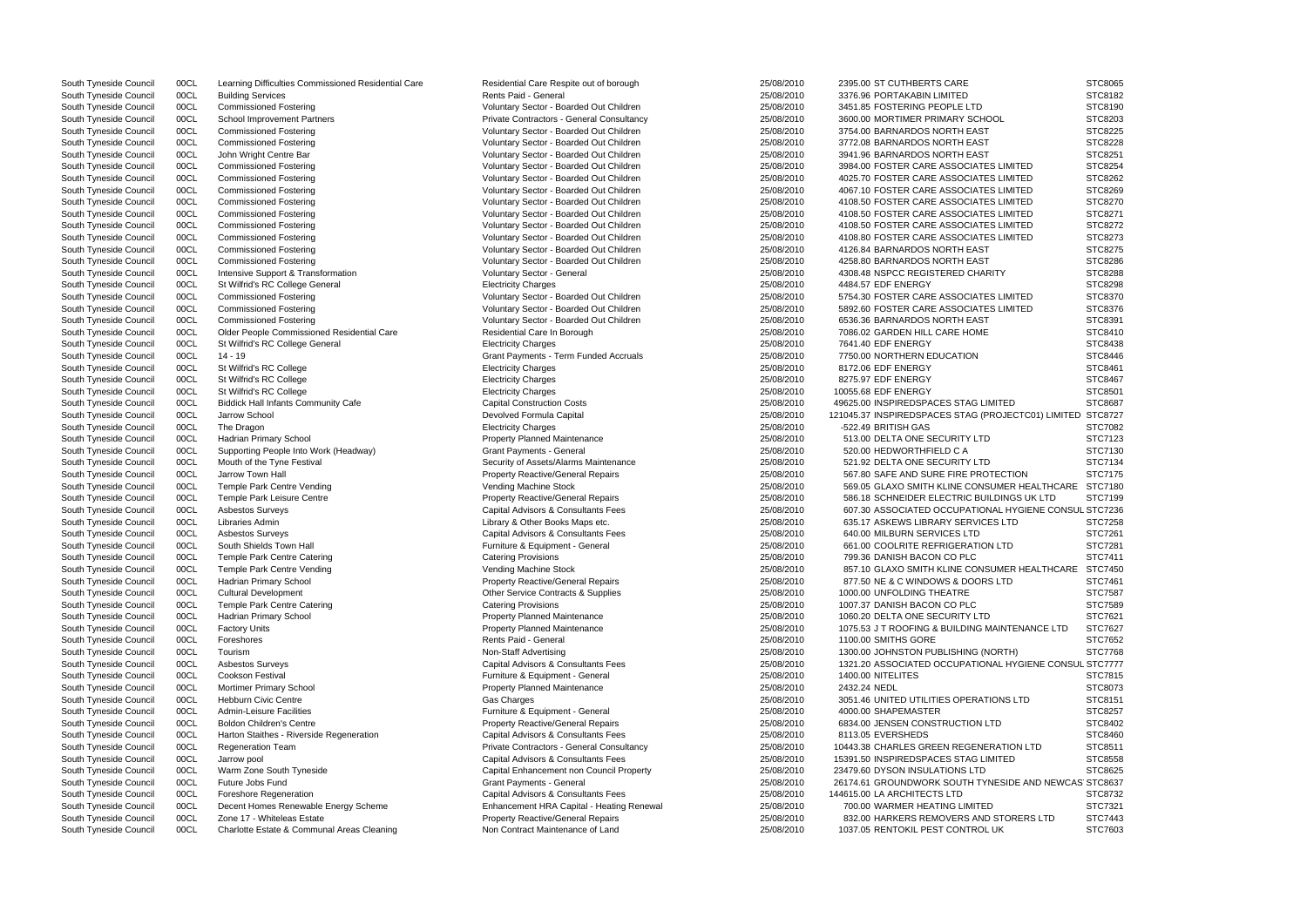| . UK                       | STC7787        |
|----------------------------|----------------|
|                            | STC7966        |
|                            | STC8418        |
|                            | STC8752        |
| LY SENSITIVE               | STP29          |
| S                          | STC7131        |
| <b>GIES LTD</b>            |                |
|                            | STC7148        |
| RAL ADMINISTRATORS STC7740 |                |
| <b>ERS</b>                 | <b>STC7958</b> |
| <b>ERS</b>                 | STC7959        |
| <b>ERS</b>                 | STC7960        |
| <b>ERS</b>                 | STC7961        |
| <b>ERS</b>                 | STC7962        |
| E LIMITED                  | STC8093        |
| <b>NAGEMENT LTD</b>        | STC8390        |
| ГD                         | STC8751        |
|                            |                |
|                            | STC8756        |
|                            | STC7320        |
|                            | STC7329        |
|                            | STC7368        |
| OUNCIL                     | STC7412        |
|                            | STC7434        |
|                            | <b>STC7497</b> |
|                            | STC7515        |
|                            | STC7516        |
|                            |                |
|                            | STC7712        |
|                            | STC7731        |
|                            | STC7802        |
|                            | STC7817        |
| ED                         | STC7901        |
| ED.                        | STC7905        |
| Ð                          | STC7983        |
| CARE                       | STC8416        |
| Đ                          | STC8442        |
| ED                         | STC8453        |
| ED                         |                |
|                            | STC8481        |
|                            | STC8554        |
| .TD                        | STC8596        |
|                            | STC8679        |
|                            | STC8688        |
| MITED                      | STC8758        |
| MITED                      | STC8760        |
| <b>MITED</b>               | STC8762        |
| MITED                      | STC8764        |
| <b>ESLTD</b>               | STC7324        |
| TD.                        | STC7549        |
| SERVICES (CDS SECL STC7622 |                |
|                            |                |
| LTD                        | STC7702        |
| S LTD                      | STC8060        |
| & LEARNING                 | STC8168        |
|                            | STC8172        |
| $\epsilon$                 | STC8439        |
| union                      | STC8468        |
|                            | STC8591        |
|                            | STC7210        |
|                            | STC7016        |
|                            |                |
|                            | STC7084        |
| OCIATION                   | STC7127        |
| <b>OCIATION</b>            | STC7128        |
|                            | STC7201        |
| `D                         | <b>STC7208</b> |
| <b>INTS LTD</b>            | STC7301        |
|                            | STC7377        |
| ГD                         | STC7572        |
|                            |                |

| South Tyneside Council | <b>OOCL</b> | Landreth Estate & Communal Areas Cleaning               | Non Contract Maintenance of Land             | 25/08/2010 | 1350.00 RENTOKIL PEST CONTROL OK                          | 510/181        |
|------------------------|-------------|---------------------------------------------------------|----------------------------------------------|------------|-----------------------------------------------------------|----------------|
| South Tyneside Council | 00CL        | Borough Wide Special Repairs                            | <b>HRA Planned Maintenance - TV Systems</b>  | 25/08/2010 | 1883.32 H N STOREY LTD                                    | STC7966        |
| South Tyneside Council | 00CL        | Aids & Adaptations                                      | Enhancement HRA Capital - ST Homes           | 25/08/2010 | 7192.00 ADVANCE LIFTS LTD                                 | STC8418        |
| South Tyneside Council | 00CL        | Housing Revenue Account Balance Sheet                   | South Tyneside Homes Invoice Holding Account | 25/08/2010 | 331284.74 SOUTH TYNESIDE HOMES                            | STC8752        |
| South Tyneside Council | 00CL        | <b>Contributions and Pensions Administration</b>        | Subscriptions                                |            | 25/08/2010 REDACTED - C(REDACTED - COMMERCIALLY SENSITIVE | STP29          |
| South Tyneside Council | 00CL        | South Shields Council Chamber & Civic Assets            | <b>Capital Enhancement Costs</b>             | 26/08/2010 | 520.00 MALCOLM EGLIN ANTIQUES                             | STC7131        |
| South Tyneside Council | 00CL        | South Shields Crematorium                               | <b>Property Reactive/General Repairs</b>     | 26/08/2010 | 540.91 FACULTATIEVE TECHNOLOGIES LTD                      | STC7148        |
| South Tyneside Council | 00CL        | <b>Council Elections</b>                                | <b>Staff &amp; Members Training</b>          | 26/08/2010 | 1241.00 ASSOCIATION OF ELECTORAL ADMINISTRATORS STC7740   |                |
| South Tyneside Council | 00CL        | Fleet Management - Transport Operations                 | Hire of Non Operated Vehicles                | 26/08/2010 | 1865.00 DAWSON RENTALS SWEEPERS                           | STC7958        |
| South Tyneside Council | 00CL        | Fleet Management - Transport Operations                 | Hire of Non Operated Vehicles                | 26/08/2010 | 1865.00 DAWSON RENTALS SWEEPERS                           | STC7959        |
| South Tyneside Council | 00CL        | Fleet Management - Transport Operations                 | Hire of Non Operated Vehicles                | 26/08/2010 | 1865.00 DAWSON RENTALS SWEEPERS                           | <b>STC7960</b> |
| South Tyneside Council | 00CL        | Fleet Management - Transport Operations                 | Hire of Non Operated Vehicles                | 26/08/2010 | 1865.00 DAWSON RENTALS SWEEPERS                           | STC7961        |
| South Tyneside Council | 00CL        |                                                         | Hire of Non Operated Vehicles                | 26/08/2010 | 1865.00 DAWSON RENTALS SWEEPERS                           | STC7962        |
|                        |             | Fleet Management - Transport Operations                 | <b>Traded Services Subcontractors</b>        |            |                                                           |                |
| South Tyneside Council | 00CL        | <b>Engineering Works - Highways</b>                     |                                              | 26/08/2010 | 2531.72 THOMPSONS OF PRUDHOE LIMITED                      | STC8093        |
| South Tyneside Council | 00CL        | <b>Register of Electors</b>                             | <b>Printing &amp; Stationery Consumables</b> | 26/08/2010 | 6497.61 CFH TOTAL DOCUMENT MANAGEMENT LTD                 | <b>STC8390</b> |
| South Tyneside Council | 00CL        | Grounds Maintenance Control Account                     | Routine Contract Ground Maintenance          | 26/08/2010 | 324912.77 ISS FACILITY SERVICES LTD                       | STC8751        |
| South Tyneside Council | 00CL        | Partnership Capital Borrowing                           | <b>Capital Equipment Purchases</b>           | 26/08/2010 | 497894.00 BT GLOBAL SERVICES                              | STC8756        |
| South Tyneside Council | 00CL        | Leaving Care Service                                    | Rents Paid - General                         | 26/08/2010 | 700.00 UNIVERSAL SERVICES                                 | STC7320        |
| South Tyneside Council | 00CL        | <b>Commissioned Fostering</b>                           | Voluntary Sector - Boarded Out Children      | 26/08/2010 | 702.00 SWIIS FOSTER CARE LTD                              | STC7329        |
| South Tyneside Council | 00CL        | <b>Children's Play Schemes</b>                          | Furniture & Equipment - General              | 26/08/2010 | 745.44 FINDEL EDUCATION LTD                               | STC7368        |
| South Tyneside Council | 00CL        | <b>Community Equipment Service</b>                      | Purchase of Stock Items                      | 26/08/2010 | 799.50 DENBIGHSHIRE COUNTY COUNCIL                        | STC7412        |
| South Tyneside Council | 00CL        | <b>Commissioned Fostering</b>                           | Voluntary Sector - Boarded Out Children      | 26/08/2010 | 820.00 SWIIS FOSTER CARE LTD                              | STC7434        |
| South Tyneside Council | 00CL        | <b>Commissioned Fostering</b>                           | Voluntary Sector - Boarded Out Children      | 26/08/2010 | 901.00 SWIIS FOSTER CARE LTD                              | <b>STC7497</b> |
| South Tyneside Council | 00CL        | <b>Commissioned Fostering</b>                           | Voluntary Sector - Boarded Out Children      | 26/08/2010 | 911.00 SWIIS FOSTER CARE LTD                              | STC7515        |
| South Tyneside Council | 00CL        | <b>Commissioned Fostering</b>                           | Voluntary Sector - Boarded Out Children      | 26/08/2010 | 911.00 SWIIS FOSTER CARE LTD                              | STC7516        |
| South Tyneside Council | 00CL        | Connexions Children & Young People                      | Private contractors - Youth & Community      | 26/08/2010 | 1200.00 PURIFY                                            | STC7712        |
| South Tyneside Council | 00CL        | <b>Commissioned Fostering</b>                           | Voluntary Sector - Boarded Out Children      | 26/08/2010 | 1230.00 SWIIS FOSTER CARE LTD                             | STC7731        |
| South Tyneside Council | 00CL        | <b>Commissioned Fostering</b>                           | Voluntary Sector - Boarded Out Children      | 26/08/2010 | 1369.00 SWIIS FOSTER CARE LTD                             | STC7802        |
| South Tyneside Council | 00CL        | <b>Commissioned Fostering</b>                           | Voluntary Sector - Boarded Out Children      | 26/08/2010 | 1416.00 SWIIS FOSTER CARE LTD                             | STC7817        |
| South Tyneside Council | 00CL        | St Peter & Paul RC School                               | <b>Fixtures &amp; Fittings</b>               | 26/08/2010 | 1703.00 TAYLOR HARKNESS LIMITED                           | STC7901        |
| South Tyneside Council | 00CL        | St Peter & Paul RC School                               | <b>Fixtures &amp; Fittings</b>               | 26/08/2010 | 1710.00 TAYLOR HARKNESS LIMITED                           | STC7905        |
| South Tyneside Council | 00CL        | St Peter & Paul RC School                               | <b>Fixtures &amp; Fittings</b>               | 26/08/2010 | 1988.00 TAYLOR HARKNESS LIMITED                           | STC7983        |
| South Tyneside Council | 00CL        | Learning Difficulties Resettlement Residential Care     | Supported Living                             | 26/08/2010 | 7179.62 COMMUNITY INTEGRATED CARE                         | STC8416        |
| South Tyneside Council | 00CL        | St Peter & Paul RC School General                       | Fixtures & Fittings                          | 26/08/2010 | 7679.00 TAYLOR HARKNESS LIMITED                           | STC8442        |
|                        |             | St Peter & Paul RC School General                       |                                              |            |                                                           |                |
| South Tyneside Council | 00CL        |                                                         | <b>Fixtures &amp; Fittings</b>               | 26/08/2010 | 7977.00 TAYLOR HARKNESS LIMITED                           | STC8453        |
| South Tyneside Council | 00CL        | St Peter & Paul RC School                               | <b>Fixtures &amp; Fittings</b>               | 26/08/2010 | 8933.00 TAYLOR HARKNESS LIMITED                           | STC8481        |
| South Tyneside Council | 00CL        | Out of Area Placements                                  | Voluntary Sector - Boarded Out Children      | 26/08/2010 | 14816.14 KEYS CHILDCARE LTD                               | STC8554        |
| South Tyneside Council | 00CL        | Valley View School General                              | Devolved Formula Capital                     | 26/08/2010 | 20000.00 JENSEN CONSTRUCTION LTD                          | STC8596        |
| South Tyneside Council | 00CL        | Ridgeway Children's Centre                              | <b>Capital Enhancement Costs</b>             | 26/08/2010 | 43580.58 JOHN W DORIN LTD                                 | <b>STC8679</b> |
| South Tyneside Council | 00CL        | Children with Disability Team                           | Agency Staff - Non-Teachers                  | 26/08/2010 | 49953.28 COMENSURA LTD                                    | STC8688        |
| South Tyneside Council | 00CL        | Transforming Our Primary Schools - Harton Primary       | <b>Capital Construction Costs</b>            | 26/08/2010 | 587606.00 INSPIREDSPACES STAG LIMITED                     | STC8758        |
| South Tyneside Council | 00CL        | Hebburn Comprehensive - Building Schools for the Future | <b>Capital Construction Costs</b>            | 26/08/2010 | 921437.00 INSPIREDSPACES STAG LIMITED                     | <b>STC8760</b> |
| South Tyneside Council | 00CL        | St Joseph's School - Building Schools for the Future    | <b>Capital Construction Costs</b>            | 26/08/2010 | 1044647.00 INSPIREDSPACES STAG LIMITED                    | STC8762        |
| South Tyneside Council | 00CL        | Harton 16-19 - Building Schools for the Future          | <b>Capital Construction Costs</b>            | 26/08/2010 | 1395325.00 INSPIREDSPACES STAG LIMITED                    | STC8764        |
| South Tyneside Council | 00CL        | Hebburn Comprehensive School                            | <b>Property Planned Maintenance</b>          | 26/08/2010 | 702.00 ASTRAL CONTROL SERVICES LTD                        | STC7324        |
| South Tyneside Council | 00CL        | Sea View Primary School                                 | Schools Maintenance Non-Buyback              | 26/08/2010 | 985.00 JENSEN CONSTRUCTION LTD                            | <b>STC7549</b> |
| South Tyneside Council | 00CL        | St Oswald's CE Primary School                           | Schools Maintenance Non-Buyback              | 26/08/2010 | 1061.00 CONTROLLED DETECTION SERVICES (CDS SECL STC7622   |                |
| South Tyneside Council | 00CL        | Grange Park Boldon Playbuilder                          | <b>Capital Enhancement Costs</b>             | 26/08/2010 | 1185.88 G & B CIVIL ENGINEERING LTD                       | STC7702        |
| South Tyneside Council | 00CL        | <b>Hebburn Children's Centre</b>                        | Schools Maintenance Non-Buyback              | 26/08/2010 | 2369.20 NE & C WINDOWS & DOORS LTD                        | <b>STC8060</b> |
| South Tyneside Council | 00CL        | Libraries Admin                                         | Library & Other Books Maps etc.              | 26/08/2010 | 3180.00 PROQUEST INFORMATION & LEARNING                   | STC8168        |
| South Tyneside Council | 00CL        | <b>Asset Management</b>                                 | Agency Staff - Non-Teachers                  | 26/08/2010 | 3219.56 GC SAFETY SERVICES                                | STC8172        |
| South Tyneside Council | 00CL        | Whitburn Village Primary                                | <b>Property Planned Maintenance</b>          | 26/08/2010 | 7644.75 SWIFT FIRE AND SECURITY                           | STC8439        |
| South Tyneside Council | 00CL        | Economic Regeneration Balance Sheet                     | <b>Creditors ST Credit Union</b>             | 26/08/2010 | 8276.00 SOUTH TYNESIDE CREDIT UNION                       | STC8468        |
| South Tyneside Council | 00CL        | <b>Tyne Gateway</b>                                     | Capital Advisors & Consultants Fees          | 26/08/2010 | 19218.45 TURNER & TOWNSEND                                | STC8591        |
| South Tyneside Council | 00CL        | Landreth Estate & Community Areas Cleaning              | Non Routine Contracted Grounds Maintenance   | 26/08/2010 | 595.00 GO-FLOW DRAINAGE                                   | STC7210        |
| South Tyneside Council | 00CL        | <b>Energy Recharges</b>                                 | <b>Electricity Charges</b>                   | 27/08/2010 | -3992.89 BRITISH GAS                                      | STC7016        |
| South Tyneside Council | 00CL        | <b>Energy Recharges</b>                                 | <b>Electricity Charges</b>                   | 27/08/2010 | -504.94 BRITISH GAS                                       | STC7084        |
|                        |             |                                                         |                                              |            |                                                           | STC7127        |
| South Tyneside Council | 00CL        | Corporate Development                                   | <b>Staff and Member Training</b>             | 27/08/2010 | 519.00 LOCAL GOVERNMENT ASSOCIATION                       |                |
| South Tyneside Council | 00CL        | Corporate Development                                   | <b>Staff and Member Training</b>             | 27/08/2010 | 519.00 LOCAL GOVERNMENT ASSOCIATION                       | STC7128        |
| South Tyneside Council | 00CL        | <b>Registration Service</b>                             | <b>Electricity Charges</b>                   | 27/08/2010 | 587.68 NPOWER NORTHERN LTD                                | STC7201        |
| South Tyneside Council | 00CL        | <b>Staff Disability Equipment</b>                       | Furniture & Equipment - General              | 27/08/2010 | 593.95 BACK CARE SOLUTIONS LTD                            | STC7208        |
| South Tyneside Council | 00CL        | Waste Disposal                                          | Waste Disposal Contract - Recycling          | 27/08/2010 | 675.00 ROONEYS SCRAP MERCHANTS LTD                        | STC7301        |
| South Tyneside Council | 00CL        | <b>Legal Services</b>                                   | <b>Legal Advisors</b>                        | 27/08/2010 | 750.00 KESTER ARMSTRONG                                   | <b>STC7377</b> |
| South Tyneside Council | 00CL        | Grounds Maintenance Control Account                     | Routine Contract Ground Maintenance          | 27/08/2010 | 1000.00 ISS FACILITY SERVICES LTD                         | STC7572        |
|                        |             |                                                         |                                              |            |                                                           |                |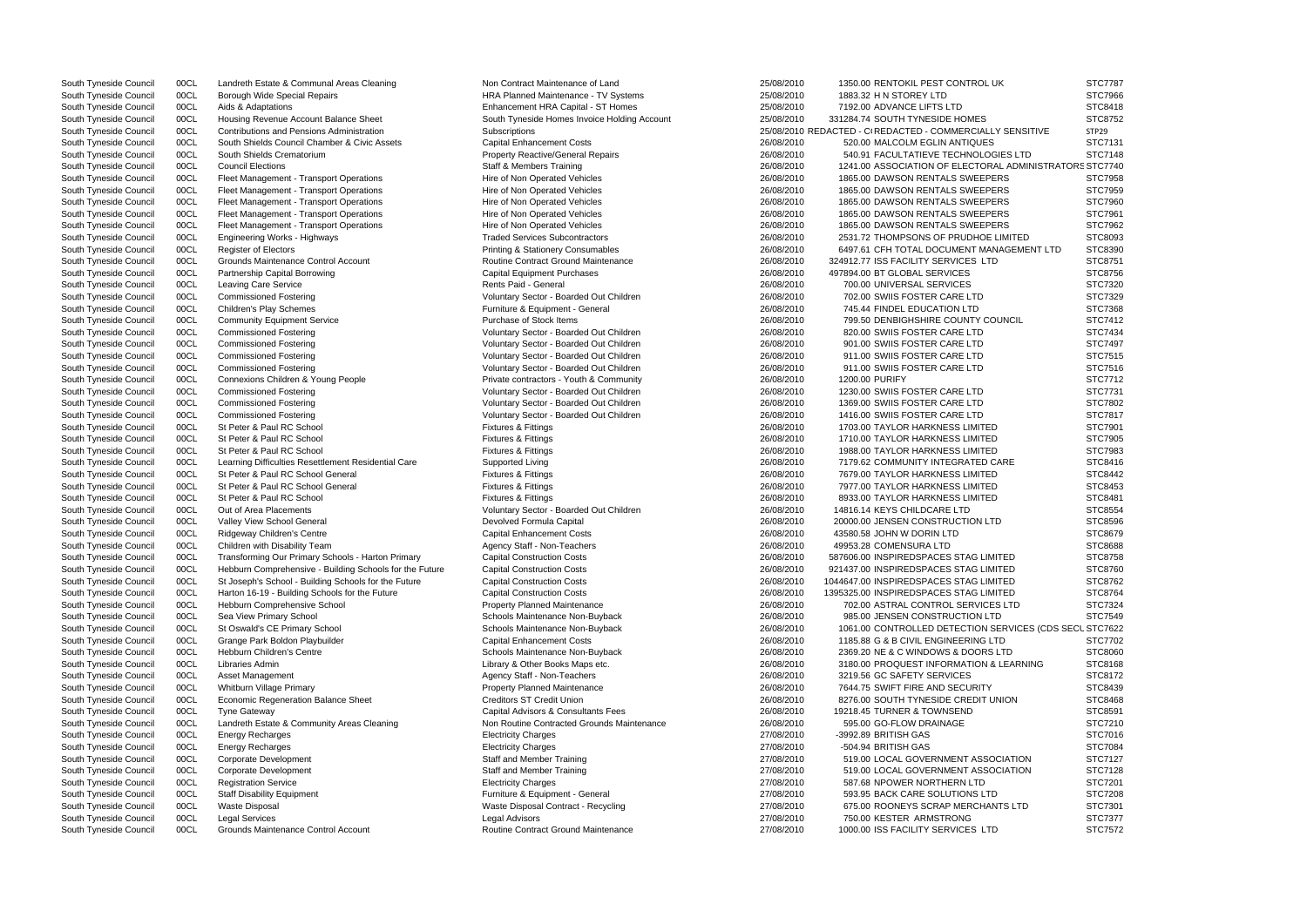| A WCR VEHICLE HIRE STC7583          |                    |
|-------------------------------------|--------------------|
| A WCR VEHICLE HIRE STC7584          |                    |
|                                     | STC7602            |
|                                     | STC7780            |
|                                     | STC8108            |
|                                     | STC8143            |
| ΞD                                  | STC8153            |
| ГD                                  | STC8333            |
| ГD                                  | STC8334            |
| ГD                                  | STC8350            |
| ΞD                                  | STC8361            |
| <b>VICES LTD</b>                    | STC8695            |
|                                     | STC8750            |
|                                     | <b>STC7225</b>     |
|                                     | STC7036            |
|                                     | STC7037            |
|                                     | <b>STC7046</b>     |
| D                                   | STC7092            |
|                                     | STC7267            |
|                                     | STC7388            |
|                                     | STC7408            |
| <b>CARE HOME</b>                    | STC7462            |
| ΝS                                  | STC7469            |
|                                     | <b>STC7477</b>     |
|                                     | STC7496            |
|                                     | STC7514            |
|                                     | STC7644            |
|                                     | STC7645            |
|                                     | STC7646            |
| <b>IEERING COMPANY LT STC7664</b>   |                    |
|                                     | STC7685            |
|                                     | STC7820            |
|                                     | <b>STC7866</b>     |
|                                     | STC7890            |
| <b>HCARE GROUP PLC</b>              | STC7920            |
| ME                                  | STC7956            |
|                                     | STC7973            |
| AND WEAR NHS TRUS STC8024           |                    |
| CARE                                | STC8052            |
|                                     | STC8056            |
| GENCY.<br>AND WEAR NHS TRUS STC8247 | STC8079            |
|                                     |                    |
|                                     | STC8268            |
| ١G                                  | STC8290            |
| UP LTD                              | STC8351            |
| CARE                                | STC8434<br>STC8449 |
| VIDUAL SUPPORT<br>CARE              | STC8479            |
|                                     |                    |
| RE LTD)                             | STC8494            |
| END                                 | STC8500<br>STC8513 |
| OME<br>VIDUAL SUPPORT               | STC8605            |
|                                     | STC8633            |
|                                     |                    |
| CARE                                | STC8635            |
|                                     | STC7019            |
|                                     | STC7056            |
| <b>STORERS LTD</b>                  | STC7165<br>STC7280 |
|                                     | STC7366            |
|                                     | STC7476            |
|                                     | STC7574            |
|                                     | STC7722            |
| <b>UNION</b><br><                   | STC7881            |
| IL                                  | STC7914            |
|                                     |                    |

| South Tyneside Council | <b>OOCL</b> | Fleet Management - Transport Operations             | Hire of Non Operated Vehicles              | 27/08/2010 | 1000.00 PHOENIX VEHICLE HIRE 1/A WCR VEHICLE HIRE STC7583 |                |
|------------------------|-------------|-----------------------------------------------------|--------------------------------------------|------------|-----------------------------------------------------------|----------------|
| South Tyneside Council | 00CL        | Fleet Management - Transport Operations             | Hire of Non Operated Vehicles              | 27/08/2010 | 1000.00 PHOENIX VEHICLE HIRE T/A WCR VEHICLE HIRE STC7584 |                |
| South Tyneside Council | 00CL        | <b>Refuse Collection</b>                            | <b>Traded Services Subcontractors</b>      | 27/08/2010 | 1036.00 RENEW NORTH EAST                                  | STC7602        |
| South Tyneside Council | 00CL        | <b>Refuse Collection</b>                            | <b>Traded Services Subcontractors</b>      | 27/08/2010 | 1330.00 RENEW NORTH EAST                                  | <b>STC7780</b> |
| South Tyneside Council | 00CL        | <b>Energy Recharges</b>                             | <b>Electricity Charges</b>                 | 27/08/2010 | 2638.12 BRITISH GAS                                       | STC8108        |
| South Tyneside Council | 00CL        | <b>Local Safety Schemes</b>                         | Capital Advisors & Consultants Fees        | 27/08/2010 | 2992.00 CAPITA SYMONDS LTD                                | STC8143        |
|                        |             |                                                     |                                            |            |                                                           |                |
| South Tyneside Council | 00CL        | <b>Waste Disposal</b>                               | Waste Disposal Contract - Recycling        | 27/08/2010 | 3055.02 H W MARTIN WASTE LIMITED                          | STC8153        |
| South Tyneside Council | 00CL        | Grounds Maintenance Control Account                 | Routine Contract Ground Maintenance        | 27/08/2010 | 5092.40 ISS FACILITY SERVICES LTD                         | STC8333        |
| South Tyneside Council | 00CL        | Grounds Maintenance Control Account                 | <b>Routine Contract Ground Maintenance</b> | 27/08/2010 | 5092.40 ISS FACILITY SERVICES LTD                         | STC8334        |
| South Tyneside Council | 00CL        | Grounds Maintenance Control Account                 | Routine Contract Ground Maintenance        | 27/08/2010 | 5364.12 ISS FACILITY SERVICES LTD                         | <b>STC8350</b> |
| South Tyneside Council | 00CL        | <b>Waste Disposal</b>                               | Waste Disposal Contract - Recycling        | 27/08/2010 | 5481.55 H W MARTIN WASTE LIMITED                          | STC8361        |
| South Tyneside Council | 00CL        | Grounds Maintenance Control Account                 | Payments to Tree Maintenance Contractor    | 27/08/2010 | 51453.71 GLENDALE MANAGED SERVICES LTD                    | STC8695        |
| South Tyneside Council | 00CL        | <b>Waste Disposal</b>                               | Waste Disposal Contract - Special waste    | 27/08/2010 | 309920.66 SITA UK                                         | STC8750        |
| South Tyneside Council | 00CL        | Design & Print Team                                 | <b>External Printing Contractors</b>       | 27/08/2010 | 600.00 DAVID BUCK                                         | STC7225        |
| South Tyneside Council | 00CL        | <b>Boldon Nursery School</b>                        | Gas Charges                                | 27/08/2010 | -1806.07 BRITISH GAS                                      | STC7036        |
|                        |             |                                                     |                                            |            |                                                           | STC7037        |
| South Tyneside Council | 00CL        | <b>Boldon Nursery School</b>                        | Gas Charges                                | 27/08/2010 | -1739.36 BRITISH GAS                                      |                |
| South Tyneside Council | 00CL        | <b>Asylum Seeker-Families</b>                       | <b>Electricity Charges</b>                 | 27/08/2010 | -1102.13 NPOWER NORTHERN LTD                              | STC7046        |
| South Tyneside Council | 00CL        | <b>Work Step Payments</b>                           | Other Service Contracts & Supplies         | 27/08/2010 | 500.00 HARLOW PRINTING LIMITED                            | STC7092        |
| South Tyneside Council | 00CL        | Outreach Worker                                     | <b>Grant Payments - General</b>            | 27/08/2010 | 648.00 THE CHILDCARE PEOPLE                               | STC7267        |
| South Tyneside Council | 00CL        | Boldon Nursery School Kitchen                       | <b>Catering Provisions</b>                 | 27/08/2010 | 763.03 DANISH BACON CO PLC                                | <b>STC7388</b> |
| South Tyneside Council | 00CL        | Physical Disabilities Commissioned Residential Care | Residential Care Respite out of borough    | 27/08/2010 | 793.44 DONNA CLAIRE VENTURE                               | STC7408        |
| South Tyneside Council | 00CL        | Older People Commissioned Residential Care          | Residential Care Respite In Borough        | 27/08/2010 | 878.00 THE LODGE RESIDENTIAL CARE HOME                    | STC7462        |
| South Tyneside Council | 00CL        | Older People Commissioned Residential Care          | Residential Care Respite In Borough        | 27/08/2010 | 892.19 WINNIE CARE ASHLEA MEWS                            | STC7469        |
| South Tyneside Council | 00CL        | <b>Community Equipment Service</b>                  | Purchase of Stock Items                    | 27/08/2010 | 900.00 CARE-ABILITY                                       | <b>STC7477</b> |
|                        |             |                                                     |                                            |            |                                                           |                |
| South Tyneside Council | 00CL        | <b>Commissioned Fostering</b>                       | Voluntary Sector - Boarded Out Children    | 27/08/2010 | 901.00 SWIIS FOSTER CARE LTD                              | STC7496        |
| South Tyneside Council | 00CL        | <b>Commissioned Fostering</b>                       | Voluntary Sector - Boarded Out Children    | 27/08/2010 | 911.00 SWIIS FOSTER CARE LTD                              | STC7514        |
| South Tyneside Council | 00CL        | <b>Commissioned Fostering</b>                       | Voluntary Sector - Boarded Out Children    | 27/08/2010 | 1091.00 SWIIS FOSTER CARE LTD                             | STC7644        |
| South Tyneside Council | 00CL        | <b>Commissioned Fostering</b>                       | Voluntary Sector - Boarded Out Children    | 27/08/2010 | 1091.00 SWIIS FOSTER CARE LTD                             | STC7645        |
| South Tyneside Council | 00CL        | <b>Commissioned Fostering</b>                       | Voluntary Sector - Boarded Out Children    | 27/08/2010 | 1091.00 SWIIS FOSTER CARE LTD                             | STC7646        |
| South Tyneside Council | 00CL        | Bedewell Junior School Kitchen                      | Servicing/Electric Testing of Equipment    | 27/08/2010 | 1127.24 MAVAL ELECTRICAL ENGINEERING COMPANY LT STC7664   |                |
| South Tyneside Council | 00CL        | <b>Community Equipment Service</b>                  | Purchase of Stock Items                    | 27/08/2010 | 1160.50 WESTHOLME LIMITED                                 | STC7685        |
| South Tyneside Council | 00CL        | <b>Thurston Activity Centre</b>                     | <b>Electricity Charges</b>                 | 27/08/2010 | 1437.82 NPOWER NORTHERN LTD                               | STC7820        |
| South Tyneside Council | 00CL        | <b>Boldon Nursery General</b>                       | Gas Charges                                | 27/08/2010 | 1609.55 BRITISH GAS                                       | STC7866        |
|                        | 00CL        | <b>Boldon Nursery General</b>                       | Gas Charges                                | 27/08/2010 | 1676.07 BRITISH GAS                                       | <b>STC7890</b> |
| South Tyneside Council |             |                                                     |                                            |            |                                                           |                |
| South Tyneside Council | 00CL        | Older People Commissioned Residential Care          | Residential Care In Borough                | 27/08/2010 | 1759.14 SOUTHERN CROSS HEALTHCARE GROUP PLC               | STC7920        |
| South Tyneside Council | 00CL        | Older People Commissioned Residential Care          | Residential Care out of borough            | 27/08/2010 | 1857.54 KINGS COTTAGE CARE HOME                           | STC7956        |
| South Tyneside Council | 00CL        | <b>Community Equipment Service</b>                  | Purchase of Stock Items                    | 27/08/2010 | 1925.00 CARE-ABILITY                                      | STC7973        |
| South Tyneside Council | 00CL        | <b>Children's Services</b>                          | Schools Buy Back - ICT Services            | 27/08/2010 | 2200.00 NORTHUMBERLAND TYNE AND WEAR NHS TRUS STC8024     |                |
| South Tyneside Council | 00CL        | Learning Difficulties Resettlement Residential Care | Supported Living                           | 27/08/2010 | 2339.26 COMMUNITY INTEGRATED CARE                         | STC8052        |
| South Tyneside Council | 00CL        | Children with Disability Team                       | Other Service Contracts & Supplies         | 27/08/2010 | 2343.25 BRITISH GAS                                       | STC8056        |
| South Tyneside Council | 00CL        | Special Educational Needs Transport                 | <b>School Travel Contracts</b>             | 27/08/2010 | 2470.00 SOUTH TYNESIDE TAXIS AGENCY                       | <b>STC8079</b> |
| South Tyneside Council | 00CL        | <b>Children's Services</b>                          | Schools Buy Back - ICT Services            | 27/08/2010 | 3900.00 NORTHUMBERLAND TYNE AND WEAR NHS TRUS STC8247     |                |
| South Tyneside Council | 00CL        | St Wilfrid's RC College General                     | <b>Electricity Charges</b>                 | 27/08/2010 | 4056.69 EDF ENERGY                                        | STC8268        |
| South Tyneside Council | 00CL        | <b>Older People Commissioned Nursing Care</b>       |                                            | 27/08/2010 | 4386.74 FALSTONE COURT NURSING                            | <b>STC8290</b> |
|                        |             |                                                     | Nursing Care Dementia out of borough       |            |                                                           |                |
| South Tyneside Council | 00CL        | <b>Bramble Court Extra Care</b>                     | Client Contributions - Fairer Charging     | 27/08/2010 | 5367.50 ALLIED HEALTHCARE GROUP LTD                       | STC8351        |
| South Tyneside Council | 00CL        | Learning Difficulties Resettlement Residential Care | Supported Living                           | 27/08/2010 | 7549.81 COMMUNITY INTEGRATED CARE                         | STC8434        |
| South Tyneside Council | 00CL        | <b>Bisley Drive Short Breaks</b>                    | Residential Care Respite In Borough        | 27/08/2010 | 7862.24 PLACES FOR PEOPLE INDIVIDUAL SUPPORT              | <b>STC8449</b> |
| South Tyneside Council | 00CL        | Learning Difficulties Resettlement Residential Care | Supported Living                           | 27/08/2010 | 8839.50 COMMUNITY INTEGRATED CARE                         | <b>STC8479</b> |
| South Tyneside Council | 00CL        | Learning Difficulties Resettlement Residential Care | Supported Living                           | 27/08/2010 | 9741.90 LIFEWAYS COMMUNITY CARE LTD                       | STC8494        |
| South Tyneside Council | 00CL        | Learning Difficulties Commissioned Residential Care | Residential Care In Borough                | 27/08/2010 | 10031.82 AUTISM NORTH - CEDARS END                        | <b>STC8500</b> |
| South Tyneside Council | 00CL        | Older People Commissioned Residential Care          | Residential Care Respite In Borough        | 27/08/2010 | 10526.64 NEEDHAM COURT CARE HOME                          | STC8513        |
| South Tyneside Council | 00CL        | <b>Bisley Drive Short Breaks</b>                    | Residential Care Respite In Borough        | 27/08/2010 | 21257.19 PLACES FOR PEOPLE INDIVIDUAL SUPPORT             | STC8605        |
| South Tyneside Council | 00CL        | Learning Difficulties Commissioned Day Care         | Day Care                                   | 27/08/2010 | 24778.34 CHESSHIRE HOPE LTD                               | STC8633        |
|                        |             |                                                     |                                            |            |                                                           |                |
| South Tyneside Council | 00CL        | Learning Difficulties Resettlement Residential Care | Supported Living                           | 27/08/2010 | 25072.61 COMMUNITY INTEGRATED CARE                        | STC8635        |
| South Tyneside Council | 00CL        | <b>Factory Units</b>                                | Gas Charges                                | 27/08/2010 | -3618.52 E ON                                             | STC7019        |
| South Tyneside Council | 00CL        | South Marine Park                                   | Gas Charges                                | 27/08/2010 | -968.54 E ON UK PLC                                       | STC7056        |
| South Tyneside Council | 00CL        | <b>Monkton Stadium</b>                              | <b>Property Reactive/General Repairs</b>   | 27/08/2010 | 557.50 THE PIPE SURGEON                                   | STC7165        |
| South Tyneside Council | 00CL        | <b>Accommodation Moves</b>                          | <b>Capital Sundry Costs</b>                | 27/08/2010 | 660.00 HARKERS REMOVERS AND STORERS LTD                   | <b>STC7280</b> |
| South Tyneside Council | 00CL        | South Marine Park                                   | Gas Charges                                | 27/08/2010 | 742.44 E ON UK PLC                                        | STC7366        |
| South Tyneside Council | 00CL        | <b>Right to Read</b>                                | Furniture & Equipment - General            | 27/08/2010 | 900.00 C R SCOTT                                          | STC7476        |
| South Tyneside Council | 00CL        | Asset Management                                    | Subscriptions                              | 27/08/2010 | 1000.00 LOCAL ENERGY LIMITED                              | STC7574        |
| South Tyneside Council | 00CL        | <b>Economic Regeneration Balance Sheet</b>          | Creditors ST Credit Union                  | 27/08/2010 | 1217.00 SOUTH TYNESIDE CREDIT UNION                       | STC7722        |
| South Tyneside Council | 00CL        | Temple Park Centre                                  | Property Reactive/General Repairs          | 27/08/2010 | 1650.00 POOL COVER SYSTEMS UK                             | STC7881        |
|                        |             |                                                     |                                            |            |                                                           |                |
| South Tyneside Council | 00CL        | Libraries Admin                                     | Library & Other Books Maps etc.            | 27/08/2010 | 1740.00 BIRMINGHAM CITY COUNCIL                           | STC7914        |
|                        |             |                                                     |                                            |            |                                                           |                |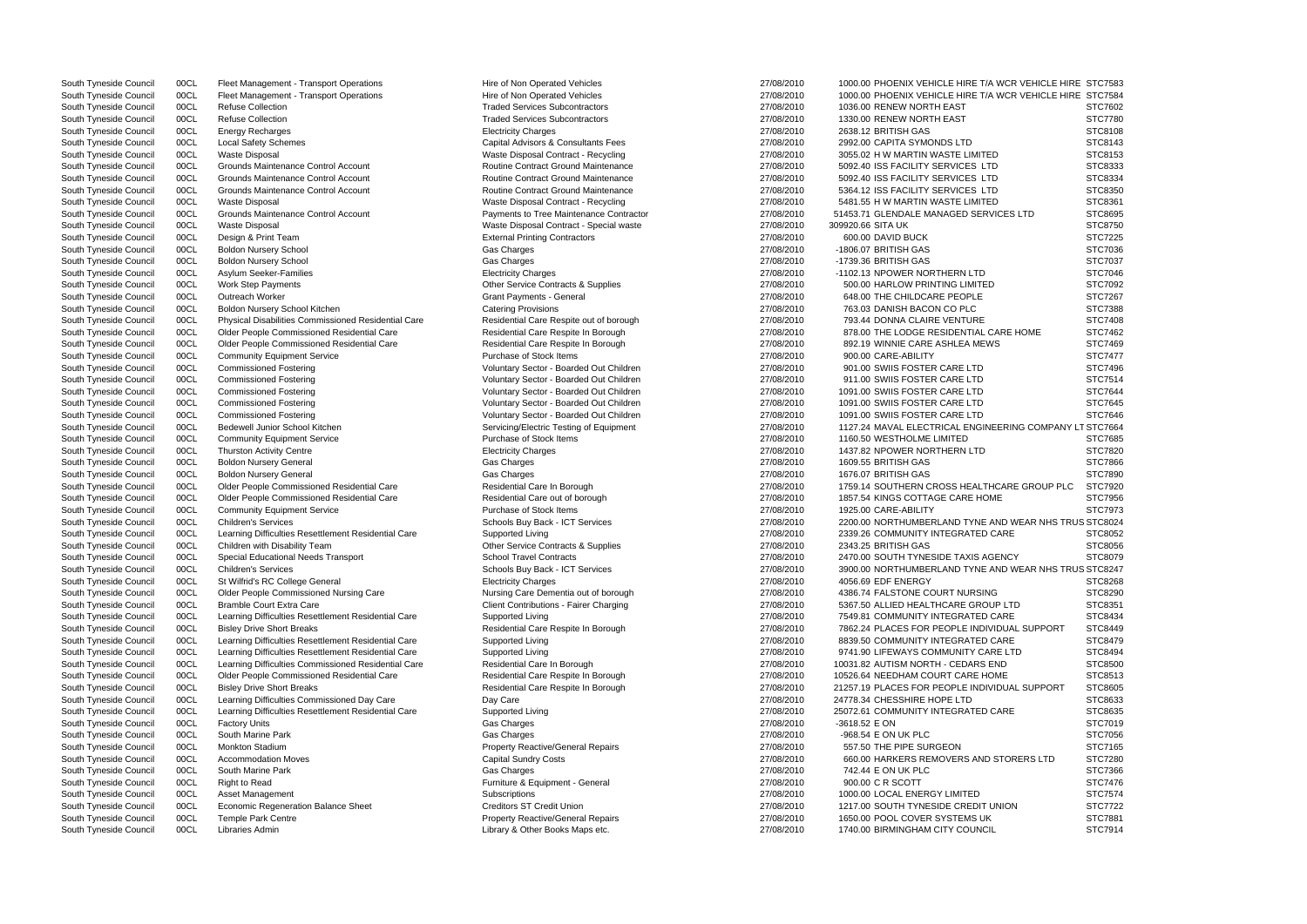| South Tyneside Council | 00CL | Jarrow Civic Hall                                                                                  | Gas Charges                                           | 27/08/2010 | 2319.04 E ON UK PLC                                   | STC8050        |
|------------------------|------|----------------------------------------------------------------------------------------------------|-------------------------------------------------------|------------|-------------------------------------------------------|----------------|
| South Tyneside Council | 00CL | Mortimer Comprehensive School                                                                      | Schools Maintenance Non-Buyback                       | 27/08/2010 | 3080.00 WINDOOR SERVICES                              | STC8156        |
| South Tyneside Council | 00CL | <b>Factory Units</b>                                                                               | Gas Charges                                           | 27/08/2010 | 3640.37 E ON                                          | <b>STC8209</b> |
| South Tyneside Council | 00CL | Other Physical Disabilities related expenditure                                                    | Other Service Contracts & Supplies                    | 27/08/2010 | 3684.48 ROBIN CARR ASSOCIATES                         | <b>STC8220</b> |
| South Tyneside Council | 00CL | <b>Foreshore Regeneration</b>                                                                      | Capital Advisors & Consultants Fees                   | 27/08/2010 | 4803.08 HALL & PARTNERS (SPECIAL PROJECTS) LTD        | STC8319        |
| South Tyneside Council | 00CL | Mortimer Comprehensive School                                                                      | Schools Maintenance Non-Buyback                       | 27/08/2010 | 5260.00 WINDOOR SERVICES                              | STC8346        |
| South Tyneside Council | 00CL | <b>Energy Efficiency Improvements</b>                                                              | <b>Capital Enhancement Costs</b>                      | 27/08/2010 | 6865.00 HENDERSON INSULATION LTD                      | STC8403        |
| South Tyneside Council | 00CL | Regeneration and Transformation Fund                                                               | <b>Capital Enhancement Costs</b>                      | 27/08/2010 | 9976.19 GRIT & PEARL LLP                              | STC8498        |
| South Tyneside Council | 00CL | Supporting People Into Work (Headway)                                                              | <b>Grant Payments - General</b>                       | 27/08/2010 | 10921.61 GROUNDWORK SOUTH TYNESIDE AND NEWCAS STC8522 |                |
| South Tyneside Council | 00CL | <b>Tyne Gateway</b>                                                                                | Capital Advisors & Consultants Fees                   | 27/08/2010 | 18960.19 TURNER & TOWNSEND                            | <b>STC8589</b> |
| South Tyneside Council | 00CL | Sheltered Accommodation General                                                                    | Servicing/Electric Testing of Equipment               | 27/08/2010 | 850.00 WINDOOR SERVICES                               | <b>STC7447</b> |
| South Tyneside Council | 00CL | Homelessness                                                                                       | Furniture & Equipment - General                       | 27/08/2010 | 920.00 TSUK INTERIORS LTD                             | STC7522        |
| South Tyneside Council | 00CL | Zone 17 - Whiteleas Estate                                                                         | Property Reactive/General Repairs                     | 27/08/2010 | 1248.00 HARKERS REMOVERS AND STORERS LTD              | <b>STC7744</b> |
| South Tyneside Council | 00CL | <b>Rents Rates Taxes</b>                                                                           | <b>Furniture Housing Tenancy</b>                      | 27/08/2010 | 22062.88 NEWCASTLE CITY COUNCIL                       | STC8614        |
| South Tyneside Council | 00CL | <b>Energy Recharges</b>                                                                            | Water & Sewerage Charges                              | 31/08/2010 | -1725.27 NORTHUMBRIAN WATER                           | STC7038        |
| South Tyneside Council | 00CL | <b>Energy Recharges</b>                                                                            | Water & Sewerage Charges                              | 31/08/2010 | -1725.27 NORTHUMBRIAN WATER                           | STC7039        |
| South Tyneside Council | 00CL | Fleet Management - Transport Operations                                                            | Hire of Plant                                         | 31/08/2010 | 572.00 JOHN NIXON LIMITED                             | STC7181        |
| South Tyneside Council | 00CL | <b>Coroners Service</b>                                                                            | <b>Mortuary Services</b>                              | 31/08/2010 | 714.00 GATESHEAD HEALTH NHS TRUST                     | STC7343        |
| South Tyneside Council | 00CL | Fleet Management - Transport Operations                                                            | Hire of Non Operated Vehicles                         | 31/08/2010 | 748.00 CLEVELAND LAND SERVICES LTD                    | STC7374        |
| South Tyneside Council | 00CL | <b>Coroners Service</b>                                                                            | <b>Mortuary Services</b>                              | 31/08/2010 | 774.40 DR S UPADHYE                                   | STC7396        |
| South Tyneside Council | 00CL | <b>Coroners Service</b>                                                                            | <b>Mortuary Services</b>                              | 31/08/2010 | 774.40 S J HAMILTON SPECIALIST REGISTRAR              | STC7398        |
| South Tyneside Council | 00CL | <b>Coroners Service</b>                                                                            | Rents Paid - General                                  | 31/08/2010 | 900.00 GATESHEAD MBC                                  | STC7479        |
| South Tyneside Council | 00CL | Middlefield's Depot                                                                                | <b>Property Reactive/General Repairs</b>              | 31/08/2010 | 1103.24 DORMA UK LTD                                  | STC7654        |
| South Tyneside Council | 00CL | <b>Coroners Service</b>                                                                            | <b>Mortuary Services</b>                              | 31/08/2010 | 1452.00 S J HAMILTON SPECIALIST REGISTRAR             | STC7826        |
| South Tyneside Council | 00CL | <b>Registration Service</b>                                                                        | Gas Charges                                           | 31/08/2010 | 2623.39 BRITISH GAS                                   | STC8105        |
| South Tyneside Council | 00CL | Fleet Management - Transport Operations                                                            | Hire of Non Operated Vehicles                         | 31/08/2010 | 4180.00 PREMIER TRUCK HIRE LTD.                       | STC8276        |
| South Tyneside Council | 00CL | <b>Coroners Service</b>                                                                            | <b>Coroners Services</b>                              | 31/08/2010 | 4881.00 SOUTH TYNESIDE NHS FOUNDATION TRUST           | STC8324        |
| South Tyneside Council | 00CL | Churchyard Maintenance                                                                             | Gas Charges                                           | 31/08/2010 | 7547.52 BRITISH GAS                                   | STC8432        |
| South Tyneside Council | 00CL | Fleet Management - Transport Operations                                                            | <b>Vehicle Running Costs</b>                          | 31/08/2010 | 17528.40 PETROPLUS REFINING TEESSIDE LIMITED          | STC8578        |
| South Tyneside Council | 00CL | Design & Print Team                                                                                | <b>External Printing Contractors</b>                  | 31/08/2010 | 1258.20 OCE FINANCE                                   | STC7751        |
| South Tyneside Council | 00CL | <b>Marketing Team</b>                                                                              | Pride of South Tyneside Awards - Externally Sponsored | 31/08/2010 | 19271.00 THE R & B GROUP                              | STC8593        |
| South Tyneside Council | 00CL | <b>Chuter Ede Education Centre</b>                                                                 | Gas Charges                                           | 31/08/2010 | -7901.52 BRITISH GAS                                  | STC6998        |
| South Tyneside Council | 00CL | <b>Chuter Ede Education Centre</b>                                                                 | Gas Charges                                           | 31/08/2010 | -7547.52 BRITISH GAS                                  | <b>STC6999</b> |
| South Tyneside Council | 00CL | <b>Chuter Ede Education Centre</b>                                                                 | Gas Charges                                           | 31/08/2010 | -7359.39 BRITISH GAS                                  | <b>STC7000</b> |
| South Tyneside Council | 00CL | <b>Chuter Ede Education Centre</b>                                                                 | Gas Charges                                           | 31/08/2010 | -6950.61 BRITISH GAS                                  | STC7002        |
| South Tyneside Council | 00CL | <b>Chuter Ede Education Centre</b>                                                                 | Gas Charges                                           | 31/08/2010 | -4917.81 BRITISH GAS                                  | STC7010        |
| South Tyneside Council | 00CL | <b>Chuter Ede Education Centre</b>                                                                 | Gas Charges                                           | 31/08/2010 | -3808.47 BRITISH GAS                                  | STC7017        |
| South Tyneside Council | 00CL | <b>Chuter Ede Education Centre</b>                                                                 | Gas Charges                                           | 31/08/2010 | -3428.82 BRITISH GAS                                  | STC7020        |
| South Tyneside Council | 00CL | <b>Chuter Ede Education Centre</b>                                                                 | Gas Charges                                           | 31/08/2010 | -2835.48 BRITISH GAS                                  | STC7022        |
| South Tyneside Council | 00CL | <b>Chuter Ede Education Centre</b>                                                                 | Gas Charges                                           | 31/08/2010 | -2123.25 BRITISH GAS                                  | STC7029        |
| South Tyneside Council | 00CL | Boldon Nursery School Kitchen                                                                      | <b>Catering Provisions</b>                            | 31/08/2010 | 587.22 R MANNERS AND SONS LTD                         | STC7200        |
| South Tyneside Council | 00CL | John Wright Centre                                                                                 | Client Travel & Subsistence                           | 31/08/2010 | 587.90 SOUTH TYNESIDE TAXIS AGENCY                    | STC7206        |
| South Tyneside Council | 00CL | Learning Difficulties Commissioned Day Care                                                        | Day Care                                              | 31/08/2010 | 598.24 MENCAP                                         | STC7219        |
| South Tyneside Council | 00CL | <b>Learner Support</b>                                                                             | Grant Payments - General                              | 31/08/2010 | 600.00 THE CHILDCARE PEOPLE                           | STC7233        |
| South Tyneside Council | 00CL | Neighbourhood Learning in Deprived Communities Revenue Suppc Grant Payments - Term Funded Accruals |                                                       | 31/08/2010 | 612.00 OUR WORD/OUR VOICE                             | STC7239        |
| South Tyneside Council | 00CL | Boldon Nursery School Kitchen                                                                      | <b>Catering Provisions</b>                            | 31/08/2010 | 617.83 ROCK FARM DAIRY LTD                            | STC7246        |
| South Tyneside Council | 00CL | <b>Father James Walsh Centre</b>                                                                   | <b>Client Travel &amp; Subsistence</b>                | 31/08/2010 | 653.35 SOUTH TYNESIDE TAXIS AGENCY                    | STC7275        |
| South Tyneside Council | 00CL | Westoe Crown School Kitchen                                                                        | <b>Catering Provisions</b>                            | 31/08/2010 | 704.27 ROCK FARM DAIRY LTD                            | STC7331        |
| South Tyneside Council | 00CL | First Steps Community Development                                                                  | Grant Payments - Term Funded Accruals                 | 31/08/2010 | 732.64 E ACHIEVE                                      | STC7356        |
| South Tyneside Council | 00CL | Hampden St Day Care                                                                                | Client Travel & Subsistence                           | 31/08/2010 | 736.60 SOUTH TYNESIDE TAXIS AGENCY                    | STC7362        |
| South Tyneside Council | 00CL | Fostering                                                                                          | <b>LSC Administration Recharges</b>                   | 31/08/2010 | 746.00 BAAF REGISTERED CHARITY                        | STC7369        |
| South Tyneside Council | 00CL | Fostering                                                                                          | <b>LSC Administration Recharges</b>                   | 31/08/2010 | 746.00 BAAF REGISTERED CHARITY                        | <b>STC7370</b> |
| South Tyneside Council | 00CL | Fostering                                                                                          | <b>LSC Administration Recharges</b>                   | 31/08/2010 | 746.00 BAAF REGISTERED CHARITY                        | STC7371        |
| South Tyneside Council | 00CL | <b>Children's Services</b>                                                                         | Subscriptions                                         | 31/08/2010 | 820.00 CIPFA BUSINESS LTD                             | STC7428        |
| South Tyneside Council | 00CL | <b>Thurston Activity Centre</b>                                                                    | <b>External Trainers Services</b>                     | 31/08/2010 | 820.00 DAVE ATHERTON                                  | STC7429        |
| South Tyneside Council | 00CL | Further Education Adult Learner Responsive                                                         | <b>Grant Payments - Term Funded Accruals</b>          | 31/08/2010 | 1048.00 NORTHUMBRIAN TRUST DAY NURSERIES LTD          | STC7615        |
| South Tyneside Council | 00CL | <b>Support Staff Development</b>                                                                   | <b>Staff &amp; Members Training</b>                   | 31/08/2010 | 1050.00 CHAYTOR TRAINING SERVICES                     | STC7617        |
| South Tyneside Council | 00CL | Learning Difficulties Resettlement Residential Care                                                | Supported Living                                      | 31/08/2010 | 1074.72 MENCAP                                        | STC7626        |
| South Tyneside Council | 00CL | Learning Difficulties Commissioned Day Care                                                        | Day Care                                              | 31/08/2010 | 1169.28 UNITED RESPONSE                               | STC7688        |
| South Tyneside Council | 00CL | <b>Bedewell Primary General</b>                                                                    | Gas Charges                                           | 31/08/2010 | 1191.87 BRITISH GAS                                   | STC7706        |
| South Tyneside Council | 00CL | Civic Offices Canteen                                                                              | <b>Catering Provisions</b>                            | 31/08/2010 | 1326.23 TCHIBO COFFEE INTERNATIONAL LIMITED           | STC7778        |
| South Tyneside Council | 00CL | Learning Difficulties Resettlement Residential Care                                                | Supported Living                                      | 31/08/2010 | 1604.08 MENCAP                                        | STC7864        |
| South Tyneside Council | 00CL | <b>Chuter Ede Education Centre</b>                                                                 | Gas Charges                                           | 31/08/2010 | 2123.25 BRITISH GAS                                   | <b>STC8009</b> |
| South Tyneside Council | 00CL | Learning Difficulties Resettlement Residential Care                                                | Supported Living                                      | 31/08/2010 | 2339.40 MENCAP                                        | STC8054        |

|                                         | STC8050        |
|-----------------------------------------|----------------|
| :ES                                     | STC8156        |
|                                         | STC8209        |
| <b>CIATES</b>                           | STC8220        |
| S (SPECIAL PROJECTS) LTD                | STC8319        |
| <b>ES</b>                               | STC8346        |
| <b>JLATION LTD</b>                      | STC8403        |
|                                         | STC8498        |
| <b>DUTH TYNESIDE AND NEWCAS STC8522</b> |                |
| SEND                                    | STC8589        |
| <b>ES</b>                               | STC7447        |
| LTD                                     | STC7522        |
| ERS AND STORERS LTD                     | <b>STC7744</b> |
| COUNCIL                                 | STC8614        |
| <b>VATER</b>                            | STC7038        |
| <b>VATER</b>                            | STC7039        |
| ΈD                                      | STC7181        |
| TH NHS TRUST                            | STC7343        |
| <b>SERVICES LTD</b>                     | STC7374        |
|                                         | STC7396        |
| ECIALIST REGISTRAR                      | STC7398        |
|                                         | <b>STC7479</b> |
|                                         | STC7654        |
| <b>ECIALIST REGISTRAR</b>               | STC7826        |
|                                         | STC8105        |
| HIRE LTD.                               | STC8276        |
| NHS FOUNDATION TRUST                    | STC8324        |
|                                         | STC8432        |
| NING TEESSIDE LIMITED                   | STC8578        |
|                                         | STC7751        |
|                                         | STC8593        |
|                                         | STC6998        |
|                                         | STC6999        |
|                                         | STC7000        |
|                                         | STC7002        |
|                                         | STC7010        |
|                                         | STC7017        |
|                                         | STC7020        |
|                                         | STC7022        |
|                                         | STC7029        |
| SONS LTD                                | STC7200        |
| <b>TAXIS AGENCY</b>                     | STC7206        |
|                                         | STC7219        |
| <b>EOPLE</b>                            | STC7233        |
| /OICE                                   | STC7239        |
| Y LTD                                   | <b>STC7246</b> |
| <b>TAXIS AGENCY</b>                     | <b>STC7275</b> |
| Y LTD                                   | STC7331        |
|                                         | STC7356        |
| <b>TAXIS AGENCY</b>                     | STC7362        |
| <b>D CHARITY</b>                        | STC7369        |
| <b>D CHARITY</b>                        | STC7370        |
| <b>D CHARITY</b>                        | STC7371        |
| TD                                      | <b>STC7428</b> |
|                                         | STC7429        |
| FRUST DAY NURSERIES LTD                 | STC7615        |
| <b>IG SERVICES</b>                      | STC7617        |
|                                         | STC7626        |
| ίE                                      | <b>STC7688</b> |
|                                         | <b>STC7706</b> |
| NTERNATIONAL LIMITED                    | <b>STC7778</b> |
|                                         | STC7864        |
|                                         | STC8009        |
|                                         | STC8054        |
|                                         |                |